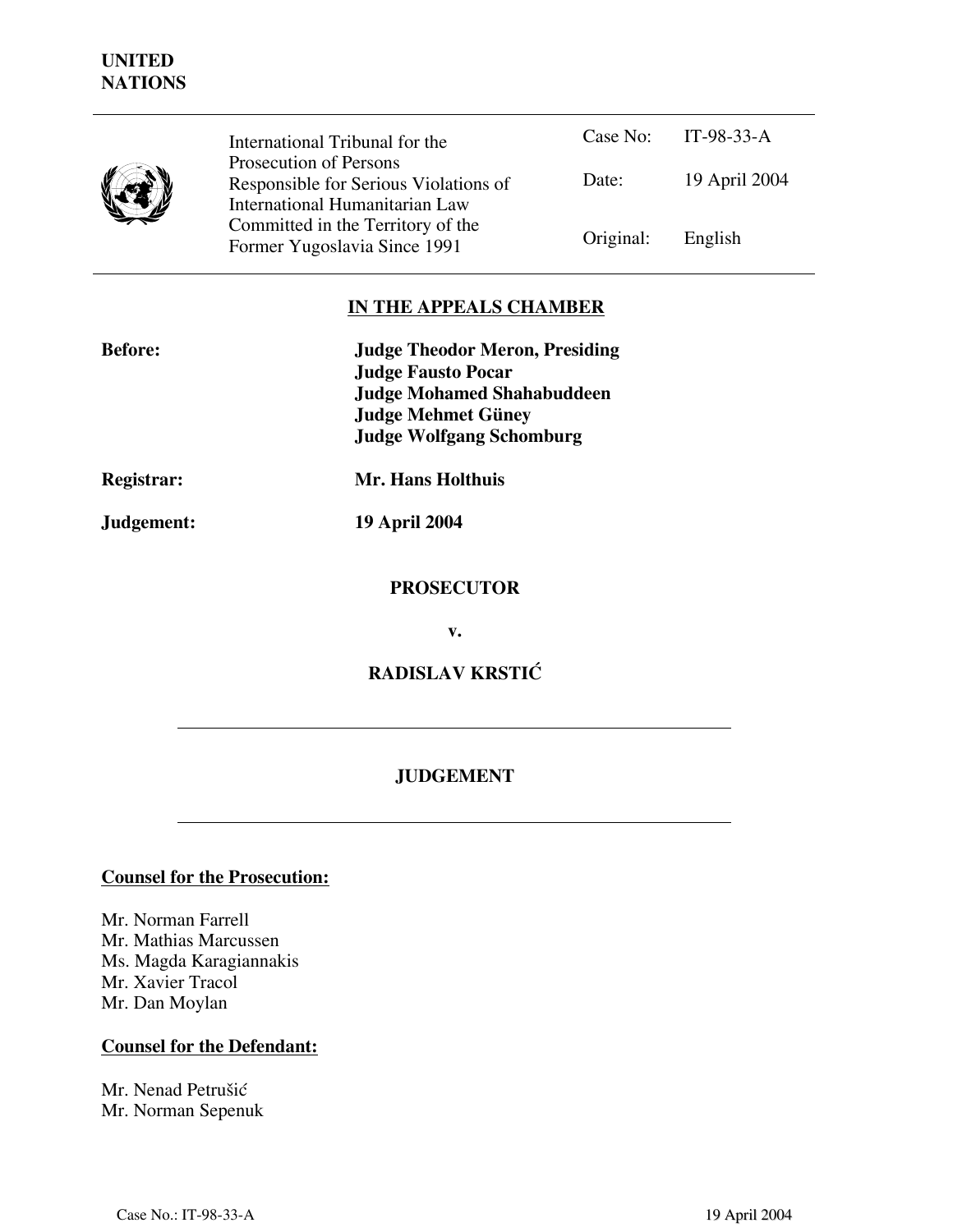# **CONTENTS**

| II. THE TRIAL CHAMBER'S FINDING THAT GENOCIDE OCCURRED IN                                       |  |
|-------------------------------------------------------------------------------------------------|--|
|                                                                                                 |  |
|                                                                                                 |  |
| III. ALLEGED FACTUAL ERRORS RELATING TO JOINT CRIMINAL ENTERPRISE                               |  |
| A. THE TRIAL CHAMBER'S FINDING AS TO THE DATE ON WHICH RADISLAV KRSTIĆ ASSUMED                  |  |
| B. THE TRIAL CHAMBER'S REJECTION OF THE DEFENCE OF PARALLEL CHAIN OF COMMAND 16                 |  |
| 1. The Trial Chamber's finding that the Main Staff of the VRS and the MUP forces                |  |
| subordinate to it received co-operation from Radislav Krstić and the Drina Corps 17             |  |
|                                                                                                 |  |
|                                                                                                 |  |
| (c) Use of Drina Corps resources without the knowledge of Drina Corps Command  19               |  |
| C. THE TRIAL CHAMBER'S FINDING THAT RADISLAV KRSTIĆ DIRECTLY PARTICIPATED IN THE                |  |
|                                                                                                 |  |
| 1. The Trial Chamber's conclusions regarding the Bratunac Brigade's participation in the        |  |
|                                                                                                 |  |
|                                                                                                 |  |
|                                                                                                 |  |
|                                                                                                 |  |
|                                                                                                 |  |
| (ii) The Trial Chamber's reliance on two further intercepted conversations dated 15 July        |  |
|                                                                                                 |  |
| D. THE APPEALS CHAMBER'S ANALYSIS OF RADISLAV KRSTIĆ'S CRIMINAL RESPONSIBILITY 26               |  |
| 1. The Trial Chamber's finding that Radislav Krstić shared the intent of a joint criminal       |  |
|                                                                                                 |  |
| 2. Contacts between Radislav Krstić and other participants in the joint criminal enterprise  28 |  |
|                                                                                                 |  |
|                                                                                                 |  |
| (c) The Trial Chamber's findings regarding Radislav Krstić's presence around Potočari and       |  |
|                                                                                                 |  |
|                                                                                                 |  |
|                                                                                                 |  |
|                                                                                                 |  |
|                                                                                                 |  |
| (iv) The Trial Chamber's reliance upon contacts with Colonel Borovčanin 40                      |  |
|                                                                                                 |  |
| (vi) The Trial Chamber's reliance upon evidence of the use of Drina Corps resources  41         |  |
| (e) The Trial Chamber's other findings militating against a finding of genocidal intent 44      |  |
| (f) The Appeals Chamber's preliminary conclusion regarding the Trial Chamber's finding of       |  |
|                                                                                                 |  |
| E. THE CRIMINAL RESPONSIBILITY OF RADISLAV KRSTIĆ: AIDING AND ABETTING GENOCIDE 46              |  |
| F. RADISLAV KRSTIĆ'S CRIMINAL RESPONSIBILITY FOR THE OPPORTUNISTIC CRIMES                       |  |
|                                                                                                 |  |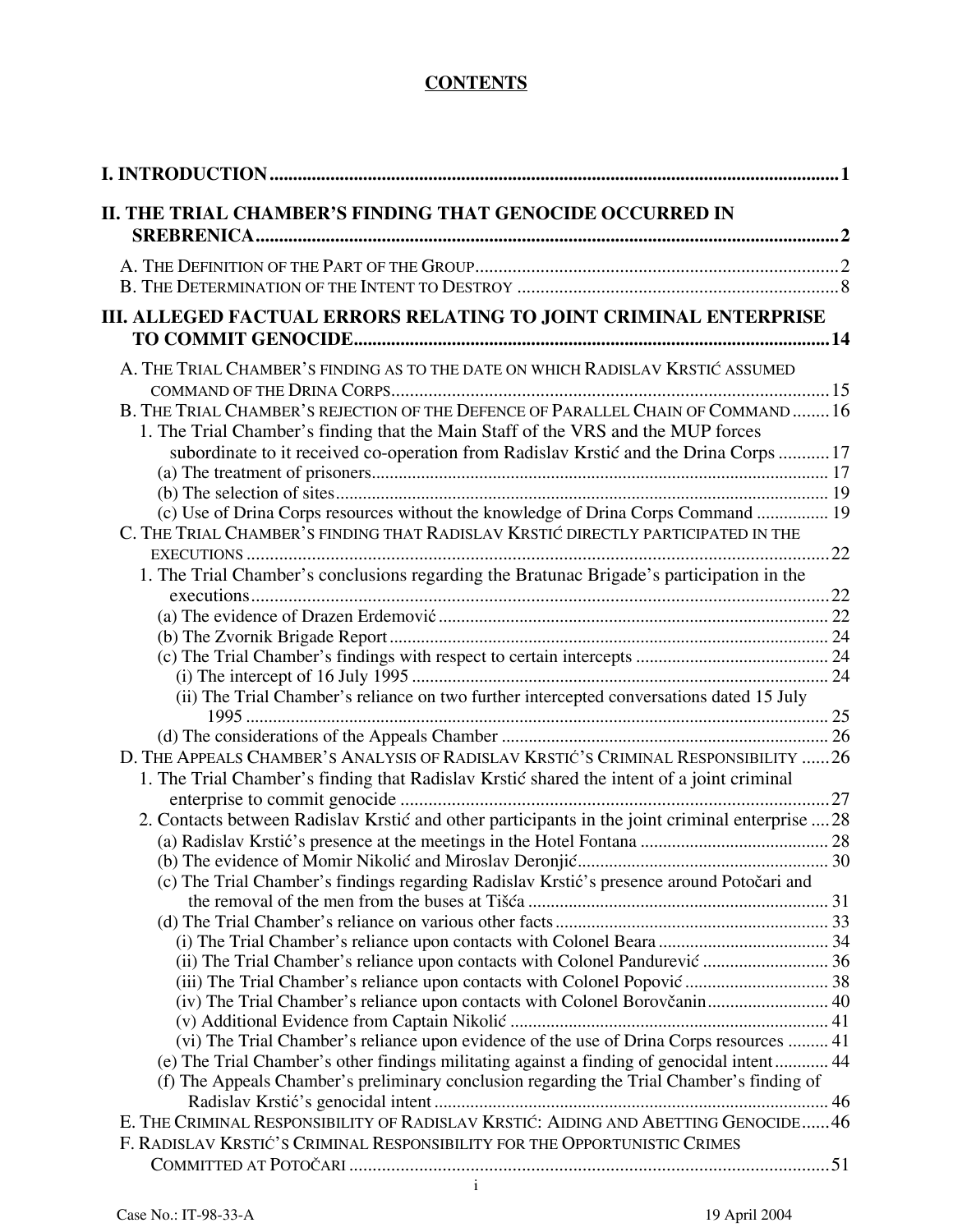| IV. THE DISCLOSURE PRACTICES OF THE PROSECUTION AND RADISLAV                                                                                                                  |  |
|-------------------------------------------------------------------------------------------------------------------------------------------------------------------------------|--|
|                                                                                                                                                                               |  |
|                                                                                                                                                                               |  |
| Was the Prosecution obliged to disclose copies of exhibits under Rule 65ter (as it was) at the                                                                                |  |
| B. CONCEALING A TAPE AND ITS LATER SUBMISSION AS EVIDENCE IN CROSS-EXAMINATION58                                                                                              |  |
| 1. The alleged impossibility of the Trial Chamber ignoring the contents of the tape58                                                                                         |  |
|                                                                                                                                                                               |  |
|                                                                                                                                                                               |  |
| 1. Alleged Breach of Rule 68 for failure to disclose witness statements containing                                                                                            |  |
|                                                                                                                                                                               |  |
|                                                                                                                                                                               |  |
| 2. Alleged Breach of Rule 68 for the Prosecution's failure to identify evidence disclosed                                                                                     |  |
|                                                                                                                                                                               |  |
| 3. Whether Rule 68 requires the Prosecution to allow the Defence to take copies of                                                                                            |  |
|                                                                                                                                                                               |  |
| D. THE QUESTIONABLE CREDIBILITY OF THE WITNESSES: SEFER HALILOVIĆ AND ENVER                                                                                                   |  |
|                                                                                                                                                                               |  |
| V. THE TRIAL CHAMBER'S ANALYSIS OF CUMULATIVE CONVICTIONS70                                                                                                                   |  |
|                                                                                                                                                                               |  |
|                                                                                                                                                                               |  |
|                                                                                                                                                                               |  |
| D. CONVICTIONS FOR MURDER AND INHUMANE ACTS AS CRIMES AGAINST HUMANITY74                                                                                                      |  |
|                                                                                                                                                                               |  |
|                                                                                                                                                                               |  |
|                                                                                                                                                                               |  |
| 1. The arguments concerning the gravity of the crimes Radislav Krstić has committed and                                                                                       |  |
|                                                                                                                                                                               |  |
|                                                                                                                                                                               |  |
| 4. The Prosecution's argument concerning premeditation as an aggravating factor 81<br>5. The Defence's argument regarding the sentencing practice of the Former Yugoslavia 82 |  |
| 6. The Defence's argument as to inadequate weight accorded to mitigating circumstances 83                                                                                     |  |
|                                                                                                                                                                               |  |
|                                                                                                                                                                               |  |
|                                                                                                                                                                               |  |
|                                                                                                                                                                               |  |
|                                                                                                                                                                               |  |
|                                                                                                                                                                               |  |
|                                                                                                                                                                               |  |
|                                                                                                                                                                               |  |
|                                                                                                                                                                               |  |
|                                                                                                                                                                               |  |
|                                                                                                                                                                               |  |
|                                                                                                                                                                               |  |
| ii                                                                                                                                                                            |  |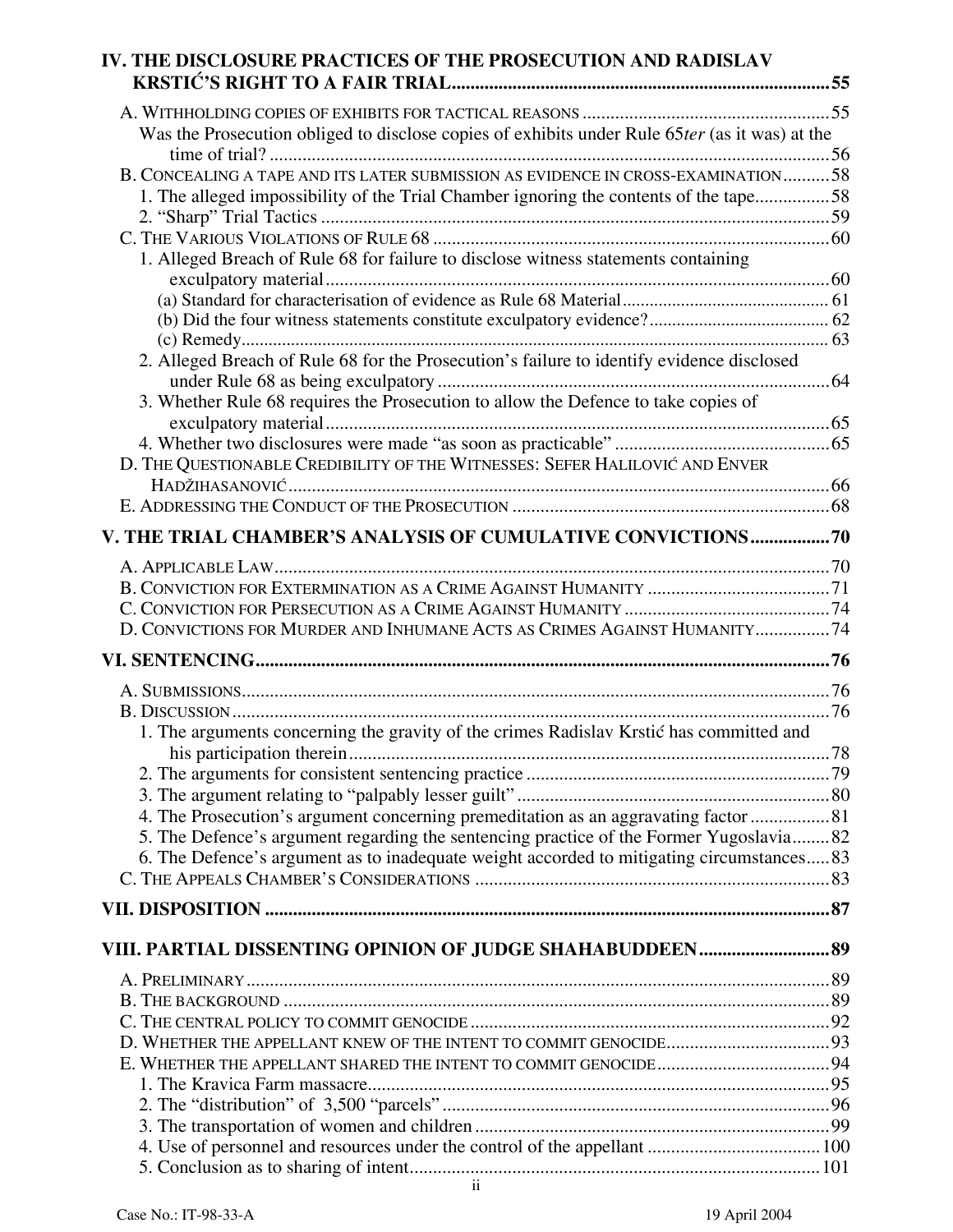| 3. Whether intent has to be to cause the physical or biological destruction of the group 103 |  |
|----------------------------------------------------------------------------------------------|--|
| 4. Whether there was a mere displacement as distinguished from genocide 106                  |  |
|                                                                                              |  |
|                                                                                              |  |
| 1. There is a crime of aiding and abetting the commission of genocide 107                    |  |
| 2. But, on the facts, the Appeals Chamber cannot impose a conviction for aiding and          |  |
|                                                                                              |  |
|                                                                                              |  |
|                                                                                              |  |
|                                                                                              |  |
|                                                                                              |  |
|                                                                                              |  |
|                                                                                              |  |
|                                                                                              |  |
|                                                                                              |  |
|                                                                                              |  |
|                                                                                              |  |
|                                                                                              |  |
|                                                                                              |  |
|                                                                                              |  |
|                                                                                              |  |
|                                                                                              |  |
|                                                                                              |  |
|                                                                                              |  |
|                                                                                              |  |
|                                                                                              |  |
|                                                                                              |  |
|                                                                                              |  |
|                                                                                              |  |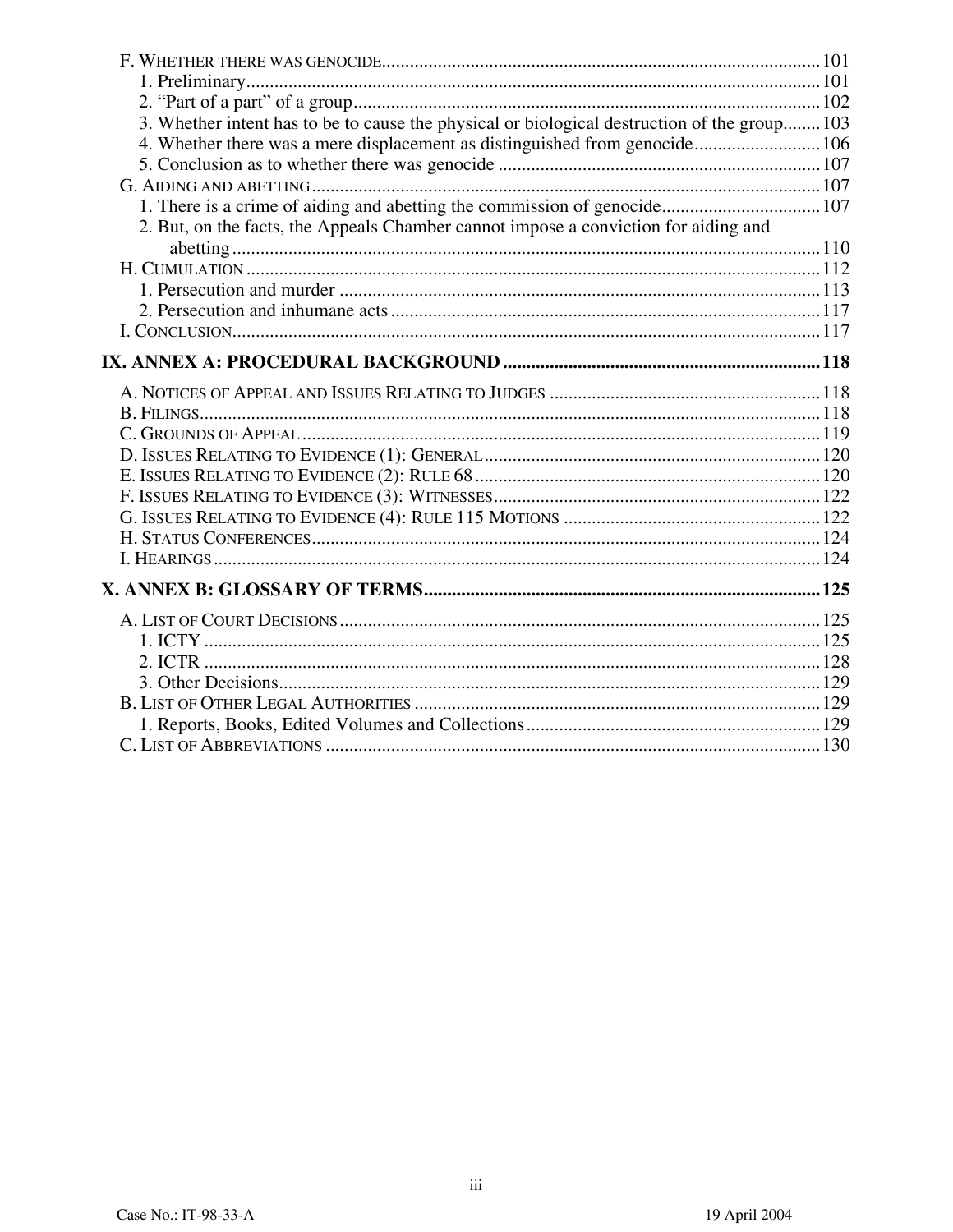### **I. INTRODUCTION**

1. The Appeals Chamber of the International Tribunal for the Prosecution of Persons Responsible for Serious Violations of International Humanitarian Law Committed in the Territory of the Former Yugoslavia Since 1991 is seised of two appeals from the written Judgement rendered by the Trial Chamber on 2 August 2001 in the case of *Prosecutor* v. *Radislav Krstić*, Case No. IT-98-33-T ("Trial Judgement"). Having considered the written and oral submissions of the Prosecution and the Defence, the Appeals Chamber hereby renders its Judgement.

2. Srebrenica is located in eastern Bosnia and Herzegovina. It gave its name to a United Nations so-called safe area, which was intended as an enclave of safety set up to protect its civilian population from the surrounding war. Since July 1995, however, Srebrenica has also lent its name to an event the horrors of which form the background to this case. The depravity, brutality and cruelty with which the Bosnian Serb Army ("VRS") treated the innocent inhabitants of the safe area are now well known and documented.<sup>1</sup> Bosnian women, children and elderly were removed from the enclave,<sup>2</sup> and between  $7,000 - 8,000$  Bosnian Muslim men were systematically murdered.<sup>3</sup>

3. Srebrenica is located in the area for which the Drina Corps of the VRS was responsible. Radislav Krstić was a General-Major in the VRS and Commander of the Drina Corps at the time the crimes at issue were committed. For his involvement in these events, the Trial Chamber found Radislav Krstić guilty of genocide; persecution through murders, cruel and inhumane treatment, terrorising the civilian population, forcible transfer and destruction of personal property; and murder as a violation of the laws or customs of war. Radislav Krstić was sentenced to forty-six years of imprisonment.

4. For ease of reference, two annexes are appended to this Judgement. Annex A contains a Procedural Background, detailing the progress of this appeal. Annex B contains a Glossary of Terms, which provides references to and definitions of citations and terms used in this Judgement.

-

<sup>&</sup>lt;sup>1</sup> Trial Judgement, paras. 6 *et seq:* "The Take-over of Srebrenica and its Aftermath."<br><sup>2</sup> *Ibid.*, para. 52.  $3$  *Ibid.*, para. 84.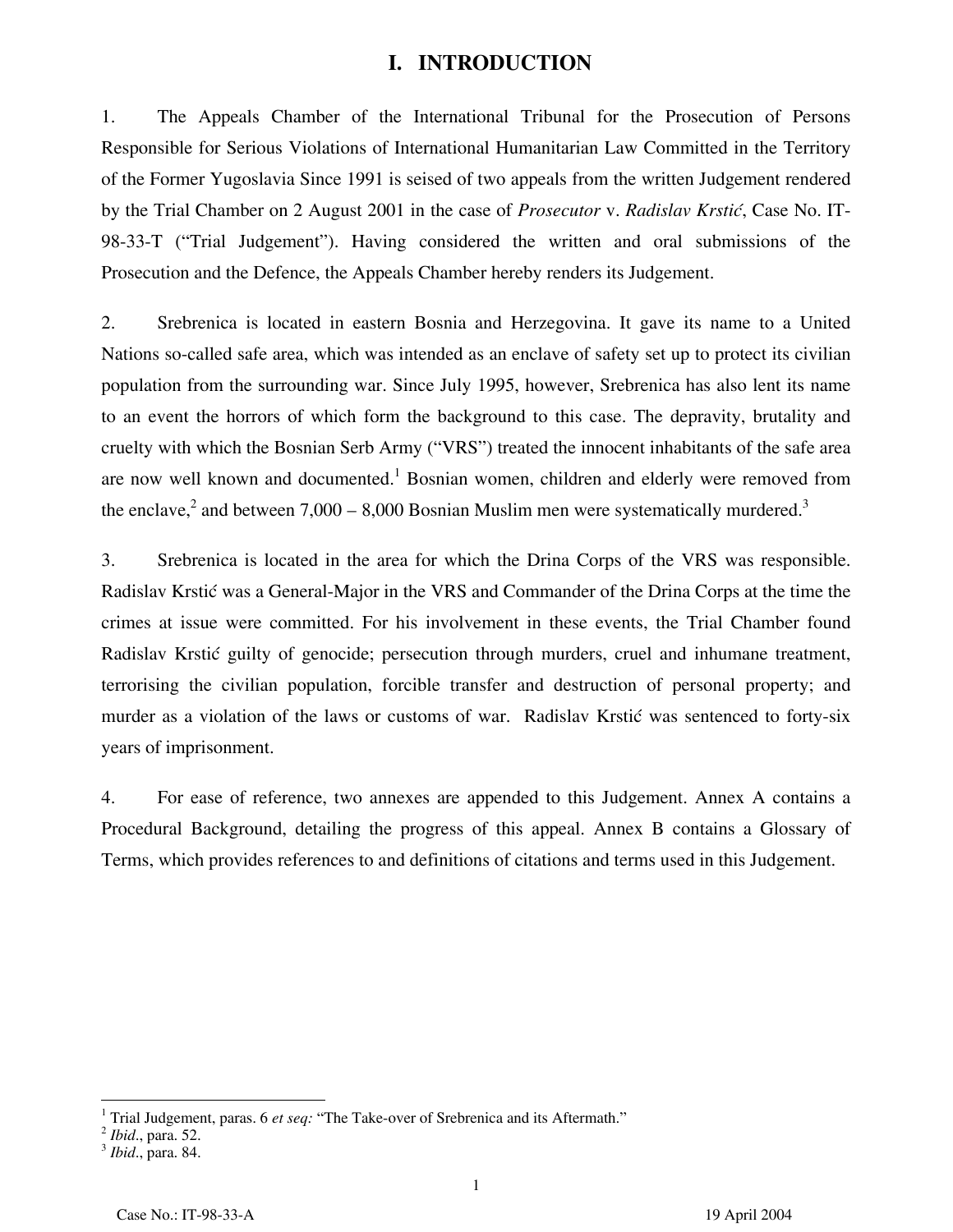# **II. THE TRIAL CHAMBER'S FINDING THAT GENOCIDE OCCURRED IN SREBRENICA**

5. The Defence appeals Radislav Krstić's conviction for genocide committed against Bosnian Muslims in Srebrenica. The Defence argues that the Trial Chamber both misconstrued the legal definition of genocide and erred in applying the definition to the circumstances of this case.<sup>4</sup> With respect to the legal challenge, the Defence's argument is two-fold. First, Krstić contends that the Trial Chamber's definition of the part of the national group he was found to have intended to destroy was unacceptably narrow. Second, the Defence argues that the Trial Chamber erroneously enlarged the term "destroy" in the prohibition of genocide to include the geographical displacement of a community.

#### **A. The Definition of the Part of the Group**

6. Article 4 of the Tribunal's Statute, like the Genocide Convention,<sup>5</sup> covers certain acts done with "intent to destroy, in whole or in part, a national, ethnical, racial or religious group, as such." The Indictment in this case alleged, with respect to the count of genocide, that Radislav Krstić "intend[ed] to destroy a part of the Bosnian Muslim people as a national, ethnical, or religious group."<sup>6</sup> The targeted group identified in the Indictment, and accepted by the Trial Chamber, was that of the Bosnian Muslims.<sup>7</sup> The Trial Chamber determined that the Bosnian Muslims were a specific, distinct national group, and therefore covered by Article  $4.8$  This conclusion is not challenged in this appeal.<sup>9</sup>

7. As is evident from the Indictment, Krstić was not alleged to have intended to destroy the entire national group of Bosnian Muslims, but only a part of that group. The first question presented in this appeal is whether, in finding that Radislav Krstić had genocidal intent, the Trial Chamber defined the relevant part of the Bosnian Muslim group in a way which comports with the requirements of Article 4 and of the Genocide Convention.

8. It is well established that where a conviction for genocide relies on the intent to destroy a protected group "in part," the part must be a substantial part of that group. The aim of the Genocide Convention is to prevent the intentional destruction of entire human groups, and the part targeted

 $\overline{a}$ <sup>4</sup> The latter challenge is examined in Part III of this Judgement, which considers whether the Trial Chamber was correct to find that the facts of this case supported the charge of genocide.

<sup>5</sup> Article II of the Genocide Convention.

 $<sup>6</sup>$  Indictment, para. 21.</sup>

<sup>7</sup> *See* Trial Judgement, para. 558 ("the indictment in this case defined the targeted group as the Bosnian Muslims"). <sup>8</sup> *Ibid.*, paras. 559 - 560.

<sup>9</sup> *See* Defence Appeal Brief, paras. 28, 38.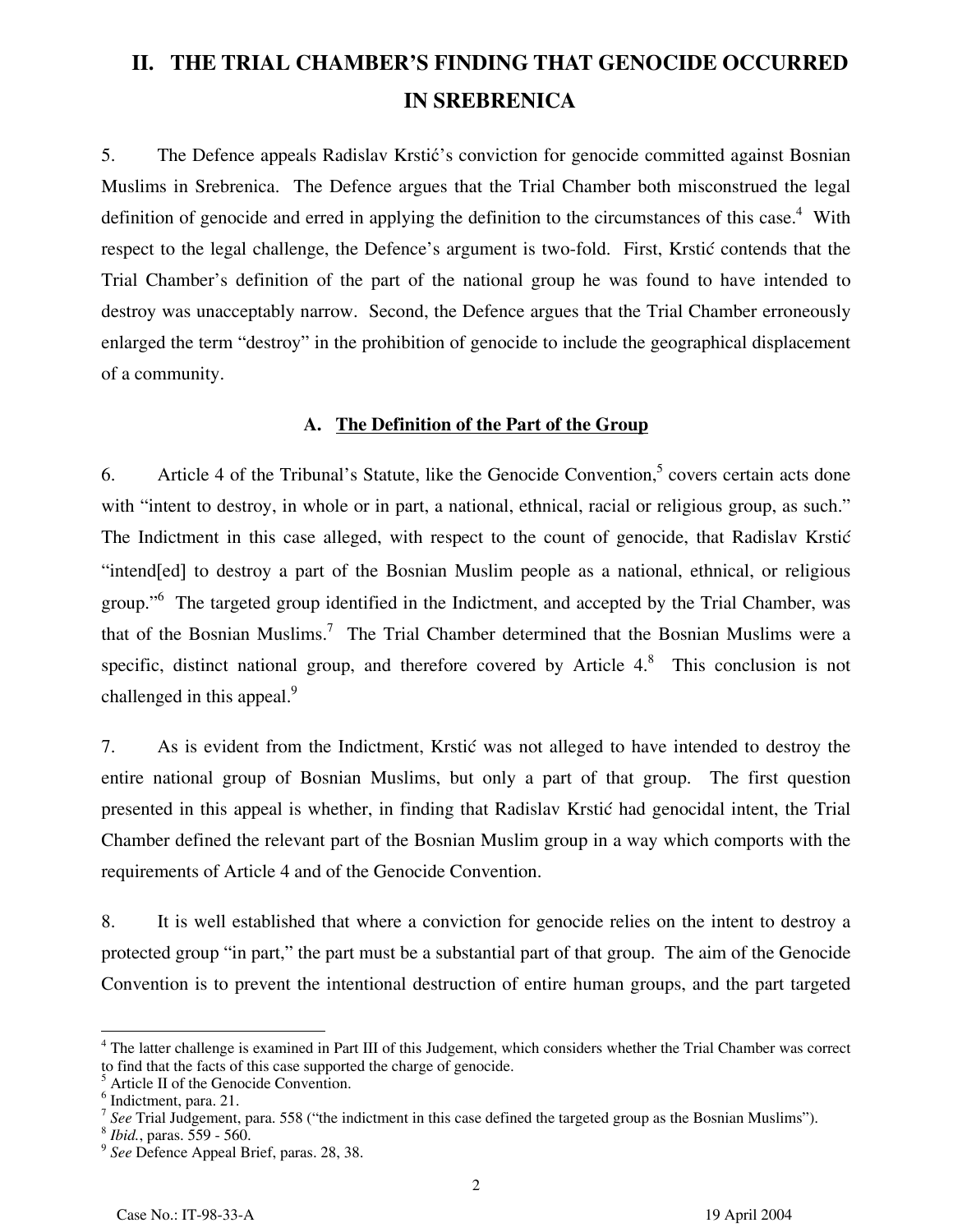must be significant enough to have an impact on the group as a whole. Although the Appeals Chamber has not yet addressed this issue, two Trial Chambers of this Tribunal have examined it. In *Jelisić*, the first case to confront the question, the Trial Chamber noted that, "[g]iven the goal of the [Genocide] Convention to deal with mass crimes, it is widely acknowledged that the intention to destroy must target at least a *substantial* part of the group."10 The same conclusion was reached by the *Sikirica* Trial Chamber: "This part of the definition calls for evidence of an intention to destroy a substantial number relative to the total population of the group."<sup>11</sup> As these Trial Chambers explained, the substantiality requirement both captures genocide's defining character as a crime of massive proportions and reflects the Convention's concern with the impact the destruction of the targeted part will have on the overall survival of the group.<sup>12</sup>

9. The question has also been considered by Trial Chambers of the ICTR, whose Statute contains an identical definition of the crime of genocide.<sup>13</sup> These Chambers arrived at the same conclusion. In *Kayishema*, the Trial Chamber concluded, after having canvassed the authorities interpreting the Genocide Convention, that the term "'in part' requires the intention to destroy a considerable number of individuals who are part of the group."<sup>14</sup> This definition was accepted and refined by the Trial Chambers in *Bagilishema* and *Semanza*, which stated that the intent to destroy must be, at least, an intent to destroy a substantial part of the group.<sup>15</sup>

10. This interpretation is supported by scholarly opinion. The early commentators on the Genocide Convention emphasized that the term "in part" contains a substantiality requirement. Raphael Lemkin, a prominent international criminal lawyer who coined the term "genocide" and was instrumental in the drafting of the Genocide Convention, addressed the issue during the 1950 debate in the United States Senate on the ratification of the Convention. Lemkin explained that "the

 $\frac{1}{1}$ 

<sup>10</sup> *Jelisić* Trial Judgement, para. 82 (citing Report of the International Law Commission on the Work of its Forty-Eighth Session, 6 May – 26 July 1996, G.A.O.R., 51<sup>st</sup> session, Supp. No. 10 (A/51/10) (1996), p. 89; Nehemiah Robinson, *The Genocide Convention: A Commentary* (1960) (1<sup>st</sup> ed. 1949), p. 63; *Genocide Convention, Report of the Committee on Foreign Relations*, U.S. Senate, 18 July 1981), p. 22). The *Jelisić* Trial Judgement was reversed in part by the Appeals Chamber on other grounds. *See Jelisić* Appeal Judgement, para. 72. The Trial Chamber's definition of what constitutes an appropriate part of the group protected by the Genocide Convention was not challenged.<br><sup>11</sup> Sikirica Judgement on Defence Motions to Acquit, para. 65.

<sup>&</sup>lt;sup>12</sup> Jelisić Trial Judgement, para. 82; Sikirica Judgement on Defence Motions to Acquit, para. 77.<br><sup>13</sup> See Art. 2 of the ICTR Statute (defining the specific intent requirement of genocide as the "intent to destroy, in wh

<sup>&</sup>lt;sup>14</sup> Kavishema and Ruzindana Trial Judgement, para. 97.

<sup>&</sup>lt;sup>15</sup> See Bagilishema Trial Judgement, para. 64 ("the intention to destroy must target at least a substantial part of the group") (citing *Kayishema and Ruzindana* Trial Judgement, para. 97); *Semanza* Trial Judgement and Sentence, para. 316 ("The intention to destroy must be, at least, to destroy a substantial part of the group") (citing *Bagilishema* Trial Judgement, para. 64). While *Kayishema* used the term "considerable number" rather than "substantial part," *Semanza* and *Bagilishema* make it clear that *Kayishema* did not intend to adopt a different standard with respect to the definition of the term "a part." The standard adopted by the Trial Chambers of the ICTR is therefore consistent with the jurisprudence of this Tribunal.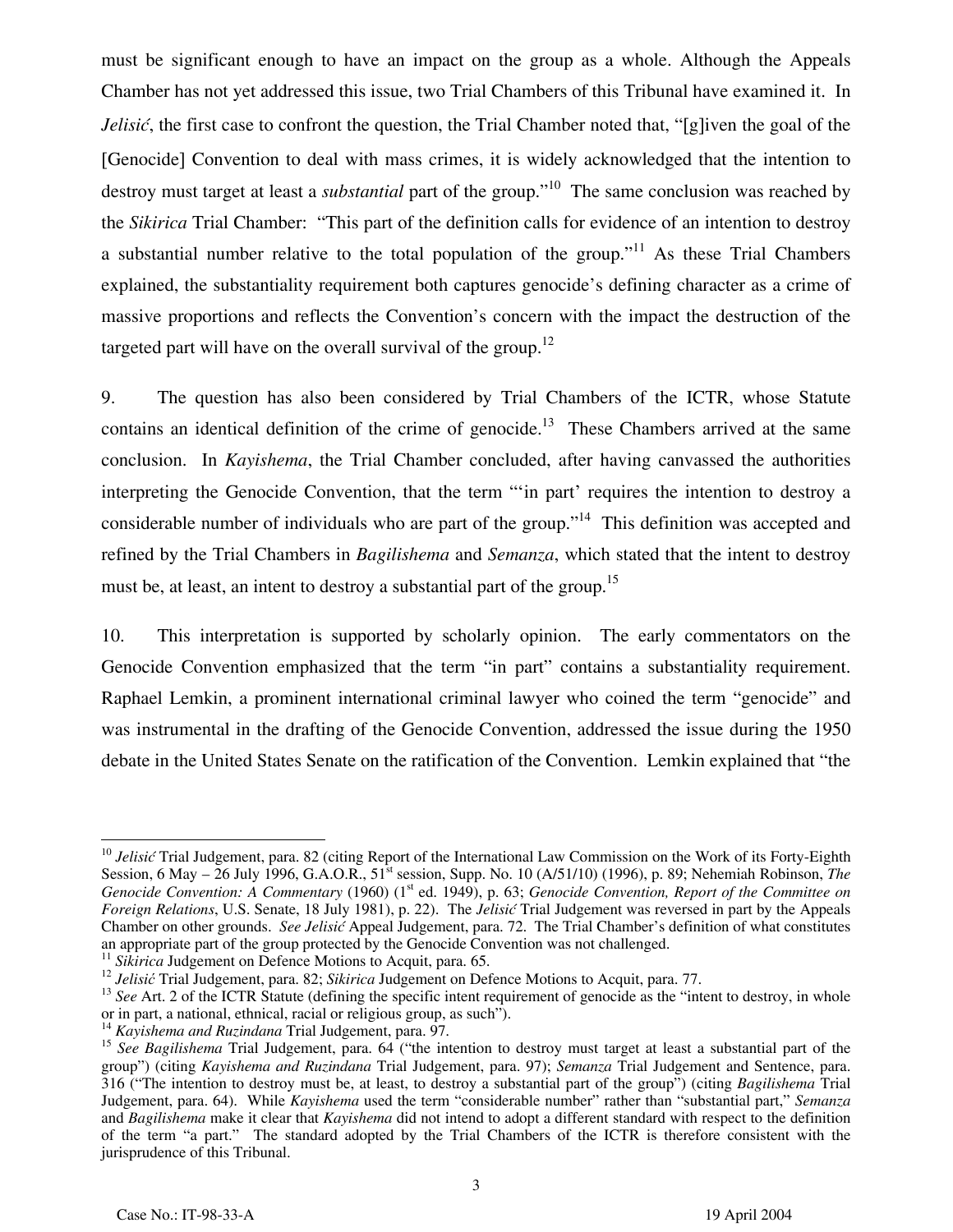destruction in part must be of a substantial nature so as to affect the entirety.<sup> $16$ </sup> He further suggested that the Senate clarify, in a statement of understanding to accompany the ratification, that "the Convention applies only to actions undertaken on a mass scale."<sup>17</sup> Another noted early commentator, Nehemiah Robinson, echoed this view, explaining that a perpetrator of genocide must possess the intent to destroy a substantial number of individuals constituting the targeted group.<sup>18</sup> In discussing this requirement, Robinson stressed, as did Lemkin, that "the act must be directed toward the destruction of a *group*," this formulation being the aim of the Convention.19

11. Recent commentators have adhered to this view. The International Law Commission, charged by the UN General Assembly with the drafting of a comprehensive code of crimes prohibited by international law, stated that "the crime of genocide by its very nature requires the intention to destroy at least a substantial part of a particular group.<sup> $20$ </sup> The same interpretation was adopted earlier by the 1985 report of Benjamin Whitaker, the Special Rapporteur to the United Nations Sub-Commission on Prevention of Discrimination and Protection of Minorities.<sup>21</sup>

12. The intent requirement of genocide under Article 4 of the Statute is therefore satisfied where evidence shows that the alleged perpetrator intended to destroy at least a substantial part of the protected group. The determination of when the targeted part is substantial enough to meet this requirement may involve a number of considerations. The numeric size of the targeted part of the group is the necessary and important starting point, though not in all cases the ending point of the inquiry. The number of individuals targeted should be evaluated not only in absolute terms, but also in relation to the overall size of the entire group. In addition to the numeric size of the targeted portion, its prominence within the group can be a useful consideration. If a specific part of the group is emblematic of the overall group, or is essential to its survival, that may support a finding that the part qualifies as substantial within the meaning of Article  $4^{22}$ .

 $\frac{1}{1}$ 

<sup>16 2</sup> Executive Sessions of the Senate Foreign Relations Committee, Historical Series (1976), p. 370; *see also Jelisić* Trial Judgement, para. 82; William A. Schabas, *Genocide in International Law* (2000), p. 238.<br><sup>17</sup> *Ibid.*, *cited in* William A. Schabas, *Genocide in International Law* (2000), p. 238.<br><sup>18</sup> Nehemia Robinson, *The Genoc* 

<sup>&</sup>lt;sup>20</sup> Report of the International Law Commission on the Work of Its Forty-Eighth Session, 6 May – 26 July 1996, p. 89. The Draft Code of Crimes Against the Peace and Security of Mankind, adopted by the International Law Commission, contains a prohibition of the offence of genocide substantively similar to the prohibition present in the Genocide Convention. The Draft code is not binding as a matter of international law, but is an authoritative instrument, parts of which may constitute evidence of customary international law, clarify customary rules, or, at the very least, "be indicative of the legal views of eminently qualified publicists representing the major legal systems of the world."<br>Furundžija Trial Judgement, para. 227.

<sup>&</sup>lt;sup>21</sup> Benjamin Whitaker, Revised and Updated Report on the Question of the Prevention and Punishment of the Crime of Genocide, U.N. Doc. E/CN.4/Sub.2/1985/6, para. 29 ("'In part' would seem to imply a reasonably significant number, relative to the total of the group as a whole, or else a significant section of a group, such as its leadership."); *see also*

 $^{22}$  The Trial Chambers in *Jelisić* and *Sikirica* referred to this factor as an independent consideration which is sufficient, in and of itself, to satisfy the requirement of substantiality. *See Jelisić* Trial Judgement, para. 82; *Sikirica* Trial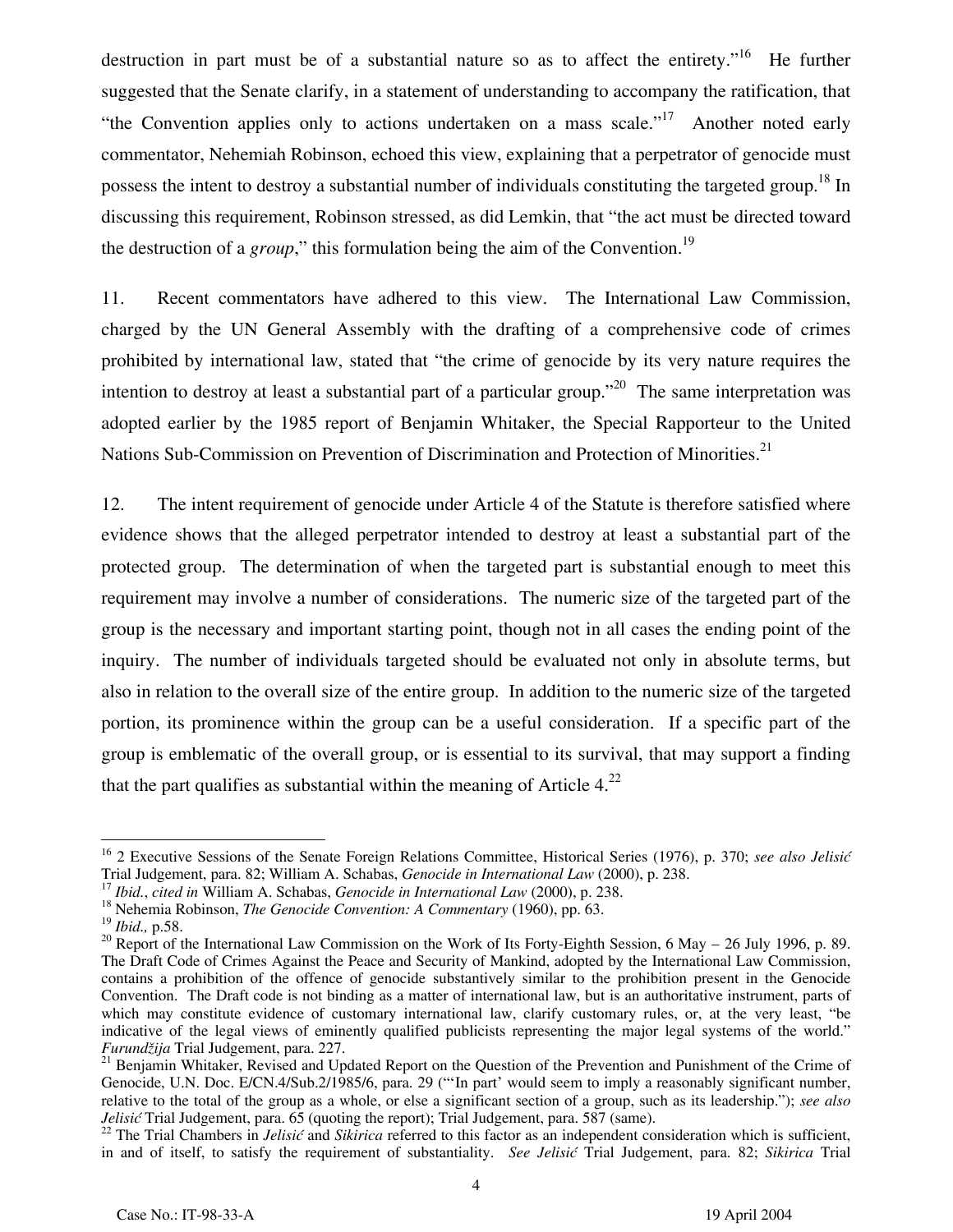13. The historical examples of genocide also suggest that the area of the perpetrators' activity and control, as well as the possible extent of their reach, should be considered. Nazi Germany may have intended only to eliminate Jews within Europe alone; that ambition probably did not extend, even at the height of its power, to an undertaking of that enterprise on a global scale. Similarly, the perpetrators of genocide in Rwanda did not seriously contemplate the elimination of the Tutsi population beyond the country's borders.<sup>23</sup> The intent to destroy formed by a perpetrator of genocide will always be limited by the opportunity presented to him. While this factor alone will not indicate whether the targeted group is substantial, it can - in combination with other factors inform the analysis.

14. These considerations, of course, are neither exhaustive nor dispositive. They are only useful guidelines. The applicability of these factors, as well as their relative weight, will vary depending on the circumstances of a particular case.

15. In this case, having identified the protected group as the national group of Bosnian Muslims, the Trial Chamber concluded that the part the VRS Main Staff and Radislav Krstić targeted was the Bosnian Muslims of Srebrenica, or the Bosnian Muslims of Eastern Bosnia.<sup>24</sup> This conclusion comports with the guidelines outlined above. The size of the Bosnian Muslim population in Srebrenica prior to its capture by the VRS forces in 1995 amounted to approximately forty thousand people.<sup>25</sup> This represented not only the Muslim inhabitants of the Srebrenica municipality but also many Muslim refugees from the surrounding region.<sup>26</sup> Although this population constituted only a small percentage of the overall Muslim population of Bosnia and Herzegovina at the time, the

-

Judgement, para. 65. Properly understood, this factor is only one of several which may indicate whether the substantiality requirement is satisfied.<br> $^{23}$  For a discussion of these examples, see William A. Schabas, *Genocide in International Law* (2000), p. 235.

<sup>&</sup>lt;sup>24</sup> Trial Judgement, para. 560 ("The Chamber concludes that the protected group, within the meaning of Article 4 of the Statute, must be defined, in the present case, as the Bosnian Muslims. The Bosnian Muslims of Srebrenica or the Bosnian Muslims of Eastern Bosnia constitute a part of the protected group under Article 4."). *See also* Trial Judgement, para. 591. Although the Trial Chamber did not delineate clearly the interrelationship between these two alternative definitions, an explanation can be gleaned from its Judgement. As the Trial Chamber found, "most of the Bosnian Muslims residing in Srebrenica at the time of the [Serbian] attack were not originally from Srebrenica but from all around the central Podrinje region." Trial Judgement, para. 559; *see also ibid.*, para. 592 (speaking about "the Bosnian Muslim community of Srebrenica and its surrounds"). The Trial Chamber used the term "Bosnian Muslims of Srebrenica" as a short-hand for the Muslims of both Srebrenica and the surrounding areas, most of whom had, by the time of the Serbian attack against the city, sought refuge with the enclave. This is also the sense in which the term will be used in this Judgement.

 $25$  While the Trial Chamber did not make a definitive determination as to the size of the Bosnian Muslim community in Srebrenica, the issue was not in dispute. The Prosecution estimated the number to be between 38,000 and 42,000. *See* Trial Judgement, para. 592. The Defence's estimate was 40,000. *See ibid.*, para. 593.

<sup>&</sup>lt;sup>26</sup> The pre-war Muslim population of the municipality of Srebrenica was 27,000. Trial Judgement, para. 11. By January 1993, four months before the UN Security Council declared Srebrenica to be a safe area, its population swelled to about 50,000 – 60,000, due to the influx of refugees from nearby regions. *Ibid.*, para. 14. Between 8,000 and 9,000 of those who found shelter in Srebrenica were subsequently evacuated in March – April 1993 by the UN High Commissioner for Refugees. *Ibid.*, para. 16.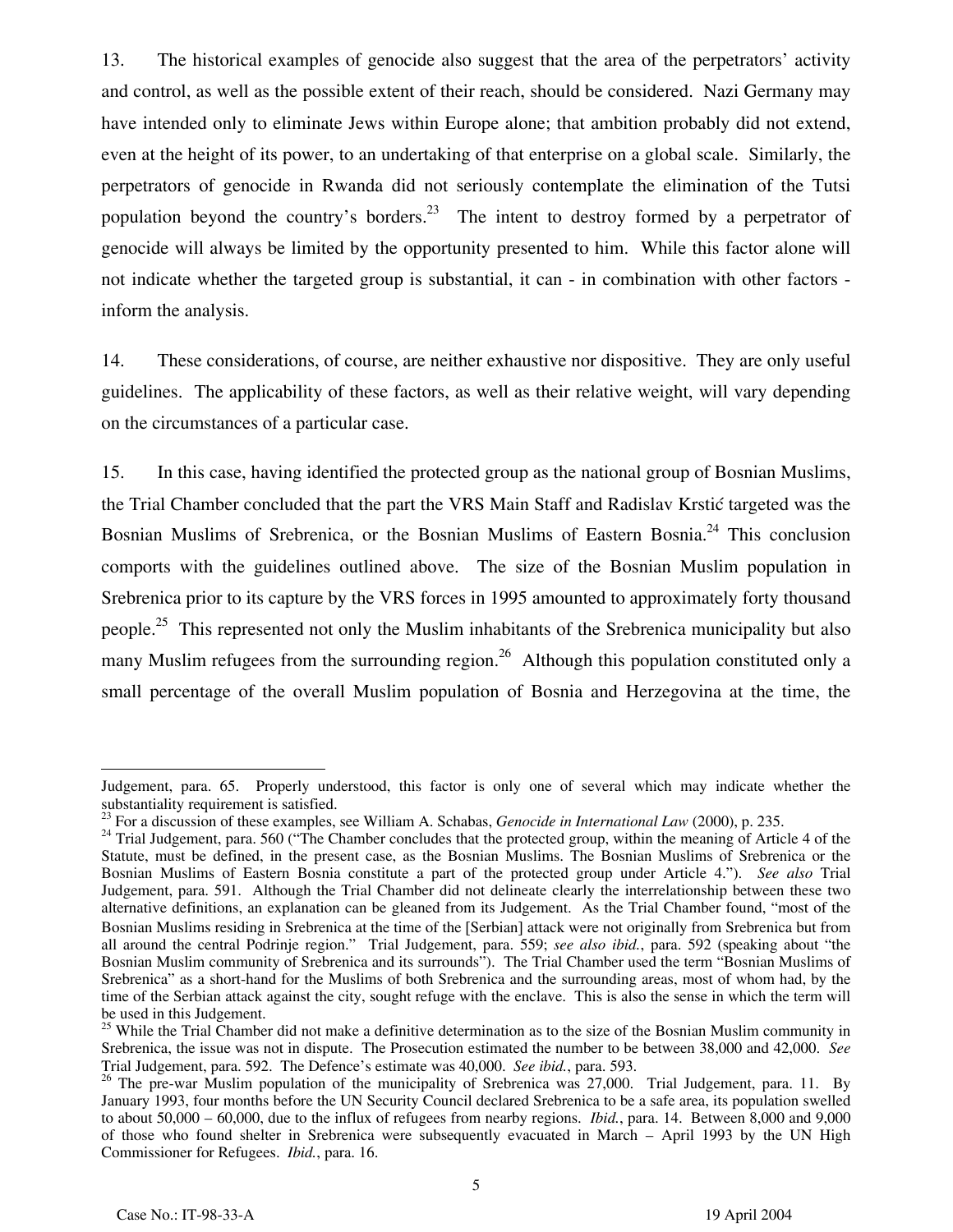importance of the Muslim community of Srebrenica is not captured solely by its size.<sup>27</sup> As the Trial Chamber explained, Srebrenica (and the surrounding Central Podrinje region) were of immense strategic importance to the Bosnian Serb leadership. Without Srebrenica, the ethnically Serb state of Republica Srpska they sought to create would remain divided into two disconnected parts, and its access to Serbia proper would be disrupted.<sup>28</sup> The capture and ethnic purification of Srebrenica would therefore severely undermine the military efforts of the Bosnian Muslim state to ensure its viability, a consequence the Muslim leadership fully realized and strove to prevent. Control over the Srebrenica region was consequently essential to the goal of some Bosnian Serb leaders of forming a viable political entity in Bosnia, as well as to the continued survival of the Bosnian Muslim people. Because most of the Muslim inhabitants of the region had, by 1995, sought refuge within the Srebrenica enclave, the elimination of that enclave would have accomplished the goal of purifying the entire region of its Muslim population.

16. In addition, Srebrenica was important due to its prominence in the eyes of both the Bosnian Muslims and the international community. The town of Srebrenica was the most visible of the "safe areas" established by the UN Security Council in Bosnia. By 1995 it had received significant attention in the international media. In its resolution declaring Srebrenica a safe area, the Security Council announced that it "should be free from armed attack or any other hostile act."<sup>29</sup> This guarantee of protection was re-affirmed by the commander of the UN Protection Force in Bosnia (UNPROFOR) and reinforced with the deployment of UN troops.<sup>30</sup> The elimination of the Muslim population of Srebrenica, despite the assurances given by the international community, would serve as a potent example to all Bosnian Muslims of their vulnerability and defenselessness in the face of Serb military forces. The fate of the Bosnian Muslims of Srebrenica would be emblematic of that of all Bosnian Muslims.

17. Finally, the ambit of the genocidal enterprise in this case was limited to the area of Srebrenica. While the authority of the VRS Main Staff extended throughout Bosnia, the authority of the Bosnian Serb forces charged with the take-over of Srebrenica did not extend beyond the Central Podrinje region. From the perspective of the Bosnian Serb forces alleged to have had genocidal intent in this case, the Muslims of Srebrenica were the only part of the Bosnian Muslim group within their area of control.

<sup>&</sup>lt;sup>27</sup> The Muslim population of Bosnia and Herzegovina in 1995, when the attack against Srebrenica took place, was approximately 1,400,000. *See* http://www.unhabitat.org/habrdd/conditions/southeurope/bosnia.htm, accessed 26/03/2004 (estimating that the Muslims constituted 40 percent of the 1995 population of 3,569,000). The Bosnian Muslims of Srebrenica therefore formed about 2.9 percent of the overall population.

<sup>28</sup> Trial Judgement, para. 12; *see also* para. 17.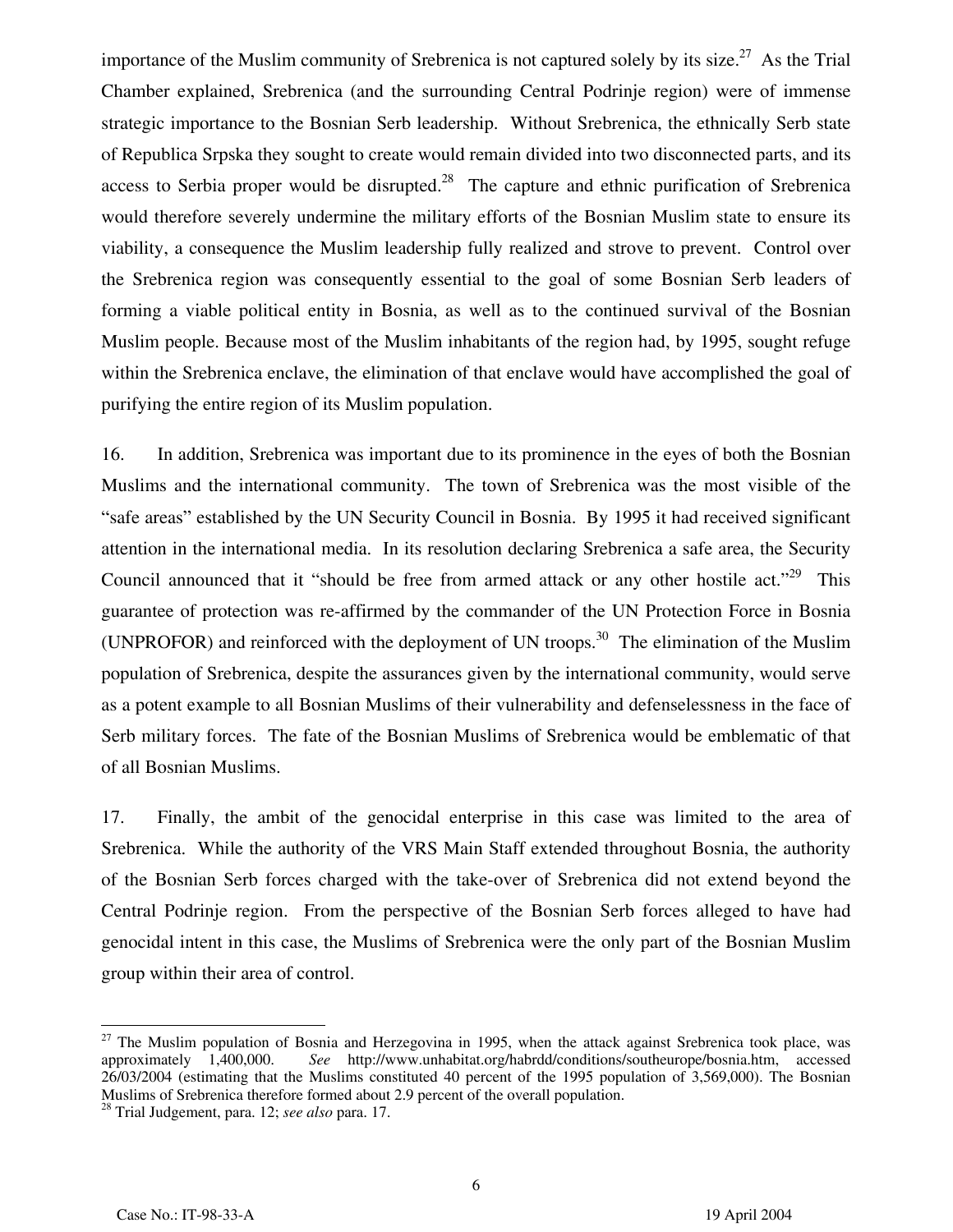18. In fact, the Defence does not argue that the Trial Chamber's characterization of the Bosnian Muslims of Srebrenica as a substantial part of the targeted group contravenes Article 4 of the Tribunal's Statute. Rather, the Defence contends that the Trial Chamber made a further finding, concluding that the part Krstić intended to destroy was the Bosnian Muslim men of military age of Srebrenica.<sup>31</sup> In the Defence's view, the Trial Chamber then engaged in an impermissible sequential reasoning, measuring the latter part of the group against the larger part (the Bosnian Muslims of Srebrenica) to find the substantiality requirement satisfied.<sup>32</sup> The Defence submits that if the correct approach is properly applied, and the military age men are measured against the entire group of Bosnian Muslims, the substantiality requirement would not be met.<sup>33</sup>

19. The Defence misunderstands the Trial Chamber's analysis. The Trial Chamber stated that the part of the group Radislav Krstić intended to destroy was the Bosnian Muslim population of Srebrenica.<sup>34</sup> The men of military age, who formed a further part of that group, were not viewed by the Trial Chamber as a separate, smaller part within the meaning of Article 4. Rather, the Trial Chamber treated the killing of the men of military age as evidence from which to infer that Radislav Krstić and some members of the VRS Main Staff had the requisite intent to destroy all the Bosnian Muslims of Srebrenica, the only part of the protected group relevant to the Article 4 analysis.

20. In support of its argument, the Defence identifies the Trial Chamber's determination that, in the context of this case, "the intent to kill the men [of military age] amounted to an intent to destroy a substantial part of the Bosnian Muslim group."<sup>35</sup> The Trial Chamber's observation was proper. As a specific intent offense, the crime of genocide requires proof of intent to commit the underlying act and proof of intent to destroy the targeted group, in whole or in part. The proof of the mental state with respect to the commission of the underlying act can serve as evidence from which the fact-finder may draw the further inference that the accused possessed the specific intent to destroy.

21. The Trial Chamber determined that Radislav Krstić had the intent to kill the Srebrenica Bosnian Muslim men of military age. This finding is one of intent to commit the requisite genocidal act – in this case, the killing of the members of the protected group, prohibited by Article 4(2)(a) of the Statute. From this intent to kill, the Trial Chamber also drew the further inference

-

<sup>&</sup>lt;sup>29</sup> Security Council Resolution 819, UN Doc. S/RES/819 (1993), quoted in Trial Judgement, para. 18 & n. 17. The two other protected enclaves created by the Security Council were Žepa and Goražde. *See* Security Council Resolution 824, UN Doc. S/RES/824 (1993); Trial Judgement, para. 18 & n. 18.

 $30$  Trial Judgement, paras. 15, 19 - 20.

<sup>&</sup>lt;sup>31</sup> Defence Appeal Brief, paras.  $38 - 39$ .<br><sup>32</sup> *Ibid.*, para. 40.

<sup>&</sup>lt;sup>33</sup> *Ibid.*<br><sup>34</sup> Trial Judgement, paras. 560, 561.

<sup>&</sup>lt;sup>35</sup> Defence Appeal Brief, para. 40 (quoting Trial Judgement, para. 634) (internal quotation marks omitted).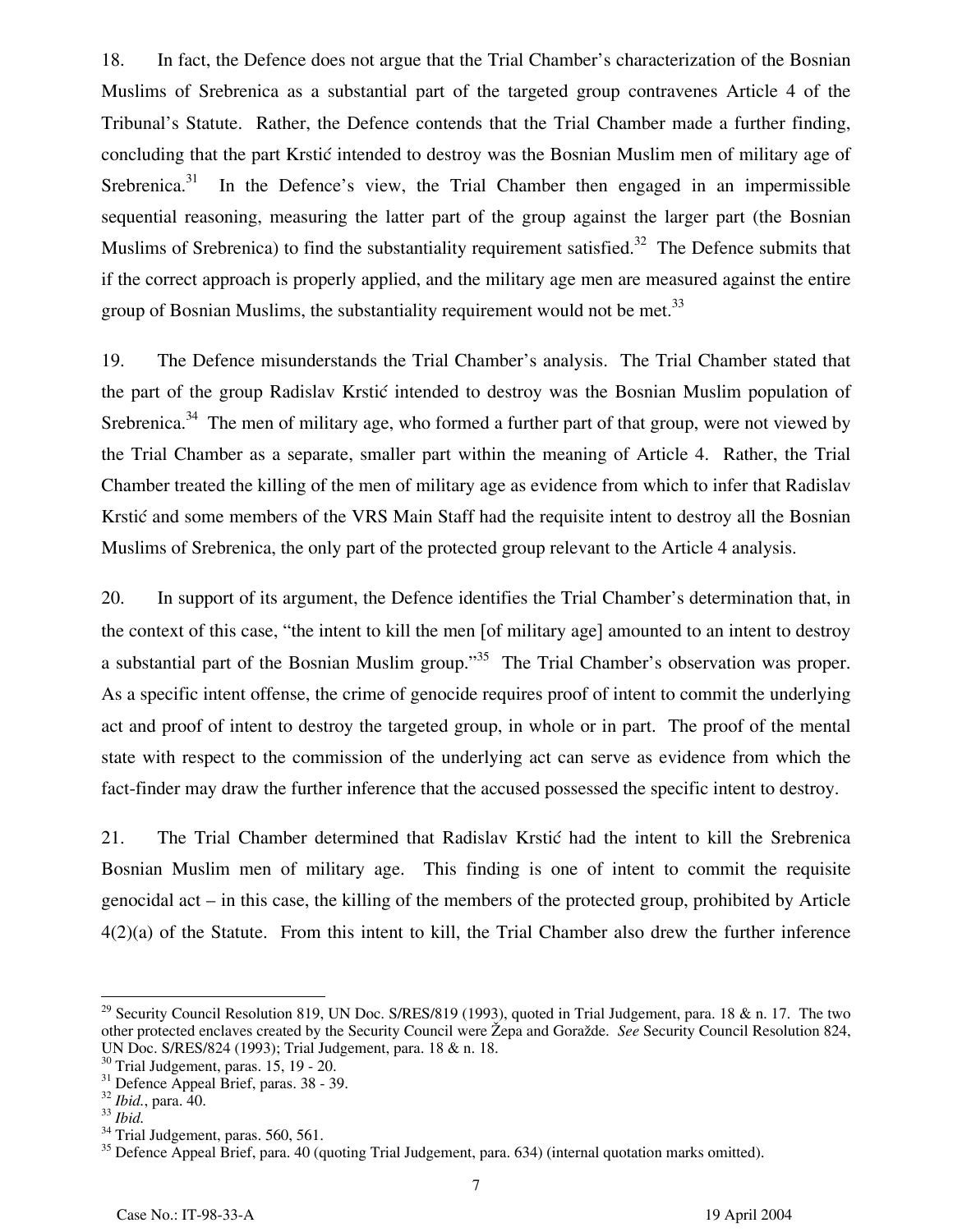that Krstić shared the genocidal intent of some members of the VRS Main Staff to destroy a substantial part of the targeted group, the Bosnian Muslims of Srebrenica.

22. It must be acknowledged that in portions of its Judgement, the Trial Chamber used imprecise language which lends support to the Defence's argument.<sup>36</sup> The Trial Chamber should have expressed its reasoning more carefully. As explained above, however, the Trial Chamber's overall discussion makes clear that it identified the Bosnian Muslims of Srebrenica as the substantial part in this case.

23. The Trial Chamber's determination of the substantial part of the protected group was correct. The Defence's appeal on this issue is dismissed.

#### **B. The Determination of the Intent to Destroy**

24. The Defence also argues that the Trial Chamber erred in describing the conduct with which Radislav Krstić is charged as genocide. The Trial Chamber, the Defence submits, impermissibly broadened the definition of genocide by concluding that an effort to displace a community from its traditional residence is sufficient to show that the alleged perpetrator intended to destroy a protected group.<sup>37</sup> By adopting this approach, the Defence argues, the Trial Chamber departed from the established meaning of the term genocide in the Genocide Convention - as applying only to instances of physical or biological destruction of a group - to include geographic displacement.<sup>38</sup>

25. The Genocide Convention, and customary international law in general, prohibit only the physical or biological destruction of a human group.<sup>39</sup> The Trial Chamber expressly acknowledged this limitation, and eschewed any broader definition. The Chamber stated: "[C]ustomary international law limits the definition of genocide to those acts seeking the physical or biological

 $\overline{a}$ <sup>36</sup> *See, e.g.*, para. 581 ("Since in this case primarily the Bosnian Muslim men of military age were killed, a second issue is whether this group of victims represents a sufficient part of the Bosnian Muslim group so that the intent to destroy them qualifies as an 'intent to destroy the group in whole or in part' under Article 4 of the Statute."); para. 634 ("[T]he Trial Chamber has concluded that, in terms of the requirement of Article 4(2) of the Statute that an intent to destroy only part of the group must nevertheless concern a substantial part thereof, either numerically or qualitatively, the military aged Bosnian Muslim men of Srebrenica do in fact constitute a substantial part of the Bosnian Muslim group, because the killing of these men inevitably and fundamentally would result in the annihilation of the entire Bosnian Muslim community at Srebrenica.").

<sup>&</sup>lt;sup>37</sup> Defence Appeal Brief, para. 43.

<sup>38</sup> *Ibid.*, paras. 46 - 47.

<sup>&</sup>lt;sup>39</sup> The International Law Commission, when drafting a code of crimes which it submitted to the ICC Preparatory Committee, has examined closely the *travaux préparatoires* of the Convention in order to elucidate the meaning of the term "destroy" in the Convention's description of the requisite intent. The Commission concluded: "As clearly shown by the preparatory work for the Convention, the destruction in question is the material destruction of a group either by physical or by biological means, not the destruction of the national, linguistic, cultural or other identity of a particular group." Report of the International Law Commission on the Work of its Forty-Eighth Session, 6 May – 26 July 1996, G.A.O.R.,  $51<sup>st</sup>$  session, Supp. No. 10 (A/51/10) (1996), pp. 90-91. The commentators agree. *See, e.g.*, William A. Schabas, *Genocide in International Law* (2000), p. 229 (concluding that the drafting history of the Convention would not sustain a construction of the genocidal intent which extends beyond an intent at physical destruction).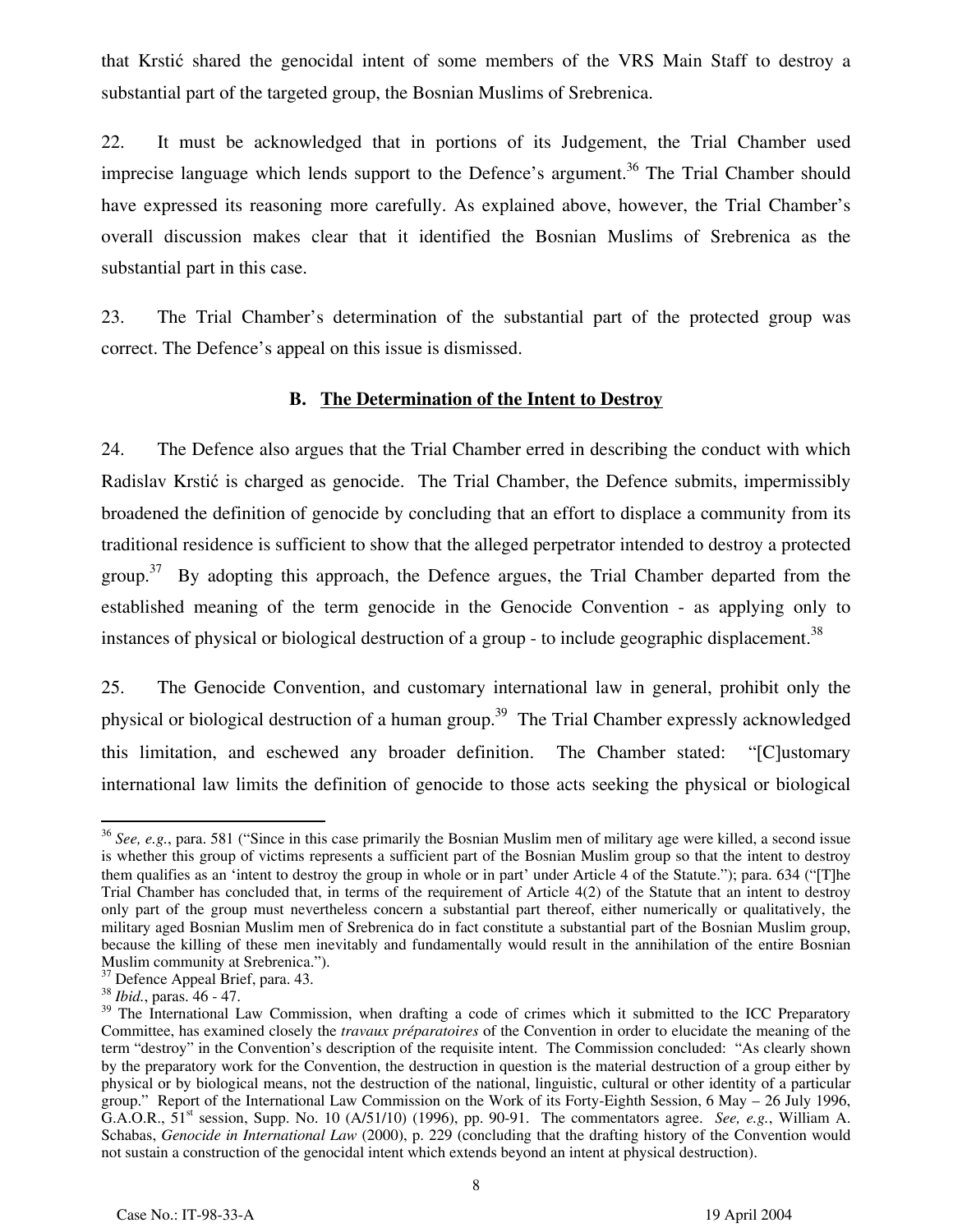destruction of all or part of the group. [A]n enterprise attacking only the cultural or sociological characteristics of a human group in order to annihilate these elements which give to that group its own identity distinct from the rest of the community would not fall under the definition of genocide."40

26. Given that the Trial Chamber correctly identified the governing legal principle, the Defence must discharge the burden of persuading the Appeals Chamber that, despite having correctly stated the law, the Trial Chamber erred in applying it. The main evidence underlying the Trial Chamber's conclusion that the VRS forces intended to eliminate all the Bosnian Muslims of Srebrenica was the massacre by the VRS of all men of military age from that community.<sup>41</sup> The Trial Chamber rejected the Defence's argument that the killing of these men was motivated solely by the desire to eliminate them as a potential military threat.<sup>42</sup> The Trial Chamber based this conclusion on a number of factual findings, which must be accepted as long as a reasonable Trial Chamber could have arrived at the same conclusions. The Trial Chamber found that, in executing the captured Bosnian Muslim men, the VRS did not differentiate between men of military status and civilians.<sup>43</sup> Though civilians undoubtedly are capable of bearing arms, they do not constitute the same kind of military threat as professional soldiers. The Trial Chamber was therefore justified in drawing the inference that, by killing the civilian prisoners, the VRS did not intend only to eliminate them as a military danger. The Trial Chamber also found that some of the victims were severely handicapped and, for that reason, unlikely to have been combatants.<sup>44</sup> This evidence further supports the Trial Chamber's conclusion that the extermination of these men was not driven solely by a military rationale.

27. Moreover, as the Trial Chamber emphasized, the term "men of military age" was itself a misnomer, for the group killed by the VRS included boys and elderly men normally considered to be outside that range.<sup>45</sup> Although the younger and older men could still be capable of bearing arms, the Trial Chamber was entitled to conclude that they did not present a serious military threat, and to draw a further inference that the VRS decision to kill them did not stem solely from the intent to eliminate them as a threat. The killing of the military aged men was, assuredly, a physical destruction, and given the scope of the killings the Trial Chamber could legitimately draw the inference that their extermination was motivated by a genocidal intent.

<sup>40</sup> Trial Judgement, para. 580. *See also ibid.*, para. 576 (discussing the conclusion of the International Law Commission, quoted in note 39, *supra*).<br><sup>41</sup> Trial Judgement, para. 594.<br><sup>42</sup> Ibid., para. 593.

<sup>42</sup> *Ibid.*, para. 593. <sup>43</sup> *Ibid.*, paras. 547, 594. <sup>44</sup> *Ibid.*, para. 75 & n. 155.

<sup>45</sup> *Ibid.*, n. 3.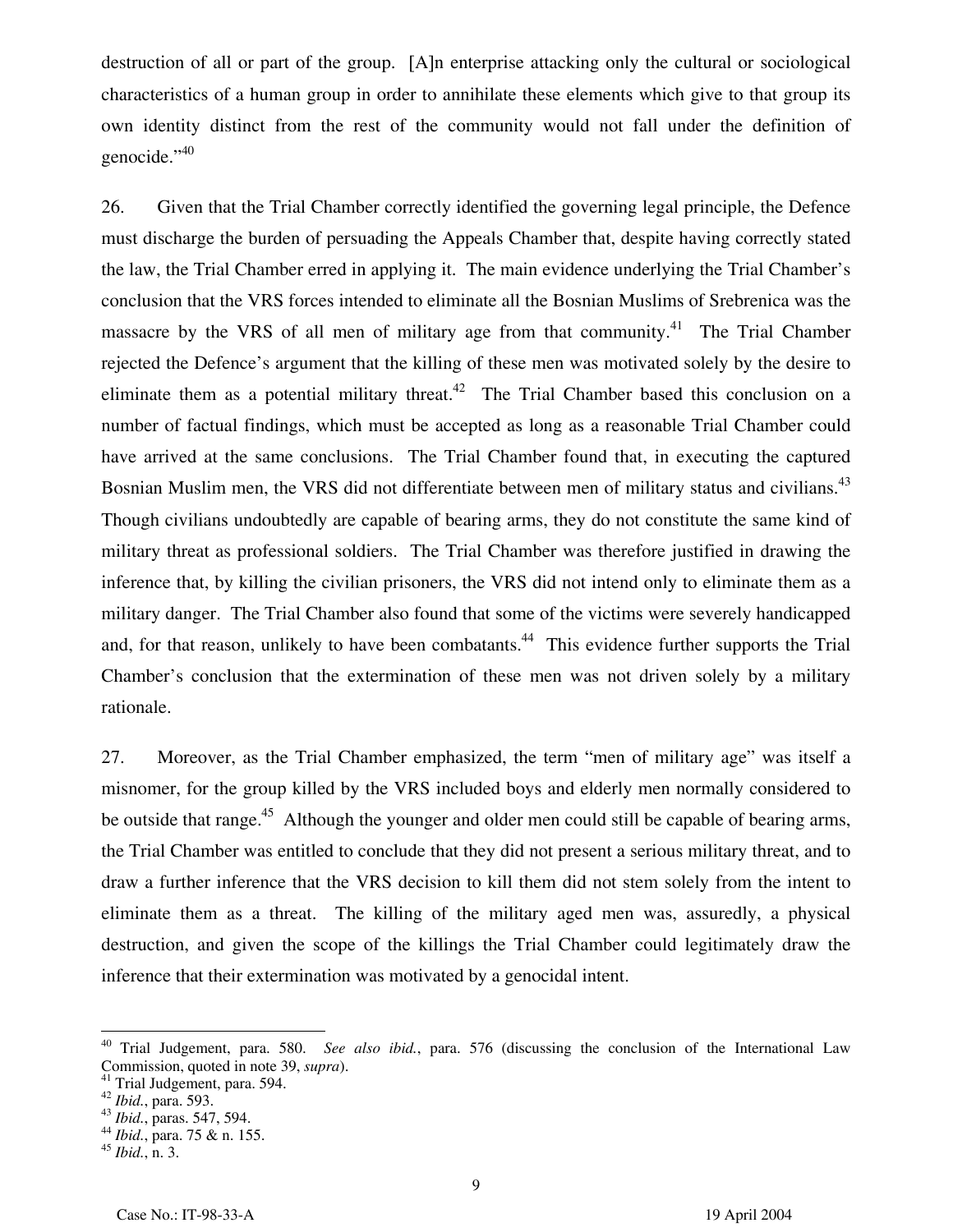28. The Trial Chamber was also entitled to consider the long-term impact that the elimination of seven to eight thousand men from Srebrenica would have on the survival of that community. In examining these consequences, the Trial Chamber properly focused on the likelihood of the community's physical survival. As the Trial Chamber found, the massacred men amounted to about one fifth of the overall Srebrenica community.<sup>46</sup> The Trial Chamber found that, given the patriarchal character of the Bosnian Muslim society in Srebrenica, the destruction of such a sizeable number of men would "inevitably result in the physical disappearance of the Bosnian Muslim population at Srebrenica."<sup>47</sup> Evidence introduced at trial supported this finding, by showing that, with the majority of the men killed officially listed as missing, their spouses are unable to remarry and, consequently, to have new children.<sup>48</sup> The physical destruction of the men therefore had severe procreative implications for the Srebrenica Muslim community, potentially consigning the community to extinction.

29. This is the type of physical destruction the Genocide Convention is designed to prevent. The Trial Chamber found that the Bosnian Serb forces were aware of these consequences when they decided to systematically eliminate the captured Muslim men.<sup>49</sup> The finding that some members of the VRS Main Staff devised the killing of the male prisoners with full knowledge of the detrimental consequences it would have for the physical survival of the Bosnian Muslim community in Srebrenica further supports the Trial Chamber's conclusion that the instigators of that operation had the requisite genocidal intent.

30. The Defence argues that the VRS decision to transfer, rather than to kill, the women and children of Srebrenica in their custody undermines the finding of genocidal intent.<sup>50</sup> This conduct, the Defence submits, is inconsistent with the indiscriminate approach that has characterized all previously recognized instances of modern genocide.<sup>51</sup>

31. The decision by Bosnian Serb forces to transfer the women, children and elderly within their control to other areas of Muslim-controlled Bosnia could be consistent with the Defence argument. This evidence, however, is also susceptible of an alternative interpretation. As the Trial Chamber explained, forcible transfer could be an additional means by which to ensure the physical destruction of the Bosnian Muslim community in Srebrenica. The transfer completed the removal

<sup>-</sup><sup>46</sup> *See ibid.*, paras. 592 - 594 (finding, on the basis of the parties' estimates, the number of the killed men to be approximately 7,500 and the overall size of the Srebrenica community, augmented by refugees from the surrounding areas, to be approximately 40,000).<br> $47$  *Ibid.*, para. 595.

<sup>47</sup> *Ibid.*, para. 595. <sup>48</sup> *See ibid.*, para. 93 & notes 195, 196.

<sup>49</sup> *Ibid.*, para. 595.

<sup>50</sup> Defence Appeal Brief, paras. 53 - 57.

<sup>51</sup> *Ibid.*, para. 53.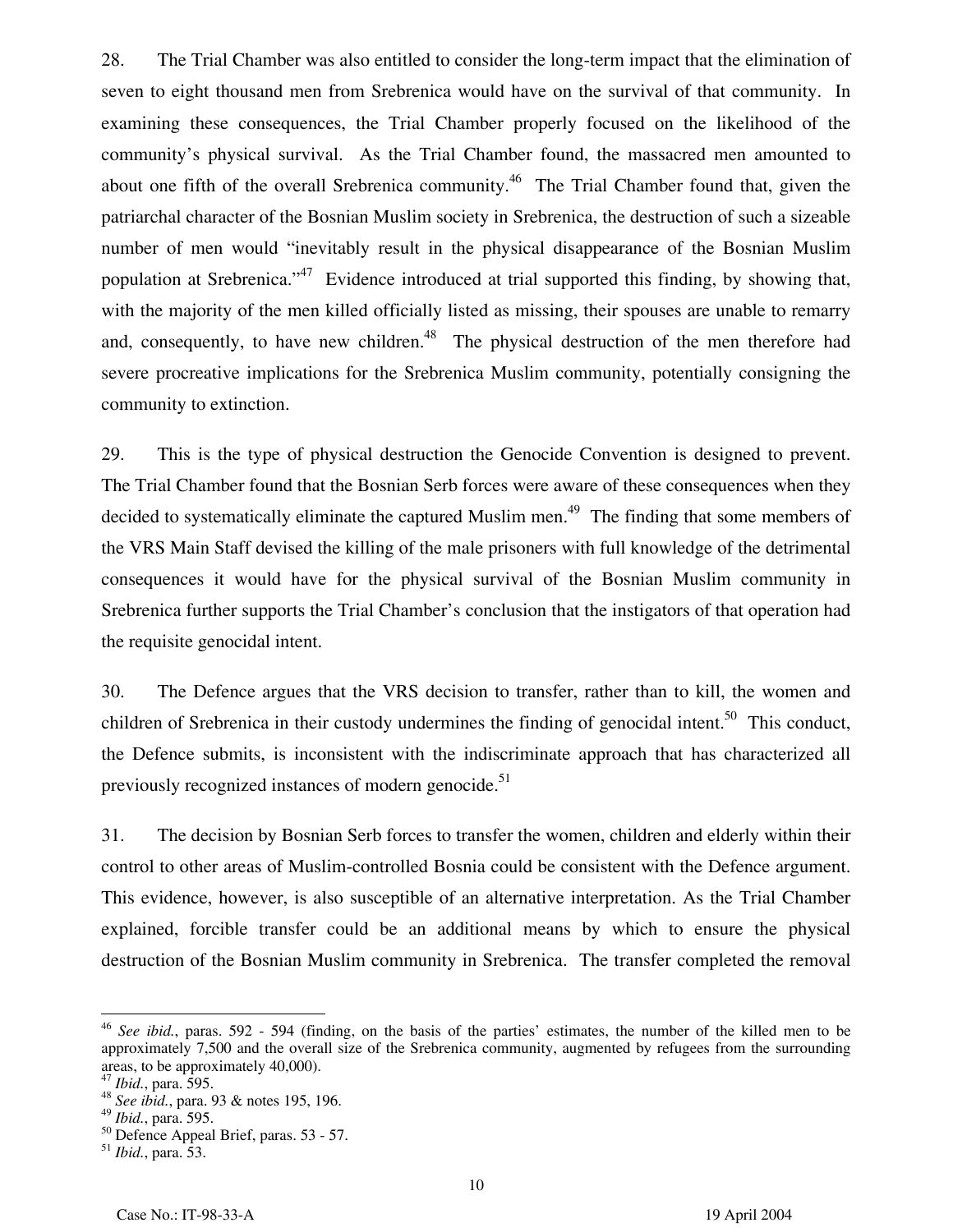of all Bosnian Muslims from Srebrenica, thereby eliminating even the residual possibility that the Muslim community in the area could reconstitute itself.<sup>52</sup> The decision not to kill the women or children may be explained by the Bosnian Serbs' sensitivity to public opinion. In contrast to the killing of the captured military men, such an action could not easily be kept secret, or disguised as a military operation, and so carried an increased risk of attracting international censure.

32. In determining that genocide occurred at Srebrenica, the cardinal question is whether the intent to commit genocide existed. While this intent must be supported by the factual matrix, the offence of genocide does not require proof that the perpetrator chose the most efficient method to accomplish his objective of destroying the targeted part. Even where the method selected will not implement the perpetrator's intent to the fullest, leaving that destruction incomplete, this ineffectiveness alone does not preclude a finding of genocidal intent. The international attention focused on Srebrenica, combined with the presence of the UN troops in the area, prevented those members of the VRS Main Staff who devised the genocidal plan from putting it into action in the most direct and efficient way. Constrained by the circumstances, they adopted the method which would allow them to implement the genocidal design while minimizing the risk of retribution.

33. The Trial Chamber - as the best assessor of the evidence presented at trial - was entitled to conclude that the evidence of the transfer supported its finding that some members of the VRS Main Staff intended to destroy the Bosnian Muslims in Srebrenica. The fact that the forcible transfer does not constitute in and of itself a genocidal act<sup>53</sup> does not preclude a Trial Chamber from relying on it as evidence of the intentions of members of the VRS Main Staff. The genocidal intent may be inferred, among other facts, from evidence of "other culpable acts systematically directed against the same group."<sup>54</sup>

34. The Defence also argues that the record contains no statements by members of the VRS Main Staff indicating that the killing of the Bosnian Muslim men was motivated by genocidal intent to destroy the Bosnian Muslims of Srebrenica.<sup>55</sup> The absence of such statements is not determinative. Where direct evidence of genocidal intent is absent, the intent may still be inferred from the factual circumstances of the crime.<sup>56</sup> The inference that a particular atrocity was motivated by genocidal intent may be drawn, moreover, even where the individuals to whom the intent is attributable are not precisely identified. If the crime committed satisfies the other

 $\overline{a}$ <sup>52</sup> Trial Judgement, para. 595.

<sup>53</sup> *See Stakić* Trial Judgement, para. 519 & nn. 1097 - 1098 (citing K. Kreß, *Münchner Kommentar zum StGB*, Rn 57, section 6 VStGB (2003); William A. Schabas, *Genocide in International Law* (2000), p. 200; BGH v. 21.2.2001 – 3 StR 244/00, NJW 2001, 2732 (2733)).

<sup>54</sup> *Jelisić* Appeal Judgement, para. 47.

<sup>55</sup> Defence Appeal Brief, paras. 74-77.

<sup>56</sup> *Jelisić* Appeal Judgement, para. 47; *see also Rutaganda* Appeal Judgement, para. 528.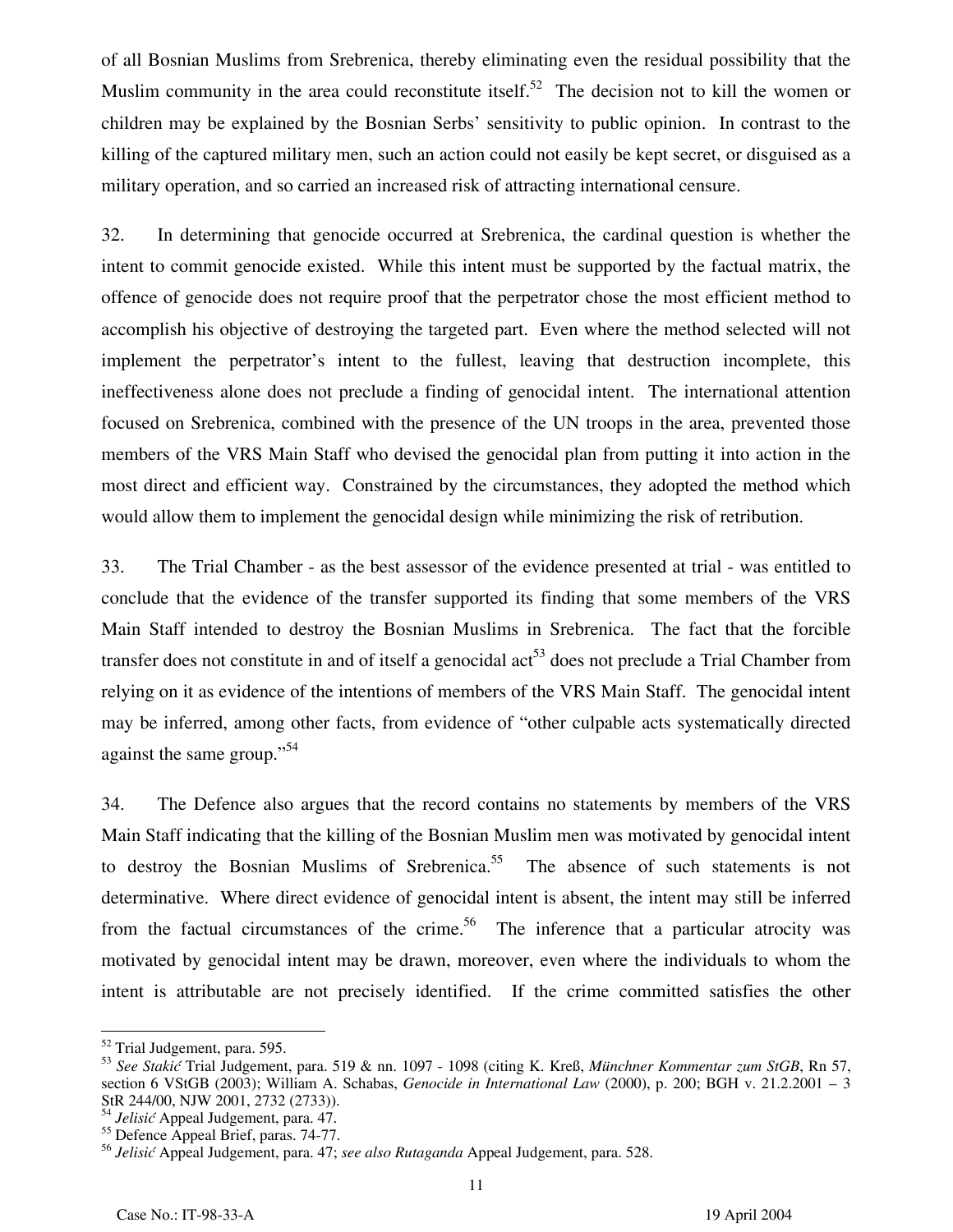requirements of genocide, and if the evidence supports the inference that the crime was motivated by the intent to destroy, in whole or in part, a protected group, a finding that genocide has occurred may be entered.

35. In this case, the factual circumstances, as found by the Trial Chamber, permit the inference that the killing of the Bosnian Muslim men was done with genocidal intent. As already explained, the scale of the killing, combined with the VRS Main Staff's awareness of the detrimental consequences it would have for the Bosnian Muslim community of Srebrenica and with the other actions the Main Staff took to ensure that community's physical demise, is a sufficient factual basis for the finding of specific intent. The Trial Chamber found, and the Appeals Chamber endorses this finding, that the killing was engineered and supervised by some members of the Main Staff of the VRS.57 The fact that the Trial Chamber did not attribute genocidal intent to a particular official within the Main Staff may have been motivated by a desire not to assign individual culpability to persons not on trial here. This, however, does not undermine the conclusion that Bosnian Serb forces carried out genocide against the Bosnian Muslims.

36. Among the grievous crimes this Tribunal has the duty to punish, the crime of genocide is singled out for special condemnation and opprobrium. The crime is horrific in its scope; its perpetrators identify entire human groups for extinction. Those who devise and implement genocide seek to deprive humanity of the manifold richness its nationalities, races, ethnicities and religions provide. This is a crime against all of humankind, its harm being felt not only by the group targeted for destruction, but by all of humanity.

37. The gravity of genocide is reflected in the stringent requirements which must be satisfied before this conviction is imposed. These requirements – the demanding proof of specific intent and the showing that the group was targeted for destruction in its entirety or in substantial part – guard against a danger that convictions for this crime will be imposed lightly. Where these requirements are satisfied, however, the law must not shy away from referring to the crime committed by its proper name. By seeking to eliminate a part of the Bosnian Muslims, the Bosnian Serb forces committed genocide. They targeted for extinction the forty thousand Bosnian Muslims living in Srebrenica, a group which was emblematic of the Bosnian Muslims in general. They stripped all the male Muslim prisoners, military and civilian, elderly and young, of their personal belongings and identification, and deliberately and methodically killed them solely on the basis of their identity. The Bosnian Serb forces were aware, when they embarked on this genocidal venture, that the harm they caused would continue to plague the Bosnian Muslims. The Appeals Chamber states

<sup>&</sup>lt;u>.</u> <sup>57</sup> Trial Judgement, paras. 591 - 599.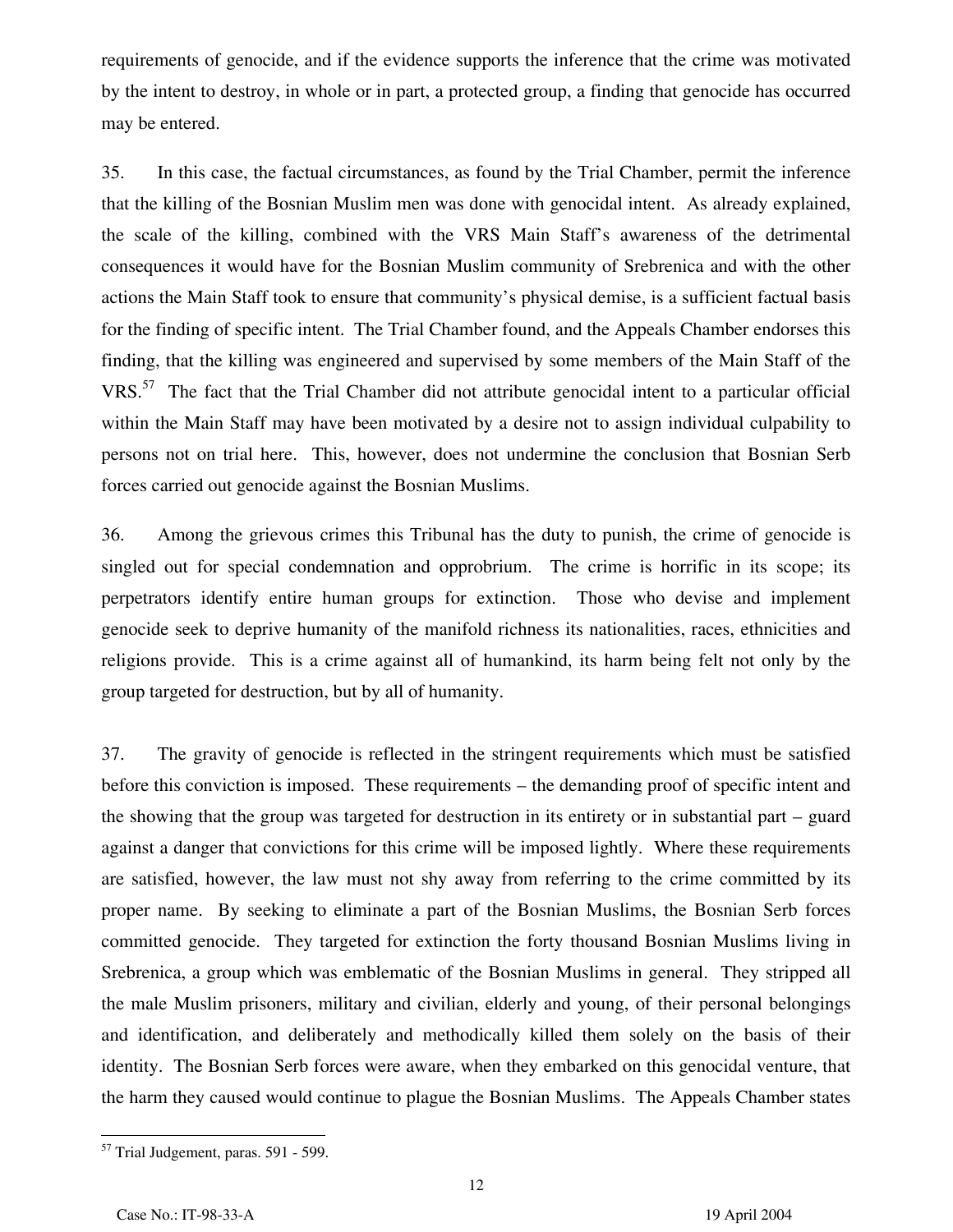unequivocally that the law condemns, in appropriate terms, the deep and lasting injury inflicted, and calls the massacre at Srebrenica by its proper name: genocide. Those responsible will bear this stigma, and it will serve as a warning to those who may in future contemplate the commission of such a heinous act.

38. In concluding that some members of the VRS Main Staff intended to destroy the Bosnian Muslims of Srebrenica, the Trial Chamber did not depart from the legal requirements for genocide. The Defence appeal on this issue is dismissed.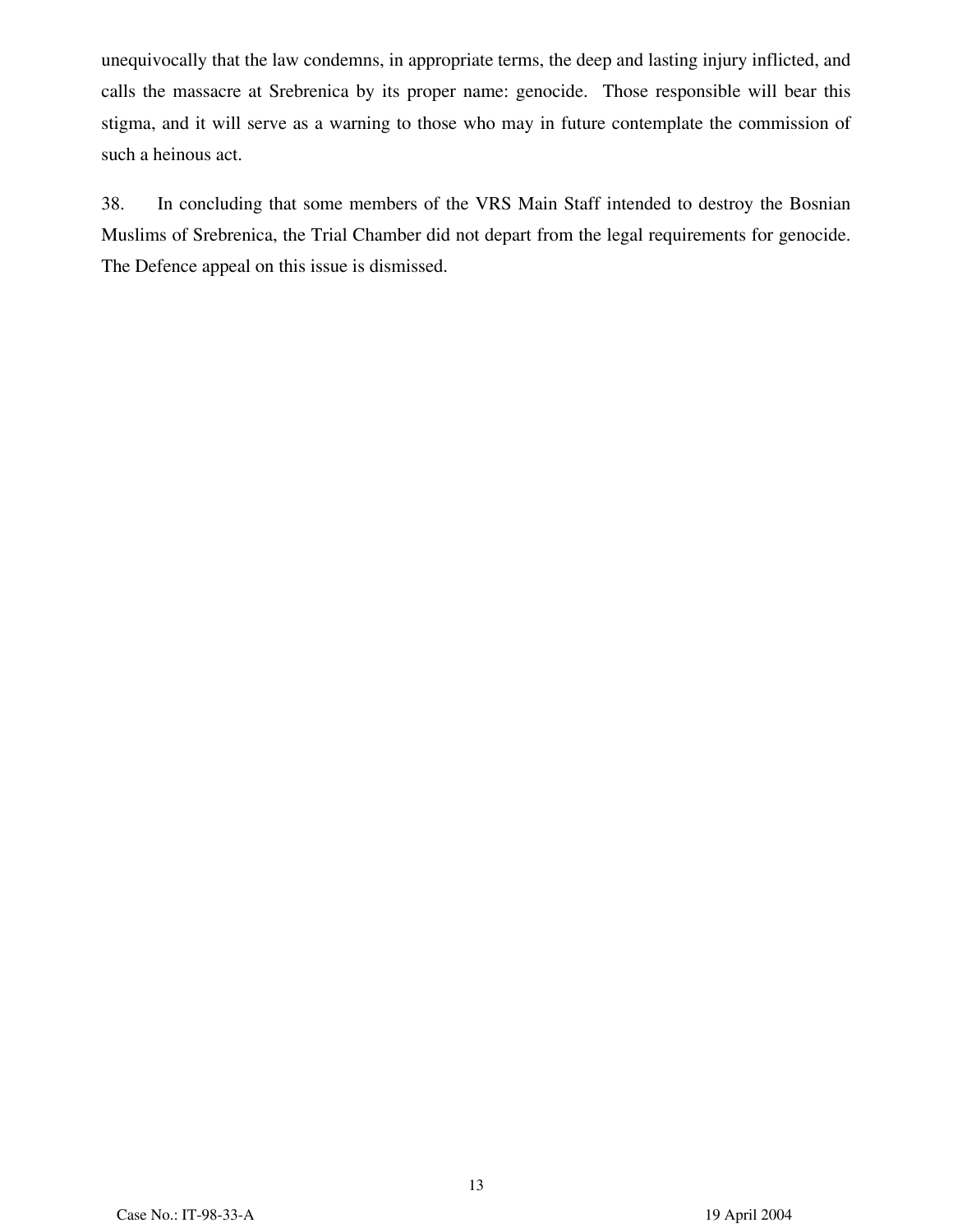# **III. ALLEGED FACTUAL ERRORS RELATING TO JOINT CRIMINAL ENTERPRISE TO COMMIT GENOCIDE**

39. As already stated, the crime of genocide was committed at Srebrenica in July 1995, a determination which the Trial Chamber correctly made. The Defence argues, however, that even if the finding of genocide was correct, the Trial Chamber erred in finding the evidence sufficient to establish that Radislav Krstić was a member of a joint criminal enterprise to commit genocide.<sup>58</sup>

40. It is well established that the Appeals Chamber will not lightly overturn findings of fact made by a Trial Chamber.<sup>59</sup> Where the Defence alleges an erroneous finding of fact, the Appeals Chamber must give deference to the Trial Chamber that received the evidence at trial, and it will only interfere in those findings where no reasonable trier of fact could have reached the same finding or where the finding is wholly erroneous.<sup>60</sup> Furthermore, the erroneous finding will be revoked or revised only if the error occasioned a miscarriage of justice.<sup>61</sup>

41. The Appeals Chamber has taken the view that, when the Prosecution relies upon proof of a state of mind of an accused by inference, that inference must be the only reasonable inference available on the evidence. $62$ 

42. The Trial Chamber based its conclusion that Radislav Krstić shared the intent of a joint criminal enterprise to commit genocide on inferences drawn from its findings with respect to his knowledge about the situation facing the Bosnian Muslim civilians after the take-over of Srebrenica, his interaction with the main participants of the joint criminal enterprise, and the evidence it accepted as establishing that resources and soldiers under his command and control were used to facilitate the killings. Relying on this evidence, the Trial Chamber held that, from the evening of 13 July 1995, Radislav Krstić intentionally participated in the joint criminal enterprise to execute the Bosnian Muslims of Srebrenica.<sup>63</sup>

43. In attacking this conclusion, the Defence advances three arguments. First, the Defence challenges the Trial Chamber's finding that Radislav Krstić assumed effective command over the Drina Corps and Drina Corps assets on 13 July 1995, and not later.<sup>64</sup> Secondly, the Defence contests the Trial Chamber's rejection of its argument that a parallel chain of command, running

<sup>-</sup><sup>58</sup> Appellant Appeal Brief, paras. 84 - 101.

<sup>59</sup> *Krnojelac* Appeal Judgement, para. 11.

<sup>60</sup> *Ibid*., para. 12; *Tadić* Appeal Judgement, para. 64; *Čelebići* Appeal Judgement, para. 434; *Aleksovski* Appeal Judgement, para. 63.

<sup>61</sup> *Krnojelac* Appeal Judgement, paras. 13, 39; *Vasiljević* Appeal Judgement, para. 8

<sup>62</sup> *Vasiljević* Appeals Judgement, para. 121; *see also Vasiljević* Judgement, para. 68; *Krnojelac* Judgement, para. 83.

<sup>&</sup>lt;sup>63</sup> Trial Judgement, paras. 633, 644.

<sup>64</sup> Defence Appeal Brief, paras. 204 - 210.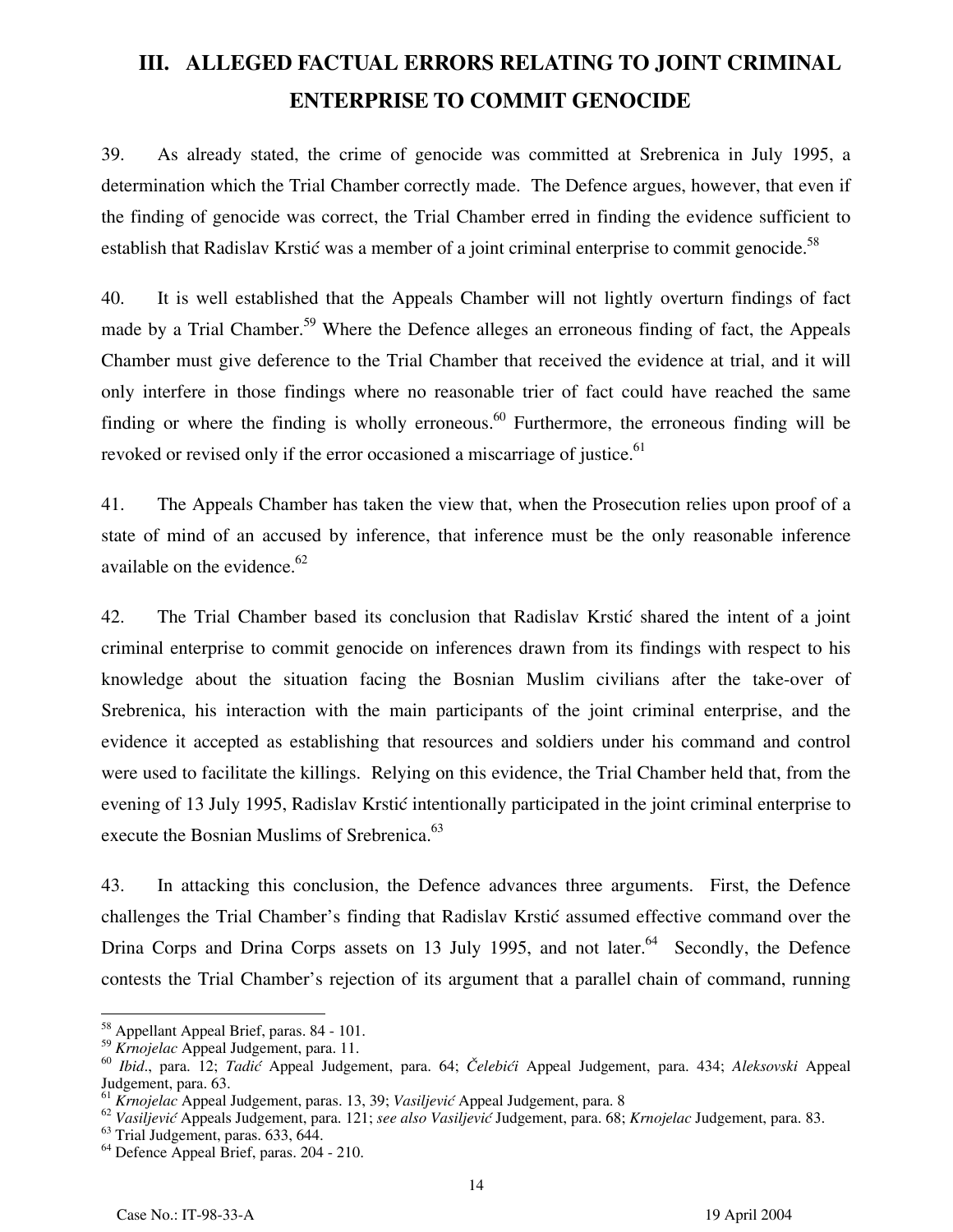from the Main Staff of the VRS through the security organs of the Drina Corps, excluded Radislav Krstić from participation in (and even knowledge of) the executions.<sup>65</sup> Thirdly, the Defence challenges the finding of the Trial Chamber that Krstić directly participated in the executions and argues that, even if the evidence before the Trial Chamber is sufficient to establish knowledge on his part about the genocide committed in Srebrenica, it is not sufficient to establish that he intended to commit genocide. $66$ 

44. As a final, additional argument, the Defence submits that Radislav Krstić could not reasonably have foreseen the commission of the opportunistic crimes at Potočari on 12 and 13 July 1995, and that the crimes were not a natural and foreseeable consequence of the ethnic cleansing campaign.<sup>67</sup> The Appeals Chamber will consider the first three of these arguments, and will then detail its analysis of Krstić's criminal liability in light of its findings, before considering the final, additional argument.

## **A. The Trial Chamber's finding as to the date on which Radislav Krstić assumed command of the Drina Corps**

45. The Trial Chamber found that Radislav Krstić became the *de facto* commander of the Drina Corps on the evening of 13 July 1995, with the formal confirmation of his command following a 15 July 1995 decree issued by President Karadžić.<sup>68</sup> The Defence challenges this finding, relying on the fact that the Presidential Decree appointing him as Corps Commander provided that the appointment was to take effect only on 15 July. $^{69}$  The Defence also relies on the fact that the VRS formalities, which had to be completed prior to the transfer of the command, were not completed until 20 July,<sup>70</sup> and on the evidence showing that General Živanović retained command until that date. $71$ 

46. The arguments the Defence now puts forward were extensively considered by the Trial Chamber. The Chamber, relying on eye-witness and documentary evidence, found that despite the date specified by the decree, the transfer of command to Radislav Krstić took place on 13 July. In support of its finding, the Trial Chamber relied, for example, on the evidence that a formal ceremony, attended by the officers of the Drina Corps at Vlasenica Headquarters, at which General

<sup>65</sup> *Ibid*., paras. 176 - 203.

<sup>66</sup> *Ibid*., paras. 157 - 175.

<sup>67</sup> *Ibid*., para. 143, 154.

<sup>68</sup> *Ibid.*, paras. 328 - 331, 625.

 $^{69}$  Defence Appeal Brief, para. 205.<br><sup>70</sup> *Ibid.*, para. 206.

<sup>&</sup>lt;sup>71</sup> *Ibid.*, paras. 207 - 208.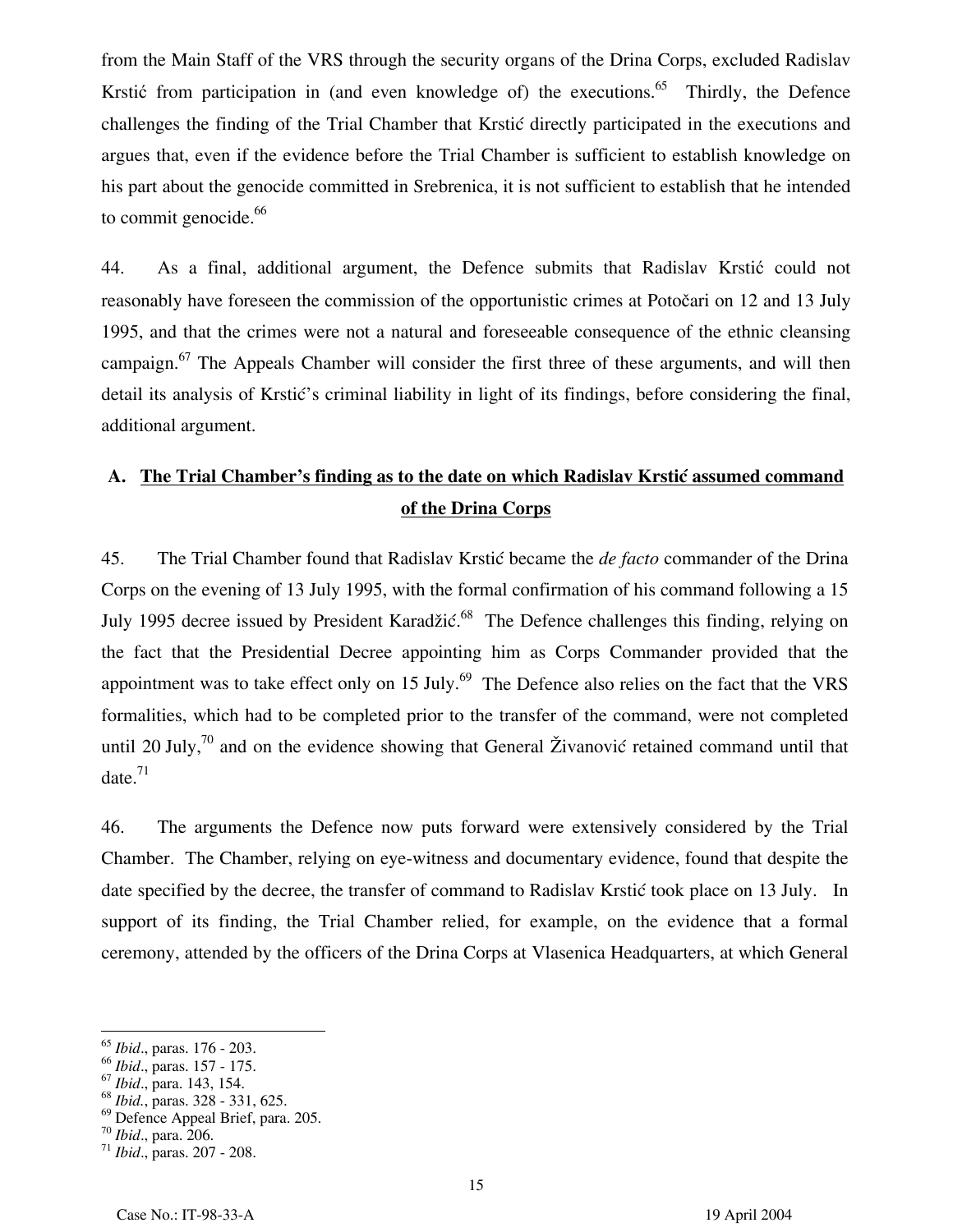Mladić conferred the command on Krstić, took place on 13 July.<sup>72</sup> The Trial Chamber also concluded that the exigencies of war may have necessitated dispensation with the formal procedures for the transfer of the command.<sup>73</sup> The Trial Chamber considered the evidence of General Živanović's continued role in the Drina Corps and found that that evidence was outweighed by the evidence that Krstić assumed and began to exercise command on 13 July 1995.<sup>74</sup> The Trial Chamber's conclusion is further supported by the combat report dated 13 July, and signed by Radislav Krstić as the Commander, which the Prosecution presented in this Appeal as additional evidence.75

47. The conclusions of the Trial Chamber are entirely reasonable and supported by ample evidence. The Defence has failed to demonstrate any error on the part of the Trial Chamber, much less that the finding was one that no reasonable Trial Chamber could have reached.

#### **B. The Trial Chamber's rejection of the Defence of Parallel Chain of Command**

48. The Defence next argues that the Trial Chamber erred in rejecting its claim that the executions were ordered and supervised through a parallel chain of command maintained by the VRS security forces, over which Radislav Krstić did not have control. According to the Defence, this chain of command originated with General Mladić, went through his Security Commander, Colonel Beara of the VRS Main Staff, to Colonel Popović of the Drina Corps and finally to the Zvornik Brigade Security Officer, Dragan Nikolić.<sup>76</sup> Acting through this parallel chain of command, the Defence submits, the Main Staff of the VRS could and did commandeer Drina Corps assets without consulting the Drina Corps Command.<sup>77</sup>

49. The Defence's argument is an exact repetition of the argument it presented at trial. This argument was fully considered by the Trial Chamber. The Trial Chamber acknowledged that General Mladić exercised some control over the Drina Corps within its zone of responsibility. The Chamber concluded, however, that the evidence could not support a finding that the Drina Corps command was completely excluded from all knowledge or authority with respect to the involvement of its troops and assets in the execution of the Bosnian Muslim civilians.<sup>78</sup>

 $72$  Trial Judgement, paras.  $312 - 315$ .

<sup>73</sup> *Ibid*., paras. 329, 317. <sup>74</sup> *Ibid*., para. 330.

 $75$  T, pp. 406 - 407, Annex 7.

<sup>&</sup>lt;sup>76</sup> Defence Appeal Brief, paras. 197 - 198.<br><sup>77</sup> Ibid., para. 177.

<sup>&</sup>lt;sup>78</sup> Trial Judgement, paras. 88 - 89.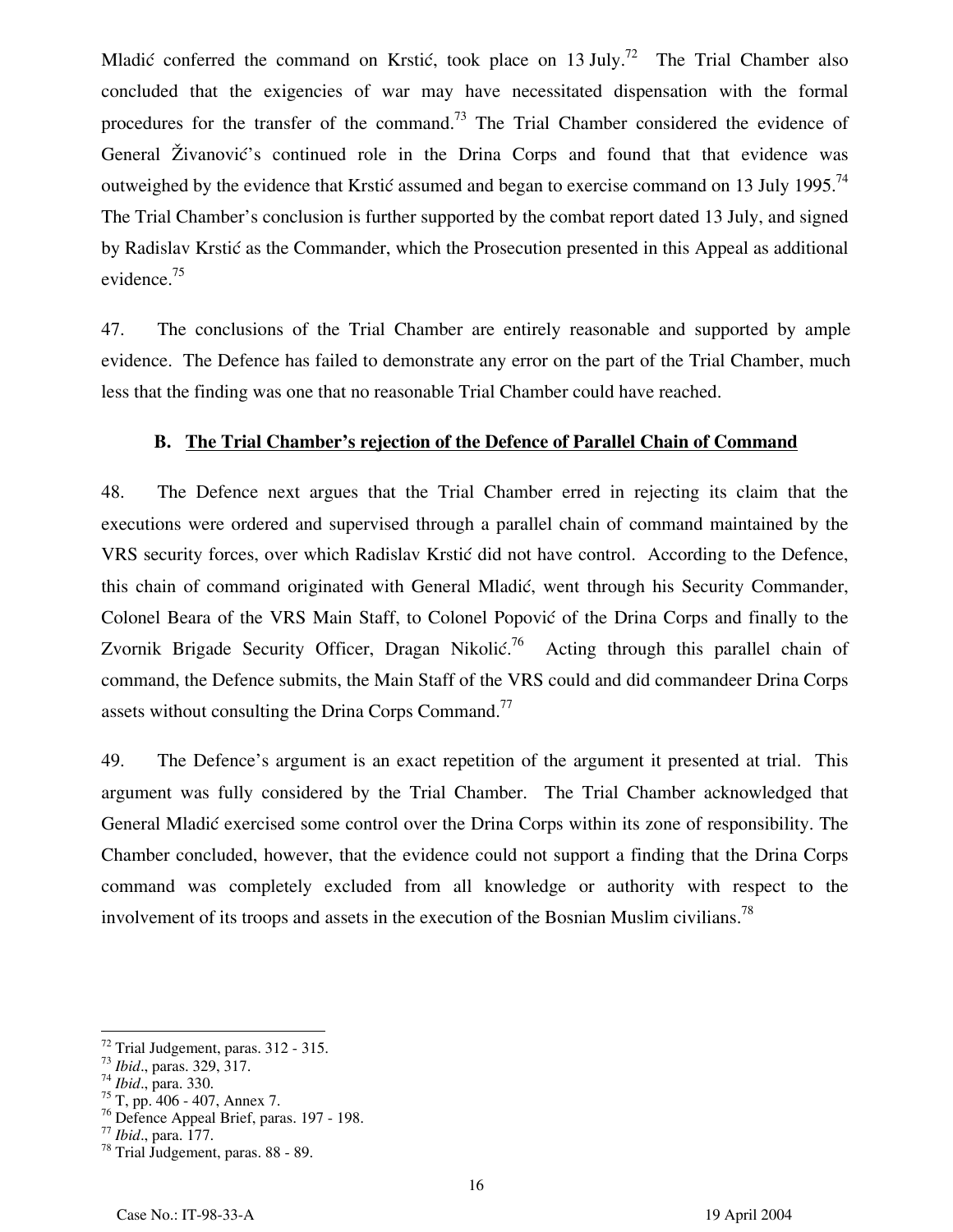# 1. The Trial Chamber's finding that the Main Staff of the VRS and the MUP forces subordinate to it received co-operation from Radislav Krstić and the Drina Corps

#### (a) The treatment of prisoners

50. The Defence argues, as it did at trial, that the Trial Chamber erred in finding that the Main Staff of the VRS and the MUP forces subordinate to it received co-operation from Radislav Krstić and the Drina Corps in carrying out the executions. The Defence relies on an order issued on 13 July 1995 by General Gvero, the Assistant Commander of the Main Staff, directing that the "Superior Command" be immediately informed as to the location where the prisoners were taken. The Defence argues that this order shows that the Main Staff assumed responsibility for the prisoners.<sup>79</sup> The Defence also relies on General Mladić's statement to the prisoners held at Sandići Meadow and Nova Kasaba that General Mladić was personally making arrangements for their exchange or transportation.<sup>80</sup> Finally, the Defence relies on the fact that the Trial Chamber was unable to conclude beyond reasonable doubt that the Drina Corps had participated in the capture of the prisoners. $81$ 

51. As the Trial Chamber explained, however, General Gvero's order was issued to the Drina Corps Command and the relevant subordinate Brigades, $82$  and therefore constitutes strong evidence that the Drina Corps knew about the capture of the prisoners and acted in "close co-ordination and co-operation" with the MUP units.<sup>83</sup> The Trial Chamber also considered the appearance of General Mladić and his address to the prisoners at Sandići Meadow and Nova Kosaba. These actions were consistent with General Mladić's position as the Commander of all VRS forces, including the Drina Corps, and do not support an inference that subordinate commanders, such as Krstić, were excluded from the normal military chain of command.<sup>84</sup> The absence of a finding by the Trial Chamber that the Drina Corps participated in the capture of the prisoners is similarly inapposite. Relying on considerable evidence, the Trial Chamber established that the Drina Corps and Radislav Krstić knew that thousands of Bosnian Muslim prisoners had been captured on 13 July 1995, and continued to be informed about their situation.<sup>85</sup>

52. In advancing a similar argument with respect to the execution of the prisoners, the Defence points to the fact that these executions were conducted by the  $10<sup>th</sup>$  Sabotage Detachment of the

<sup>&</sup>lt;sup>79</sup> Defence Appeal Brief, para. 177.

<sup>&</sup>lt;sup>80</sup> *Ibid.*, paras. 179 - 180.<br><sup>81</sup> *Ibid.*, paras. 178 - 185.<br><sup>82</sup> Trial Judgement, para. 168.<br><sup>83</sup> *Ibid.*, para. 289.

<sup>&</sup>lt;sup>84</sup> *Ibid.*, paras. 268.

<sup>85</sup> *Ibid*., paras. 168 - 178, 377.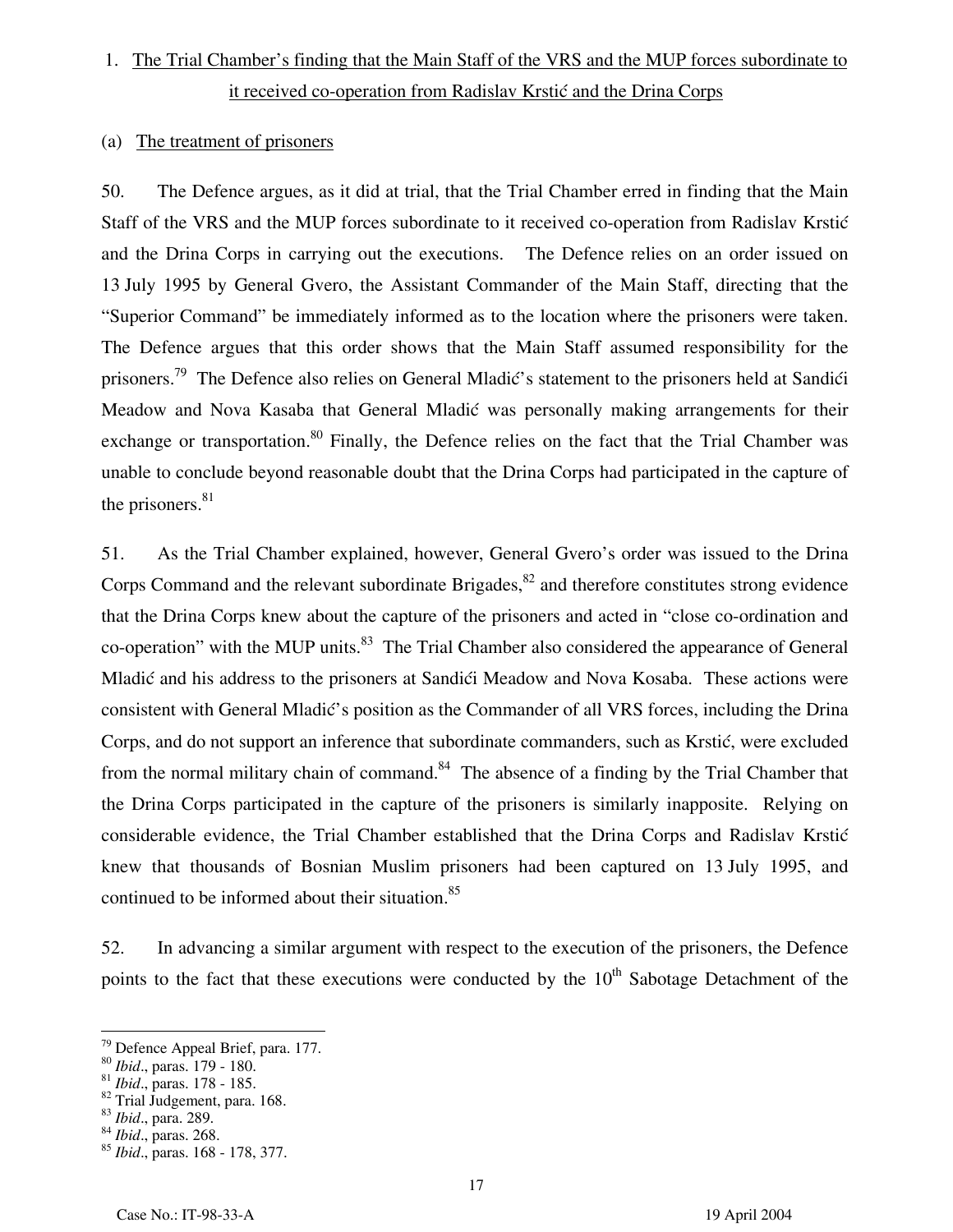Main Staff, with General Mladić appearing at the execution site at Orahovac.<sup>86</sup> The Defence also relies on an intercepted conversation of 13 July 1995, in which General Živanović, the General-Major in command of the Drina Corps before Radislav Krstić, expressed concern about identifying war criminals among the prisoners. This conversation, the Defence submits, shows that even General Živanović was unaware that the prisoners were being executed. $87$ 

53. As further evidence of the Drina Corps Command's non-involvement, the Defence quotes from an intercepted conversation of 17 July 1995, during which Radislav Krstić asked a subordinate: "On whose approval did you send soldiers down there?" The answer was: "On orders from the Main Staff."<sup>88</sup> The Defence also points to the order of 17 July 1995 issued by General Mladić to the Zvornik Brigade, which stated that personnel from the Main Staff would be "responsible for command of the forces carrying out the task."<sup>89</sup> Finally, the Defence relies on combat reports of Colonel Pandurević, the Zvornik Brigade Commander, in which Colonel Pandurević complained that the placement of the prisoners in the zone of his Brigade created a great burden, and he threatened to have them released.<sup>90</sup> These reports, the Defence argues, show that Colonel Pandurević was unaware that the Main Staff had already arranged for the prisoners to be executed.<sup>91</sup>

54. The evidence on which the Defence relies was considered by the Trial Chamber when it analysed the respective involvement of the Main Staff and the Drina Corps Command in the capture and detention of the Bosnian Muslim prisoners.<sup>92</sup> The Trial Chamber accepted that the evidence demonstrated that the Main Staff was "heavily involved in the direction of events following the take over of Srebrenica," and that there were "indications that Drina Corps units were not always informed or consulted about what the Main Staff was doing in their area of concern during the week following 11 July."<sup>93</sup> The Trial Chamber found, however, that the evidence made it "abundantly clear that the Main Staff could not, and did not, handle the entire Srebrenica followup operation on its own and at almost every stage had to, and did, call upon Drina Corps resources for assistance."<sup>94</sup> The Defence does not dispute this finding, which the Appeals Chamber accepts.

<sup>86</sup> Ibid., para. 186.

<sup>&</sup>lt;sup>87</sup> Defence Appeal Brief, para. 188.

 $88$  Exh. P364 $22$ , tab 14/2; Trial Judgement, para. 194.

<sup>89</sup> Exh. P649; Trial Judgement, paras. 195, 264.

<sup>&</sup>lt;sup>90</sup> Trial Judgement, para. 192 - 193.

<sup>91</sup> Exh. P609.

 $\frac{92}{11}$ Trial Judgement, paras. 265 - 272.

<sup>93</sup> *Ibid*., para. 265.

<sup>94</sup> *Ibid*., para. 266.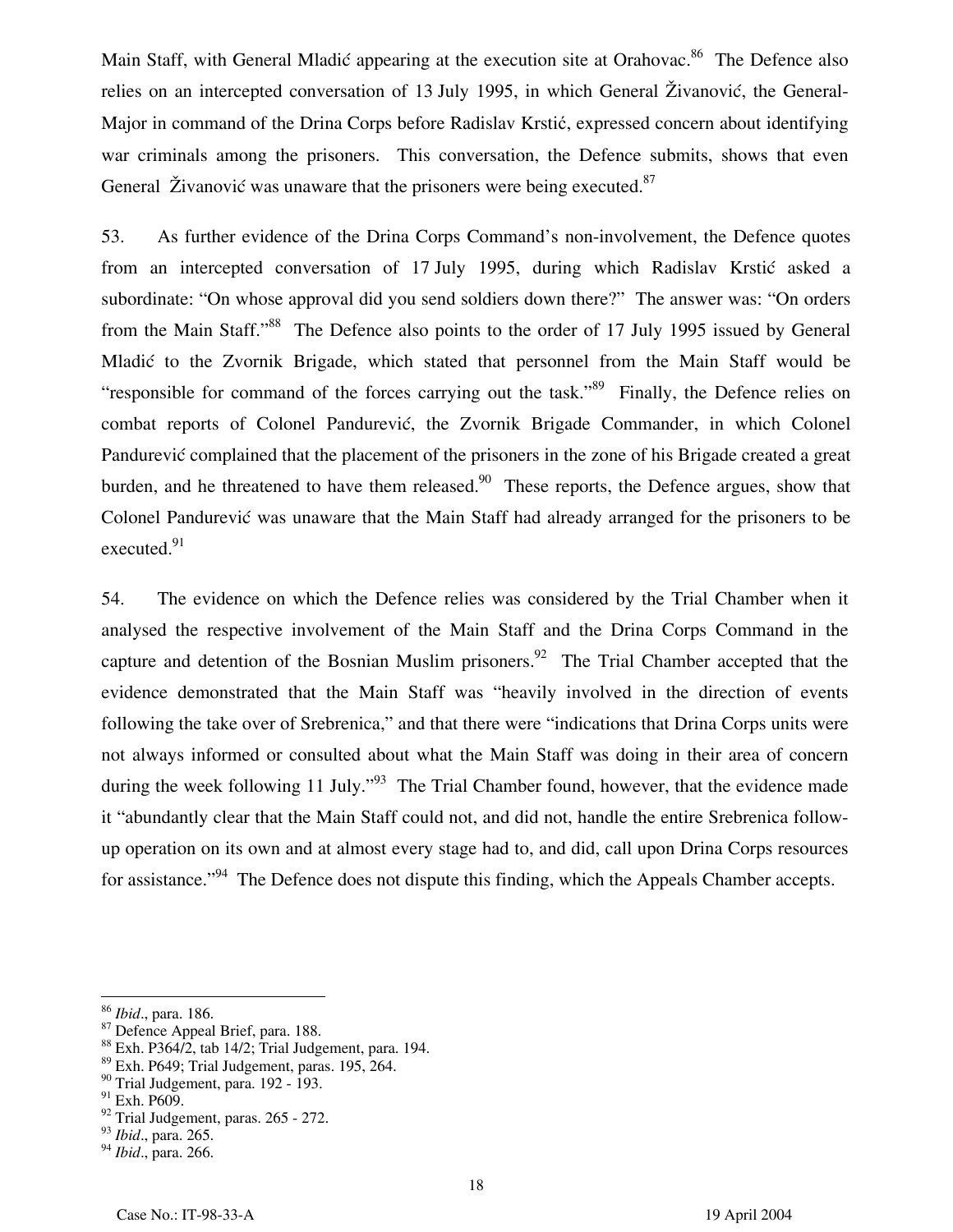#### (b) The selection of sites

55. The Defence next argues that the selection of sites for the detention of the prisoners, initially in Bratunac, was conducted entirely by the Main Staff with no participation by the Drina Corps. Relying on the vehicle records of the Zvornik Brigade, the Defence argues that contrary to the Trial Chamber's finding, the Zvornik Brigade did not know that one of its vehicles was being used in this operation.<sup>95</sup> According to the Defence, the intercepted conversation of 14 July 1995 between the Zvornik Brigade duty officer and Colonel Beara, in which the issue of the captured prisoners was discussed, confirms that Colonel Beara was not following the normal chain of command because he was speaking to the duty officer directly. This, the Defence claims, confirms that the Main Staff could and did utilise Zvornik Brigade assets without going through the Zvornik Brigade Command.<sup>96</sup>

56. Once again, each of the arguments made by the Defence was presented to the Trial Chamber. The Trial Chamber found that the Zvornik Brigade must have known the purpose for which the vehicle was being used, as vehicle records established that it was operated by members of the Zvornik Brigade military police.<sup>97</sup> The intercept of 14 July, on which the Defence relies, does not undermine this finding or otherwise support the Defence's argument. Although the Trial Chamber did not conclude that the Drina Corps Command was directly involved in making the arrangements to detain the men at Bratunac, it concluded that the Drina Corps was aware that those men were being so detained.<sup>98</sup> This finding is supported by sufficient evidence, and the Appeals Chamber accepts it.

#### (c) Use of Drina Corps resources without the knowledge of Drina Corps Command

57. The Defence's argument, then, is that even though Drina Corps resources were utilised in the executions, the requisition of these resources was done without the knowledge of the Drina Corps Command. In rejecting this argument, the Trial Chamber relied on the fact that, in accordance with the military principles of the VRS, the Main Staff could not have come into the Drina Corps zone of responsibility and assumed complete control of its assets and personnel without the consent of the Corps Command.<sup>99</sup> The Trial Chamber also emphasised the involvement of the Drina Corps in the organisation of the buses for the transportation of the Bosnian Muslim civilians, which contradicted the theory that the Main Staff had taken over direct command of

<sup>&</sup>lt;u>.</u> <sup>95</sup> Defence Appeal Brief, paras. 183 - 184.

<sup>96</sup> *Ibid.*, para. 184 - 185.

<sup>97</sup> *Ibid*., paras. 187 - 191, 239.

<sup>98</sup> *Ibid*., para. 181.

<sup>99</sup> *Ibid*., para. 268.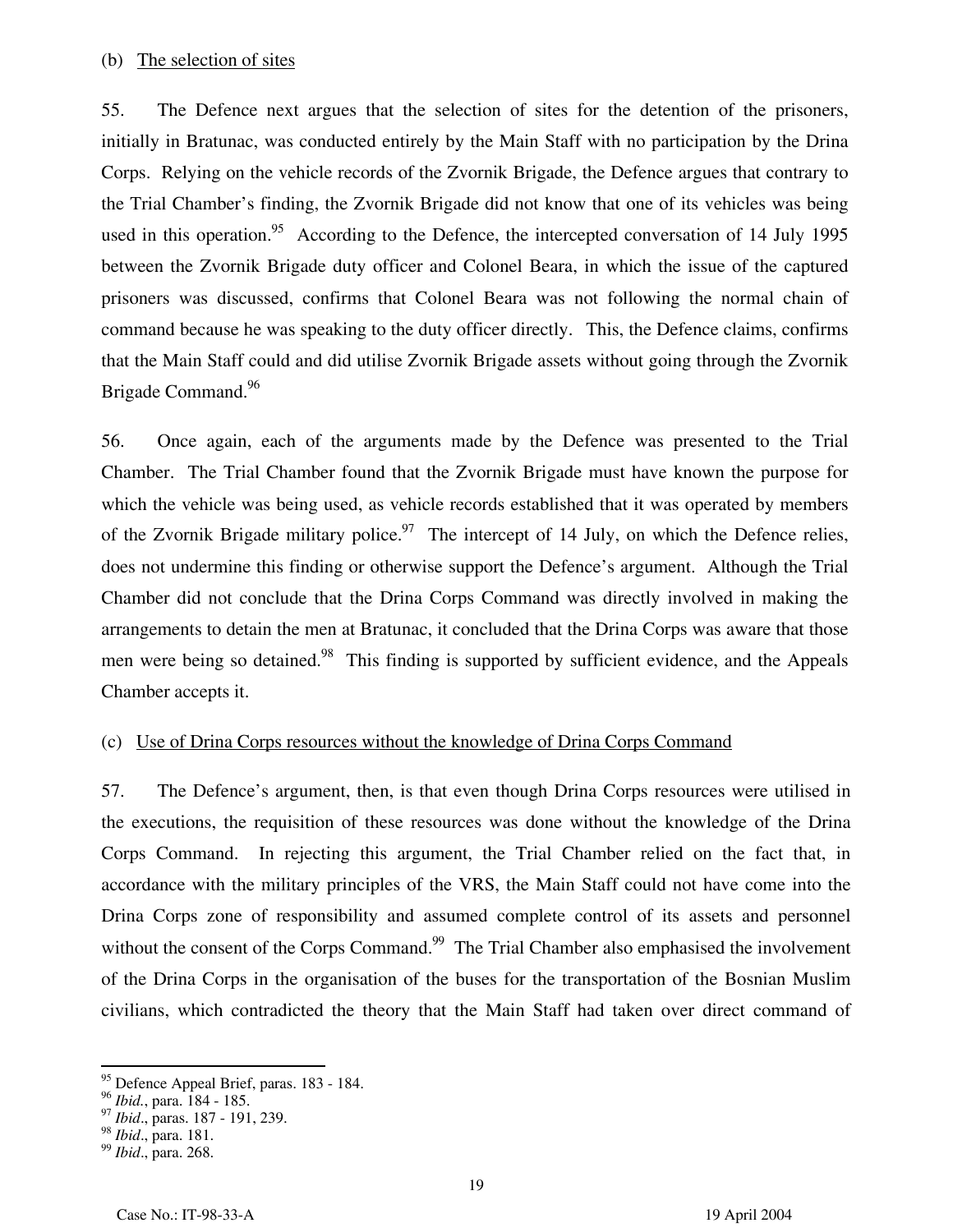subordinate Drina Corps Brigades.<sup>100</sup> As the Trial Chamber explained, the Drina Corps Command was kept informed by the Main Staff about activities within its zone. This was shown, for example, in an intercept of 15 July, in which Colonel Beara made an urgent request to Krstić for assistance and was directed to contact the Commander of the Bratunac Brigade.  $101$  This evidence, in the Trial Chamber's estimation, strongly undermined the notion that the Main Staff was directing activities of the Drina Corps subordinate units without consulting the Drina Corps Command.<sup>102</sup>

58. The Defence argues that the Trial Chamber failed to recognise the significance of the Security Service within the VRS, which in accordance with the traditions of Communist Yugoslavia, still operated independently of the traditional chain of command.<sup>103</sup> In particular, the Defence argues, the VRS security organs were under no obligation to report to the military command but instead reported to the command of their own security service.<sup>104</sup> In this case, that meant Colonel Popović reporting directly to Colonel Beara while bypassing Krstić. In the Defence's view, this fact is confirmed by the absence of any intercepted conversations between Colonel Popović and Krstić during the period of 13-17 July 1995, when Colonel Popović was assisting Colonel Beara.

59. In support of this argument, the Defence adduced as additional evidence three police reports made by Dragomir Vasić, Chief of the Centre of Public Security at Zvornik, to the Ministry of the Interior (MUP) of Republika Srpska, the Headquarters of the Police Forces in Biljelani, and the Cabinet of Ministers and the Agency of Public Security.<sup>105</sup> In the first report, dated 12 July, Dragomir Vasić stated that the evacuation and transportation of the civilian population of Srebrenica was ongoing, and he provided information on the situation regarding Bosnian Muslim forces and civilians in the area. The second report, dated 13 July 1995, discussed the confrontation between the MUP and the Bosnian Muslim soldiers and stated that the MUP "have no cooperation or assistance from VRS in blocking and annihilation of the huge number of enemy soldiers." Vasić therefore expected a "great number of problems until the end of the action because MUP is working alone in this action." The final report, also dated 13 July 1995, documents a meeting held with General Mladić, at which he informed the others attending that the VRS was resuming the Žepa operation and that all other tasks were being yielded to the MUP. These tasks included the evacuation by bus of 15,000 civilians remaining in Srebrenica towards Kladanj, the liquidation of

 $100$  *Ibid.*, para. 269.

<sup>101</sup> *Ibid.*, paras. 269 - 270.<br><sup>102</sup> *Ibid.*, para. 270.<br><sup>103</sup> Defence Appeal Brief, para. 198.<br><sup>104</sup> Exh. D160; D158.

<sup>&</sup>lt;sup>105</sup> Rule 115 Defence Motion to Present Additional Evidence, 10 January 2003, paras. 7 - 10; Annex Tabs 1 - 3.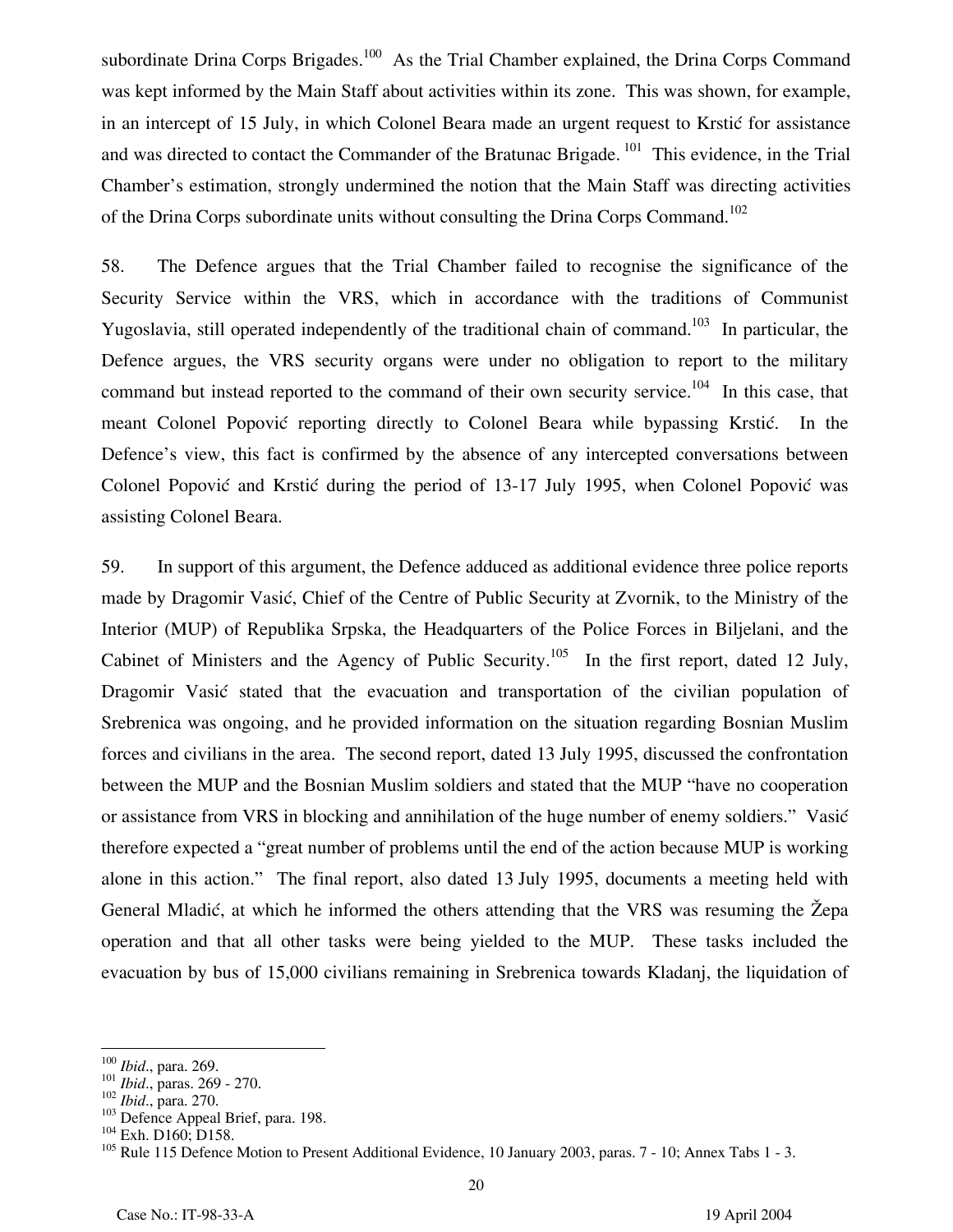8,000 Muslim soldiers trapped in the wooded terrain around Konjević Polje, and ensuring security for all essential facilities in the town of Srebrenica.

60. Lastly, the Defence relies on a statement of a protected witness that Radislav Krstić and the Drina Corps Command were unaware of the activities carried out by military police units of the Zvornik Brigade, and that, in general, the security organs acted for the Main Staff independently of the normal chain of command. The Defence conceded, however, that in light of the witness's failure to appear at the Appeal hearing to confirm his testimony, little weight could be attached to the statement.<sup>106</sup>

61. These reports do indeed lend support to the Defence's argument that the MUP was acting on its own in carrying out the executions. The Trial Chamber, however, did not disagree. In fact, it expressly refused to "discount the possibility that the execution plan was initially devised by members of the VRS Main Staff without consultation with the Drina Corps command generally and Radislav Krstić in particular," and that General Mladić may have directed the operation. <sup>107</sup> As the Trial Chamber emphasised, however, the Main Staff lacked the resources to carry out the executions on its own and therefore had to call on the resources of the Drina Corps. The Trial Chamber found, moreover, that the Drina Corps Command knew about the Main Staff's requests and about the subsequent use of the Corps' resources in the executions. The Defence's challenges to these findings have already been rejected. $108$ 

62. In support of the Trial Chamber's findings, the Prosecution adduced, as rebuttal material on Appeal, two combat reports of 16 and 18 July 1995, signed by Radislav Krstić as the Commander of the Drina Corps. In both reports, Krstić directed his troops to co-ordinate with the MUP in the blockage and capture of the Bosnian Muslims escaping from the enclave.<sup>109</sup> These reports support the Trial Chamber's finding that the Drina Corps aided the forces of the MUP in the task of blocking and capturing the escaping Bosnian Muslims, and that they co-ordinated their military efforts with the MUP forces.

63. The Trial Chamber's rejection of the Defence's argument as to the parallel chain of command, even when examined in light of the Defence's additional evidence, is not one that no reasonable trier of fact could have made.

 $106$  AT, p. 190.

<sup>&</sup>lt;sup>107</sup> Trial Judgement, para. 362.<br><sup>108</sup> See Section III.B.1(a) of this Judgement.

<sup>109</sup> T, p. 407.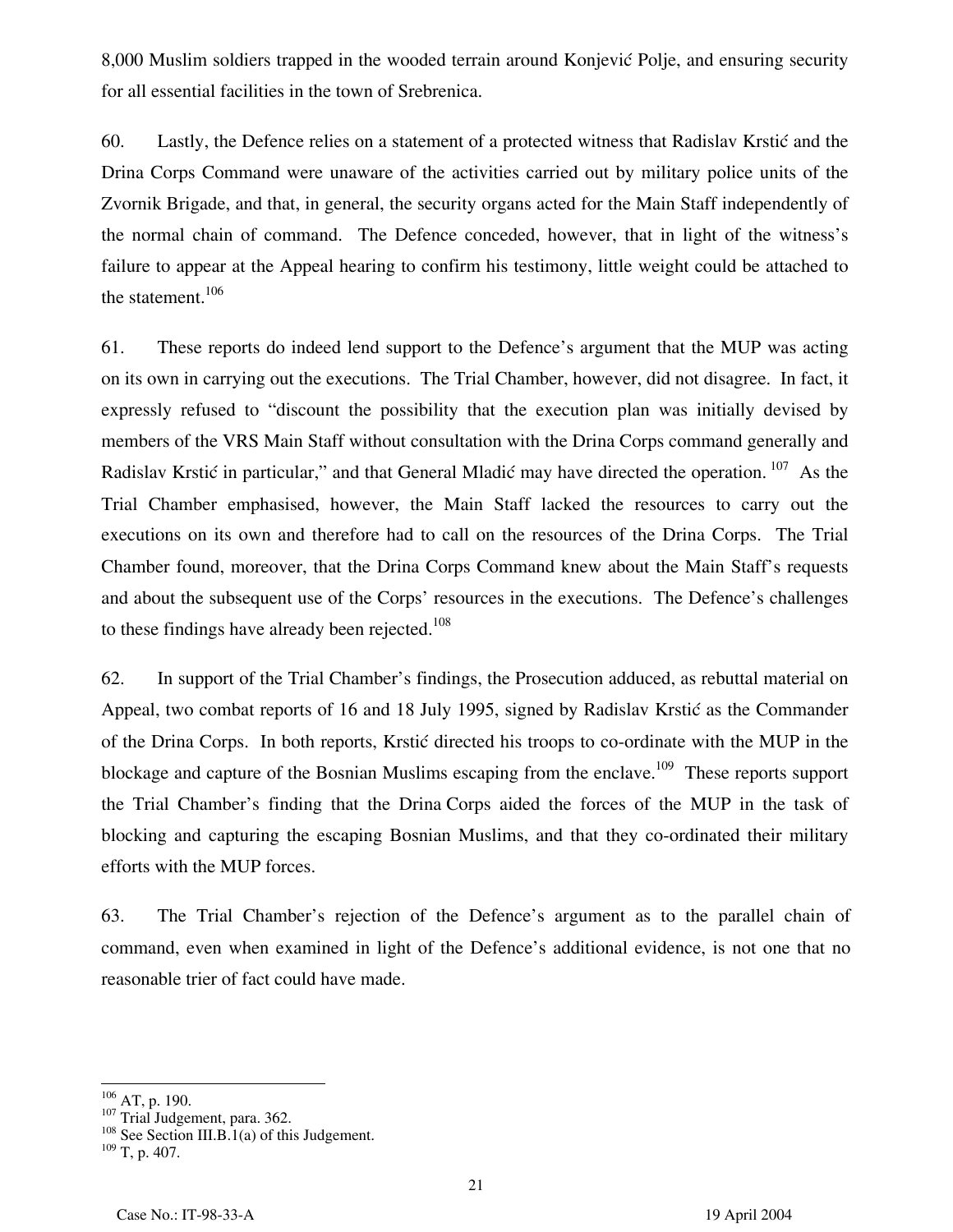#### **C. The Trial Chamber's finding that Radislav Krstić directly participated in the executions**

64. As stated above, the Defence challenges the finding of the Trial Chamber that Radislav Krstić directly participated in the executions and argues that, even if the evidence before the Trial Chamber is sufficient to establish knowledge on his part of the genocide committed in Srebrenica, it is not sufficient to establish that he intended to commit genocide.

### 1. The Trial Chamber's conclusions regarding the Bratunac Brigade's participation in the executions

65. The Defence argues that the Trial Chamber erred in concluding that on 16 July 1995 members of the Bratunac Brigade, a unit of the Drina Corps subordinate to Radislav Krstić, participated in the killings at Branjevo Farm and the Pilica Cultural Dom.<sup>110</sup>

#### (a) The evidence of Drazen Erdemović

66. The Defence argues that the evidence of Drazen Erdemović (a member of the  $10^{th}$  Sabotage Brigade who participated in the killings at Branjevo Farm), which formed the crucial factual basis for the Trial Chamber's conclusion, did not in fact establish that the men participating in the executions were from the Bratunac Brigade instead of simply originating from the town of Bratunac.<sup>111</sup> The Defence also claims that the Trial Chamber erroneously interpreted an intercept of 16 July 1995 between Colonel Popović and Mr. Rašić, a duty officer of the Drina Corps, as referring to the deployment of men from the Bratunac Brigade to assist in the executions. In fact, the Defence submits, that intercept referred to their deployment to the front lines of the battle led by Colonel Pandurević against a column formed of able-bodied civilians and members of the  $28<sup>th</sup>$ Division, and which took to the woods in an attempt to break through to Bosnian Muslim-held territories to the north of Srebrenica.<sup>112</sup> The Defence argues that this interpretation is supported by the Zvornik Brigade Combat Report of 16 July 1995 prepared by Colonel Pandurević.<sup>113</sup>

67. The evidence given by Mr. Erdemović was that he and other members of his unit, the  $10<sup>th</sup>$ Sabotage Unit, had received orders relating to the executions on the morning of 16 July 1995. In carrying out those orders, they first stopped at the Zvornik Brigade headquarters. From there, they were accompanied by an unidentified Lieutenant Colonel and two Drina Corps military police officers to the Branjevo Military Farm. After about half an hour, buses of Bosnian Muslim civilians began to arrive escorted by military police officers wearing the insignia of the Drina

<sup>&</sup>lt;sup>110</sup> Trial Judgement, para. 158.

<sup>111</sup> Defence Appeal Brief, paras. 157 - 164.<br><sup>112</sup> *Ibid.*, paras. 165 - 169. Regarding the column, see also paras. 60 *et seq.* <sup>113</sup> *Ibid.*, para. 169.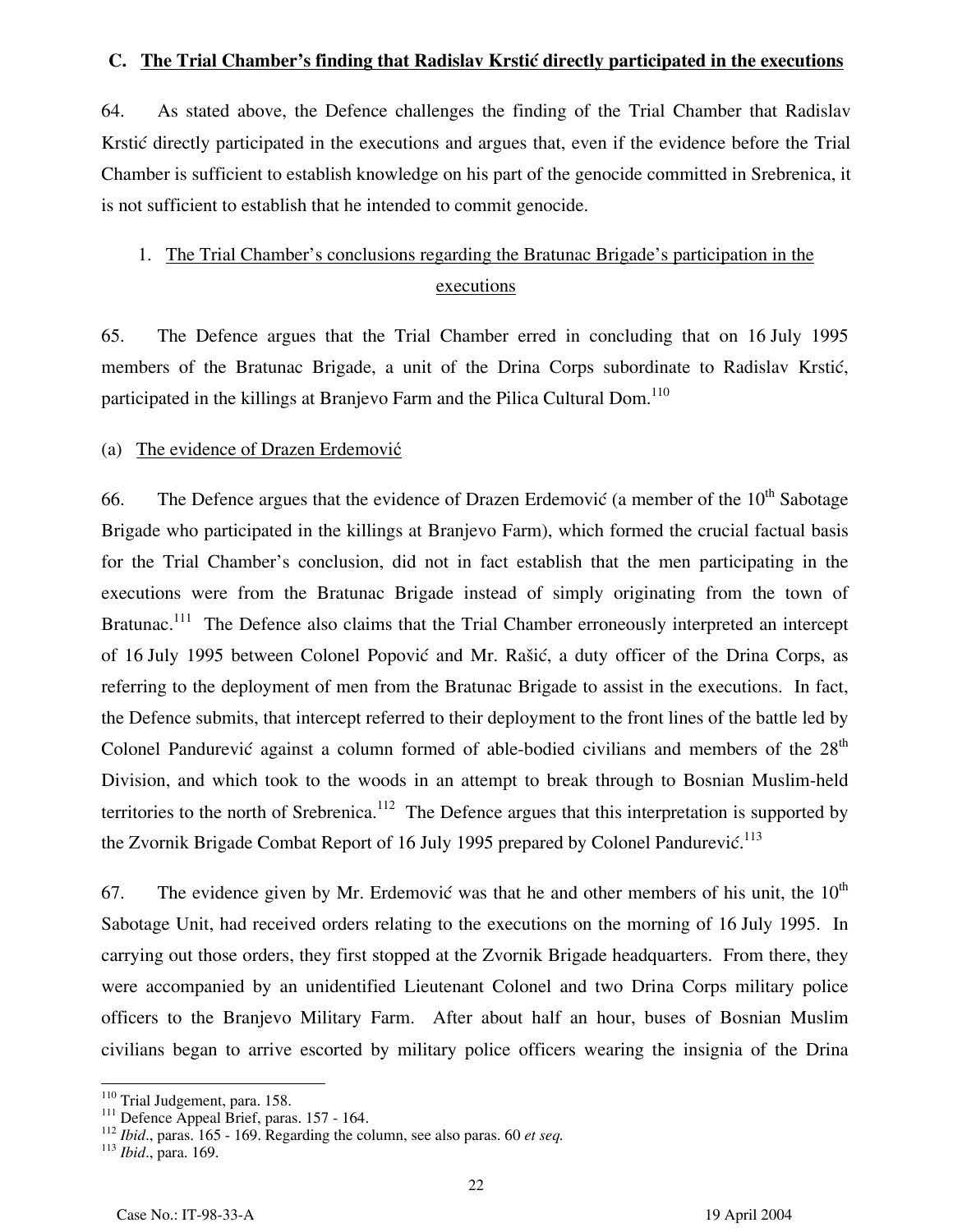Corps, who supervised the unloading of the civilians from the buses.<sup>114</sup> The executions commenced at 10.00 hours and continued until 15.00 hours. Between 13.00 and 14.00 hours ten soldiers joined Mr. Erdemović's unit to assist in the shootings. Once the executions at Branjevo Military Farm were complete, Mr. Erdemović and other members of his unit refused to carry out further killings and went to a café. The men that had arrived from Bratunac went to the Pilica Dom where they continued with the executions. They arrived in the café after 15-20 minutes and stated that "everything was over."<sup>115</sup>

68. With respect to the identification of the men from Bratunac, Mr. Erdemović's evidence was that he had heard that they were from Bratunac, they were dressed in VRS uniform and they knew some of the Bosnian Muslim men of Srebrenica, which suggested to him that they were local. Mr. Erdemović provided no evidence that these men belonged to the Bratunac Brigade, rather than to other military units. In fact, the only man Mr. Erdemović positively identified from photographs belonged to another military unit, one not commanded by Krstić. As such, the evidence of Mr. Erdemović is insufficient to establish that the men were from the Bratunac Brigade.

69. The insufficiency of Mr. Erdemović's evidence is highlighted by the testimony of the Prosecution military expert, Richard Butler. Correcting evidence he gave during trial, Mr. Butler made clear during the Appeal hearing that Mr. Erdemović had never said that the men who were sent to assist in the executions were from the Bratunac Brigade, only that they were from the town of Bratunac.<sup>116</sup> Mr. Butler also confirmed that one of the men referred to by Mr. Erdemović was identified as being a member of the Panteri unit from the East Bosnia Corps.<sup>117</sup> In light of this fact, Mr. Butler now concluded that the men that arrived to assist in the executions did not belong to the Bratunac Brigade.<sup>118</sup>

70. In light of the above, the Appeals Chamber finds that the Trial Chamber's conclusion that the men of the Bratunac Brigade participated in the executions at Branjevo Farm and the Pilica Dom on 16 July 1995 is not one that a reasonable trier of fact could have made. There was no direct evidence to establish the involvement of the Drina Corps in carrying out these executions.

 $\frac{1}{1}$ 

<sup>&</sup>lt;sup>114</sup> Trial Judgement, para. 239.

<sup>115</sup> *Ibid*., para. 244.

<sup>&</sup>lt;sup>116</sup> Testimony of Richard Butler pursuant to the Order of the Appeals Chamber granting the Appellant's Oral Rule 115 Motion, 24 November 2003 ("Butler Report"), T, p. 4617.<br>
<sup>117</sup> Ibid., T, p. 4621.

<sup>&</sup>lt;sup>118</sup> *Ibid.*, T, pp. 4171 - 4718.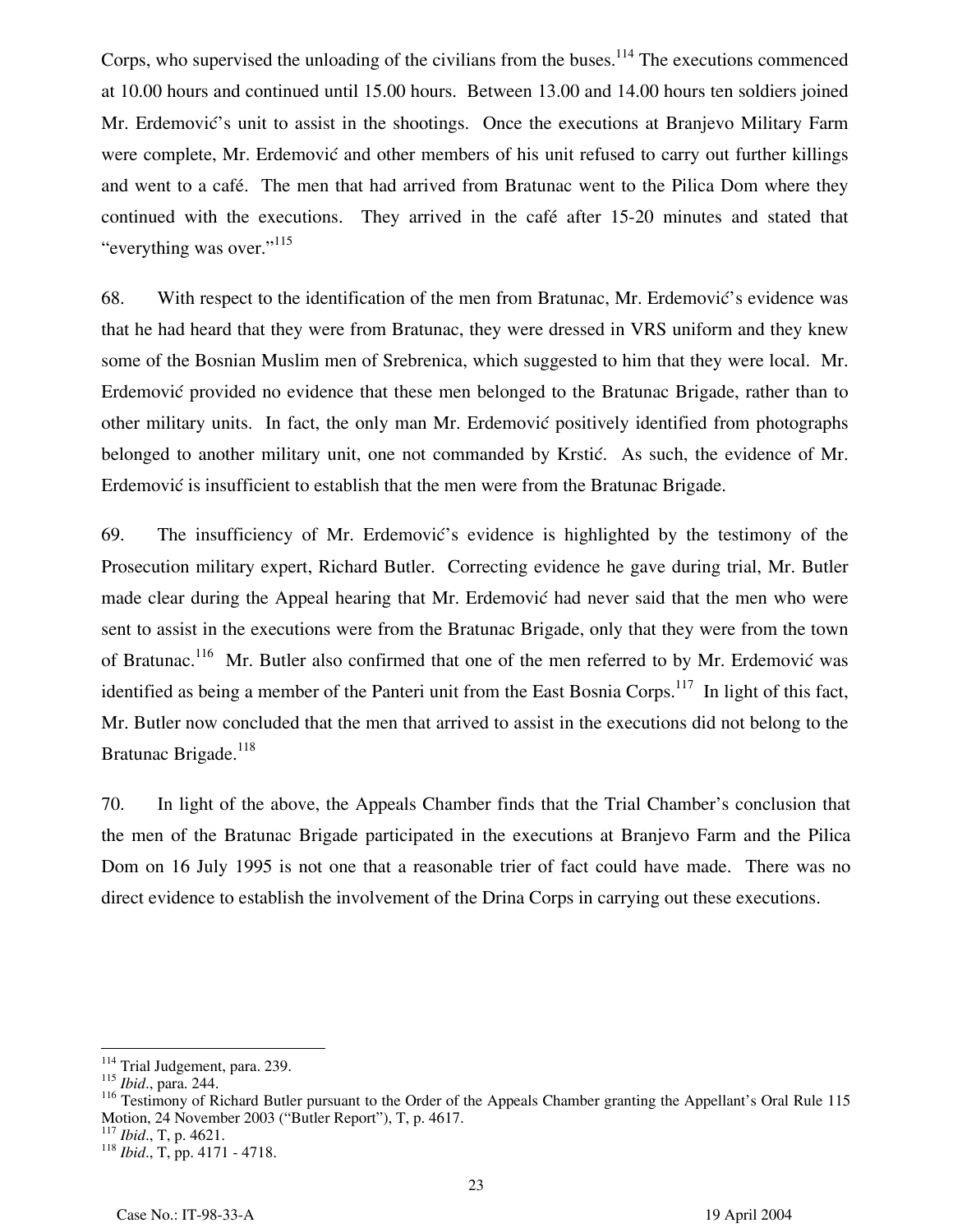#### (b) The Zvornik Brigade Report

71. The Trial Chamber also based its finding that the men participating in the executions were from the Bratunac Brigade on a Zvornik Brigade Report of 16 July 1995, which stated that, in addition to the regular troops of the Zvornik Brigade forces, two platoons from the Bratunac Brigade were operating under its command.<sup>119</sup> This evidence, however, can only establish that platoons from the Bratunac Brigade were operating under the command of the Zvornik Brigade; it does not establish the involvement of those troops in the executions. In fact, the Trial Chamber only relied upon this evidence to establish that Bratunac troops were in the vicinity at that time in order to corroborate the evidence given by Mr. Erdemović.<sup>120</sup>

#### (c) The Trial Chamber's findings with respect to certain intercepts

#### (i) The intercept of 16 July 1995

72. The Trial Chamber also relied on an intercepted conversation of 16 July 1995, in which Colonel Popović asked to be connected to Radislav Krstić. When told that Krstić was unavailable, he asked to be connected to the Commanding Officer. Colonel Popović then spoke with Mr. Rašić, a duty officer of the Drina Corps. Colonel Popović reported to Mr. Rašić that he was "just up there … with the boss personally," that he has "finished the job," and that Mr. Rašić should inform the "General."<sup>121</sup> Mr. Rašić asked Colonel Popović whether the men from Colonel Blagojević's command arrived on time, and Colonel Popović replied that these men were "up there" but had arrived late and "that is why the Commander who was here had problems." Relying upon the evidence given by Mr. Butler, the Trial Chamber concluded that the reference to Colonel Popović being "up there" meant that Colonel Popović has just returned from an area north of Zvornik, (i.e. the Pilica area) and that Mr. Rašić (and therefore the Drina Corps Command) knew of the executions that had occurred there.<sup>122</sup>

73. On appeal, however, Mr. Butler corrected the evidence that he gave at trial in light of the evidence he had given in the *Blagojević* trial.<sup>123</sup> In particular, he explained, the second reference made to "up there" and the problems resulting from the late arrival of Colonel Blagojević's men were a reference to the area of the battlefield towards the IKM (or Forward Command Post) and the Baljkovica area, where the most significant fighting took place. The problems mentioned during

<sup>&</sup>lt;sup>119</sup> Trial Judgement, paras. 240, 246.

<sup>&</sup>lt;sup>120</sup> Ibid., para. 240.<br><sup>120</sup> Ibid., para. 240.<br><sup>121</sup> Defence Appeal Brief, paras. 165 - 166.<br><sup>122</sup> Trial Judgement, para. 401.<br><sup>122</sup> AT, pp. 217 - 221; the relevant evidence is at *Prosecutor* v. Vidoje Blagojević and Dr 60-T, Transcript of hearing dated 14 November 2003, page 4608 *et seq.*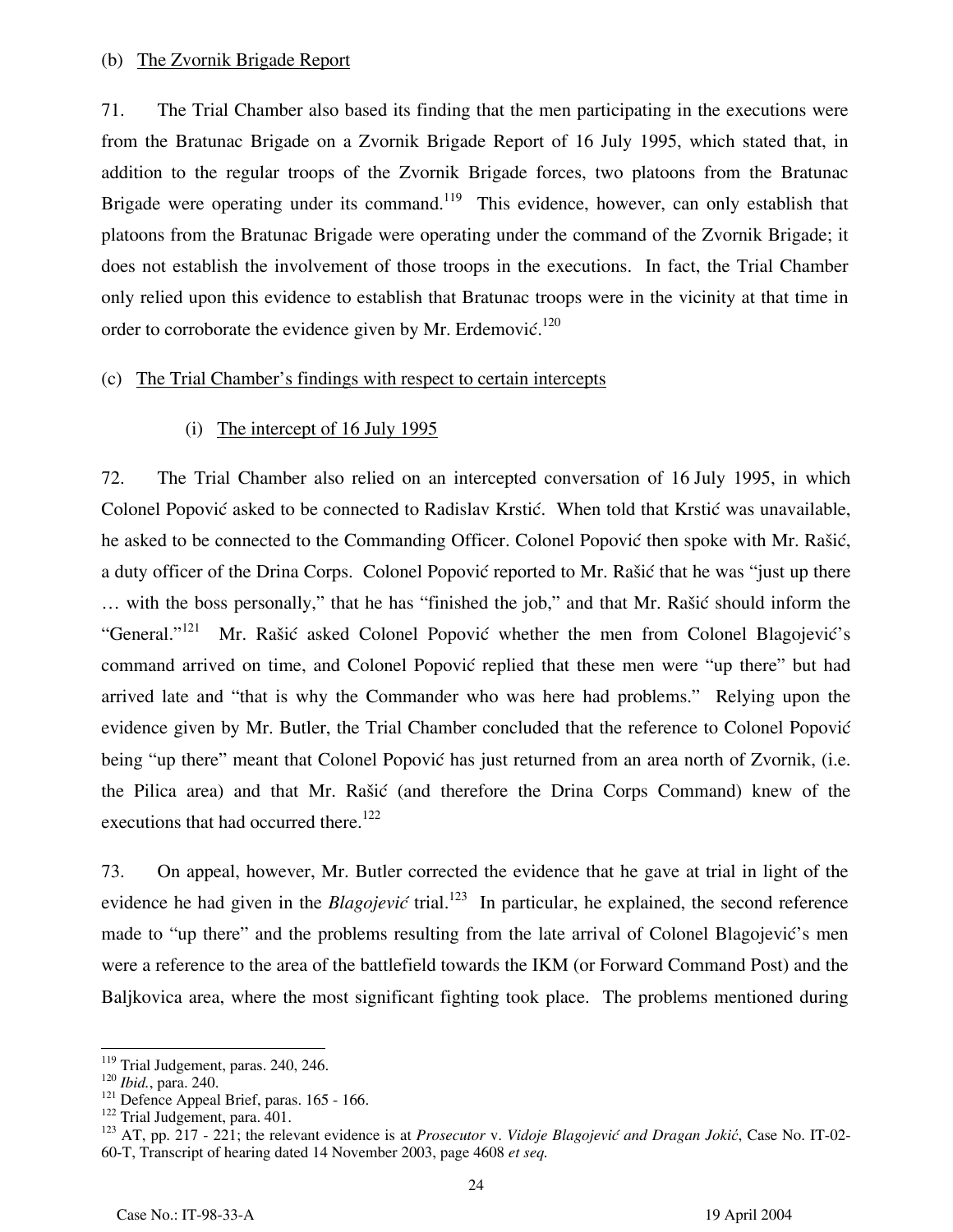the phone conversation concerned the late arrival of reinforcements, which resulted in a situation where Colonel Pandurević had to open a corridor to allow the column of Bosnian Muslim men to go through.<sup>124</sup> The Trial Chamber, however, had relied upon this intercept as further evidence that the men were sent from the Bratunac Brigade to assist in the executions on 16 July 1995 following Colonel Beara's request to Radislav Krstić for additional men on the morning of 15 July.<sup>125</sup> In light of the additional evidence given by Mr. Butler, this inference is unsustainable.

## (ii) The Trial Chamber's reliance on two further intercepted conversations dated 15 July 1995

74. The Defence further argues that the Trial Chamber erroneously interpreted an intercept of 15 July 1995 between Radislav Krstić and Colonel Beara as establishing that Krstić agreed to provide, and did provide, Colonel Beara with men from the Bratunac Brigade to assist in the executions. In fact, the Defence argues, the facts show that Radislav Krstić never followed up on Colonel Beara's request.<sup>126</sup>

75. The Trial Chamber relied upon two other intercepted conversations, both dated 15 July, as establishing that Krstić provided direct assistance to the executions.<sup>127</sup> In the first intercept, Colonel Beara requested General Živanović to send more men. General Živanović refused this request, and referred Colonel Beara to Radislav Krstić. Colonel Beara then urgently requested the assistance of Krstić in the distribution of "3,500 parcels," telling him that "Furtula didn't carry out the boss's order." The Trial Chamber concluded that this was a code term used in military communications to signify captured Muslim men who were to be killed. Krstić suggested that Colonel Beara seek help from other units, including the Bratunac and Milići Brigades of the Drina Corps, as well as the MUP. Colonel Beara replied that they are not available. Krstić then stated that he would see what he could do.<sup>128</sup> The Trial Chamber interpreted this response as evidencing an undertaking to secure the assistance requested.<sup>129</sup>

76. The Trial Chamber based its conclusion that the term "parcel" was a reference to Bosnian Muslims on evidence in other intercepts in which that term was used, and more specifically on an intercept in which a reference to "people" was corrected to "parcels."<sup>130</sup> As for the Trial Chamber's conclusion that the word "distribute" referred to killing, that conclusion appears to be

 $\frac{1}{1}$ 

 $124$  Butler Report, T, pp. 4615 - 4616.

<sup>&</sup>lt;sup>125</sup> Trial Judgement, para. 401.

<sup>&</sup>lt;sup>126</sup> Defence Appeal Brief., paras. 174 - 175.<br><sup>127</sup> Trial Judgement, para. 380.<br><sup>128</sup> *Ibid.*, para. 382.

<sup>129</sup> *Ibid*., paras. 385, 387. <sup>130</sup> *Ibid.*, par 383.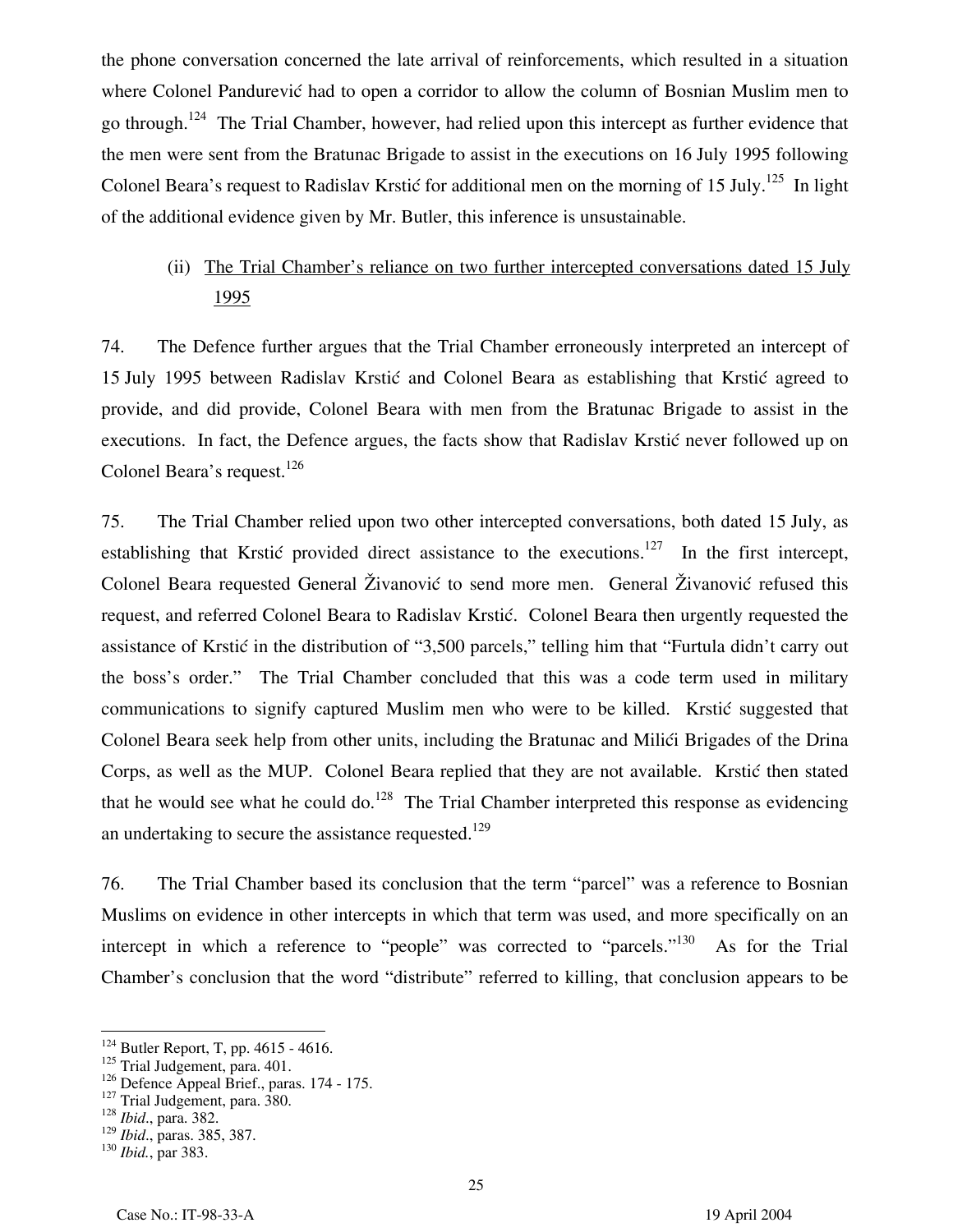based solely on the Prosecution's opening statement, where it argued that "distribute" meant to kill.<sup>131</sup> The Trial Chamber found the Prosecution's argument persuasive, and, in the absence of any further examination of the term, the Trial Chamber does not appear to have based its understanding of the word "distribute" on anything more than the Prosecution's assertion. While such an inference may be drawn from this coded language, its meaning is insufficiently clear to conclude that no alternative interpretation is possible. Moreover, Krstić's statements to Colonel Beara that he "will see what he can do" cannot support the weight of reliance the Trial Chamber placed upon it. Rather than a firm promise of help, the statements could have been a refusal to commit, an effort by Krstić to end the conversation without saying a firm "no" but also without assuming an unambiguous obligation to help.

#### (d) The considerations of the Appeals Chamber

77. Given the evidence relied upon by the Trial Chamber, and the corrections made to that evidence by Mr. Butler, the finding of the Trial Chamber that men from the Bratunac Brigade were dispatched by Krstić to assist in the executions at Branjevo Farm and Pilica Dom is one that no reasonable trier of fact could have made. The evidence fails to establish the direct involvement of the Drina Corps in carrying out the executions, and as such cannot be relied upon as evidence of Radislav Krstić's direct involvement in assisting the executions.

78. The evidence does, however, establish the involvement of Drina Corps personnel and assets in facilitating the executions. The Trial Chamber's finding on that point is supported by Mr. Erdemović's evidence that his unit was accompanied to the Branjevo Military Farm by two Drina Corps military police officers, and that military police officers wearing the insignia of the Drina Corps escorted the buses of Bosnian Muslim civilians to the Branjevo Military Farm, and supervised their unloading.

#### **D. The Appeals Chamber's Analysis of Radislav Krstić's Criminal Responsibility**

79. It remains for the Appeals Chamber to determine whether the Trial Chamber erred in finding that Radislav Krstić shared the genocidal intent of a joint criminal enterprise to commit genocide against the Bosnian Muslims of Srebrenica. The Appeals Chamber will now proceed with its analysis of Krstić's criminal responsibility in light of its findings above.

<sup>&</sup>lt;u>.</u> <sup>131</sup> *Ibid.*, n. 1015 (citing T 483).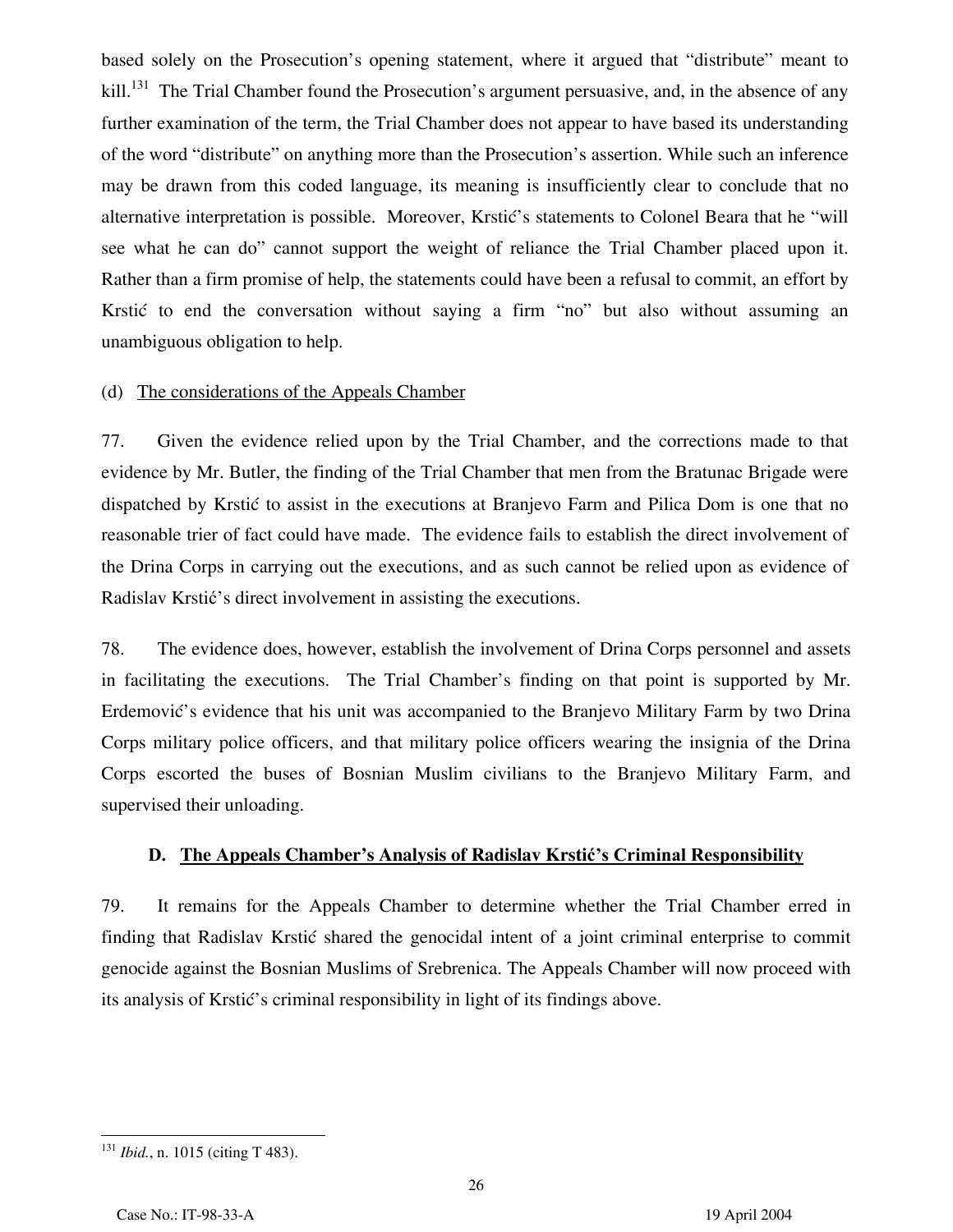# 1. The Trial Chamber's finding that Radislav Krstić shared the intent of a joint criminal enterprise to commit genocide

80. The Defence argues that in finding that Radislav Krstić shared the intent to commit genocide, the Trial Chamber failed to accord to him the presumption of innocence. The Defence identifies a number of instances in which the Trial Chamber used the language "must have known," "could not have failed to know," and "could only surmise" as illustrative of this failure.<sup>132</sup> The Defence argues that the Trial Chamber adopted this language to mask the lack of a proper evidentiary basis for its finding that Krstić possessed the intent to commit genocide.<sup>133</sup>

81. The Trial Chamber properly articulated the standard of proof to be applied to the Defence as being one of proof beyond reasonable doubt.<sup>134</sup> The Trial Chamber's reliance upon language such as "must have known" is indicative of the nature of the case against Krstić being one based upon circumstantial evidence. While the Trial Chamber should have used less ambiguous language when making findings concerning Krstić's knowledge and intent, the regrettable choice of phraseology alone is not sufficient to overturn the Trial Chamber's findings.

82. The Defence argues, however, that even if the Trial Chamber properly articulated the standard of proof, its conclusion that Krstić shared the genocidal intent of the joint criminal enterprise is erroneous. The Appeals Chamber therefore considers the evidence on which the Trial Chamber relied to establish that Krstić shared the intent of the joint criminal enterprise to commit genocide.

83. As already stated, the case against Radislav Krstić was one based on circumstantial evidence, and the finding of the Trial Chamber was largely based upon a combination of circumstantial facts. In convicting Krstić as a participant in a joint criminal enterprise to commit genocide, the Trial Chamber relied upon evidence establishing his knowledge of the intention on the part of General Mladić and other members of the VRS Main Staff to execute the Bosnian Muslims of Srebrenica, his knowledge of the use of personnel and resources of the Drina Corps to carry out that intention given his command position, and upon evidence that Radislav Krstić supervised the participation of his subordinates in carrying out those executions.

 $\frac{1}{\sqrt{2}}$ 

<sup>&</sup>lt;sup>132</sup> Defence Appeal Brief, para. 96.<br><sup>133</sup> *Ibid.*, para. 97.<br><sup>134</sup> Trial Judgement, para. 2.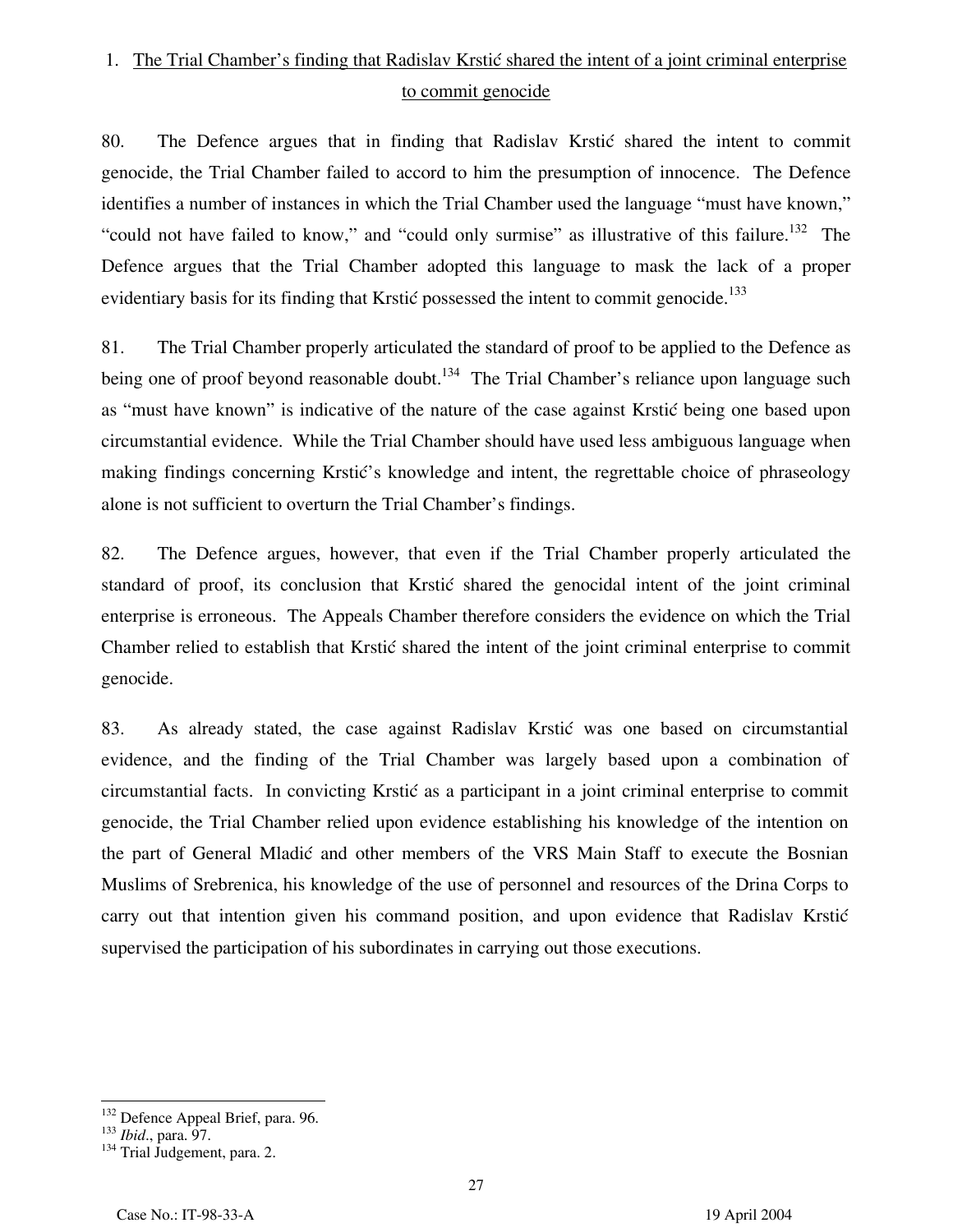#### 2. Contacts between Radislav Krstić and other participants in the joint criminal enterprise

84. The Trial Chamber found the contacts between Krstić and General Mladić to be crucial to establishing Radislav Krstić's genocidal intent. The parties agreed that General Mladić was the main figure behind the killings. The Trial Chamber found that Generals Krstić and Mladić were in constant contact throughout the relevant period.<sup>135</sup> The Trial Chamber concluded that "if General" Mladić knew about the killings, it would be natural for Krstić to know as well".<sup>136</sup>

#### (a) Radislav Krstić's presence at the meetings in the Hotel Fontana

85. Reaching this conclusion, the Trial Chamber first relied upon the presence of Krstić at the second and third of three meetings convened by General Mladić at the Hotel Fontana on 11 and 12 July 1995. The fate of the Bosnian Muslims following the fall of Srebrenica was discussed at these meetings.<sup>137</sup> Based on his presence at two of these meetings, the Trial Chamber concluded that Radislav Krstić "was put on notice that the survival of the Bosnian Muslim population was in question following the take-over of Srebrenica."<sup>138</sup>

86. All three meetings convened by General Mladić were attended by UNPROFOR leaders and Bosnian civilians leaders selected by UNPROFOR.<sup>139</sup> At the first of these meetings, at which Krstić was not present, Colonel Karremans of Dutch-bat sought assurances from General Mladić that the Bosnian Muslim population of Srebrenica, together with Dutch-bat personnel, would be allowed to withdraw from the area. General Mladić stated that the Bosnian Muslim civilian population was not the target of his actions, and he asked UNPROFOR if they could provide buses for the transportation of the civilian population.<sup>140</sup> It was at the second meeting, at which Krstić was present, that the plan to transport the civilian population crystallised.<sup>141</sup>

87. The most that Radislav Krstić's presence at these meetings established is his knowledge about General Mladić's decisions to transfer the population from Potočari to Muslim-held territory on buses, and to screen the male members of this population prior to transportation for war criminals. As the Trial Chamber acknowledged, the decision to screen was neither criminal nor unreasonable. The Bratunac Brigade had drawn up a list of over 350 suspected war criminals thought to be in the Srebrenica area.<sup>142</sup> Although General Mladić also announced that the survival

-

- 
- <sup>136</sup> *Ibid*. <sup>137</sup> *Ibid*., para. 339. <sup>138</sup> *Ibid*., para. 343.
- 
- 

<sup>135</sup> *Ibid*., para. 407.

<sup>139</sup> *Ibid*, para. 126. <sup>140</sup> *Ibid.*, para. 130. <sup>141</sup> *Ibid*. <sup>142</sup> *Ibid*., para. 156.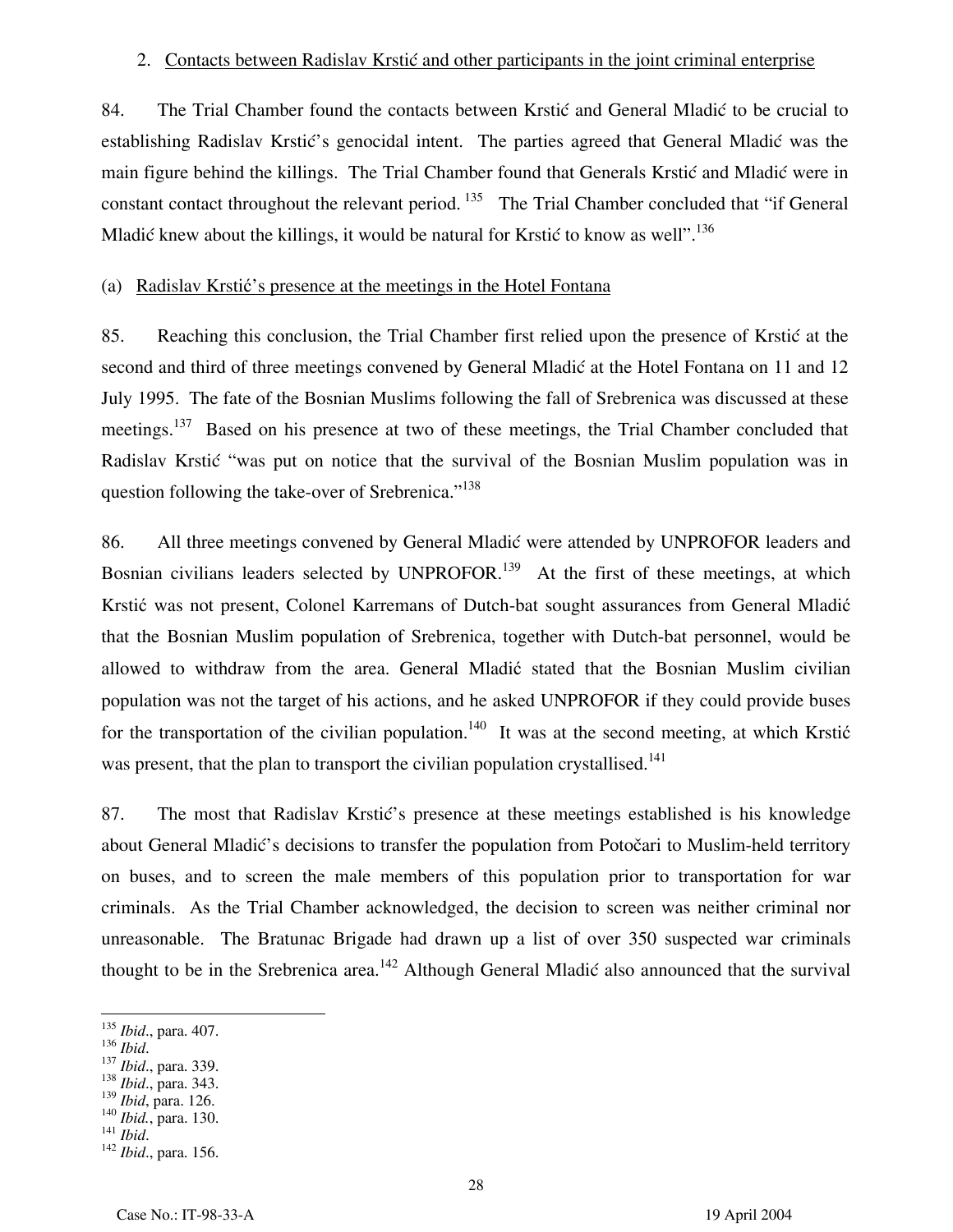of the population depended upon the complete surrender of the ABiH, it is unlikely that General Mladić would be disclosing his genocidal intent in the presence of UNPROFOR leaders and foreign media, or that those present at the meeting, including Krstić, would have interpreted his comments in that light. There was no evidence to suggest that at this time Radislav Krstić knew about the intent on the part of General Mladić to execute the Bosnian Muslim civilians who were to be transferred.

88. There was, however, evidence to suggest that Krstić was aware of the intention of the members of the Main Staff to take total control of Srebrenica and make the situation unbearable for the Bosnian Muslims in Srebrenica, both military and civilian. In March 1995, the President of Republika Srpska, Radovan Karadžić, in reaction to the pressure of the international community to end the war and create a peace agreement, issued a directive to the VRS, "Directive 7" setting out the long-term strategy of the VRS. Directive 7 specified that the VRS was to "complete the physical separation of Srebrenica from Zepa as soon as possible, preventing even communication between individuals in the two enclaves. By planned and well-thought out combat operations, create an unbearable situation of total insecurity with no hope of further survival or life for the inhabitants of Srebrenica."

89. Part of the plan included the blocking of aid convoys. The Directive declared that

the relevant State and military organs responsible for the work of UNPROFOR and humanitarian organisations shall, through planned and unobtrusively restrictive issuing of permits, reduce and limit the logistics support of UNPROFOR to the enclaves and the supply of material resources to the Muslim population, making them dependent on our good will while at the same time avoiding the condemnation of the international community and international public opinion.

On 31 March 1995, the VRS Main Staff issued Directive 7.1. This Directive, signed by General Mladić, sought to implement Directive 7 and directed the Drina Corps to conduct "active combat operations … around the enclaves."

90. Directives 7 and 7.1 are insufficiently clear to establish that there was a genocidal intent on the part of the members of the Main Staff who issued them. Indeed, the Trial Chamber did not even find that those who issued Directive 7 and 7.1 had genocidal intent, concluding instead that the genocidal plan crystallised at a later stage. At most, Krstić's knowledge of these Directives alerted him to the military plan to take over Srebrenica and Zepa, and to create conditions that would lead to the total defeat of the Bosnian Muslim military forces in the area, without whose protection the civilian population would be compelled to leave the area. It also alerted Radislav Krstić to the intention of the Main Staff to obstruct humanitarian aid to the civilians of Srebrenica so that their conditions would become unbearable and further motivate them to leave the area.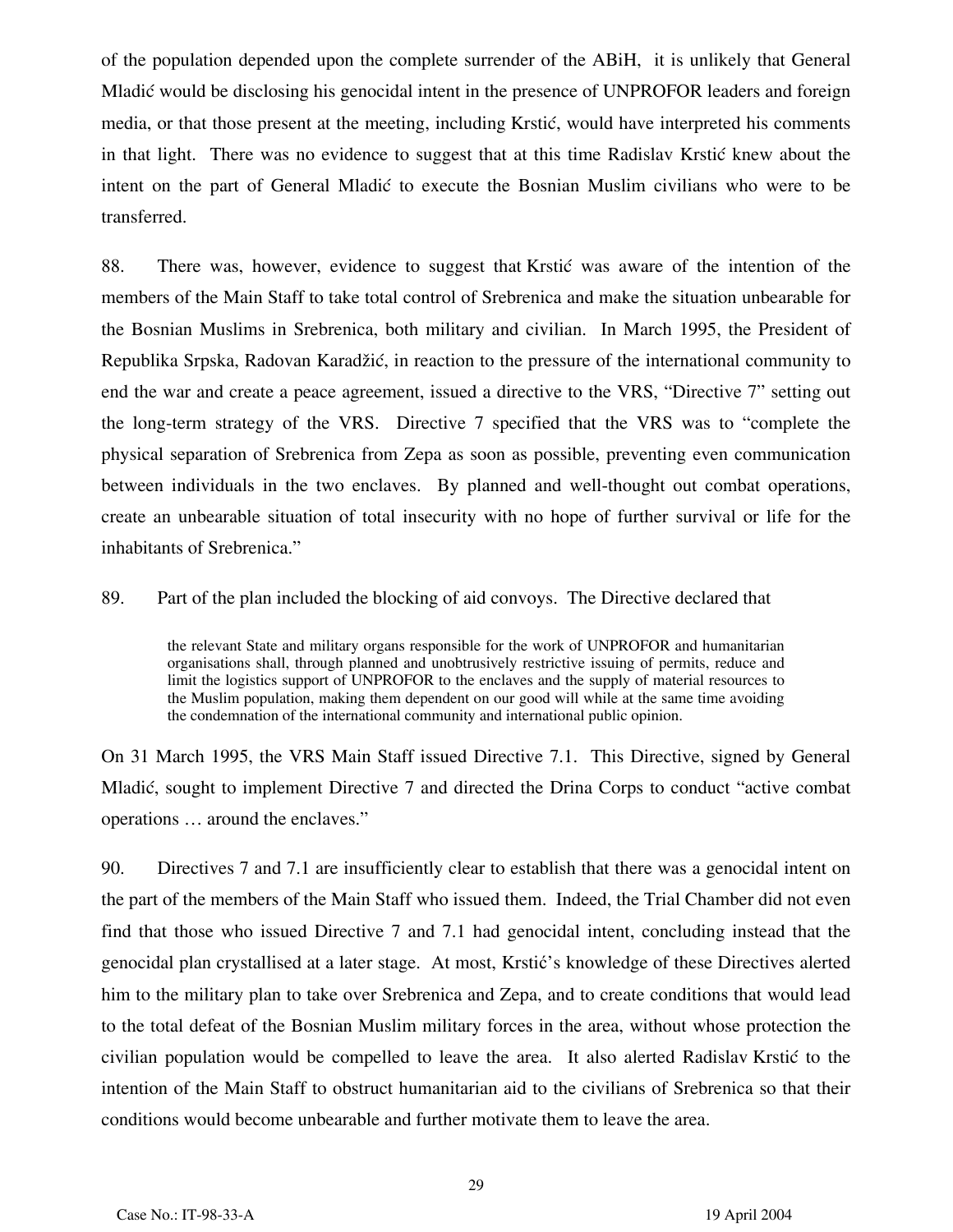91. It is reasonable to infer that the meetings at Hotel Fontana were a further step in the implementation of the goals of the Directive. At each of those meetings, General Mladić called for the total surrender of the Bosnian Military forces in the area. In the two meetings at which Krstić was present, General Mladić's primary concern was securing the surrender of the Bosnian military forces in the area. In the second meeting, General Mladić said that the population had to choose whether to stay or whether to go, and he demanded that all ABiH troops in the area surrender their weapons, and emphasised that the survival of the civilian population in the enclave was linked to the surrender of the ABiH troops.<sup>143</sup> At the third meeting, he again made it clear that the survival of the civilian population in the area was conditional upon the capitulation of the ABiH forces.<sup>144</sup> He said "you can either survive or disappear … For your survival, I request: that all your armed men who attacked and committed crimes – and many did – against our people, hand over their weapons to the Army of the Republika Srpska … on handing over weapons you may … choose to stay in the territory … or, if it suits you, go where you want. The wish of every individual will be observed, no matter how many of you there are."<sup>145</sup> To secure the surrender of the ABiH forces General Mladić was willing to threaten severe repercussions for the civilian population that chose to remain in the area but was also willing to facilitate their removal. As already stated, however, the public nature of the meeting at which these threats were made, and particularly, the presence of members of the international community, make it difficult to conclude that General Mladić was in fact publicly stating his genocidal intent.

#### (b) The evidence of Momir Nikolić and Miroslav Deronjić

92. The Prosecution argues, as it did at trial, that Radislav Krstić knew at the time of his attendance at the third meeting at the Hotel Fontana of the genocidal intent of the Serb leadership. The Prosecution relies upon the additional evidence given by Momir Nikolić in the *Blagojević* trial, and admitted in this Appeal, and upon the evidence of Miroslav Deronjić, who was summoned by the Appeals Chamber on its own initiative.

93. Momir Nikolić testified that on the morning of the 12 July 1995, and prior to the third meeting at the Fontana Hotel, he met with Lieutenant Colonel Kosotić and Colonel Popović, and was told by Colonel Popović that on that day the women and children would be evacuated but the men would be temporarily detained and then killed. The Prosecution argues that this evidence shows that a firm plan to kill the Muslim men of Srebrenica was formed as early as

 $\frac{1}{\sqrt{2}}$ <sup>143</sup> *Ibid*, para 130. <sup>144</sup> *Ibid*, para 132.

<sup>145</sup> *Ibid.*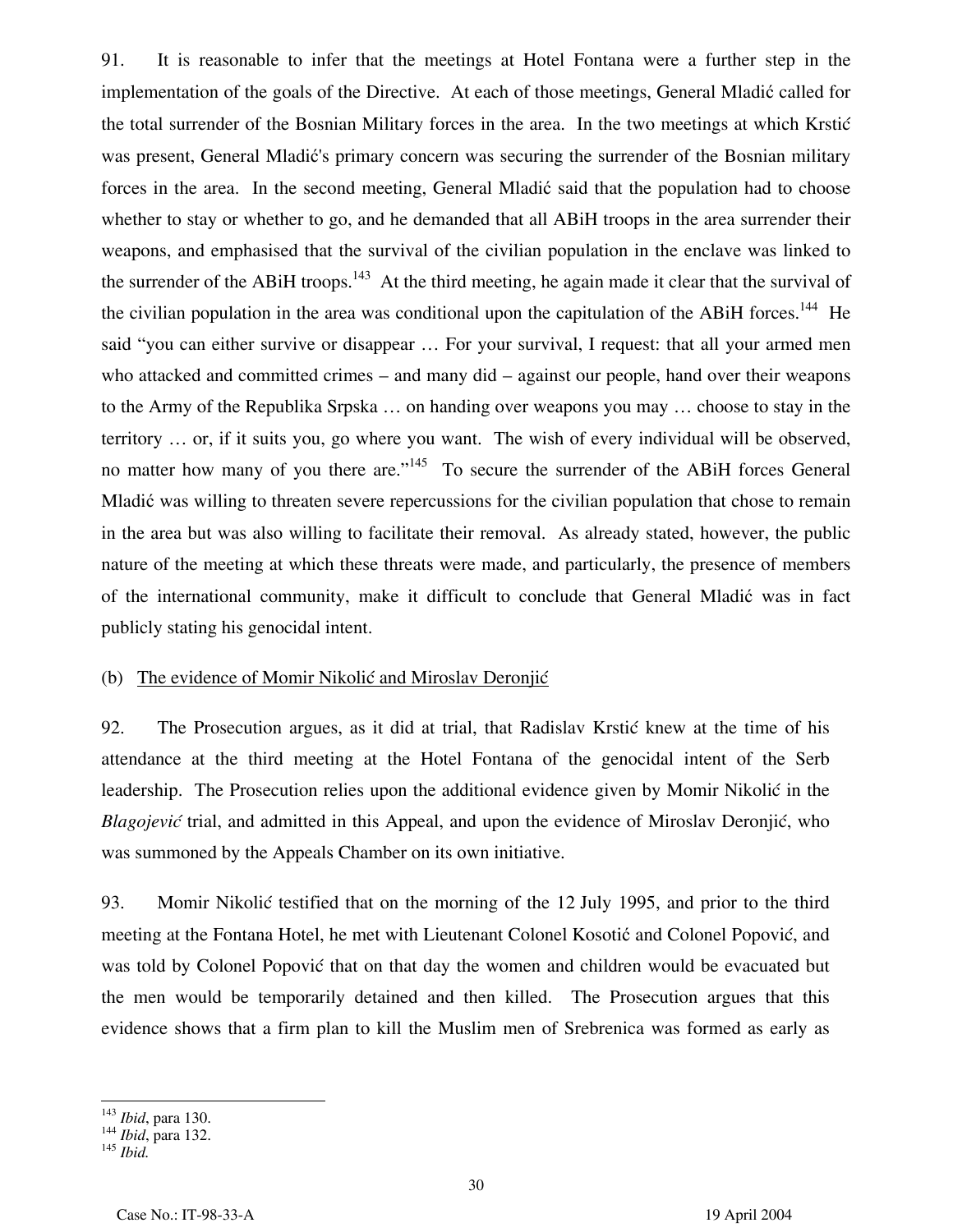12 July 1995.<sup>146</sup> While this evidence may support the existence of such a plan on the part of the Main Staff of the VRS, it does not go to Krstić's knowledge of or participation in such a plan.

94. The evidence given by Miroslav Deronjić does not help the Prosecution either. Although Mr. Deronjić gave some evidence of an intention on the part of the Serb leadership prior to 13 July 1995 to kill the Bosnian Muslim civilians in Srebrenica should military operations in that region be successful, he gave no evidence linking Radislav Krstić to a genocidal plan or indicating that Krstić was aware of that intention on the part of the Bosnian Serb leadership.<sup>147</sup> As such, the evidence of neither additional witness supports the Prosecution's argument. Further, the Appeals Chamber is hesitant to base any decision on Mr. Deronjić's testimony without having corroborating evidence. The discrepancies in the evidence given by Mr. Deronjić and the ambiguities surrounding some of the statements he made, particularly with respect to his sighting of Krstić at Hotel Fontana, caution the Appeals Chamber against relying on his evidence alone.

# (c) The Trial Chamber's findings regarding Radislav Krstić's presence around Potočari and the removal of the men from the buses at Tišća

95. The Trial Chamber rejected the Prosecution's argument that Krstić's assistance in organising the transportation of the women, children and elderly from Potočari were acts carried out pursuant to a joint criminal enterprise to commit genocide. The Trial Chamber did however rely on the presence of Radislav Krstić in and around the Potočari compound for between one and two hours in the afternoon of 12 July, at which time he was seen conferring with other high ranking military officers, including General Mladić, as evidence of his growing knowledge that genocide would be committed.<sup>148</sup> The Trial Chamber found that as a result of his presence there, Krstić "must have known of the appalling conditions facing the Bosnian Muslim refugees and the general mistreatment inflicted upon them by VRS soldiers on that day."<sup>149</sup> The Trial Chamber further found that, based on Krstić's presence at the White House, he was aware that the segregated men were being detained in terrible conditions and were not being treated in accordance with accepted practice for war crime screening.<sup>150</sup> The Trial Chamber concluded that he must have realised, as did all other witnesses present around the compound, that the fate of these men was terribly uncertain but that he made no effort to clarify this with General Mladić or anyone else.<sup>151</sup>

 $146$  T, p. 401.

 $147$  Appeal Proceedings, Friday 21 November 2003, T, pp. 101 - 174.<br><sup>148</sup> Trial Judgement, paras. 352 - 354.

<sup>149</sup> *Ibid*., para. 354.

<sup>150</sup> *Ibid*., para. 367.

<sup>151</sup> *Ibid*.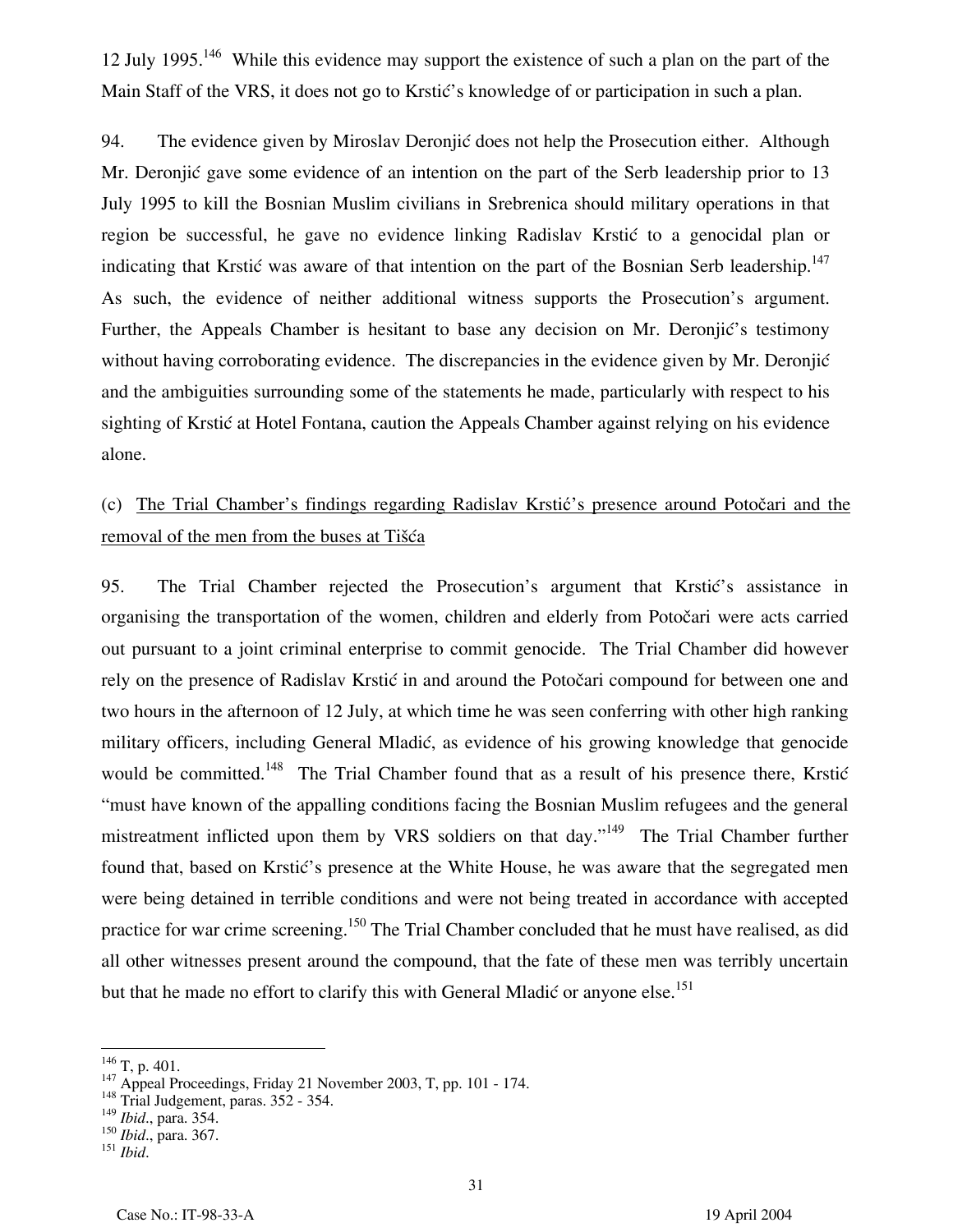96. However, the Trial Chamber also concluded that it was not until 13 July 1995 that Dutch-bat troops witnessed definite signs that Bosnian Serbs were executing some of the Bosnian Muslim men who had been separated; that it was not until all the Bosnian Muslim civilians were removed from Potočari that the personal belongings of the separated men were destroyed; and that Dutch-bat troops were certain that the story of screening for war criminals was not true.<sup>152</sup> The Trial Chamber was unable to conclude that any Drina Corps personnel were still in the compound at that time, and there was no evidence that Krstić was either aware of the shootings at the White House, or the destruction of the personal belongings of the separated men.<sup>153</sup>

97. The Trial Chamber also found that Radislav Krstić must have known that men who managed to board the buses with the women, children and elderly were being removed from them at Tišća.<sup>154</sup> Evidence of an intercept of 12 July 1995 established that Krstić ordered the Drina Corps to secure the road from Vlasenica toward Tuzla. The Trial Chamber concluded that this fact gave rise to the inference that he must have known men were being taken off the buses at Tišća. It further found that the Chief of Staff of the Milići Brigade, and troops from his unit, were present at the Tišća screening site upon the orders of the Drina Corps Command.<sup>155</sup> On the basis of this evidence the Trial Chamber concluded that it was clear that Krstić must have known that men were being separated at Tišća and taken to detention sites. Notably, however, the Trial Chamber did not establish at this point that Radislav Krstić knew the prisoners were to be executed.<sup>156</sup>

98. It should be clear by now that - despite the Trial Chamber's assertion that if General Mladić knew about the killings, then Krstić must have also known - the Trial Chamber did not actually establish, from Krstić's contacts with General Mladić during the relevant period, that Radislav Krstić in fact learned of the intention to execute the Bosnian Muslims as a result of those contacts. The Trial Chamber's assertion was without a proper evidentiary basis. Without having established that Krstić knew of that intention on the part of General Mladić, no reasonable Trial Chamber could have made the further inference that Krstić shared that intention. Although the Trial Chamber placed relatively little weight upon the finding in terms of determining the criminal liability of Radislav Krstić, this erroneous finding of the Trial Chamber casts some doubt upon its overall conclusion that Radislav Krstić shared the genocidal intent.

<u>.</u>

<sup>152</sup> *Ibid*., para. 58.

<sup>153</sup> *Ibid*., paras. 160, 367.

<sup>154</sup> *Ibid*., para. 368.

<sup>155</sup> *Ibid*., para. 369.

<sup>156</sup> *Ibid*.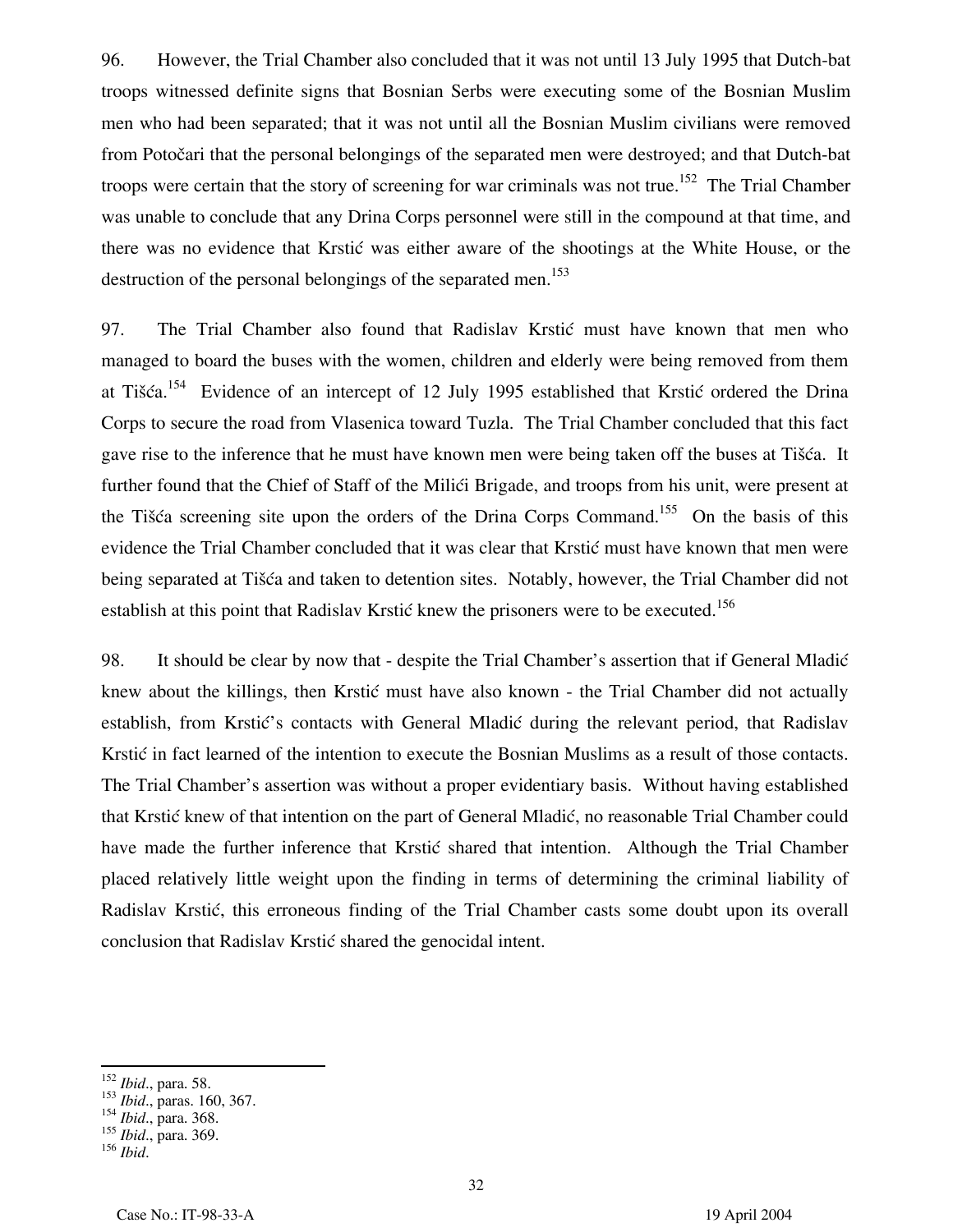#### (d) The Trial Chamber's reliance on various other facts

99. The Trial Chamber based its finding as to Krstić's intent on a number of other facts as well. The men separated at Potočari were transported to Bratunac, along with other Bosnian Muslim prisoners captured in the wooded terrain. The Trial Chamber found that the Bratunac Brigade would have informed the Drina Corps Command about the arrival of the prisoners,<sup>157</sup> and that the Drina Corps Command must have known that the prisoners were not being transferred to regular prisoner of war facilities, but were being detained in Bratunac without any provision for food and water etc.<sup>158</sup> From Radislav Krstić's presence in Potočari and his role in organising the transportation, the Trial Chamber concluded that he must known that the men were being separated from women and children and either detained, or were being transported elsewhere.<sup>159</sup>

100. This evidence does not by itself establish that Krstić knew about the joint criminal enterprise to destroy the Bosnian Muslim population. As the Trial Chamber itself acknowledged, the separation of the men and their detention elsewhere may have been equally consistent with General Mladić's publicly stated intention that they be screened for possible war criminals. The separation and detention of the men was also consistent with an intention to exchange the prisoners for the Serbian soldiers captured by the Bosnian Muslims. The Trial Chamber heard evidence that such exchanges were frequent during the military conflict in the former Yugoslavia and that "a new infusion of Bosnian Muslim prisoners would have been a potentially useful bargaining tool for the Bosnian Serbs in future exchange negotiations."<sup>160</sup> Indeed, the decision to execute the Bosnian Muslim civilians was, according to the Prosecution expert, "unfathomable in military terms".<sup>161</sup> If this decision was so unexpected and irrational, it is surely unreasonable to expect Radislav Krstić to anticipate such a course of events on the basis of observations that are equally (if not more so) consistent with an innocent outcome. Krstić's knowledge of the detention of prisoners in Bratunac is therefore not sufficient to support an inference of actual knowledge about the execution plan, and by extension, an inference of genocidal intent on the part of Krstić.

101. The Trial Chamber found that because the subordinate brigades continued to operate under the Command of the Drina Corps, the command itself, including Radislav Krstić, must have known of the involvement of these subordinate units in the executions as of 14 July 1995.<sup>162</sup> In support of this conclusion the Trial Chamber relied upon what it described as direct evidence of Krstić's

 $\frac{1}{\sqrt{2}}$ 

<sup>157</sup> *Ibid*., para. 183.

<sup>158</sup> *Ibid.*, para. 295.

<sup>159</sup> *Ibid*., para. 363.

<sup>160</sup> *Ibid*., para. 156.

<sup>161</sup> *Ibid*., para. 70.

<sup>162</sup> *Ibid*., para. 296.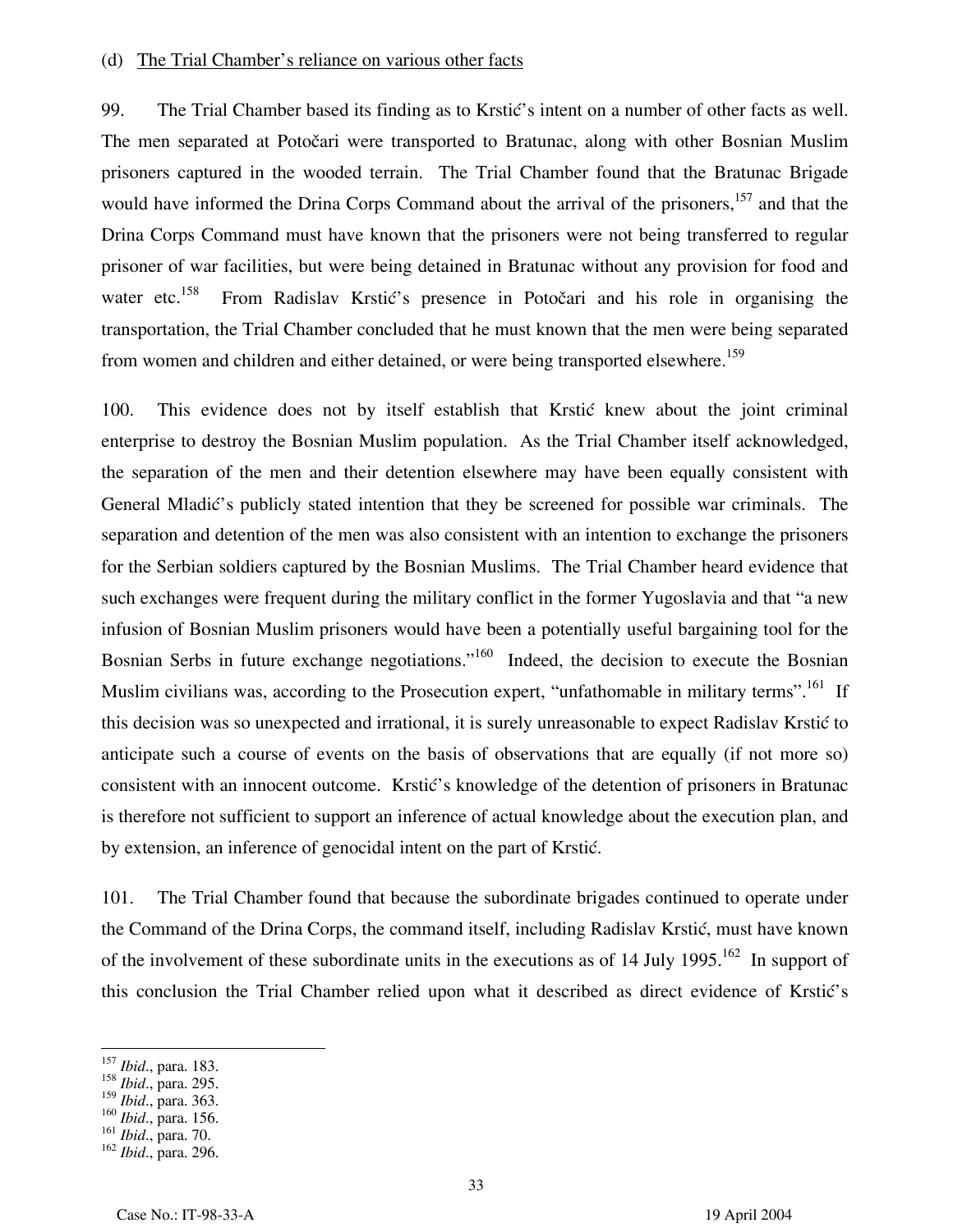knowledge of and involvement in the executions.<sup>163</sup> The Trial Chamber found that, although at the time the genocidal plan was implemented, Radislav Krstić was commanding the Žepa operation, he was nevertheless constantly travelling to the Drina Corps forward command post in Vlasenica. The Trial Chamber found, moreover, that he was in communication with all of the officers in his zone of responsibility. The Trial Chamber acknowledged that these contacts alone could not support the inference that Krstić was involved in the executions. These contacts, in the Trial Chamber's view, merely provided additional support to the other evidence of Krstić's involvement in the executions.164

### (i) The Trial Chamber's reliance upon contacts with Colonel Beara

102. First, the Trial Chamber relied heavily upon Radislav Krstić's contacts with Colonel Beara, who was closely involved in the killings, $165$  and in particular the evidence of conversation intercepts of 15 July 1995, as discussed above. In the first intercept, Colonel Beara requested General Živanović to send more men, but General Živanović refused and referred Colonel Beara to Radislav Krstić. Colonel Beara then urgently requested the assistance of Krstić in the distribution of "3,500 parcels," telling him that "Furtula didn't carry out the boss' order." The Trial Chamber concluded that this was a code term used in military communications to signify captured Muslim men. Radislav Krstić suggested that Colonel Beara seek help from other units, but Colonel Beara replied that these units were not available and that he was at a loss as to what to do. He told Krstić that he only needed the men for a few hours and could return them at the end of the day. Radislav Krstić replied that he would see what he could do.<sup>166</sup>

103. The Trial Chamber found that both Živanović and Radislav Krstić knew about the prior "boss's order" to send 30 men with Boban Inðić three days earlier, on 13 July 1995. The Trial Chamber stated further that the commencement of the executions on 13 July 1995 supported an inference that these 30 men, who did not arrive, were to assist in the executions.<sup>167</sup> The Trial Chamber found that Colonel Beara's statement that he only needed the men for a few hours indicated a short and discreet assignment rather than a deployment for combat.<sup>168</sup> It stated that the intercept strongly implied that when the MUP troops declined to carry out the killings, Krstić agreed to help and arranged for Bratunac Brigade members to assist in the killings at Branjevo Farm and the Pilica Dom the following day.<sup>169</sup> The Trial Chamber concluded that Radislav

 $\frac{1}{\sqrt{2}}$ 

<sup>163</sup> *Ibid*., para. 379.

<sup>164</sup> *Ibid*., para. 400.

<sup>165</sup> *Ibid*., para. 408.

<sup>166</sup> *Ibid*., paras. 380 - 387, 408.

<sup>167</sup> *Ibid*., para. 381.

<sup>168</sup> *Ibid*., para. 384.

<sup>169</sup> *Ibid.*, para. 423.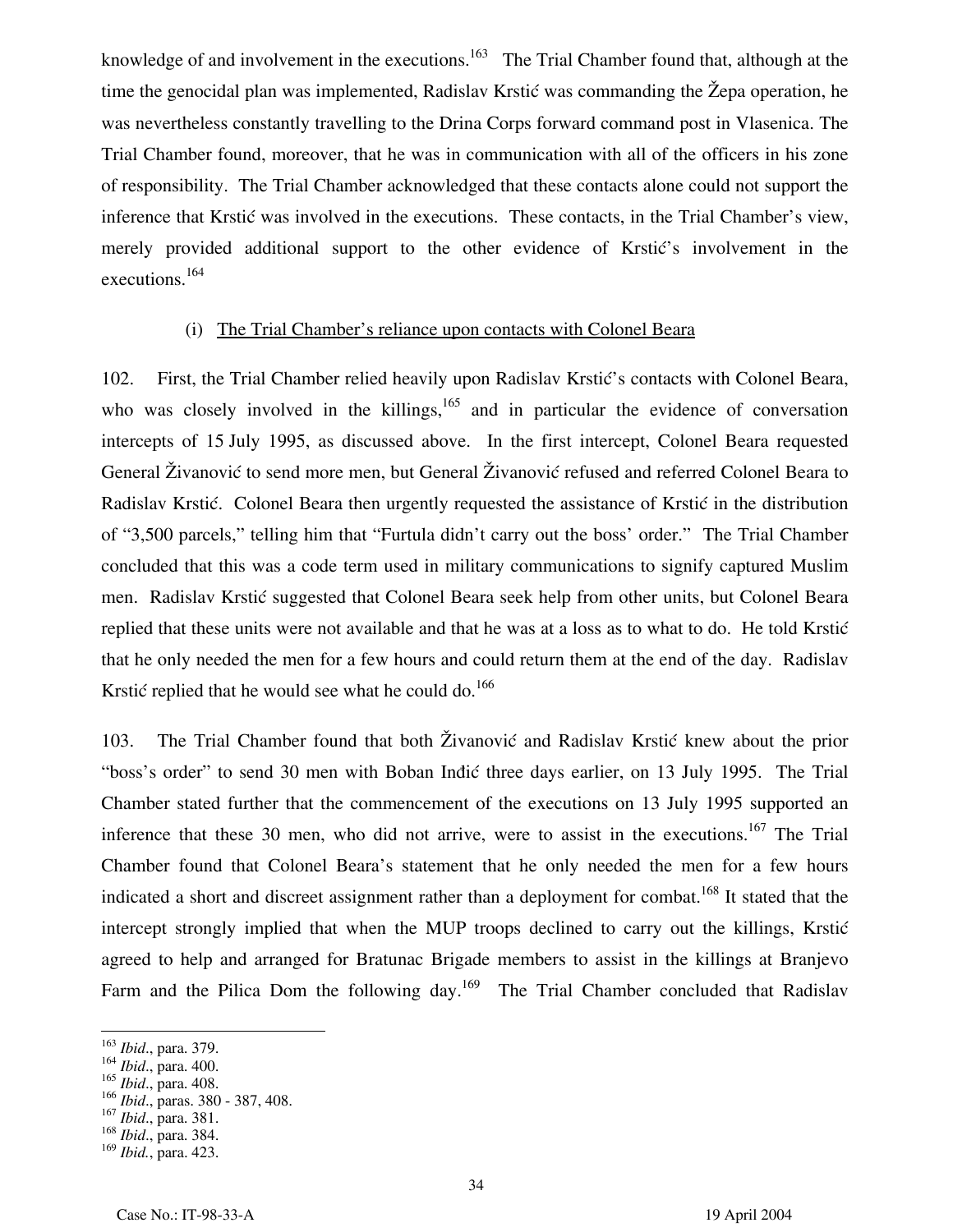Krstić's initial reluctance to assist was consistent with the fact that by this time units from the Zvornik Brigade had been withdrawn from Žepa and sent back to address the urgent situation in their zone of responsibility.<sup>170</sup> As such, the Trial Chamber relied upon this intercept as establishing that Krstić knew about the executions, and with that knowledge he undertook to assist Colonel Beara by supplying the additional men needed to carry out those executions.<sup>171</sup>

104. The Trial Chamber's reliance upon Radislav Krstić's knowledge from this intercept as establishing intent on the part of Krstić to participate in a genocidal plan is unreasonable. Krstić's statement to Colonel Beara ("You guys fucked me up so much"), coupled with his next comment, "Fuck it, now I'll be the one to blame," 172 shows at most that Radislav Krstić was aware that killings were occurring.<sup>173</sup> The conversation, moreover, easily lends itself to the interpretation that, prior to the conversation, Krstić had no knowledge that Colonel Beara was involved in the execution of Muslims, and was angry with Colonel Beara that responsibility would now be attached to him. Even if it is accepted that the conversation between Radislav Krstić and Colonel Beara related to the execution of Muslim prisoners, it only establishes knowledge on the part of Krstić that genocide was being committed. It cannot establish intent to commit genocide. Likewise, the fact that Krstić suggested that men be taken from his subordinates may support a finding of knowledge that executions of Bosnian Muslims were taking place, but it cannot establish that Radislav Krstić shared the intent to commit genocide. At most, a reasonable trier of fact could conclude that from this time, Krstić had knowledge of the genocidal intent of some members of the VRS Main Staff.

105. The Trial Chamber pointed to the evidence that Colonel Beara was amongst the Command Staff at Žepa along with General Mladić, and was involved in negotiations at Žepa from mid-July 1995, and to evidence of Colonel Beara seeing Radislav Krstić at an UNPROFOR checkpoint in Žepa during the Žepa operation.<sup>174</sup> The evidence of such other contacts Krstić had with Colonel Beara during the relevant period is also insufficient to support an inference of genocidal intent on the part of Radislav Krstić.

106. The Trial Chamber referred to the fact that the Defence denied that he had had this conversation with Colonel Beara. It found that at the time the conversation took place on 15 July 1995, Radislav Krstić knew that the executions were occurring, and that he undertook to assist

<u>.</u>

<sup>&</sup>lt;sup>170</sup> Trial Judgement, para. 382.<br><sup>172</sup> *Ibid.*, para. 423.<br><sup>172</sup> T, pp. 340 - 341.<br><sup>173</sup> Butler Report. <sup>174</sup> Trial Judgement, para. 408.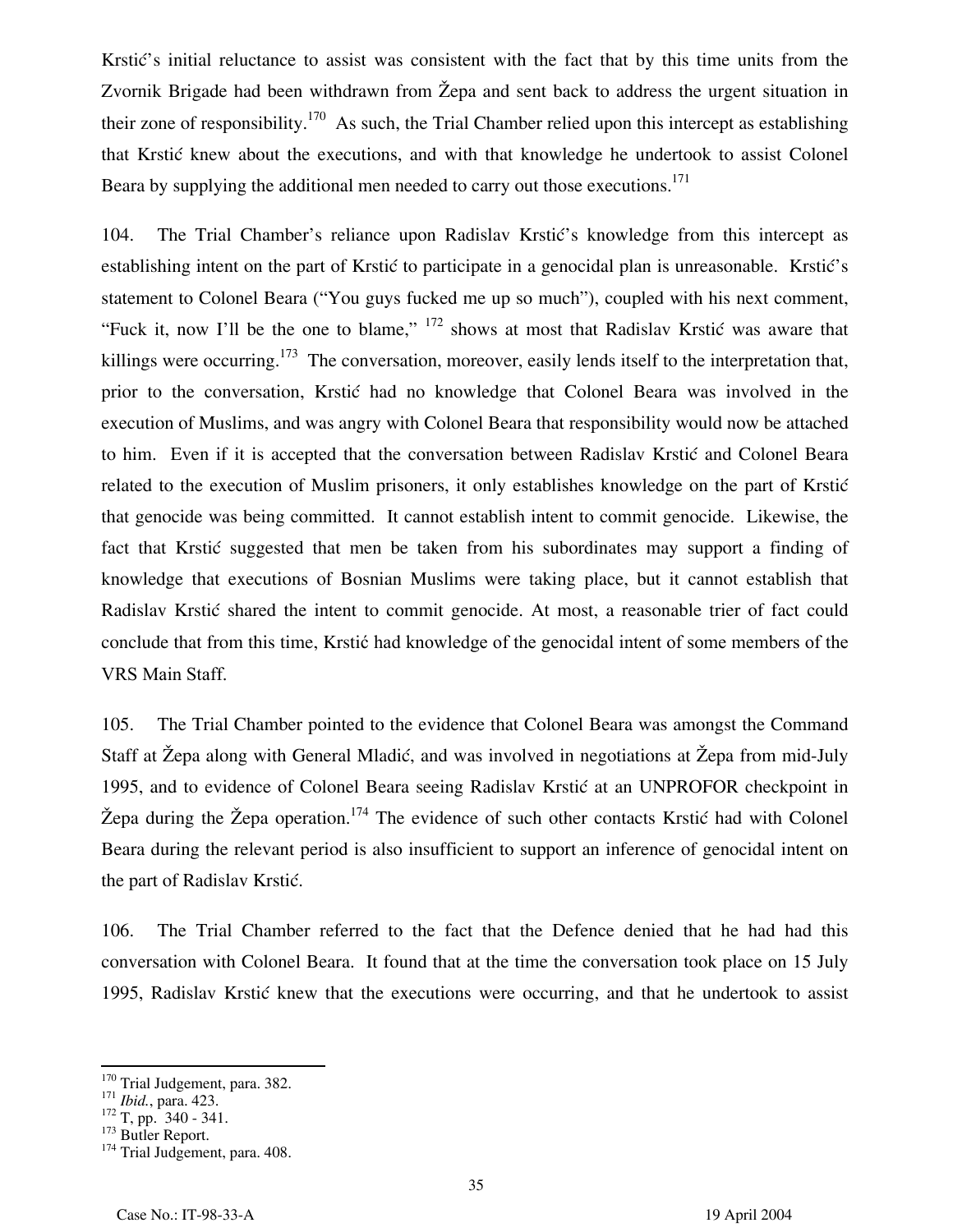Colonel Beara in obtaining the necessary personnel to carry them out.<sup>175</sup> On Appeal, the Defence accepted that the conversation had occurred, but denied that Krstić had acted on Colonel Beara's request. This inconsistency in Krstić's testimony does not, however, establish that Krstić lied in order to hide the fact that he shared the genocidal intent of some members of the Main Staff. As a general principle, where an accused is shown to have lied about a fact during a criminal trial, an inference that he lied to obfuscate his own guilt may only be drawn where all other reasonable possible explanations for that lie have been excluded. The most that can be said about the Defence's inconsistent position is that Radislav Krstić knew, from his conversation with Colonel Beara, that killings were being carried out with genocidal intent. It cannot be concluded, as a result of Krstić's inconsistencies, that he subscribed to that genocidal intent. His lie is explicable as a desire to avoid just such an adverse inference being drawn to his detriment, and it cannot support the inference that he shared the genocidal intent of some members of the Main Staff.

#### (ii) The Trial Chamber's reliance upon contacts with Colonel Pandurević

107. Secondly, the Trial Chamber relied on evidence of Radislav Krstić's close contact during the relevant period with the commander of the Zvornik Brigade, Colonel Vinko Pandurević. The Trial Chamber found that Colonel Pandurević was ordered back by Krstić to his area of responsibility on 14 July 1995, (following requests made to Radislav Krstić by General Živanović and Major Obrenović)<sup>176</sup> in light of the dual problems of Muslim combatants and prisoners.<sup>177</sup> Once Colonel Pandurević was back in the Zvornik Brigade area of responsibility, he sent an interim combat report to the Commander of the Drina Corps on 15 July 1995 concerning the threat posed to the Zvornik Brigade by the Bosnian Muslim column. Colonel Pandurević stated that "[a]n additional burden for us is the large numbers of prisoners distributed throughout schools in the brigade area as well as obligations of security and restoration of the terrain…This command cannot take care of these problems any longer, as it has neither the material nor other resources. If no one takes on this responsibility I will be forced to let them go."<sup>178</sup>

108. At the time Colonel Pandurević sent this report the prisoners held at Orahovac and Petkovci Dam had already been executed, though the prisoners in Pilica and those who were at Kozluk were still alive. The Trial Chamber found that the report made clear that Colonel Pandurević knew about the prisoner situation in his area of responsibility and that he was concerned about the diversion of resources from combat with the  $28<sup>th</sup>$  Division of the ABiH in order to meet the situation caused by

36

-

<sup>175</sup> *Ibid.*, para. 385.

<sup>176</sup> Major Obrenović was subsequently promoted to the rank of Lieutenant-Colonel.<br>
177 *Ibid.*, paras. 388 - 389.<br>
<sup>178</sup> *Ibid.*, para. 389.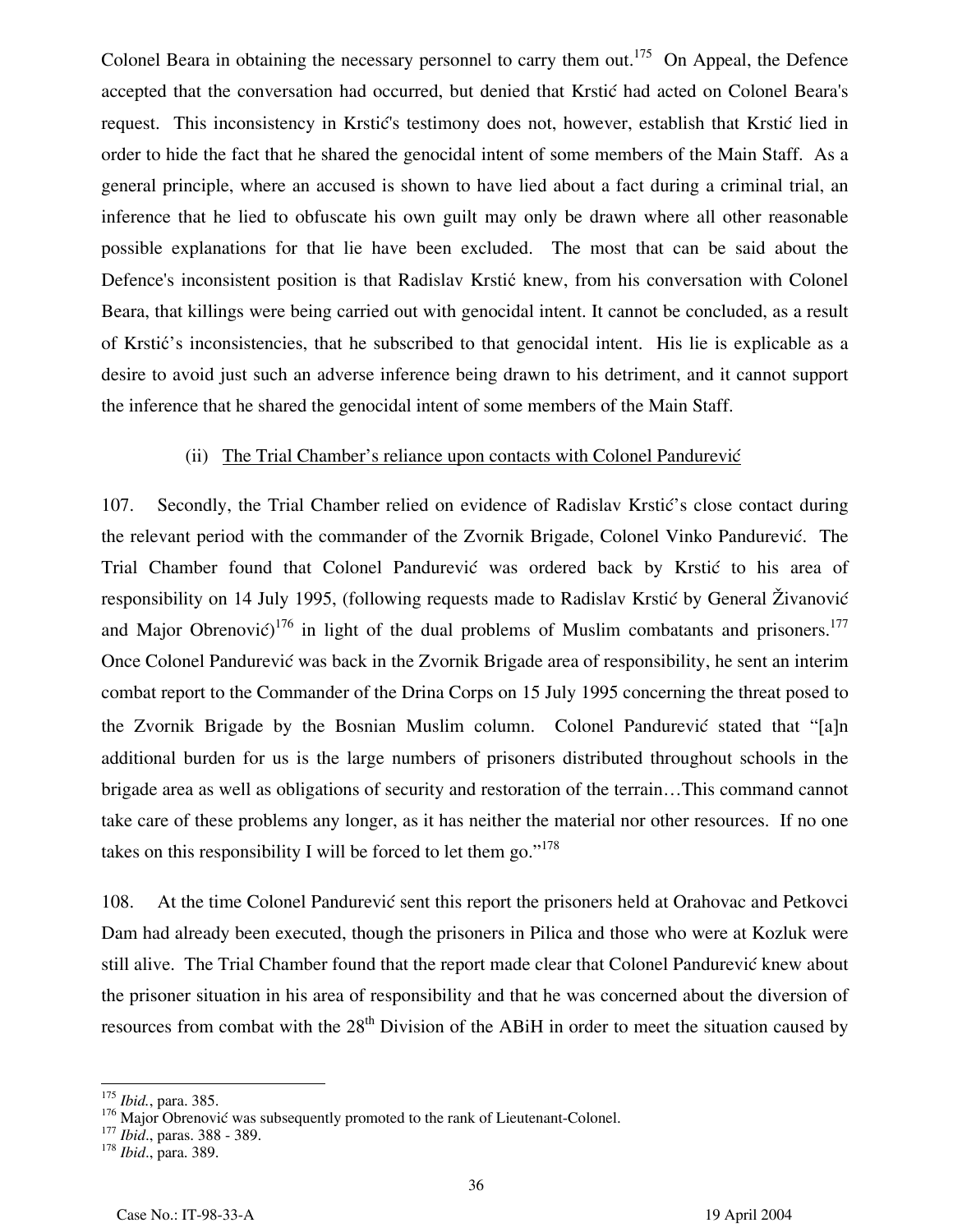prisoners in his zone.<sup>179</sup> The Trial Chamber concluded that at the time he wrote the report, Colonel Pandurević knew about the ongoing execution of Bosnian Muslim prisoners in his zone of responsibility.

109. The Trial Chamber further found that Colonel Pandurević's knowledge of the execution was consistent with his complaint that vital resources were being diverted to deal with prisoners. On 13 and 14 July 1995, Zvornik Brigade resources had been used to locate detention sites for the prisoners, and on 14 and 15 July 1995, Zvornik Brigade resources had been used to assist with the executions at Orahavoc and Petkovci Dam.<sup>180</sup> As Commander of the Zvornik Brigade, Colonel Pandurević would have been informed about the deployment of resources for this purpose given the impact that this diversion was having on the ability of the Zvornik Brigade to respond to the military threat posed by the Bosnian Muslim column. The Trial Chamber accepted that the interim combat report was written on the assumption that the Drina Corps Command, and Radislav Krstić as its Commander, knew about both the prisoner situation and the executions being carried out in the Zvornik Brigade's area of responsibility.<sup>181</sup> It found that until that time, the Zvornik Brigade had been assigned tasks relating to the prisoners and that Colonel Pandurević "warned his Command that he would not tolerate the situation any longer".<sup>182</sup>

110. On 15 July 1995, another report was received by Radislav Krstić from Colonel Milanović, who believed that Krstić knew about Colonel Pandurević's situation.<sup>183</sup> Further, an intercepted conversation on 16 July 1995 showed that Krstić was taking steps to remain fully informed of the developing situation of the Zvornik Brigade.<sup>184</sup> On 17 July 1995 an intercepted conversation between Krstić and the Duty Officer, Captain Trbić, was recorded in which Captain Trbić informed Radislav Krstić that there were no further problems pursuant to the 16 July 1995 Combat Report, and that everything was under control. In that intercept Krstić was heard to ask "have you killed the Turks up there?" This was conceded by the Prosecution to be a reference to combat activities and not the Bosnian Muslim prisoners.<sup>185</sup> In an intercepted conversation of 19 July 1995, Colonel Cerović stated that he had presented an interim report to Radislav Krstić. The Trial Chamber relied on this evidence as further establishing that Krstić knew what was happening in Zvornik and was kept fully informed about the executions.<sup>186</sup>

<sup>&</sup>lt;sup>179</sup> Ibid., para. 390.

<sup>&</sup>lt;sup>180</sup> *Ibid.*, para. 392.<br><sup>181</sup> *Ibid.*, para. 393.<br><sup>182</sup> *Ibid.*, para. 390.<br><sup>183</sup> Trial Judgement, para. 395.<br><sup>184</sup> *Ibid.*, para. 396.

<sup>&</sup>lt;sup>185</sup> Appeal Hearing, Thursday 27 November T, p. 421.

<sup>186</sup> Trial Judgement, paras. 388 - 399, 411.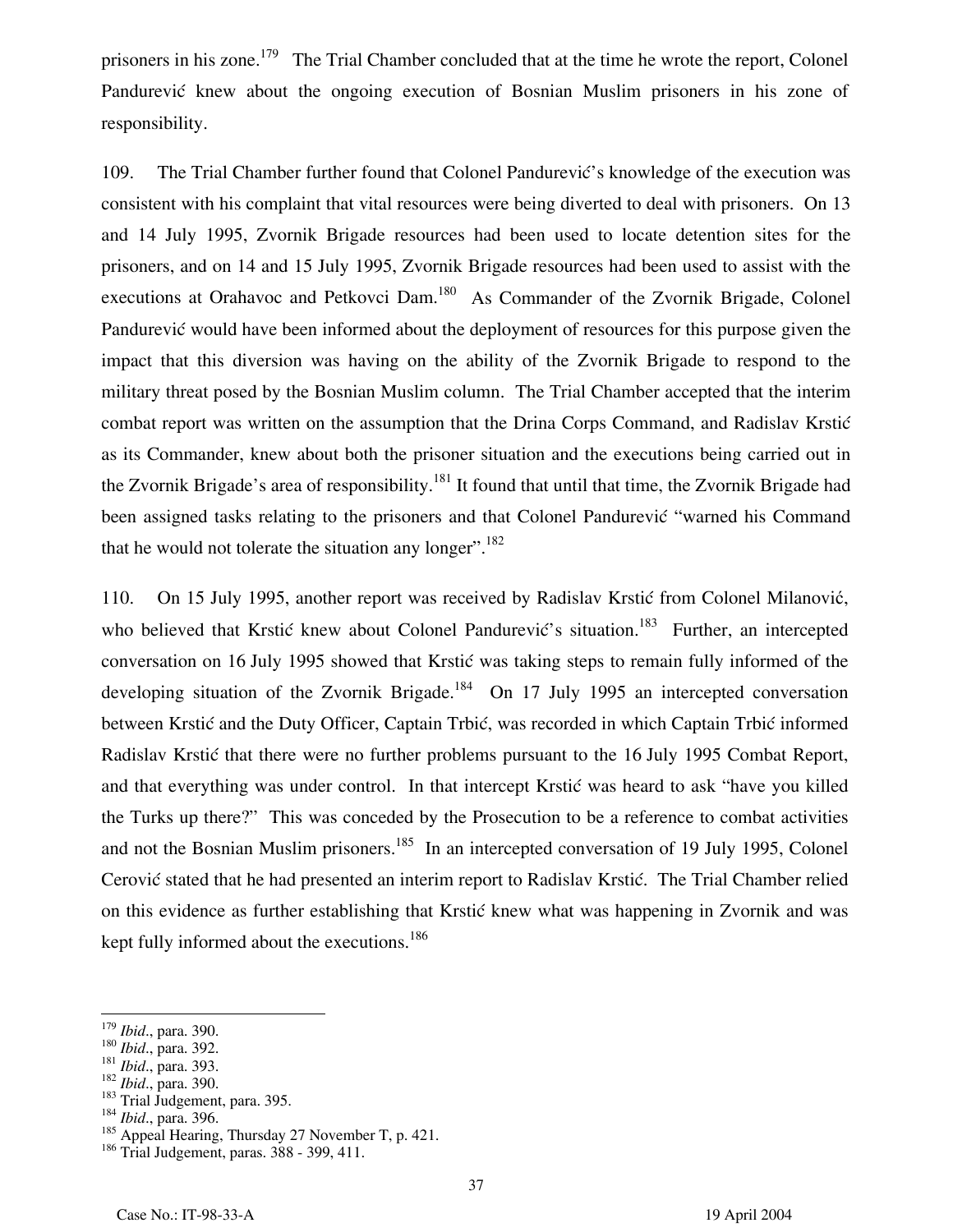111. The evidence before the Trial Chamber of military reports being sent to Radislav Krstić by Colonel Pandurević does establish that even while Krstić was away and engaged in military operations in the area of Žepa, he was monitoring the situation within the zone of responsibility of the Zvornik Brigade. The reports do not establish, however, that Radislav Krstić was being informed about the executions or other mishandling of prisoners. In fact, one of the reports states, to the contrary, that both the military and the MUP forces will "protect the population and property". The more logical inference is that he was receiving reports about the combat activities with the column. Even accepting that Krstić was aware, on the basis of these reports, that executions were being carried out in the Zvornik Brigade's area of responsibility, this knowledge cannot support an inference of genocidal intent on his part. There was no evidence that Radislav Krstić was in fact directing those executions or supervising their commission by the Zvornik Brigade.

112. During the trial the military expert for the Defence, Mr. Radinović, conceded that the proper interpretation of a further interim combat report sent by Colonel Pandurević on July 1995 was that Colonel Pandurević was expressing strong discontent about the crimes that had occurred in his area of responsibility.<sup>187</sup> While the Trial Chamber relied upon this concession as further evidence of knowledge of the executions on the part of Radislav Krstić, the fact that his subordinate was expressing discontent about the executions in reports to Krstić speaks against rather than in favour of a genocidal intent on the part of Radislav Krstić. Again, the most this report establishes is that Krstić knew that those executions had taken place.

### (iii) The Trial Chamber's reliance upon contacts with Colonel Popović

113. Next, the Trial Chamber relied on the evidence of Radislav Krstić's frequent contacts with Colonel Popović during the relevant period.<sup>188</sup> On 16 July 1995, an intercepted conversation recorded a request being made to the Drina Corps Command for fuel on behalf of Colonel Popović, who was in the zone of the Zvornik Brigade. The Zvornik Brigade Duty Officer making the request stated that Colonel Popović would not continue the work he was doing unless the fuel requested was supplied, and later in the conversation, stated that "the bus loaded with oil is to go to Pilica village." Records for 16 July 1995 confirmed that 500 litres of fuel were dispatched to Colonel Popović, and the Drina Corps Command is noted as the recipient.<sup>189</sup> The Trial Chamber relied upon this evidence to establish that Krstić, as the Commander of the Drina Corps, must have

<sup>&</sup>lt;sup>187</sup> *Ibid.*, para. 397.

<sup>188</sup> *Ibid.*, para. 409 - 410.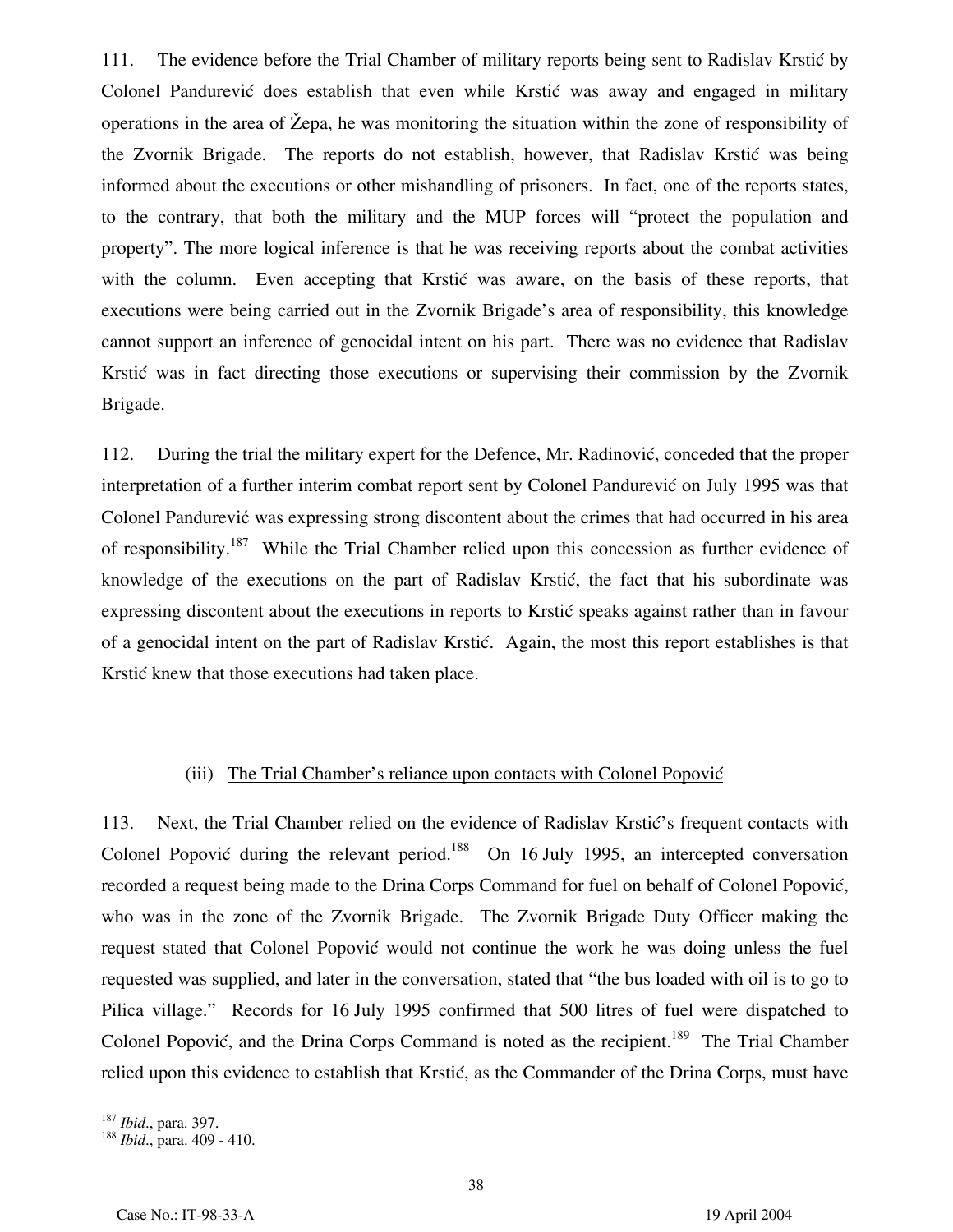known that the fuel had been allocated to Colonel Popović and that the fuel was being used to assist Colonel Popović in the executions.<sup>190</sup> Again, the only inference this evidence is capable of sustaining is one of knowledge on the part of Krstić, not of shared genocidal intent.

114. The Trial Chamber also relied upon an intercept of 17 July 1995 as establishing that Colonel Popović was reporting specifically to Radislav Krstić about the executions. On 17 July 1995 Krstić called Major Golić from the Intelligence sector of the Drina Corps looking for Colonel Popović. He was informed that Colonel Popović was still in Zvornik but would be back in the afternoon. Radislav Krstić then instructed Major Golić to locate Colonel Popović and tell him to "call the Forward Command Post immediately." A few hours later, Colonel Popović was overheard in a conversation with an individual he addressed as "boss" in which he stated that the job was done and "the grade was an A."<sup>191</sup>

115. The Trial Chamber found that although Krstić was not identified in the conversation, given that at the time of Colonel Popović's call the executions had been completed, and that some hours earlier Radislav Krstić had been trying to contact Colonel Popović, and given Colonel Popović's reference to "boss," there was nevertheless a strong inference that Colonel Popović was reporting to Krstić. While the Trial Chamber's finding that Colonel Popović was reporting to Radislav Krstić on the murder operation is plausible, no reasonable trier of fact could have concluded that this was the only reasonable inference that could be drawn from the evidence. The reason why Krstić wanted Colonel Popović to call him was never identified, and the inference that he wished to receive a report about the killing operation is therefore conjecture. It is also far from certain that the individual to whom Colonel Popović was reporting was Krstić. The call was made some hours after Radislav Krstić attempted to speak with Colonel Popović. In the preceding intercept, the Trial Chamber found a reference to "boss" to be a reference to Colonel Pandurević, and a reference to "General" to be a reference to Radislav Krstić.<sup>192</sup> This finding was made in circumstances identical to the intercept at issue here, namely where the caller was Colonel Popović. Given these factors, the inference drawn from this intercept by the Trial Chamber was not the only one a reasonable trier of fact could have made.

116. Other contacts with Colonel Popović referred to by the Trial Chamber are to Colonel Popović's presence with Radislav Krstić and other VRS officers who walked through the streets of Srebrenica on the afternoon of 11 July, Colonel Popović's attendance at the Hotel Fontana meeting on the morning of 12 July 1995, his presence in Potočari on 12 July 1995 and his presence behind

<u>.</u>

<sup>189</sup> *Ibid*., para. 242.

<sup>190</sup> *Ibid*., paras. 400 - 410.

<sup>191</sup> *Ibid*., para. 403.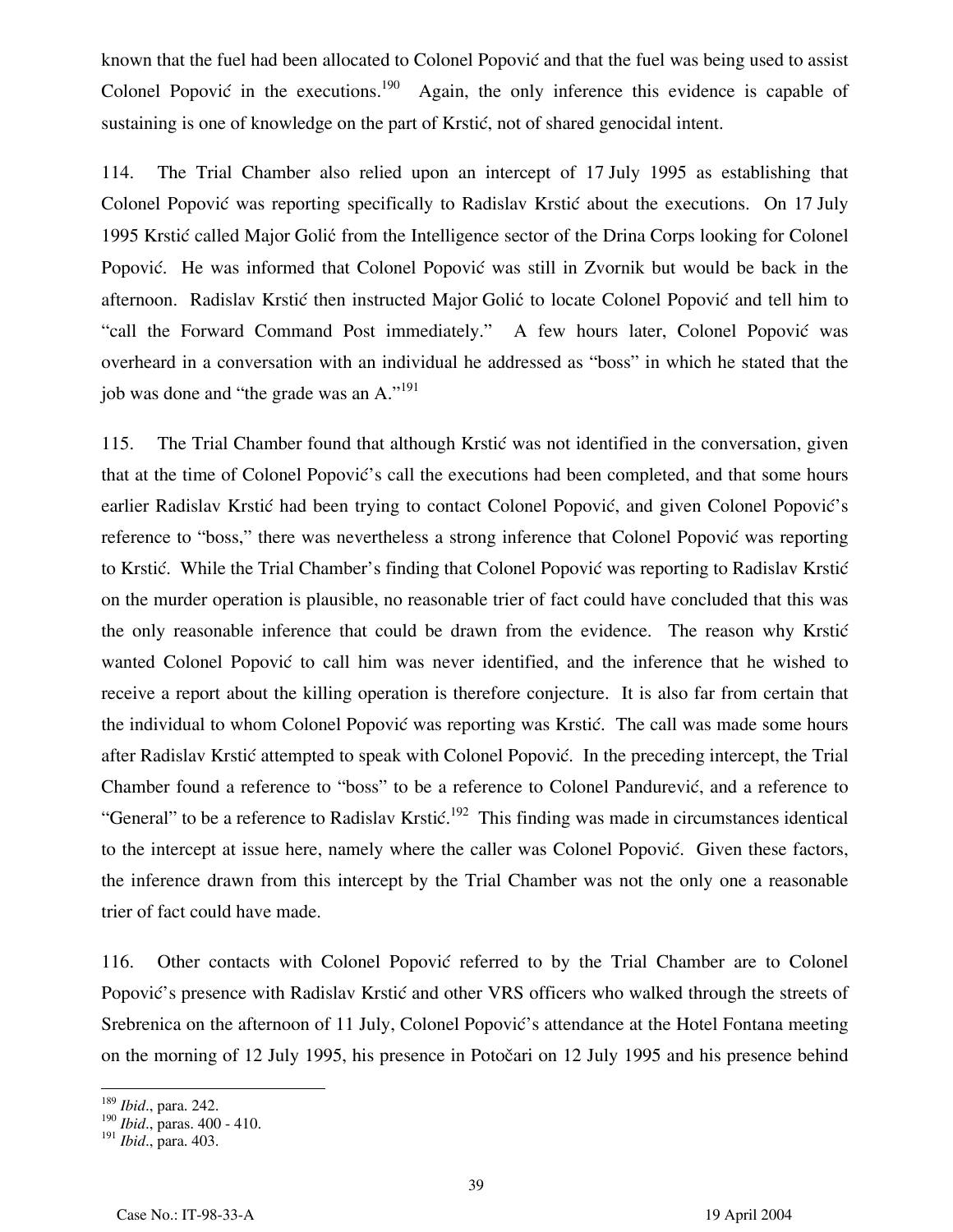Krstić while he gave his interview in Potočari on 12 July 1995. All that this evidence establishes is the fact that these contacts occurred at these times.

#### $(iv)$  The Trial Chamber's reliance upon contacts with Colonel Borovčanin

117. Finally, the Trial Chamber relied upon the contacts Radislav Krstić had with Colonel Borovčanin from the MUP during the relevant period.<sup>193</sup> In an intercepted conversation of 13 July 1995 Krstić spoke to Colonel Borovčanin. In response to Radislav Krstić's inquiry as to how things were going, Colonel Borovčanin informed him that things were "going well." Krstić then said, "Don't tell me that you have any problems." Colonel Borovčanin answered, "I don't, I don't."<sup>194</sup> The Trial Chamber relied upon this conversation to show that Radislav Krstić must have known, that by the evening of 13 July, there were several thousand Bosnian Muslim men being held prisoner in the zone of responsibility of the Drina Corps and that by the evening of 13 July, the Drina Corps must have been aware that the executions had taken place. <sup>195</sup>

118. The Prosecution asks the Appeals Chamber to consider the intercept of 13 July 1995 in light of the additional evidence given by Mr. Deronjić and Colonel Obrenović. According to Mr. Deronjić, Colonel Borovčanin had admitted that his men had carried out the Kravica mass execution in retaliation for the killing of two Serb policemen.<sup>196</sup> This evidence was corroborated by Colonel Obrenović's evidence that Colonel Borovčanin told him that Borovčanin's unit had blockaded the road from Konjević Polje to Kravica, that it experienced a lot of fighting and casualties, and had taken quite a few Muslim prisoners.<sup>197</sup> The Prosecution argues that this evidence establishes that Colonel Borovčanin's troops had committed a mass execution on that day and that Colonel Borovčanin was reporting to Krstić the results. According to the Prosecution, this was yet another piece of evidence showing that Radislav Krstić knew about and agreed wholeheartedly with the murder operation, and was in fact monitoring the MUP forces.

119. The intercepted conversation between Colonel Borovčanin and Radislav Krstić is too oblique to support an inference that the conversation was a report by Colonel Borovčanin about a

 $\frac{1}{\sqrt{2}}$ <sup>192</sup> *Ibid*., para. 400.

<sup>193</sup> *Ibid*., paras. 283 - 289, 375 - 377.

<sup>194</sup> *Ibid*., para. 143.

<sup>&</sup>lt;sup>195</sup> Trial Judgement, para. 177, read with paras 215, 446, 624..

<sup>&</sup>lt;sup>196</sup> His evidence at the Appeal hearing was that he had reported to President Karadžić "about the incidents in connection with the detained or captured Muslims that I was aware of up until that time that is in the  $14<sup>th</sup>$  in the morning. A major incident or a major tragedy that occurred on the  $13<sup>th</sup>$  in the evening was the killing of a large number of Muslims in the agricultural farm in Kravica. Muslims were held there, and I received this information from the ground – or the Muslims who had surrendered … And an incident broke out between the army of the Republika Srpska, members of the police, the special police forces, and those captured Muslims. A killing occurred of several Serb policemen – one, actually – and several were wounded in this clash. And then the policeman or the soldiers, whoever was there … took their revenge on those captured, and according to the information passed on to me by Mr. Borovčanin, about 300 men were killed." AT, p. 124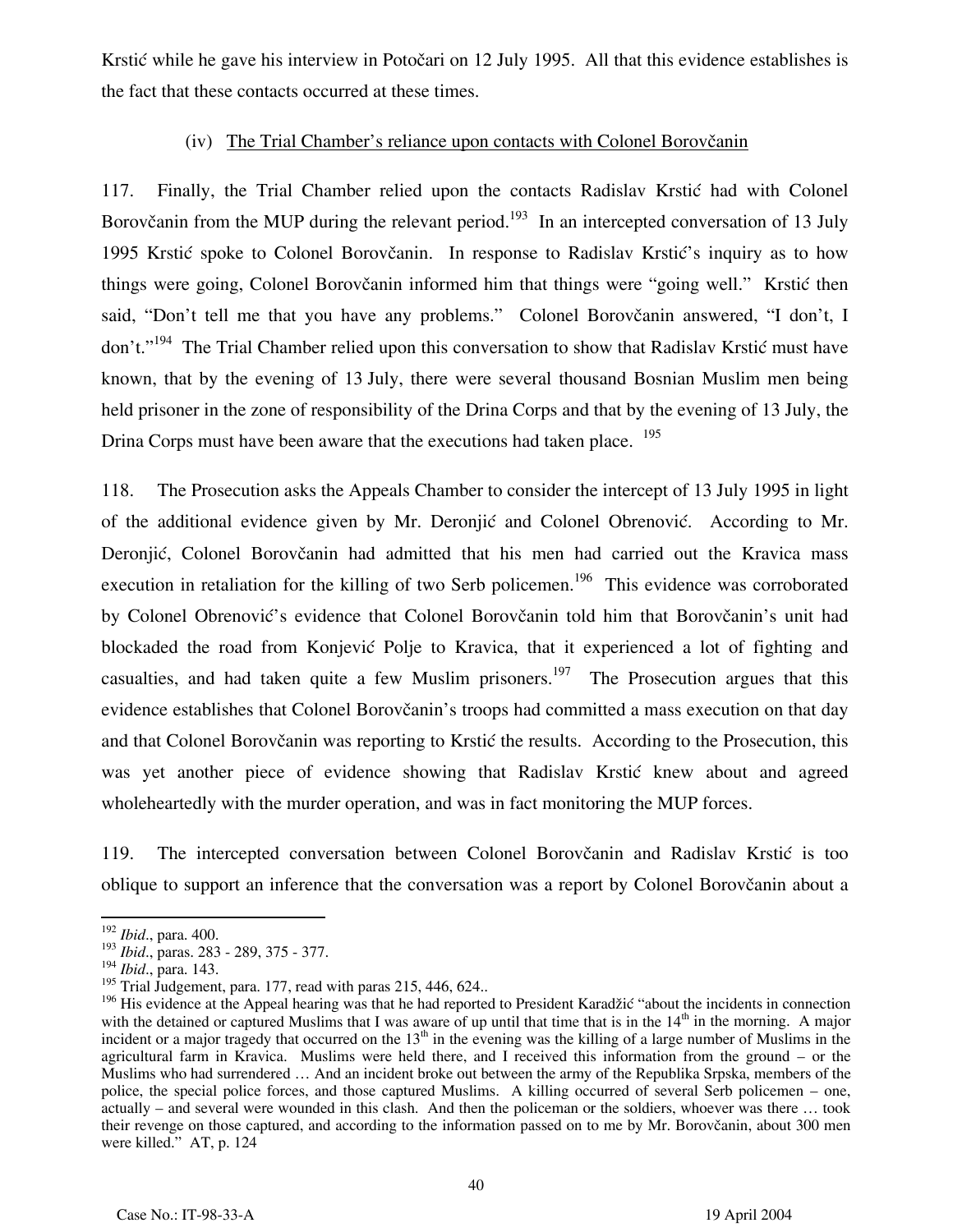successfully completed execution of Muslims at the Kravica Farm on 13 July. Moreover, Mr. Deronjić's evidence was that the execution at the Kravica Farm was not planned, but was instead a spontaneous reprisal following a clash between the Muslim prisoners and the guards.<sup>198</sup> If so, then the initiative for the massacre could have resided with the camp authorities rather than with the higher military commanders such as Krstić. This evidence, therefore, does not support an inference of genocidal intent on the part of Krstić.

### (v) Additional Evidence from Captain Nikolić

120. The Prosecution also relies upon the additional evidence presented during the Appeals hearing by Captain Momir Nikolić about a burial operation on 12 July 1995. Captain Nikolić's evidence was that his troops were involved in a reburial operation, and that he informed his Commander, Colonel Blagojević, about everything that was to be done in relation to the operation. Captain Nikolić also informed the Commander of the military police, Mirko Janković, because the military police had a role to play in that burial operation.<sup>199</sup> This evidence lends no support to the Prosecution's argument. The earliest evidence of an extermination of Muslim prisoners appears to be the execution at the Kravica Farm on 13 July 1995. The events described by Captain Nikolić occurred on 12 July 1995. It is, moreover, not clear who the individuals to be reburied were. In any event, even if there is a connection between the reburial operation and the murders at issue in this case, there is no reference in Captain Nikolić's testimony to Radislav Krstić, nor is there any reference elsewhere in the record to Colonel Blagojević informing Krstić about this particular reburial operation.

121. In conclusion, Radislav Krstić's contacts with those who appeared to be the main participants in the executions establish, at most, that Krstić was aware that those executions were taking place. Radislav Krstić's knowledge of those executions is insufficient to support an inference that he shared the intent to commit genocide.

# (vi) The Trial Chamber's reliance upon evidence of the use of Drina Corps resources

122. The Trial Chamber also relied upon evidence that Drina Corps personnel and resources were used in carrying out the executions. The Trial Chamber rejected the Prosecution's argument that the Drina Corps participated in the executions at Jadar River and Čerska Valley.<sup>200</sup> While the Trial Chamber did not establish direct participation by the Drina Corps in the executions at the Kravica Warehouse, it concluded that the Drina Corps Command must have

<u>.</u>

<sup>&</sup>lt;sup>197</sup> T, pp. 2527 - 2259, Annex B-32.

 $198$  AT, p. 124 – 125.

 $199$  Annex 3, Evidence of Nikolić (T, p. 402).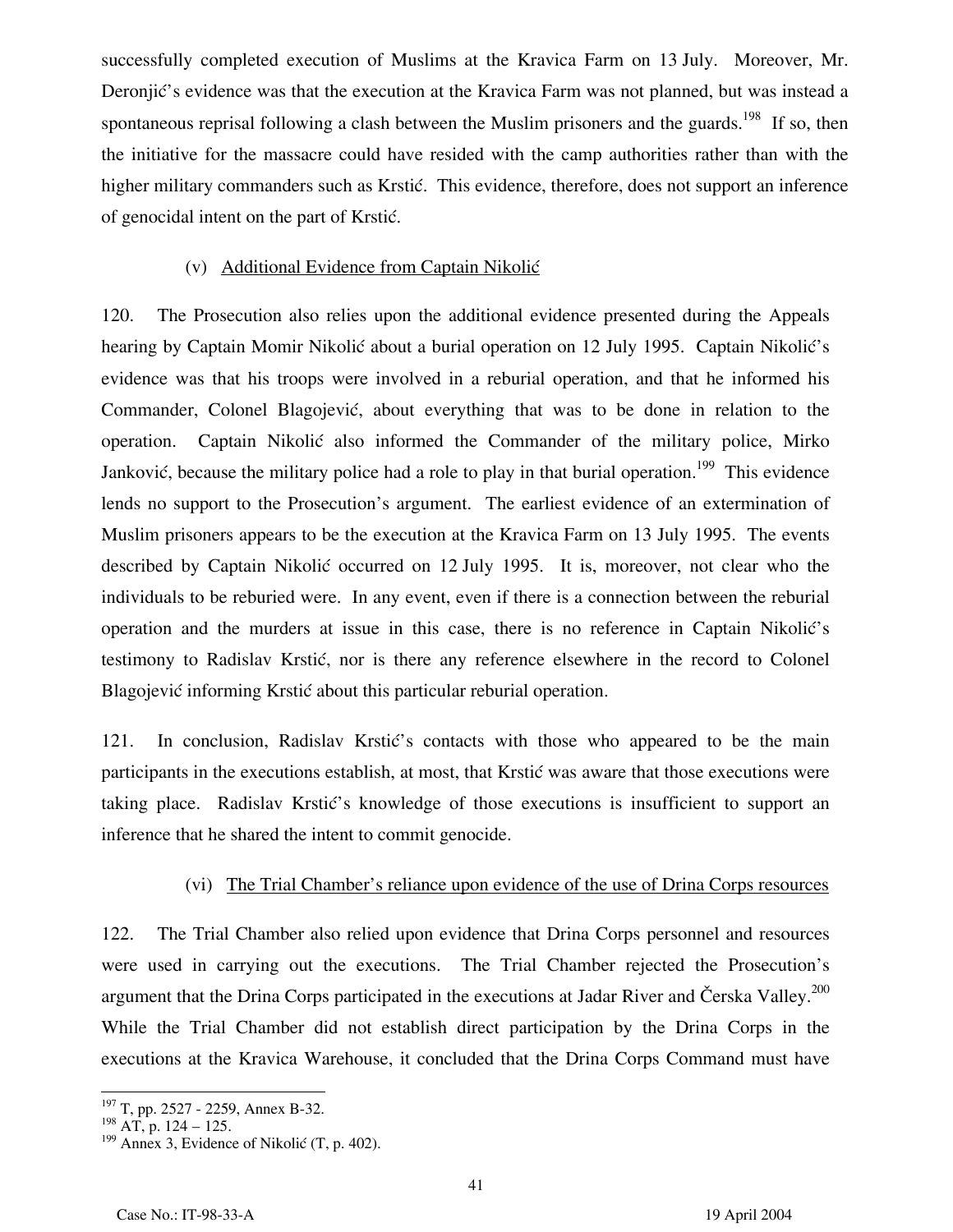been aware that the buses used to transport the women, children and elderly had been diverted from that purpose to transfer the prisoners to the Kravica warehouse. Furthermore, based on the close proximity of the Bratunac Brigade to the executions and burial sites, and the scale of the executions, the Trial Chamber concluded that the Drina Corps would have known that those executions were being carried out.<sup>201</sup>

123. The Trial Chamber found that substantial evidence linked the Zvornik Brigade to the executions at Orahovac.<sup>202</sup> First, Orahovac was located within the zone of responsibility of the  $4<sup>th</sup>$  Battalion of the Zvornik brigade. Second, a vehicle belonging to the Zvornik Brigade had visited the area on 13 and 14 July 1995, and the vehicle records established that two Zvornik military police officers had been assigned this vehicle. Third, Zvornik Brigade records established that a detachment of military police from the Zvornik Brigade was dispatched to Orahovac on the evening of 13 July 1995. Fourth, a survivor of the executions testified that he recognised the voice of a former colleague, Gojko Simić, among the executioners. Gojko Simić was established as being the Commander of the Heavy Weapons Platoon of the 4<sup>th</sup> Infantry Battalion of the  $1<sup>st</sup>$  Zvornik Infantry Brigade. Fifth, the records of the Zvornik Brigade's Engineer Company recorded vehicles, excavators, loaders and trucks, as well as fuel being used in relation to Orahovac from 14 to 16 July 1995 inclusive.<sup>203</sup>

124. On the basis of this evidence, the Trial Chamber concluded that the Zvornik Brigade of the Drina Corps participated in the executions on 14 July 1995. The Trial Chamber found that members of the Zvornik Brigade military police were present in the area prior to the executions, "presumably for such purposes as guarding the prisoners and then facilitating their transportation to the execution fields." It also found that personnel from the  $4<sup>th</sup>$  Battalion of the Zvornik Brigade were present at Orahovac during the executions and assisted in their commission. Finally, machinery and equipment belonging to the Engineers Company of the Zvornik Brigade was used for tasks related to the burial of the victims between 14 and 16 July 1995.<sup>204</sup>

125. With respect to the executions at the Petkovci Dam, the Trial Chamber found that Vehicle and Daily Order Records of the Zvornik Brigade established that drivers and trucks from the  $6<sup>th</sup>$  Infantry Battalion of the Zvornik Brigade were used to transport the prisoners from Petkovci School to the detention site at Petkovci Dam on 15 July, and that the Zvornik Brigade

<u>.</u>

<sup>&</sup>lt;sup>200</sup> Trial Judgement, paras. 195 - 204.<br><sup>201</sup> *Ibid*., para. 215.<br><sup>202</sup> *Ibid*., paras. 220 - 225.<br><sup>203</sup> *Ibid*., para. 224.<br><sup>204</sup> *Ibid*., para. 225.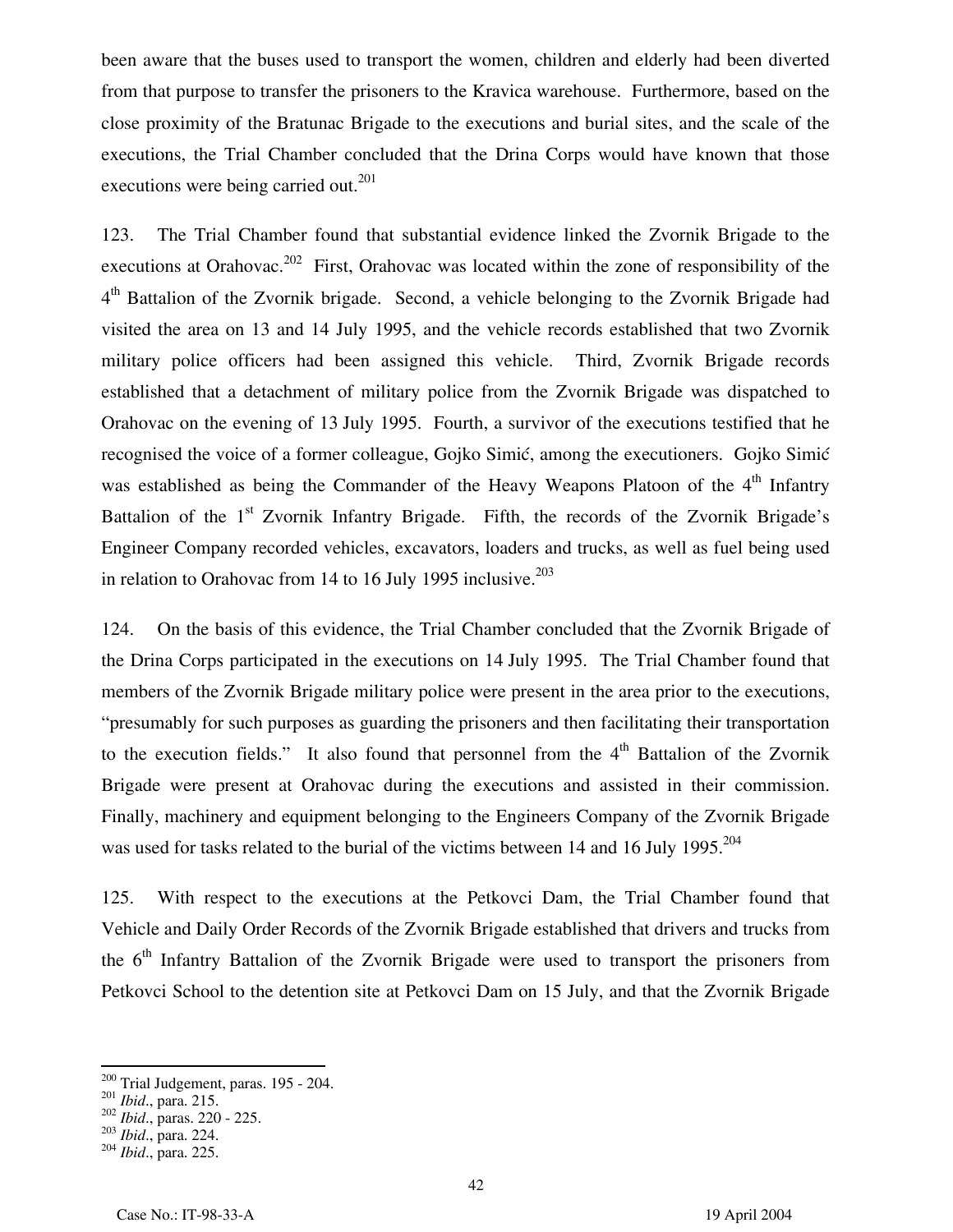Engineer Company was assigned to work with earthmoving equipment to assist in the burial of the victims.<sup>205</sup>

126. The Trial Chamber also relied on the evidence linking the Drina Corps to the executions at the Branjevo Farm and Pilica Dom. The Appeals Chamber has already determined that the Trial Chamber's conclusion that Krstić deployed troops from the Bratunac Brigade to assist in the executions at Branjevo Military Farm and Pilica Dom was not a finding that a reasonable trier of fact would have made. This conclusion, however, leaves undisturbed the Trial Chamber's finding that Drina Corps military police escorted the Bosnian Muslim civilians on the buses that had earlier been procured to transport the women, children and elderly to the execution site at Branjevo Military Farm, and that Zvornik Brigade equipment was used for activities related to the burial of the victims. Also undisturbed is the finding of the Trial Chamber that Colonel Popović was involved in procuring fuel from the Drina Corps Command to transport the Bosnian Muslim prisoners to the execution sites.<sup>206</sup> Further, the Bratunac Brigade Military Police Platoon log for 16 July 1995 recorded that "one police patrol remained in Pilica to secure and watch over the Bosnian Muslims". The Trial Chamber found that as there was no combat in Pilica, this patrol must have been guarding the Bosnian Muslim prisoners.<sup>207</sup>

127. With respect to the executions at Kozluk and Nezuk, the Trial Chamber found that records from the Zvornik Brigade established that its excavators and bulldozers had operated in the Kozluk area from 16 July 1995 and that this equipment was used for work related to the burial of the victims executed there.<sup>208</sup> The Trial Chamber further found that units of the  $16<sup>th</sup>$ Krajina Brigade, operating under the command of the Zvornik Brigade, participated in the execution at Nezuk of 11 to 13 Bosnian Muslims on 19 July 1995.<sup>209</sup>

128. Finally, while the Trial Chamber found the evidence to be insufficient to establish the participation of the Drina Corps in the reburial of bodies from primary to secondary gravesites during the Autumn of 1995, it was satisfied, given the scale of the operation carried out within the Drina Corps zone of responsibility, that the Drina Corps must have at least known that this activity was occurring. $^{210}$ 

129. The Trial Chamber concluded that, given that the subordinate Brigades continued to operate under the Command of the Drina Corps, the Command itself, including Radislav Krstić

<sup>205</sup> *Ibid*., para. 232.

<sup>206</sup> *Ibid.*, paras. 239 - 243.<br>
<sup>207</sup> *Ibid.*, para. 246.<br>
<sup>208</sup> *Ibid.*, paras. 252 - 253.<br>
<sup>209</sup> *Ibid.*, paras. 254 - 256.

<sup>&</sup>lt;sup>210</sup> *Ibid.*, paras. 257 - 261.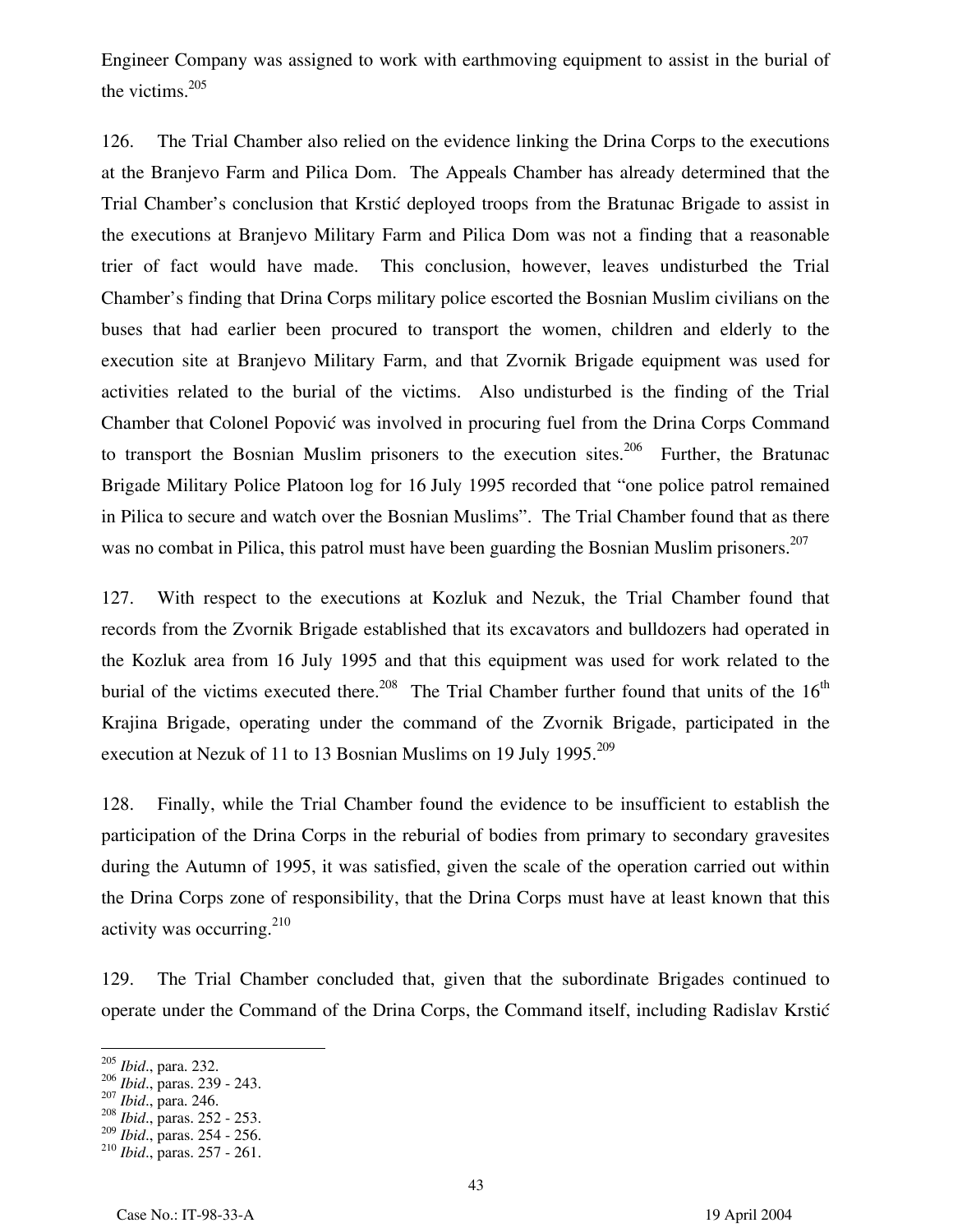as the Commander, must have known of their involvement in the executions as of 14 July 1995.211 The Trial Chamber found that Krstić knew that Drina Corps personnel and resources were being used to assist in those executions yet took no steps to punish his subordinates for that participation. <sup>212</sup> As the Trial Chamber put it, "there can be no doubt that, from the point he learned of the widespread and systematic killings and became clearly involved in their perpetration, he shared the genocidal intent to kill the men. This cannot be gainsaid given his informed participation in the executions through the use of Drina Corps assets."213 The Trial Chamber inferred the genocidal intent of the accused from his knowledge of the executions and his knowledge of the use of personnel and resources under his command to assist in those executions. However, knowledge on the part of Radislav Krstić, without more, is insufficient to support the further inference of genocidal intent on his part.

130. Further, at the Appeals hearing the Prosecution emphasised - as evidence of Krstić's genocidal intent - the Trial Chamber's findings of incidents in which he was heard to use derogatory language in relation to the Bosnian Muslims. The Trial Chamber accepted that "this type of charged language is commonplace amongst military personnel during war."<sup>214</sup> The Appeals Chamber agrees with this assessment and finds that no weight can be placed upon Radislav Krstić's use of derogatory language in establishing his genocidal intent.

#### (e) The Trial Chamber's other findings militating against a finding of genocidal intent

131. The Trial Chamber also made numerous findings that militate against a conclusion that Radislav Krstić had genocidal intent. It found that although Krstić was not a reluctant participant in the forcible transfer of the Bosnian Muslim population, he did appear concerned to ensure that the operation was conducted in an orderly fashion. He simply wanted the civilian population out of the area and he had no interest in mistreating them along the way. The Trial Chamber acknowledged, moreover, that the evidence could not establish that "Radislav Krstić himself ever envisaged that the chosen method of removing the Bosnian Muslims from the enclave would be to systematically execute part of the civilian population" and that he "appeared as a reserved and serious career officer who is unlikely to have ever instigated a plan such as the one devised for the mass execution of Bosnian Muslim men, following the take-over of Srebrenica in July

 $^{211}$  *Ibid.*, para. 296.

<sup>211</sup> *Ibid*., para. 296. <sup>212</sup> *Ibid*., para. 418. <sup>213</sup> *Ibid*., para. 633. <sup>214</sup> *Ibid*., para. 336.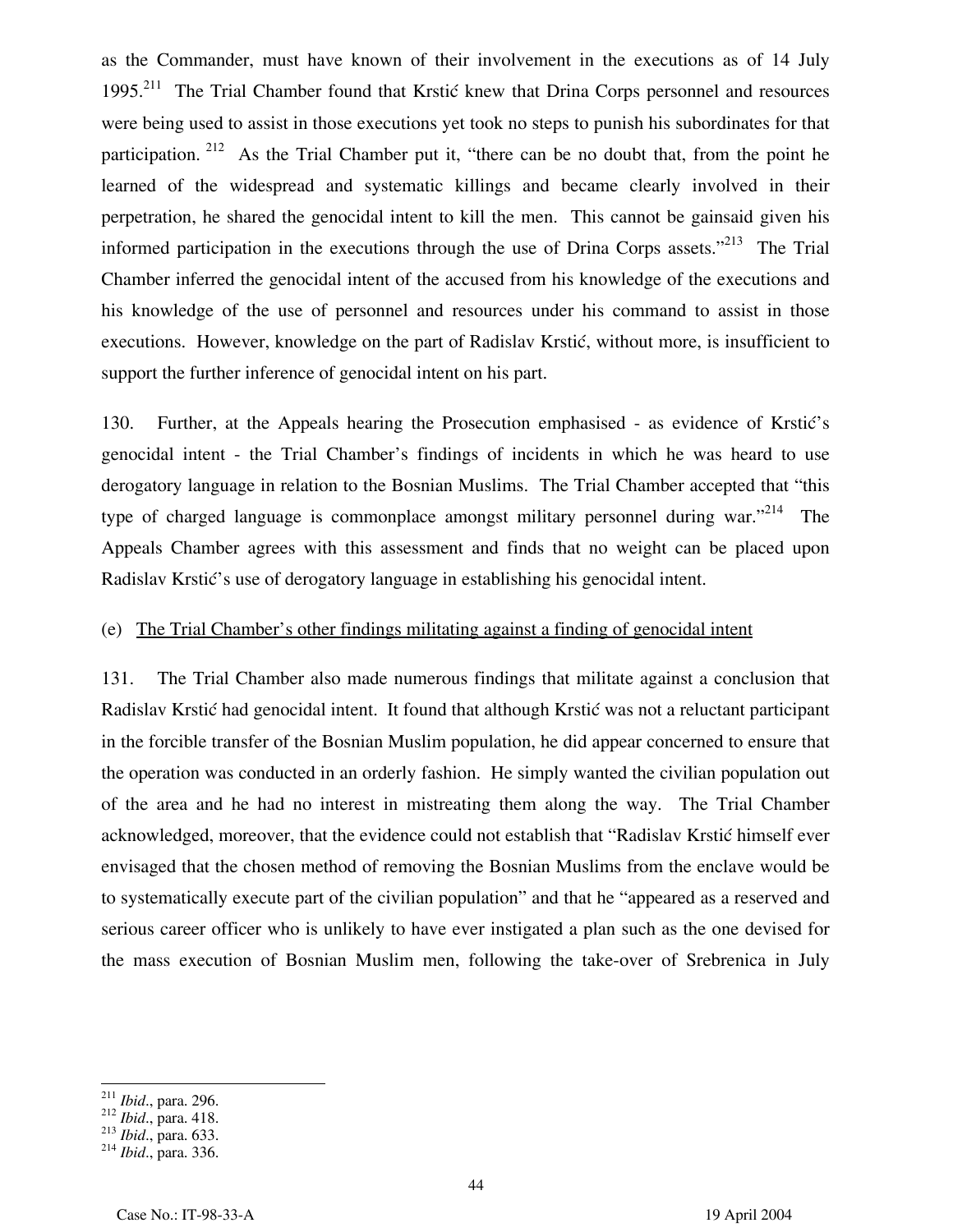1995."<sup>215</sup> The Trial Chamber found that "left to his own devices, it seems doubtful that Krstic would have been associated with such a plan at all."<sup>216</sup>

132. The Trial Chamber also found that Radislav Krstić made efforts to ensure the safety of the Bosnian Muslim civilians transported out of Potočari. In an intercept of 12 July 1995, he was heard ordering that no harm must come to the civilians and, in the interview he gave in Potočari on 12 July 1995, guaranteed their safe transportation out.<sup>217</sup> The Trial Chamber found that Krstić showed similar concerns for the Bosnian Muslim civilians during the Žepa campaign. In an intercept of 25 July 1995 he was heard to order that a convoy of civilians bound for Kladanj be treated in a civilised manner, "so that nothing of the kind of problem we had before happens."<sup>218</sup> The Trial Chamber concluded that while this intercept suggested that Radislav Krstić was anxious for the transfer to proceed properly, it also indicated that he was aware of problems with earlier transfers.<sup>219</sup> The conclusion that he was "aware of problems with earlier transfers," and now took steps to avoid mistreatment, goes against the Trial Chamber's conclusion that Krstić had been a willing participant in a joint criminal enterprise of genocide.

133. Finally, the Trial Chamber referred to the evidence of a Defence witness that on 13 July 1995 he had a conversation about the Bosnian Muslim column with Krstić, who had expressed the view that the VRS should allow the column to pass so that the situation could be "ended as it should." The Trial Chamber relied on the evidence as indicating awareness on the part of Radislav Krstić that attempts were being made to capture the men from the column. The evidence, however, indicates that Krstić harboured no genocidal intent.<sup>220</sup> His own particular intent was directed to a forcible displacement. Some other members of the VRS Main Staff harboured the same intent to carry out forcible displacement, but viewed this displacement as a step in the accomplishment of their genocidal objective. It would be erroneous, however, to link Krstić's specific intent to carry out forcible displacement with the same intent possessed by other members of the Main Staff, to whom the forcible displacement was a means of advancing the genocidal plan.

<sup>215</sup> *Ibid*., para. 420.

<sup>216</sup> *Ibid*. <sup>217</sup> *Ibid*., para. 358. <sup>218</sup> *Ibid*., para. 359.

<sup>&</sup>lt;sup>220</sup> *Ibid.*, para. 374.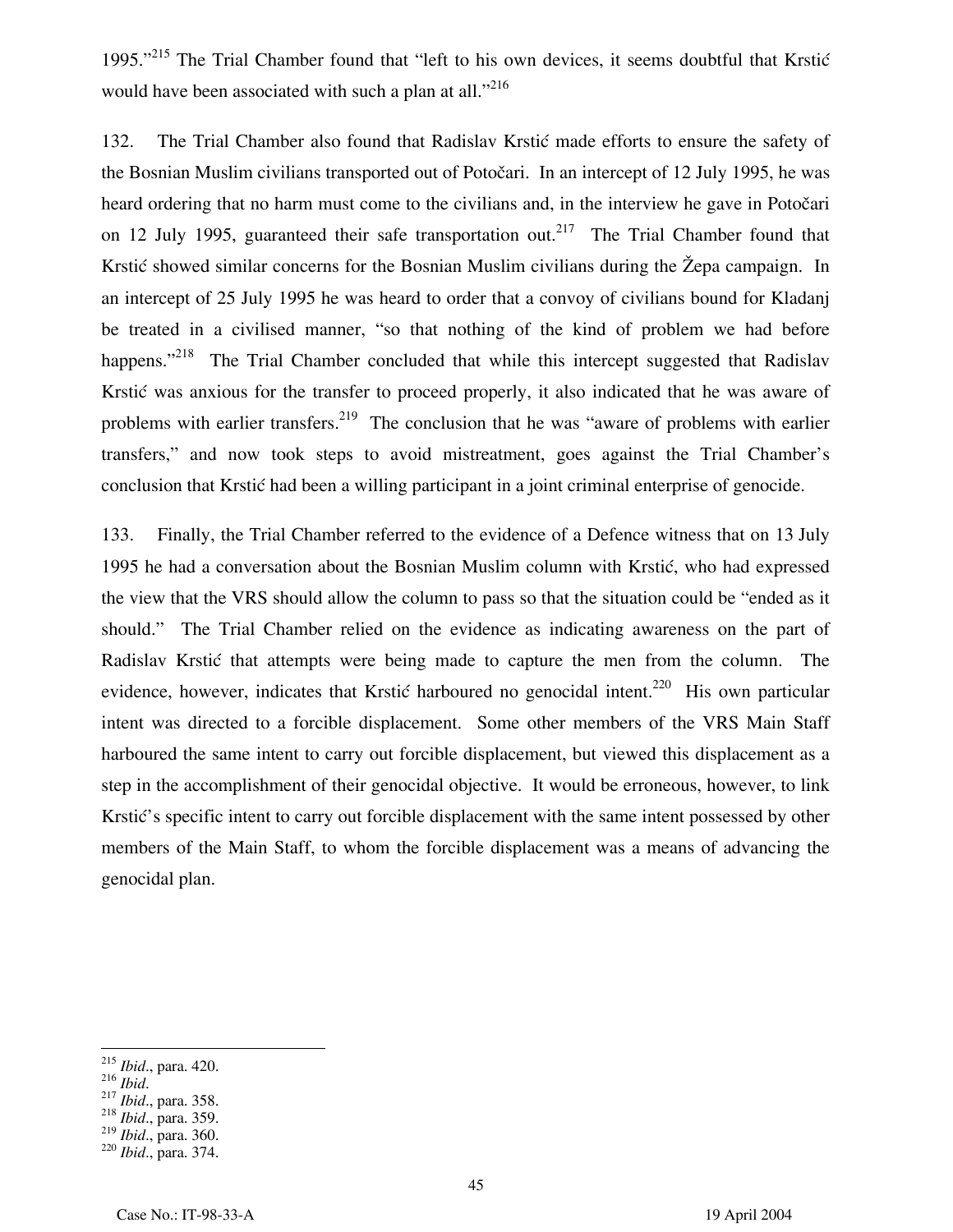# (f) The Appeals Chamber's preliminary conclusion regarding the Trial Chamber's finding of Radislav Krstić's genocidal intent

134. As has been demonstrated, all that the evidence can establish is that Krstić was aware of the intent to commit genocide on the part of some members of the VRS Main Staff, and with that knowledge, he did nothing to prevent the use of Drina Corps personnel and resources to facilitate those killings. This knowledge on his part alone cannot support an inference of genocidal intent. Genocide is one of the worst crimes known to humankind, and its gravity is reflected in the stringent requirement of specific intent. Convictions for genocide can be entered only where that intent has been unequivocally established. There was a demonstrable failure by the Trial Chamber to supply adequate proof that Radislav Krstić possessed the genocidal intent. Krstić, therefore, is not guilty of genocide as a principal perpetrator.

#### **E. The Criminal Responsibility of Radislav Krstić: Aiding and Abetting Genocide**

135. The issue that arises now is the level of Radislav Krstić's criminal responsibility in the circumstances as properly established. All of the crimes that followed the fall of Srebrenica occurred in the Drina Corps zone of responsibility. There was no evidence that the Drina Corps devised or instigated any of the atrocities, and the evidence strongly suggested that the criminal activity was being directed by some members of the VRS Main Staff under the direction of General Mladić.<sup>221</sup> At the time the executions commenced Krstić was engaged in preparing for combat activities at Žepa and, from 14 July 1995 onwards, directing the attack itself. $^{222}$ 

136. At trial the Defence had argued that, given the involvement of General Mladić, Radislav Krstić could do nothing to prevail upon General Mladić and stop the executions.<sup>223</sup> The Trial Chamber however found evidence of General Mladić's orders being challenged by the Drina Corps Command, and in particular, evidence of Krstić countering an order issued by the Main Staff.<sup>224</sup> The Trial Chamber also found evidence of Radislav Krstić's continued loyalty to General Mladić despite his knowledge of General Mladić's role in the genocide at Srebrenica.<sup>225</sup>

137. As has been found above, it was reasonable for the Trial Chamber to conclude that, at least from 15 July 1995, Radislav Krstić had knowledge of the genocidal intent of some of the Members of the VRS Main Staff. Radislav Krstić was aware that the Main Staff had insufficient resources of its own to carry out the executions and that, without the use of Drina Corps resources, the Main

 $221$  *Ibid.*, para. 290.

<sup>221</sup> *Ibid*., para. 290. <sup>222</sup> *Ibid*., para. 378. <sup>223</sup> *Ibid*., para. 416. <sup>224</sup> *Ibid*., para. 416, 417.

<sup>225</sup> *Ibid*., para. 417.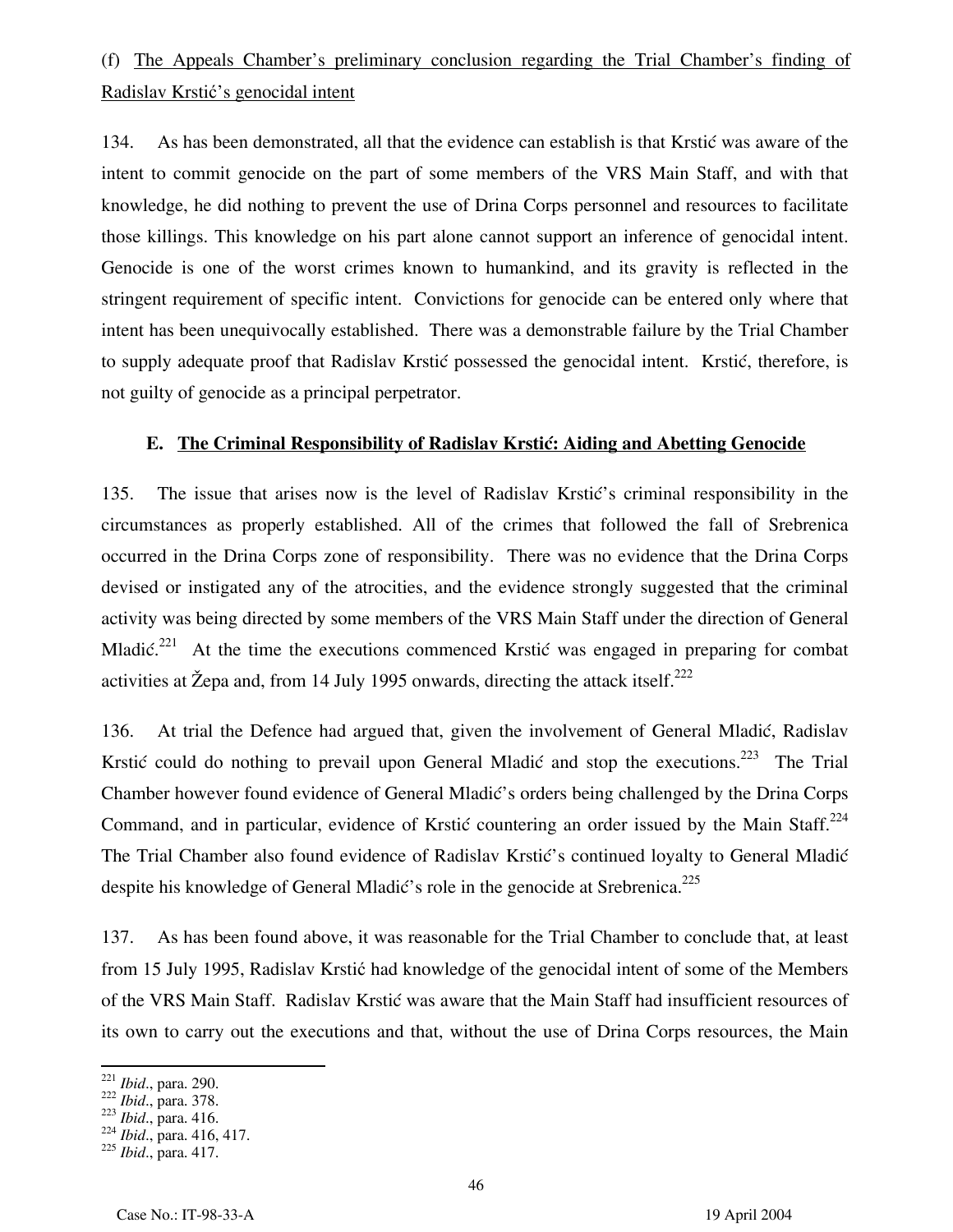Staff would not have been able to implement its genocidal plan. Krstić knew that by allowing Drina Corps resources to be used he was making a substantial contribution to the execution of the Bosnian Muslim prisoners. Although the evidence suggests that Radislav Krstić was not a supporter of that plan, as Commander of the Drina Corps he permitted the Main Staff to call upon Drina Corps resources and to employ those resources. The criminal liability of Krstić is therefore more properly expressed as that of an aider and abettor to genocide, and not as that of a perpetrator.<sup>226</sup> This charge is fairly encompassed by the indictment, which alleged that Radislav Krstić aided and abetted in the planning, preparation or execution of genocide against the Bosnian Muslims in Srebrenica. $227$ 

138. Krstić's responsibility is accurately characterized as aiding and abetting genocide under Article 7(1) of the Statute, not as complicity in genocide under Article 4(3)(e). The charge of complicity was also alleged in the indictment, as Count  $2^{228}$  The Trial Chamber did not enter a conviction on this count, concluding that Radislav Krstić's responsibility was that of a principal perpetrator.<sup>229</sup> As the Trial Chamber observed, there is an overlap between Article  $4(3)$  as the general provision enumerating punishable forms of participation in genocide and Article 7(1) as the general provision for criminal liability which applies to all the offences punishable under the Statute, including the offence of genocide.<sup>230</sup> There is support for a position that Article 4(3) may be the more specific provision (*lex specialis*) in relation to Article 7(1).<sup>231</sup> There is, however, also authority indicating that modes of participation enumerated in Article 7(1) should be read, as the Tribunal's Statute directs, into Article 4(3), and so the proper characterization of such individual's criminal liability would be that of aiding and abetting genocide.<sup>232</sup>

139. The Appeals Chamber concludes that the latter approach is the correct one in this case. Article 7(1) of the Statute, which allows liability to attach to an aider and abettor, expressly applies that mode of liability to any "crime referred to in articles 2 to 5 of the present Statute," including the offence of genocide prohibited by Article 4. Because the Statute must be interpreted with the utmost respect to the language used by the legislator, the Appeals Chamber may not conclude that the consequent overlap between Article  $7(1)$  and Article  $4(3)(e)$  is a result of an inadvertence on the part of the legislator where another explanation, consonant with the language used by the Statute, is

<sup>&</sup>lt;sup>226</sup> See Krnojelac Appeal Judgement, para. 52; Vasiljević Appeal Judgement, para. 102.<br><sup>227</sup> Indictment, paras. 18, 23.<br><sup>228</sup> Indictment, paras. 21 - 26. The Appeals Chamber notes that there was ample discussion on the is abetting versus complicity to genocide during the Appeals hearing, in response to questions posed by the bench. T 431- 437.<br><sup>229</sup> Trial Judgement, paras. 642 – 644.

<sup>230</sup> See ibid., para. 640; see also Semanza Trial Judgement, paras. 394 - 395 & n. 655.<br><sup>230</sup> See ibid., para. 640; see also Semanza Trial Judgement, paras. 394 - 395 & n. 655.<br><sup>231</sup> See Stakić Trial Judgement, para. 531; S *Semanza* Trial Judgement, paras. 394 – 395. <sup>232</sup> *See Stakić* Trial Judgement, para. 531; *Stakić* Decision on Rule 98 *Bis* Motion for Judgement of Acquittal, para. 47.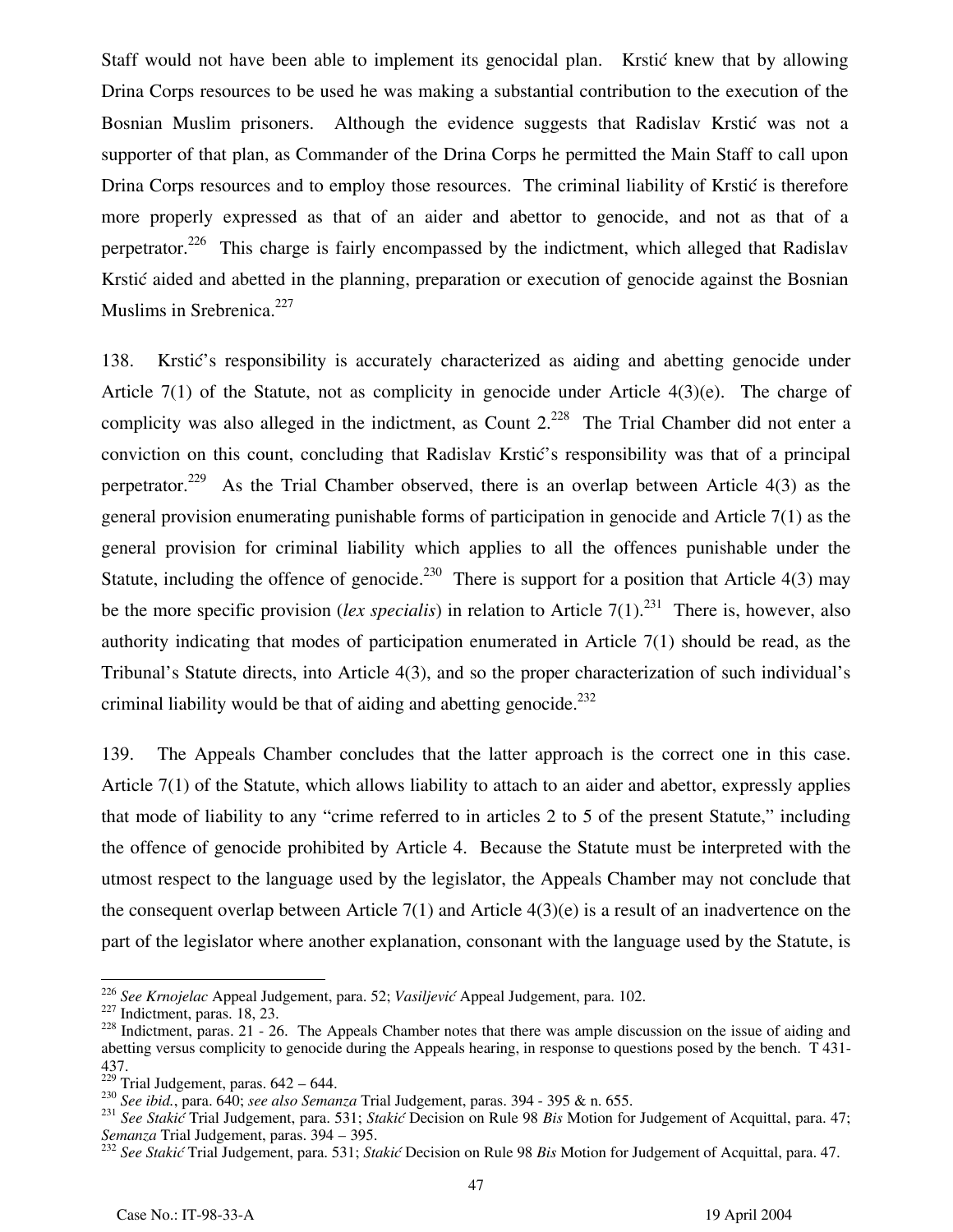possible. In this case, the two provisions can be reconciled, because the terms "complicity" and "accomplice" may encompass conduct broader than that of aiding and abetting.<sup>233</sup> Given the Statute's express statement in Article 7(1) that liability for genocide under Article 4 may attach through the mode of aiding and abetting, Radislav Krstić's responsibility is properly characterized as that of aiding and abetting genocide. $234$ 

140. This, however, raises the question of whether, for liability of aiding and abetting to attach, the individual charged need only possess knowledge of the principal perpetrator's specific genocidal intent, or whether he must share that intent. The Appeals Chamber has previously explained, on several occasions, that an individual who aids and abets a specific intent offense may be held responsible if he assists the commission of the crime knowing the intent behind the crime.<sup>235</sup> This principle applies to the Statute's prohibition of genocide, which is also an offence requiring a showing of specific intent. The conviction for aiding and abetting genocide upon proof that the defendant knew about the principal perpetrator's genocidal intent is permitted by the Statute and case-law of the Tribunal.

141. Many domestic jurisdictions, both common and civil law, take the same approach with respect to the *mens rea* for aiding and abetting, and often expressly apply it to the prohibition of genocide. Under French law, for example, an aider and abettor need only be aware that he is aiding the principal perpetrator by his contribution,<sup>236</sup> and this general requirement is applied to the specific prohibition of the crime of genocide.<sup>237</sup> German law similarly requires that, in offences mandating a showing of a specific intent (*dolus specialis*), an aider and abettor need not possess the same degree of *mens rea* as the principal perpetrator, but only to be aware of the perpetrator's intent.<sup>238</sup> This general principle is applied to the prohibition of genocide in Section 6 of the German

<sup>233</sup> *See Krnojelac* Appeal Judgement, para. 70 ("The Appeals Chamber notes first of all that, in the case-law of the Tribunal ... this term [*accomplice*] has different meanings depending on the context and may refer to a *co-perpetrator* or an *aider and abettor*.") (citing *Tadić* Appeal Judgement, paras. 220, 229).

<sup>&</sup>lt;sup>234</sup> In this Appeal, the Appeals Chamber is concerned solely with the application to Article 4(3) of only one mode of liability deriving from Article 7(1), that of aiding and abetting. The Appeals Chamber expresses no opinion regarding other modes of liability listed in Article 7(1).

<sup>&</sup>lt;sup>235</sup> See Krnojelac Appeal Judgement, para. 52 ("the aider and abettor in persecution, an offence with a specific intent, must be aware . . . of the discriminatory intent of the perpetrators of that crime," but "need not share th[at] intent"); *Vasiljević* Appeal Judgement, para. 142 ("In order to convict [the accused] for aiding and abetting the crime of persecution, the Appeals Chamber must establish that [he] had knowledge that the principal perpetrators of the joint criminal enterprise intended to commit the underlying crimes, and by their acts they intended to discriminate . . . ."); *see also Tadić* Appeal Judgement, para. 229 ("In the case of aiding and abetting, the requisite mental element is knowledge that the acts performed by the aider and abettor assist the commission of a specific crime by the principal.").

<sup>236</sup> *Code Pénal*, Art. 121-7 ("Est complice d'un crime ou d'un délit la personne qui sciemment, par aide ou assistance, en a facilité la préparation ou la consommation."); *see also* Cour de Cassation, Chambre criminelle, 1st October 1984, summary 96.<br><sup>237</sup> Code Pénal, Art. 211-1.

<sup>&</sup>lt;sup>238</sup> *See* section 27(1) of the German Penal Code (*Strafgesetzbuch*). According to section 2 of the German Code of Crimes Against International Law (CCIL), section 27(1) of the German Penal Code is applicable to crimes of genocide.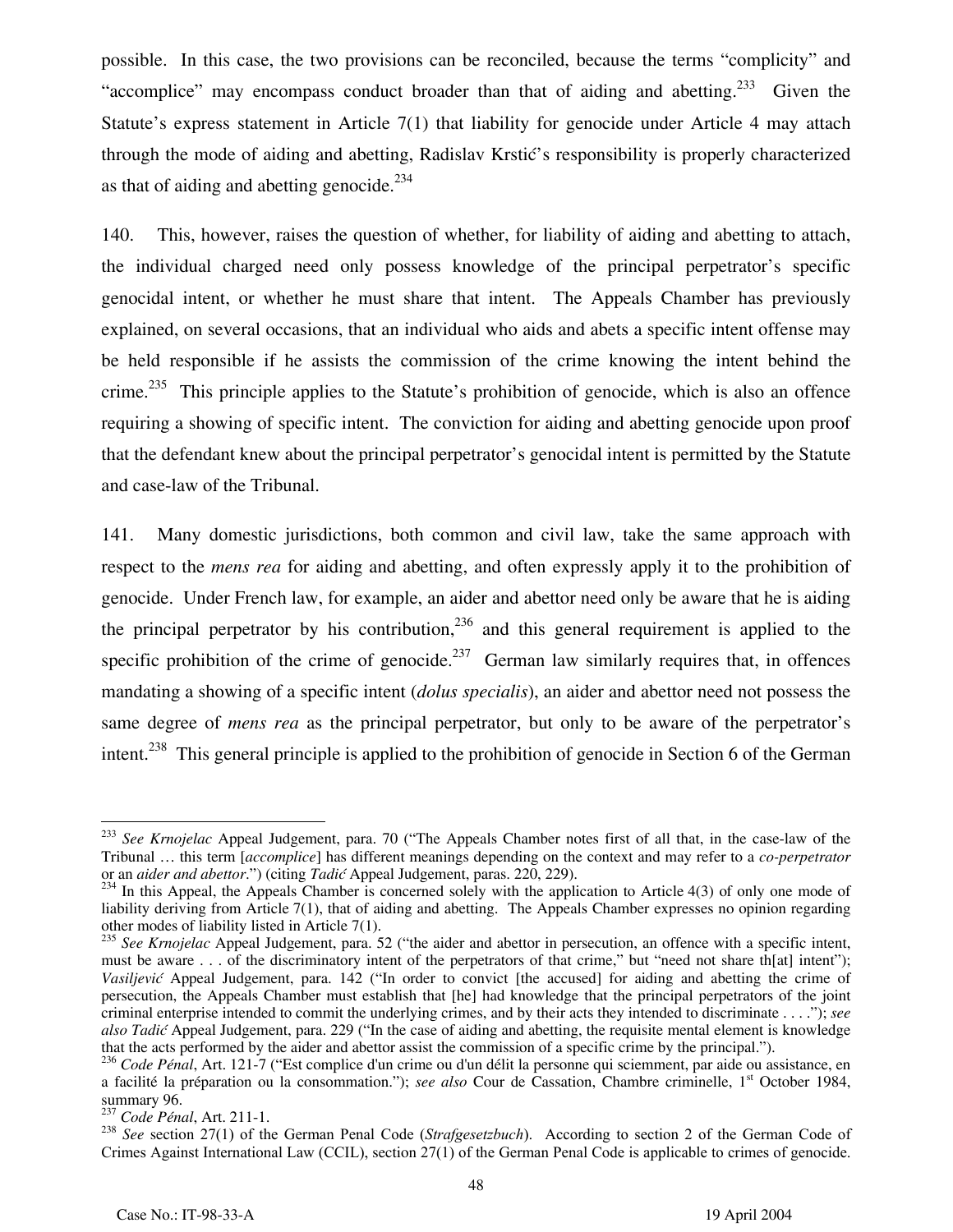Code of Crimes Against International Law.<sup>239</sup> The criminal law of Switzerland takes the same position, holding that knowledge of another's specific intent is sufficient to convict a defendant for having aided a crime.<sup>240</sup> Among the common law jurisdictions, the criminal law of England follows the same approach, specifying that an aider and abettor need only have knowledge of the principal perpetrator's intent.<sup>241</sup> This general principle again applies to the prohibition of genocide under the domestic English law.242 The English approach to the *mens rea* requirement in cases of aiding and abetting has been followed in Canada and Australia, $243$  and in some jurisdictions in the United States.<sup>244</sup>

142. By contrast, there is authority to suggest that complicity in genocide, where it prohibits conduct broader than aiding and abetting, requires proof that the accomplice had the specific intent to destroy a protected group. Article 4 of the Statute is most naturally read to suggest that Article 4(2)'s requirement that a perpetrator of genocide possess the requisite "intent to destroy" a protected group applies to all of the prohibited acts enumerated in Article 4(3), including complicity in genocide.<sup>245</sup> There is also evidence that the drafters of the Genocide Convention intended the charge of complicity in genocide to require a showing of genocidal intent. The U.K. delegate in the Sixth Committee of the General Assembly "proposed adding the word 'deliberate' before 'complicity,'" explaining that "it was important to specify that complicity must be deliberate,

<sup>-</sup>*See* Albin Eser & Helmut Kreicker, Nationale Strafverfolgung Völkerrechtlicher Verbrechen (Freiburg 2003), Vol. I, pp. 107, 108.

<sup>&</sup>lt;sup>239</sup> With the implementation of the Statute of the International Criminal Court (ICC) in Germany, Section 6 of the CCIL recently replaced former § 220a of the German Penal Code. *See* Gerhard Werle & Florian Jessberger *International Criminal Justice Is Coming Home: The New German Code of Crimes Against International Law*," Criminal Law Forum 13, (2002), pp. 201 - 202. The new provision is substantively similar. *See ibid.*, pp. 191 – 223. This article also provides a full reprint of the CCIL in English. The text is also available, both in English and in several other languages, at http://www.iuscrim.mpg.de/forsch/online\_pub.html.

<sup>240</sup> *See* Arts. 25, 65 of the Swiss Criminal Code (*Schweizerisches Strafgesetzbuch*) ("La peine pourra être atténuée (art 65) à l'égard de celui qui aura intentiollement prêté assistance pour commetre un crime ou un délit."); *see also* Judgement of the Swiss Federal Supreme Court (*Schweizerisches Bundesgericht*) of 17 February 1995, Decisions of the

<sup>&</sup>lt;sup>241</sup> See, e.g., National Coal Board v. Gamble [1959] 1 Q.B. 11.<br><sup>242</sup> See Schedule 8, Art. 6 of the International Criminal Court Act of 2001 (specifying that a determination of liability in aiding and abetting genocide follows the general regulations of Section 8 of the Accessories and Abettors Act of 1861). The approach was the same under the pre-ICC English law. *See* Genocide Act of 1969 (replaced by the International Criminal Court Act on 31 August 2001); Official Report, Fifth Series, Parliamentary debates, Commons 1968-69, Vol. 777, 3 - 14 February 1969, pp. 480-509 (explaining that secondary liability with respect to genocide will be governed by the general principles of the English criminal law).

<sup>&</sup>lt;sup>243</sup> See Dunlop and Sylvester v. Regina [1979] 2 S.C.R. 881 (Supreme Court of Canada) ("one must be able to infer that the accused had prior knowledge that an offence of the type committed was planned"); *Giorgianni* (1985) 58 A.L.R. 641 (High Court of Australia) (relying on *National Coal Board* to hold that, to "be convicted of aiding, abetting, counselling or procuring the commission of an offence," the accused must "know … all the essential facts which made what was done a crime").

<sup>244</sup> *See* Candace Courteau, Note, *The Mental Element Required for Accomplice Liability*, 59 La. L. Rev. 325, 334 (1998) (while the majority of federal and state jurisdictions in the United States require a showing that an aider and abettor shared the principal perpetrator's intent, some states still find knowledge to be sufficient).

<sup>&</sup>lt;sup>245</sup> The same analysis applies to the relationship between Article II of the Genocide Convention, which contains the requirement of specific intent, and the Convention's Article III, which lists the proscribed acts, including that of complicity.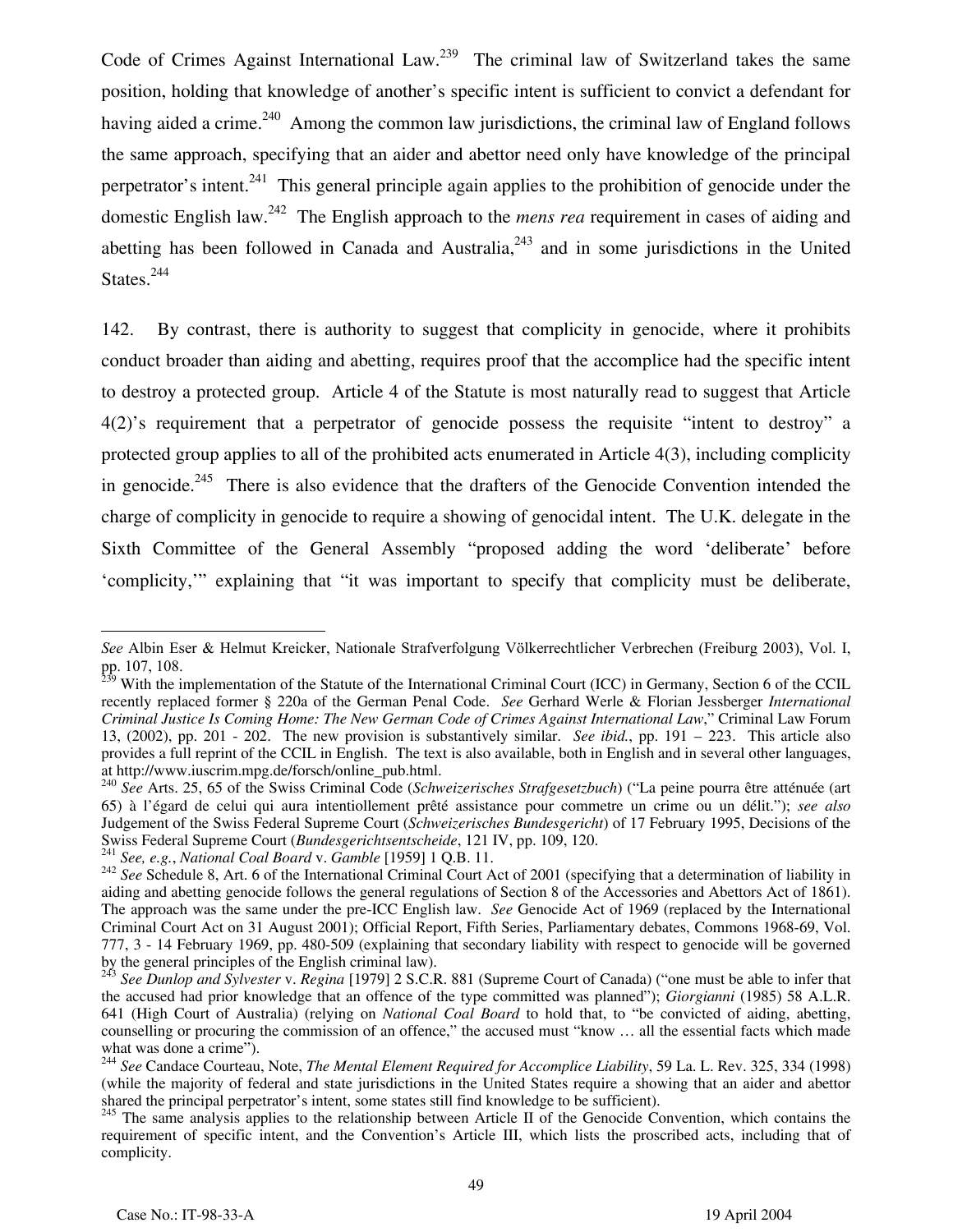because there existed some systems where complicity required intent, and others where it did not. Several delegates [representing Luxembourg, Egypt, Soviet Union, Yugoslavia] said that this was unnecessary, because there had never been any doubt that complicity in genocide must be intentional. The United Kingdom eventually withdrew its amendment, 'since it was understood that, to be punishable, complicity in genocide must be deliberate."<sup>246</sup> The texts of the Tribunal's Statute and of the Genocide Convention, combined with the evidence in the Convention's *travaux préparatoires*, provide additional support to the conclusion that the drafters of the Statute opted for applying the notion of aiding and abetting to the prohibition of genocide under Article  $4.247$ 

143. The fact that the Trial Chamber did not identify individual members of the Main Staff of the VRS as the principal participants in the genocidal enterprise does not negate the finding that Radislav Krstić was aware of their genocidal intent. A defendant may be convicted for having aided and abetted a crime which requires specific intent even where the principal perpetrators have not been tried or identified.<sup>248</sup> In *Vasiljević*, the Appeals Chamber found the accused guilty as an aider and abettor to persecution without having had the alleged principal perpetrator on trial and without having identified two other alleged co-perpetrators.<sup>249</sup> Accordingly, the Trial Chamber's conviction of Krstić as a participant in a joint criminal enterprise to commit genocide is set aside and a conviction for aiding and abetting genocide is entered instead.<sup>250</sup>

144. The Appeals Chamber's examination of Radislav Krstić's participation in the crime of genocide has implications for his criminal responsibility for the murders of the Bosnian Muslim

-

<sup>246</sup> William Schabas, *Genocide in International Law*, at 289 (2000) (quoting UN Doc. A/C.6/236 & Corr. 1; UN Doc. A/C.6/SR.87).

<sup>&</sup>lt;sup>247</sup> As it is not at issue in this case, the Appeals Chamber takes no position on the *mens rea* requirement for the conviction for the offence of complicity in genocide under Article 4(3) of the Statute where this offense strikes broader than the prohibition of aiding and abetting.

<sup>248</sup> *See, e,g.*, *Krnojelac* Trial Judgement, paras. 489-490 (finding a defendant liable for having aided and abetted the crime of persecution, which requires the specific intent to discriminate, where the principal perpetrators of the crime were not identified). Although the Appeals Chamber, on unrelated grounds, increased the defendant's level of responsibility to that of a co-perpetrator, it rejected the defendant's appeal against his conviction as an aider and abettor. *See Krnojelac* Appeal Judgement, paras. 35-53. *See also Stakić* Trial Judgement, para. 534 (stating that "an individual can be prosecuted for complicity even where the perpetrator has not been tried or even identified") (citing *Musema* Trial Judgement, para. 174); *Akayesu* Trial Judgement, para. 531 (same).

<sup>249</sup> *See Vasiljević* Trial Judgement, para. 143.

<sup>&</sup>lt;sup>250</sup> In entering a conviction against General Krstić as a participant in a joint criminal enterprise to commit genocide under Article 7(1) the Trial Chamber stated that he could also bear responsibility as a Commander pursuant to Article 7(3). The Trial Chamber concluded, however, that a conviction under Article 7(1) sufficiently expressed General Krstić's criminality. Trial Judgement, para. 652. The Appeals Chamber's determination that General Krstić is responsible as an aider and abettor is also based on Article 7(1). Even if General Krstić is also found to be responsible as a Commander, the Appeals Chamber concludes, as did the Trial Chamber, that the mode of liability under Article 7(1) best encapsulates General Krstić's criminality. This is because the most he could have done as a Commander was to report the use of his personnel and assets, in facilitating the killings, to the VRS Main Staff and to his superior, General Mladić, the very people who ordered the executions and were active participants in them. Further, although General Krstić could have tried to punish his subordinates for their participation in facilitating the executions, it is unlikely that he would have had the support of his superiors in doing so. *See Krnojelac* Trial Judgement, para. 127; not disturbed on appeal, *see Krnojelac* Appeal Judgement.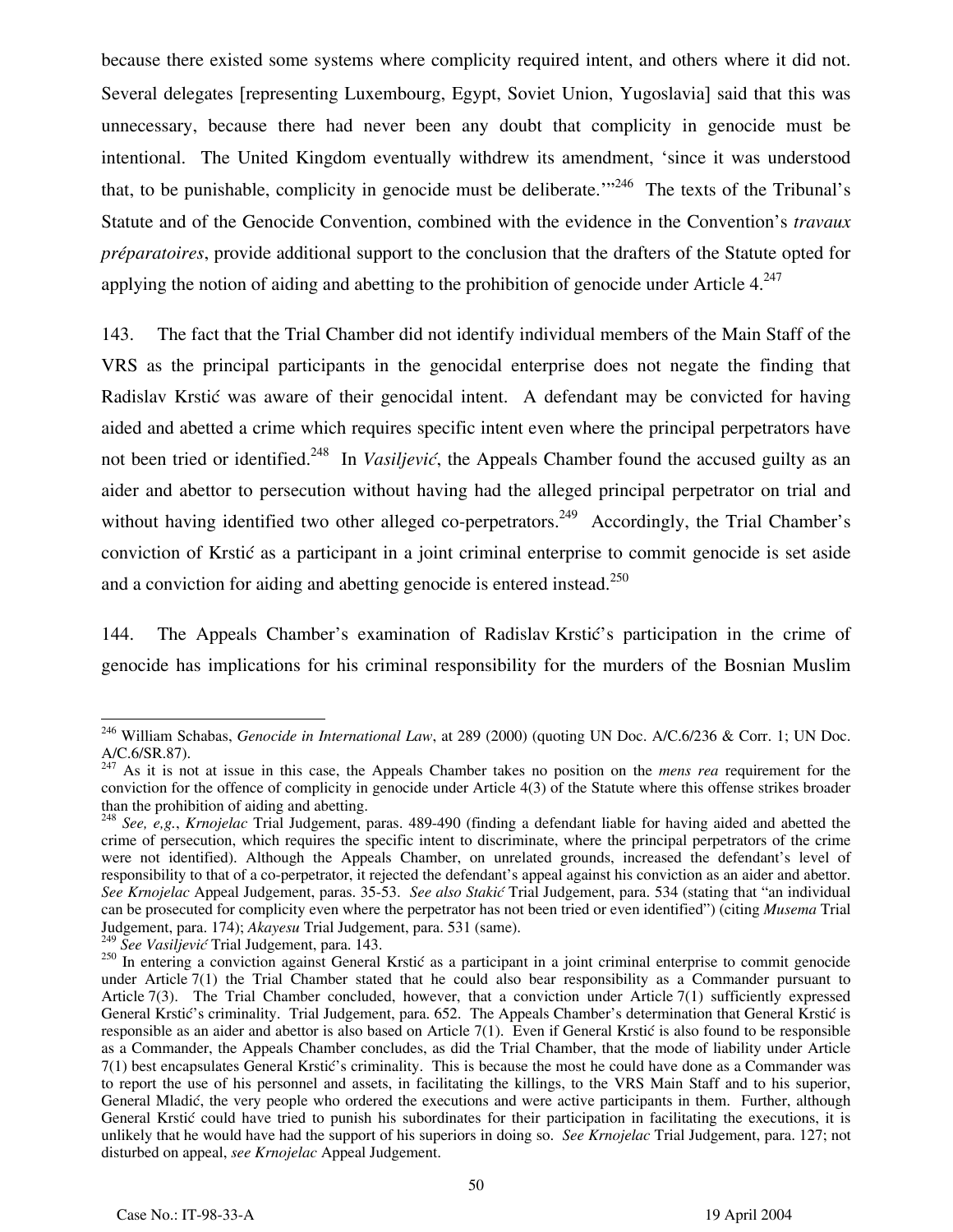civilians under Article 3, violations of the laws or customs of war, and for extermination and persecution under Article 5, all of which arise from the executions of the Bosnian Muslims of Srebrenica between 13 and 19 July 1995. As the preceding factual examination has established, there was no evidence that Krstić ordered any of these murders, or that he directly participated in them. All the evidence can establish is that he knew that those murders were occurring and that he permitted the Main Staff to use personnel and resources under his command to facilitate them. In these circumstances the criminal responsibility of Radislav Krstić is that of an aider and abettor to the murders, extermination and persecution, and not of a principal co-perpetrator.

# **F. Radislav Krstić's Criminal Responsibility for the Opportunistic Crimes Committed at Potočari**

145. The Defence also contests the findings of the Trial Chamber in relation to Krstić's criminal responsibility for the crimes committed on 12 and 13 July 1995 at Potočari. The Trial Chamber found that Radislav Krstić was a participant in a joint criminal enterprise to forcibly remove the Bosnian Muslim civilians from Potočari, and so incurred criminal responsibility for the murders, beatings and abuses committed there as natural and foreseeable consequences of that joint criminal enterprise. The Defence argues that these crimes were not natural and foreseeable consequences of the ethnic cleansing campaign, and that the Trial Chamber's finding that Krstić was aware of them is contrary to the presumption of innocence.

146. According to the Defence, the evidence established that he was at Potočari on 12 July 1995 for at most two hours. There was no evidence to support the conclusion of the Trial Chamber that he had "first-hand knowledge that the refugees were being mistreated by VRS or other armed forces," or that he witnessed the inhumane conditions of the White House and the killing of civilians there. The Defence argues that, to the contrary, the evidence establishes that there were orders from the military authorities to treat the civilians humanely.<sup>251</sup> The Defence refers to an order of 9 July 1995 issued by Mr. Karadžić as Supreme Commander of the Serb forces, which expressly provided that the civilian population was to be treated in accordance with the Geneva Conventions,  $252$  the evidence of Drazen Erdemović that soldiers entering the town of Srebrenica were explicitly told not to fire at civilians,  $253$  the intercept of 12 July 1995 in which Radislav Krstić stated that nothing must happen to the civilians transported from

<sup>&</sup>lt;sup>251</sup> Defence Appeal Brief, paras.  $143 - 156$ .

<sup>252</sup> *Ibid*., para. 154; Exh. D432.

<sup>253</sup> *Ibid*., para. 154; Trial Testimony of Drazen Erdemović, T, p. 3083 (14 April 2000).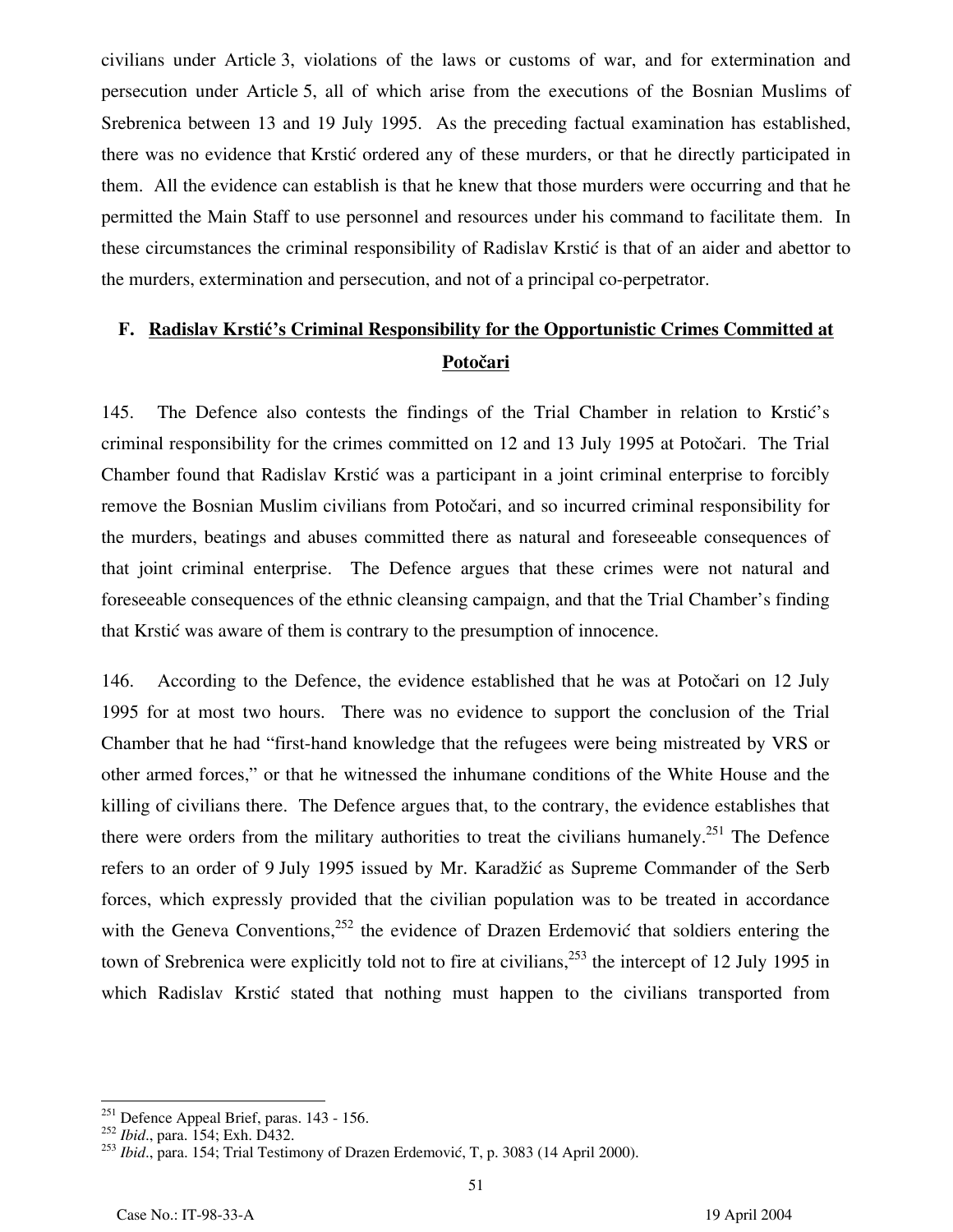Potočari,<sup>254</sup> and the statements he made in an interview given on 12 July 1995 during the bussing operation, that the Drina Corps had guaranteed the safety of the civilian population.<sup>255</sup>

147. The ethnic cleansing of the Bosnian Muslim civilians from Srebrenica was part of the Krivaja 95 operation in which Krstić was found to have played a leading role. Radislav Krstić knew that the shelling of Srebrenica would force tens of thousands of Bosnian Muslim civilians into Potočari because of the UN presence there. He was also well aware that there were inadequate facilities at Potočari to accommodate the Bosnian civilians.<sup>256</sup> As such, the Trial Chamber found he was responsible for setting the stage at Potočari for the crimes that followed.<sup>257</sup> Further, from his presence at two meetings convened by General Mladić at the Hotel Fontana he knew that the Bosnian Muslim civilians were in fact facing a humanitarian crisis at Potočari.<sup>258</sup> There was, therefore, sufficient evidence for the Trial Chamber to be satisfied that Radislav Krstić was aware that the Bosnian Muslim civilians at Potočari would be subject to other criminal acts.

148. As the Defence has argued, the Trial Chamber could only establish that Radislav Krstić was present in Potočari for one or two hours in the afternoon of 12 July. At this time he was involved in overseeing the bussing operation along with other VRS Officers, including General Mladić. However, VRS soldiers were generally mistreating the Bosnian Muslim civilians, and the situation facing the Bosnian Muslim civilians at Potočari was so obviously appalling that the Trial Chamber concluded that these conditions must have been apparent to him.<sup>259</sup> Further, while he was found to have been physically present for only a short period of time, the evidence established that he played a principal role in procuring and monitoring the movement of the buses throughout that day.<sup>260</sup> It also established that Drina Corp units under his command were heavily involved in organising and monitoring the transfer of the Bosnian civilians from Potočari. While the Trial Chamber found that this aspect of the operation appeared to be one of the more disciplined ones, and that it could not be satisfied that the Drina Corps was directly involved in any of the opportunistic crimes committed, the Trial Chamber nevertheless found that the Drina Corp units present at Potočari were also in a position to observe the pervasive mistreatment of the Bosnian Muslim civilians by other Serb forces. While the evidence established that on two occasions Krstić issued orders that the Bosnian Muslim civilians being transported on the buses were not to be harmed, there was no evidence of any

<sup>254</sup> *Ibid*., para. 154, Trial Judgement para. 358.

<sup>255</sup> *Ibid.* 255 *Ibid.* 255 *Ibid.* 256 Trial Judgement, paras. 355, 337.

<sup>&</sup>lt;sup>257</sup> Trial Judgement, para. 335.

<sup>&</sup>lt;sup>258</sup> Trial Judgement, paras. 339-343.

<sup>&</sup>lt;sup>259</sup> Trial Judgement, paras. 350-354.

 $260$  Trial Judgement, para. 344 – 345, 347.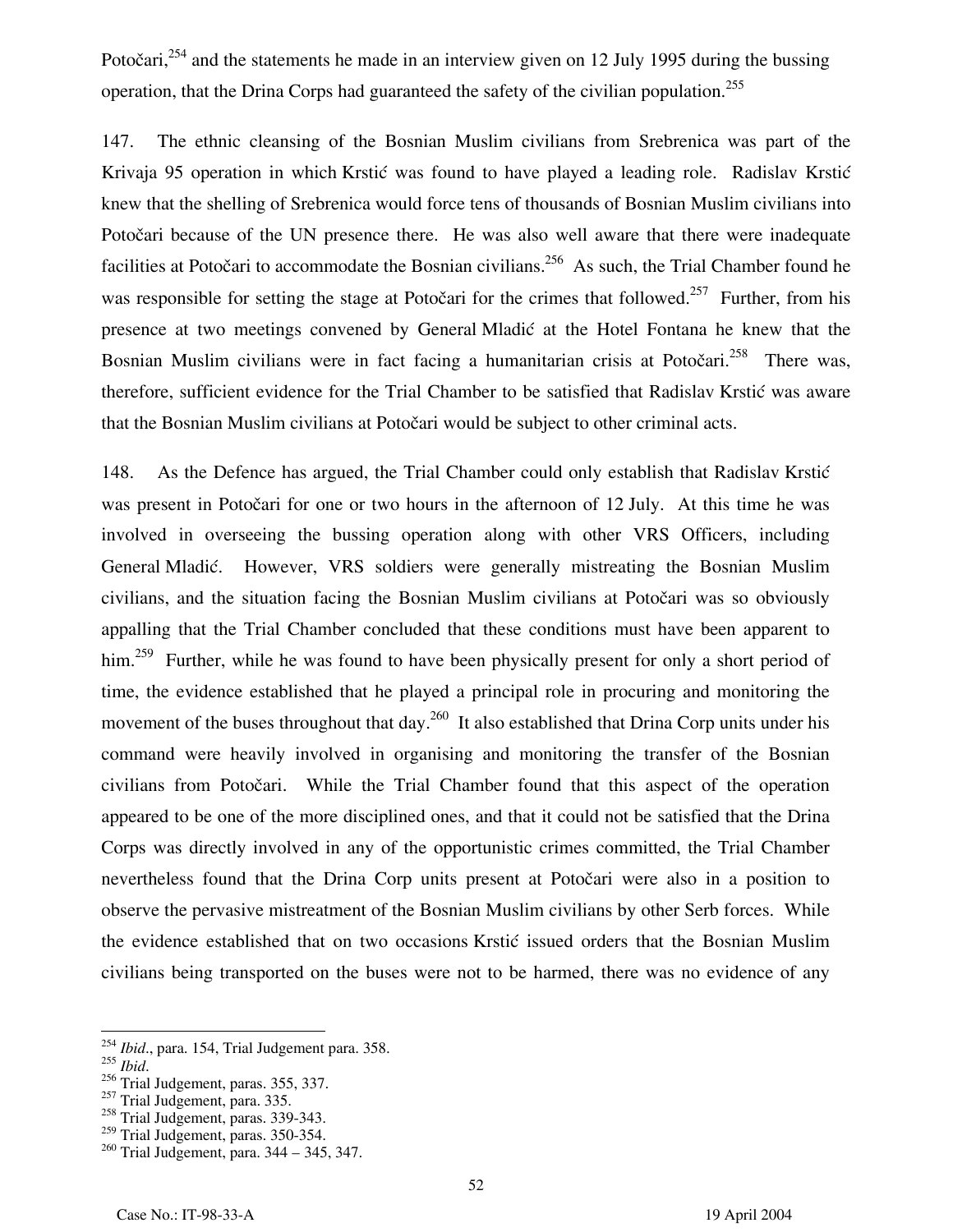attempts being made on the part of Radislav Krstić to ensure that these orders were respected.<sup>261</sup> There was also no evidence of Drina Corps units under his command taking any steps to ensure that the orders of their Commander were respected, or to report any contravention of these orders to him.

149. In these circumstances, the Defence's argument that the crimes committed against the civilian population of Potočari were not natural and foreseeable consequences of the joint criminal enterprise to forcibly transfer the Bosnian civilians is not convincing. The Trial Chamber reasonably found that the creation of a humanitarian crisis in Potočari fell within the scope of the intended joint criminal enterprise to forcibly transfer the civilian population. The Trial Chamber expressly found that, "given the circumstances at the time the plan was formed, Radislav Krstić must have been aware that an outbreak of these crimes would be inevitable given the lack of shelter, the density of the crowds, the vulnerable condition of the refugees, the presence of many regular and irregular military and paramilitary units in the area and sheer lack of sufficient numbers of UN soldiers to provide protection."262 The Appeals Chamber agrees with this finding. Further, given Krstić's role in causing the humanitarian crisis in Potočari, the issuance of orders directing that civilians not be harmed is not sufficient to establish that the crimes which occurred were not a natural and foreseeable consequence of the plan to forcibly transfer the civilians.

150. The Defence further argues that he cannot be held responsible for crimes that he was unaware were actually occurring. In making this argument, the Defence misunderstands the third category of joint criminal enterprise liability. For an accused to incur criminal responsibility for acts that are natural and foreseeable consequences of a joint criminal enterprise, it is not necessary to establish that he was aware in fact that those other acts would have occurred. It is sufficient to show that he was aware that those acts outside the agreed enterprise were a natural and foreseeable consequence of the agreed joint criminal enterprise, and that the accused participated in that enterprise aware of the probability that other crimes may result. As such, it was unnecessary for the Trial Chamber to conclude that Radislav Krstić was actually aware that those other criminal acts were being committed; it was sufficient that their occurrence was foreseeable to him and that those other crimes did in fact occur.

151. The Defence further asserts that Radislav Krstić should not be found guilty with respect to the crimes committed at Potočari on 12 and 13 July 1995 because General Živanović was

<sup>261</sup> *Ibid.*, para. 358.

<sup>262</sup> *Ibid.*, para. 616.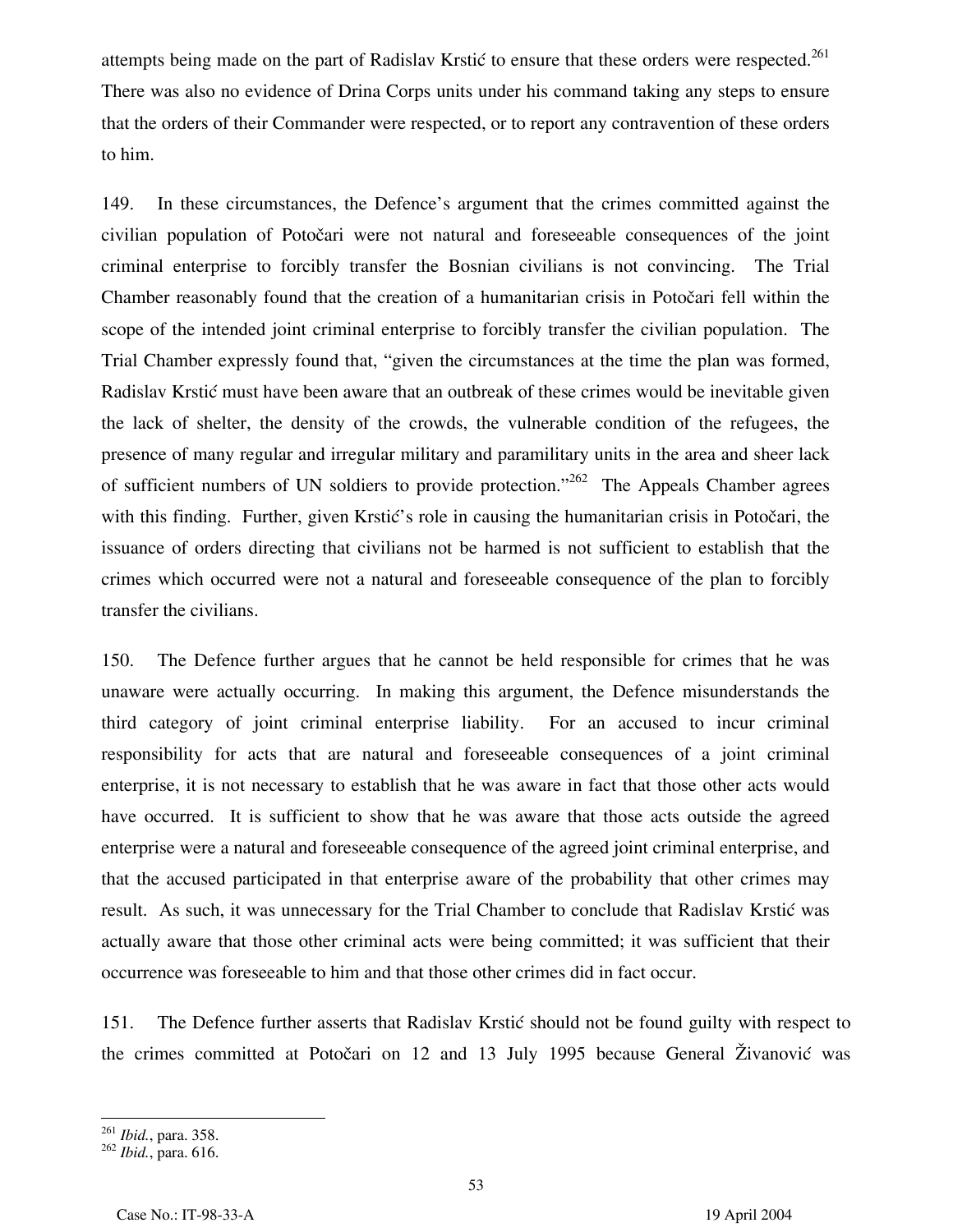Commander of the Drina Corps until 13 July  $1995.<sup>263</sup>$  This argument is inapposite. The responsibility of Radislav Krstić for the crimes committed at Potočari arose from his individual participation in a joint criminal enterprise to forcibly transfer civilians. The opportunistic crimes were natural and foreseeable consequences of that joint criminal enterprise. His conviction for these crimes does not depend upon the rank Krstić held in the Drina Corps staff at the time of their commission. Radislav Krstić's appeal against his convictions for the opportunistic crimes that occurred at Potočari as a natural and foreseeable consequence of his participation in the joint criminal enterprise to forcibly transfer is dismissed.

<sup>&</sup>lt;u>.</u> <sup>263</sup> Defence Appeal Brief, para. 208.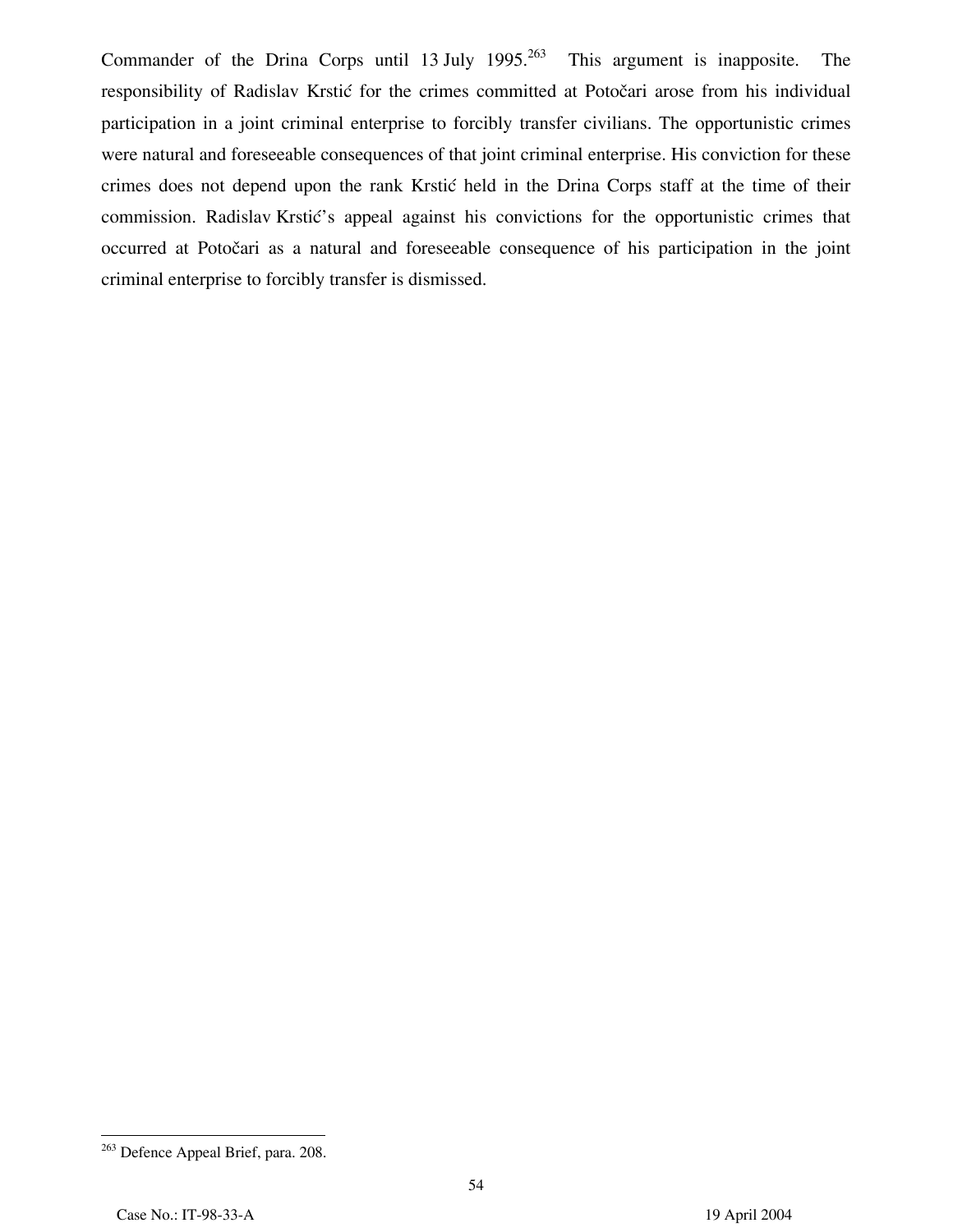# **IV. THE DISCLOSURE PRACTICES OF THE PROSECUTION AND RADISLAV KRSTIĆ'S RIGHT TO A FAIR TRIAL**

152. The Defence has alleged, as a further ground for appeal, that the Prosecutor's disclosure practices violated Radislav Krstić's right to a fair trial under Article 20 of the Statute.<sup>264</sup> The Appeals Chamber will address each of the alleged practices which the Defence argues resulted in prejudice to its case, namely: withholding copies of exhibits for tactical reasons; concealing a tape for later submission as evidence in cross-examination; various violations of Rule 68 (disclosure of exculpatory material); and the questionable credibility of the testimony of two witnesses.

153. As a general proposition, where the Defence seeks a remedy for the Prosecution's breach of its disclosure obligations under Rule 68, the Defence must show (i) that the Prosecution has acted in violation of its obligations under Rule 68, and (ii) that the Defence's case suffered material prejudice as a result.<sup>265</sup> In other words, if the Defence satisfies the Tribunal that there has been a failure by the Prosecution to comply with Rule 68, the Tribunal - in addressing the aspect of appropriate remedies - will examine whether or not the Defence has been prejudiced by that failure to comply<sup>266</sup> before considering whether a remedy is appropriate.<sup>267</sup>

#### **A. Withholding copies of exhibits for tactical reasons**

154. Prior to trial, and pursuant to Rule 65*ter*(E) (as it then was), <sup>268</sup> the Defence sought copies of exhibits upon which the Prosecution intended to rely at trial. The Prosecution refused to disclose these exhibits on the basis that it was not bound to do so absent a request for reciprocal disclosure under Rule  $67(C)$ .<sup>269</sup> The matter was raised in a pre-trial conference, where the Defence was denied access to the documents in question.<sup>270</sup> The exhibits relied upon by the Prosecution were subsequently disclosed on a piecemeal basis throughout the trial.

155. In refusing to order the Prosecution to disclose its exhibits prior to trial, the pre-trial Judge held that if the Prosecution was obliged to communicate all of its exhibits to the Defence, in the

-

268 Rule 65*ter* has since been amended.

<sup>264</sup> *Ibid*., paras. 102 - 142.

<sup>265</sup> *Bla{ki}* Decision on the Appellant's Motion for the Production of Material, para. 38. *See also Akayesu* Appeal Judgement, para. 340.

<sup>&</sup>lt;sup>266</sup> *Brdjanin* Decision on Motion for Relief from Rule 68 Violations by the Prosecutor.

<sup>&</sup>lt;sup>267</sup> For example, where the Defence knew of the existence of the non-disclosed evidence, prejudice cannot be shown. In the *Bla{ki}* Decision on the Appellant's Motions for the Production of Material, Suspension or Extension of the Briefing Schedule, and Additional Filings, it was held that "the Prosecution may still be relieved of the obligation under Rule 68, if the existence of the relevant exculpatory evidence is known and the evidence is accessible to the appellant, as the appellant would not be prejudiced materially by this violation."

<sup>&</sup>lt;sup>269</sup> Prosecution's Response to Motion for Production of Evidence, 10 December 2001, para. 41; incorporated by reference into the Prosecutor's Response Appeal Brief at para. 3.51.

 $270$  Transcript of Pre-Trial Conference (6 March 2000), pp. 398 - 400.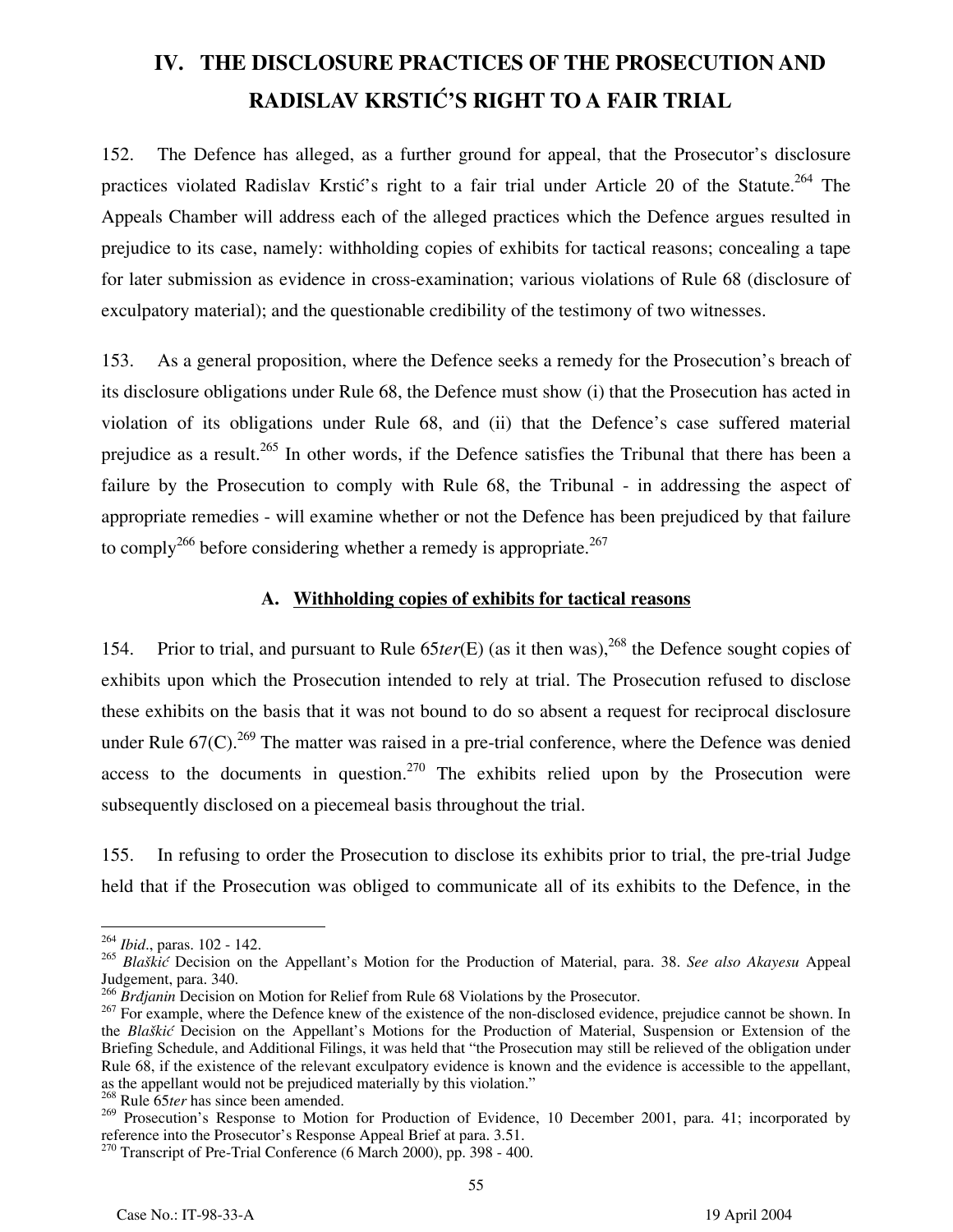absence of any reciprocal disclosure by the Defence under Rule  $67<sup>271</sup>$  an inequality of arms would result.272

156. On appeal, the Defence argues that the pre-trial judge erred in finding that the Prosecution was not obliged by Rule 65*ter* to disclose copies of exhibits to the Defence prior to the commencement of trial, and that Krstić therefore did not receive a fair trial.<sup>273</sup> The Defence seeks a re-trial as a remedy. $274$ 

# Was the Prosecution obliged to disclose copies of exhibits under Rule 65*ter* (as it was) at the time of trial?

157. The Defence makes its submission in two parts. The first part relies on the reasoning set out in a decision in *Krajišnik & Plavšić,* <sup>275</sup> delivered after the closure of arguments in the *Krstić* trial*.* That decision held that Rule 65*ter*(E) obliged the Prosecution to disclose copies of exhibits to the Defence prior to trial.<sup>276</sup>

158. The second part of the Defence's submission relies upon an amendment to Rule 65*ter*(E), which was adopted by the Judges of the Tribunal on 13 December  $2001$ <sup>277</sup> That amendment altered the terms of Rule 65*ter*(E) so as to explicitly require the Prosecution to provide to the Defence copies of exhibits listed in pre-trial disclosure.<sup>278</sup> The Defence submits that this subsequent amendment demonstrates that the decision in *Krajišnik & Plavšić* was adopted by the entire Tribunal.<sup>279</sup>

159. In contrast to the finding in the *Krstić* pre-trial conference, the Trial Chamber in *Krajišnik & Plavšić* held:

The only way in which a defence can properly prepare for trial is by having notice in advance of the material on which the Prosecution intends to rely, including exhibits. The Prosecution, by not disclosing the documents prior to trial, places the defence in a position in which it will not be able to prepare properly; and it is this fact that is likely to lead to a violation of the principle of equality of arms.280

160. As such*,* that Trial Chamber held that Rule 65*ter*(E)(iii) required the Prosecution to disclose the actual exhibits appearing in the list, irrespective of any reciprocal pre-trial disclosure of exhibits

 $^{271}$  Presumably the pre-trial judge was referring to Rule 67, and not Rule 68 as stated in the transcript.

<sup>&</sup>lt;sup>272</sup> Transcript of Pre-Trial Conference (6 March 2000), pp. 398 - 400.<br><sup>273</sup> Defence Appeal Brief, paras. 105 and 107.<br><sup>274</sup> Ibid.<br><sup>275</sup> Krajišnik & Plavšić Decision on Prosecution Motion for Clarification in Respect of 66(B) and 67(C).<br> $^{276}$  *Krajišnik & Plavšić*, paras. 7 and 8.

<sup>&</sup>lt;sup>277</sup> The amendment entered into force on 28 December 2001.<br><sup>278</sup> Rule 65ter(E)(iii): "The Prosecutor shall serve on the defence copies of the exhibits ... listed."

<sup>&</sup>lt;sup>279</sup> Defence Appeal Brief, para. 106.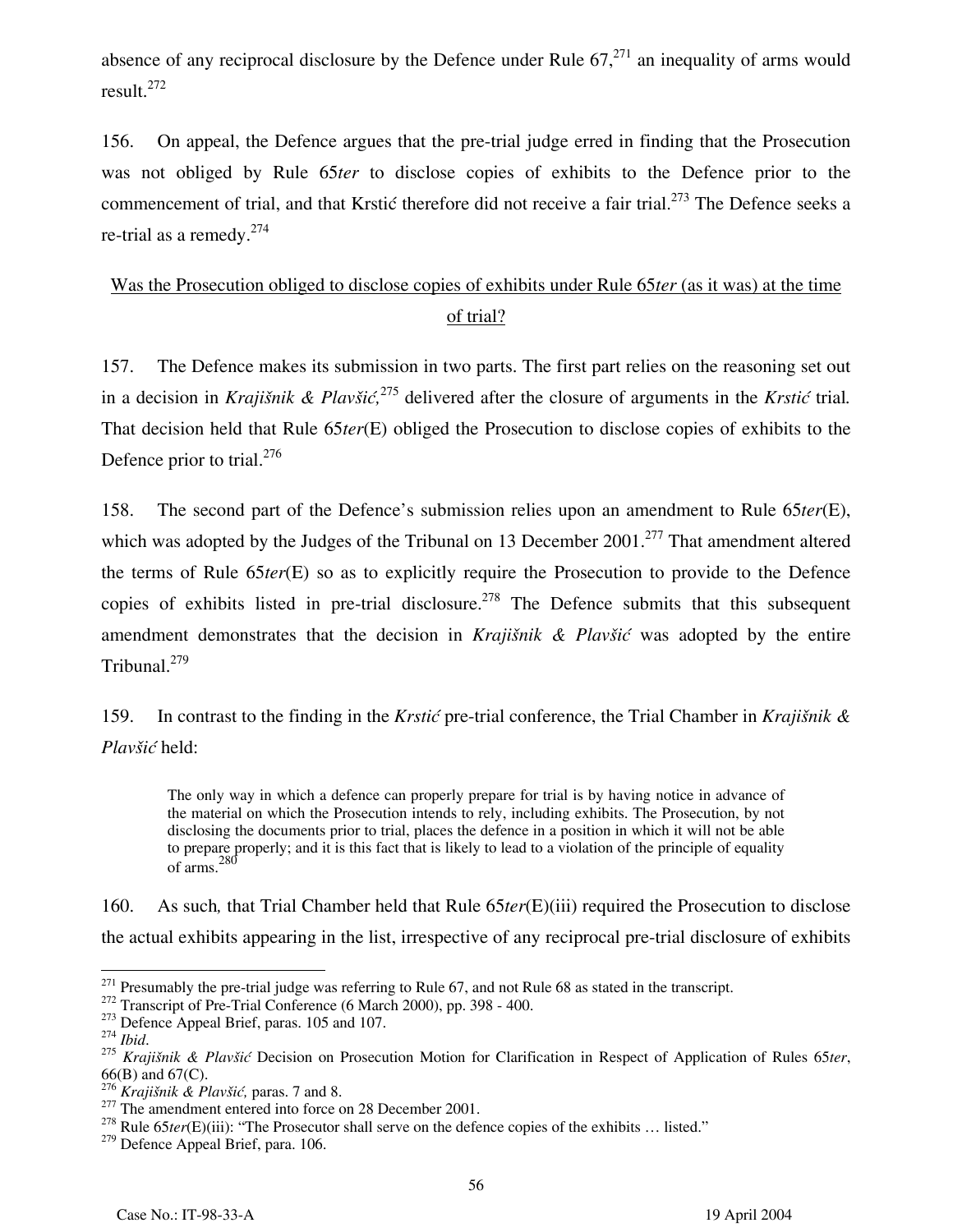by the Defence under Rule 67. The Trial Chamber in *Krajišnik & Plavšić* reasoned that, since Rule 65*ter*(E)(iii) referred to possible objections by the Defence to the authenticity of the exhibits, the Defence would need to have access to those exhibits in order to assess their authenticity.<sup>281</sup>

161. The subsequent amendment of the Rule adopts this approach. At issue is whether the amendment to Rule 65*ter* reflects a consensus as to the proper interpretation of the former Rule, and whether the Trial Chamber in *Krajišnik & Plavšić* accurately described that interpretation.

162. The Appeals Chamber rejects the argument by the Defence that the amendment to Rule 65*ter*(E) binds the Appeals Chamber to adopt the interpretation submitted by the Defence. It is common for the Rules to be amended from time to time where those Rules are shown through practice to require clarification or modification. At most, the amendment of the Rule may cast light on the ambiguity of the former formulation of the Rule, but it does not necessarily assist in the interpretation of it. The new Rule 65*ter*(E) requires the Prosecution to provide the Defence with access to copies of the Prosecution's exhibits prior to trial. Prior to the amendment, however, the actual scope of the Rule was open to interpretation, as shown by the contrasting decisions of the *Krstić* pre-trial conference and of the Trial Chamber in *Krajišnik & Plavšić.*

163. The text of the former Rule 65*ter*(E) did not expressly require exhibits themselves to be disclosed, but referred only to them being "listed", suggesting that Rule 65*ter*(E) was not a means by which the disclosure of exhibits could be secured. The subsequent amendment to the Rules suggests, however, that the judges of the Tribunal have recognised that this practice may lead both the Defence and the Prosecution into difficulties when it comes to contesting the authenticity of exhibits. Where the parties contest exhibits, delays to the trial could occur while adjournments are granted in order to permit the parties to investigate those exhibits as they are tendered. As such, the subsequent amendment may have been a matter relevant to the efficient management of the trial itself, and not the result of any perceived unfairness to the Defence.

164. Furthermore, in this case the Prosecutor had reached an agreement with Defence Counsel – at the suggestion of the Trial Chamber - and established a regime for the disclosure of certain evidence.<sup>282</sup> In agreeing to the disclosure regime with the Defence, the Prosecution was in fact exceeding its obligations under the Rules in as much as those obligations had been determined pretrial.<sup>283</sup> At trial, the Defence did not object to this agreement<sup>284</sup> and made no complaint regarding

 $^{280}$  Krajišnik & Plavšić, para. 7.

<sup>281</sup> *Ibid*, para. 8.<br><sup>281</sup> *Ibid*, para. 8.<br><sup>282</sup> Prosecution Response, paras. 3.27 - 3.37. While this agreement governed military documents for which admission as evidence was sought, that category of evidence constituted a substantial part of the Prosecution's case.

 $^{283}$  As noted by the Prosecution in its Response to the Defence Appeal Brief, para. 3.28.  $^{284}$  Prosecution Response, para. 3.36.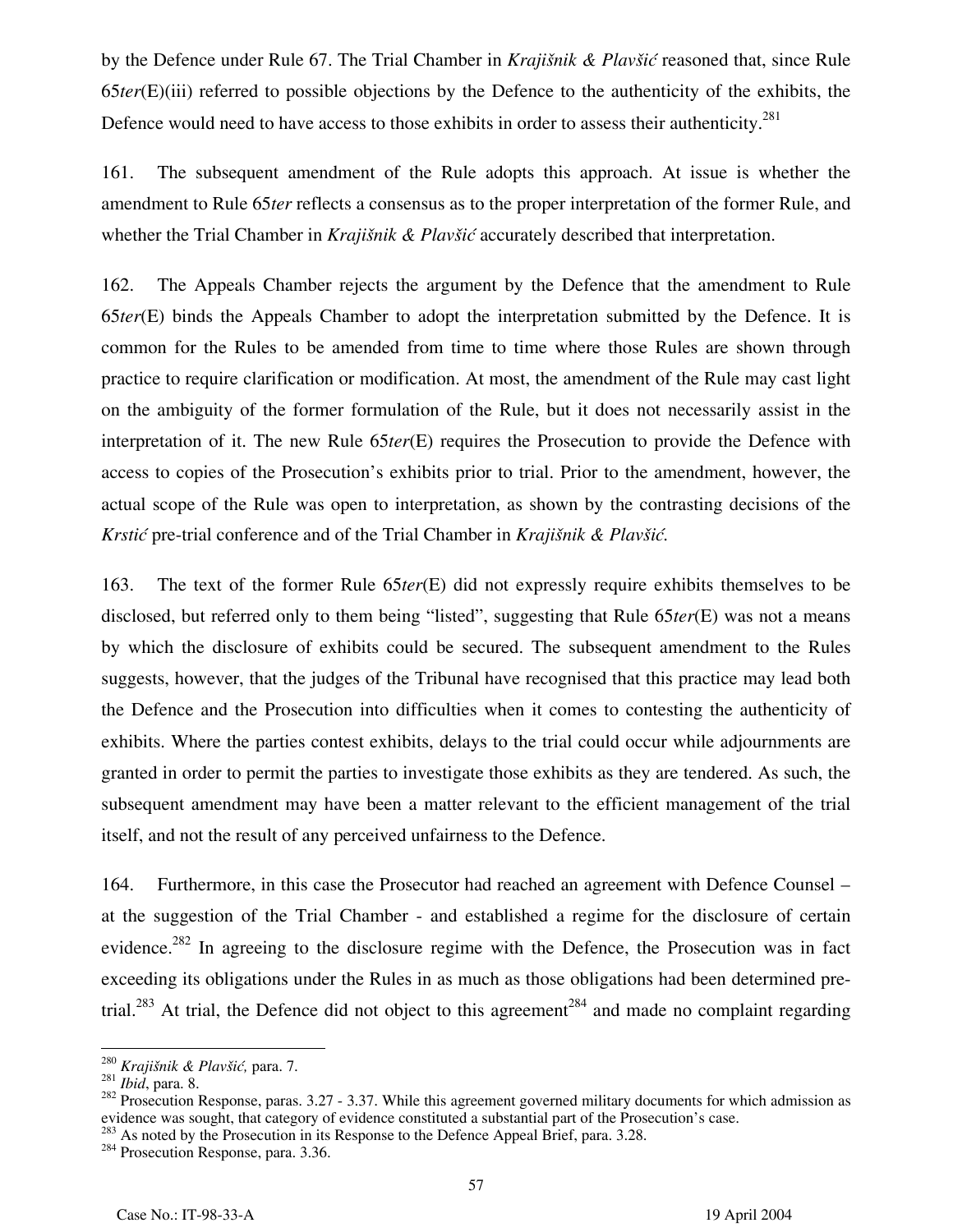the disclosure regime.<sup>285</sup> On appeal, the Prosecution argues that the Defence's acceptance of this regime means that the Defence cannot now claim that the regime was unfair.

165. The Appeals Chamber does not agree that initial compliance by the Defence with the disclosure regime can be a basis for refusing to allow the Defence to argue on appeal that it was unfair. However, to succeed on this ground of appeal, the Defence would have to establish that it was prevented from properly investigating the authenticity of the exhibits by the Trial Chamber's interpretation of the Rule, and that it suffered prejudice as a result. The Defence has not established this. On the contrary, the Trial Chamber did permit adjournments which allowed the Defence the opportunity to contest the authenticity of various exhibits tendered by the Prosecution.<sup>286</sup>

166. The Appeals Chamber accordingly dismisses this ground of appeal.

#### **B. Concealing a tape and its later submission as evidence in cross-examination**

167. During the presentation of the Defence's case at trial, the Prosecution introduced taped evidence that was played to Radislav Krstić during his cross-examination. The existence of the taped evidence had not been disclosed to the Defence until after the closure of both the Prosecution's case and the evidence-in-chief of the accused, $287$  even though the Prosecution had been in possession of it for some time. The Defence had, however, been aware of the contents of the tape prior to its introduction to the Trial Chamber,  $^{288}$  and had not objected to it being played at the time.<sup>289</sup>

168. On this appeal, the Defence submits that a new trial should be ordered for two reasons: the alleged impossibility of the Trial Chamber ignoring the contents of the tape; and the Prosecution's employment of so-called "sharp" trial tactics.<sup>290</sup>

### 1. The alleged impossibility of the Trial Chamber ignoring the contents of the tape

169. The Defence argues that, once the tape had been played to the Trial Chamber, it became impossible for the Trial Chamber to ignore its contents when deciding on the guilt and sentence of the accused, $^{291}$  even though the Trial Chamber had excluded it from evidence.<sup>292</sup>

 $285$  *Ibid.* 

<sup>285</sup> *Ibid*. <sup>286</sup> *Ibid.* 287 Defence Appeal Brief, paras. 118 - 119. 288 The tape had been disclosed to the Defence the day before it was used at trial. *See* Prosecution's Response, para. 3.44, citing T. 6799.

 $289$  Prosecution Response, para. 3.45.

<sup>290</sup> Defence Appeal Brief, para. 110 - 123.

<sup>291</sup> *Ibid*., para. 121.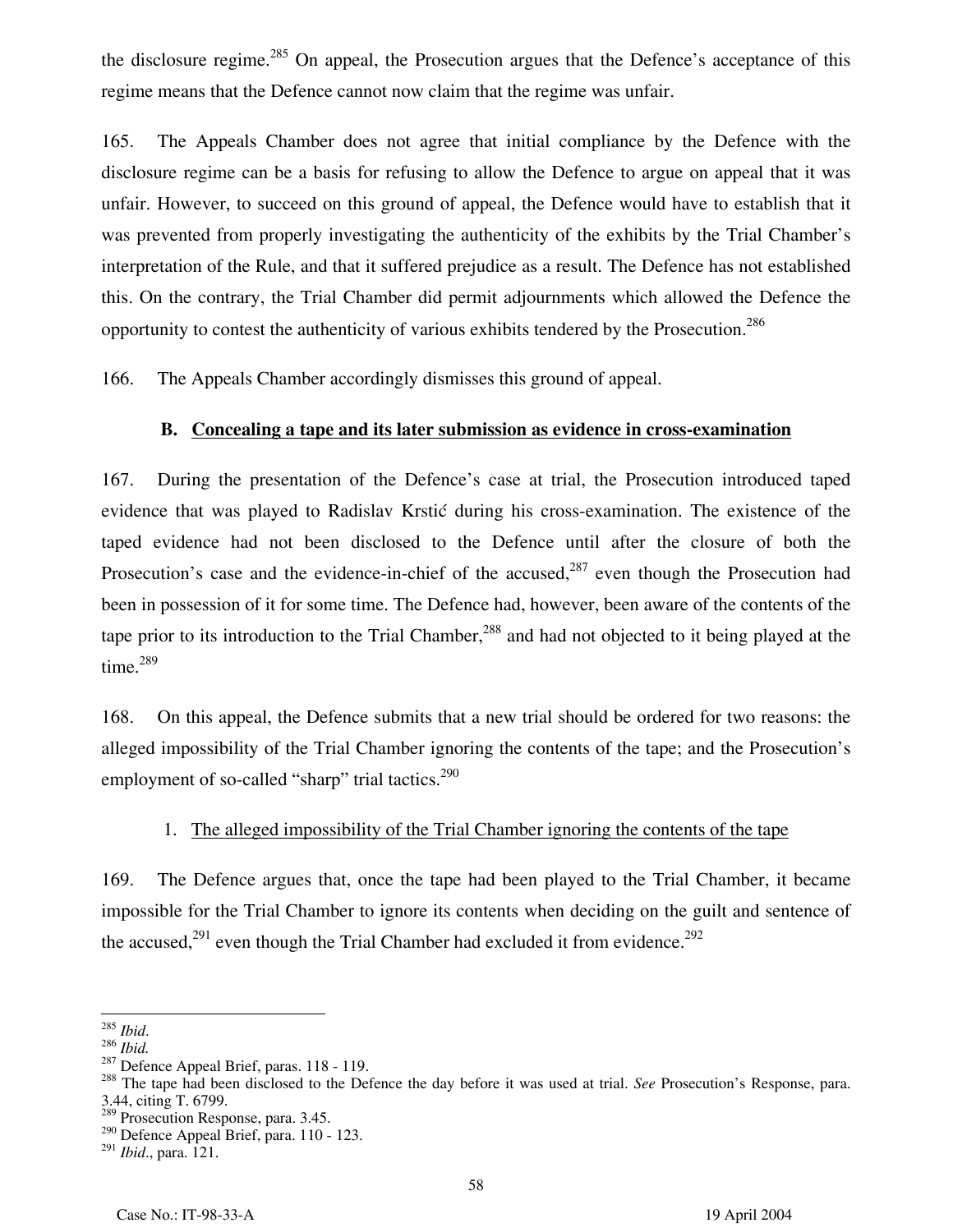170. The Appeals Chamber does not accept this argument. The role of Judges as arbiters of both fact and of law is essential to the basic functioning of the Tribunal. Judges are frequently required to disregard evidence from their deliberations, not only as an incident to their role as Judges, but also as an acknowledged part of their judicial function in assessing the admissibility of evidence at trial.<sup>293</sup>

171. The Defence has shown neither the existence of any prejudice<sup>294</sup> resulting from the playing of the tape, nor that the contents of the tape were taken into account or relied upon by the Trial Chamber in arriving at its conclusions.<sup>295</sup> There are no grounds to support the Defence's submission that the playing of the tape influenced the Judges, and therefore no re-trial is warranted.

#### 2. "Sharp" Trial Tactics

172. The Defence argues that the manner in which the tape was used constituted a "sharp" trial tactic and that the Appeals Chamber should deter future prosecutorial misconduct by granting the Defence a re-trial.<sup>296</sup> The Prosecution has defended its conduct by arguing that there is no directly applicable Rule prohibiting parties from introducing evidence in the manner described.<sup>297</sup>

173. The allegation made by the Defence is serious, and the Appeals Chamber treats it accordingly. The Defence suggests that the Prosecution deliberately declined to disclose the tape as an exhibit, deciding instead for tactical reasons to conceal it for use in cross-examination "so that the defence would not have an opportunity to explain it."<sup>298</sup> It is true that the contents of the tape were ultimately excluded by a Decision of the Trial Chamber.<sup>299</sup> In that Decision, the Trial Chamber considered the Tribunal's practice relating to the admission of rebuttal evidence.<sup>300</sup> That practice precludes the admission of rebuttal evidence which could not reasonably have been anticipated.

<sup>&</sup>lt;sup>292</sup> Decision on the Defence Motions to Exclude Exhibits in Rebuttal Evidence and Motion for Continuance (confidential), 25 April 2001; references are to the public version of 4 May 2001. This Decision was made after hearing nine witnesses testify about the evidence in rebuttal, and after considering thirty exhibits relating to the conversation and hearing it played multiple times in court. *See* Defence Appeal Brief, para. 120.

<sup>293</sup> See *Akayesu* Appeal Judgement, para. 343.

<sup>294</sup> *Akayesu* Appeal Judgement, paras. 341 - 344.

<sup>295</sup> *Ibid.*

<sup>296</sup> Defence Appeal Brief, paras. 122 - 123.

 $297$  In the Prosecution Response at paragraph 3.50, the Prosecution submitted that no Rule at that time precluded it from introducing the tape solely for the purpose of impeachment. Rule 65*ter*(E) applies only to exhibits and not to evidence submitted for the purposes of impeachment.

<sup>&</sup>lt;sup>298</sup> Defence Appeal Brief, para. 113.

<sup>&</sup>lt;sup>299</sup> Decision on the Defence Motions to Exclude Exhibits in Rebuttal Evidence and Motion for Continuance (confidential), 25 April 2001, public version 4 May 2001.

<sup>300</sup> *Ibid.*, paras. 10 – 13.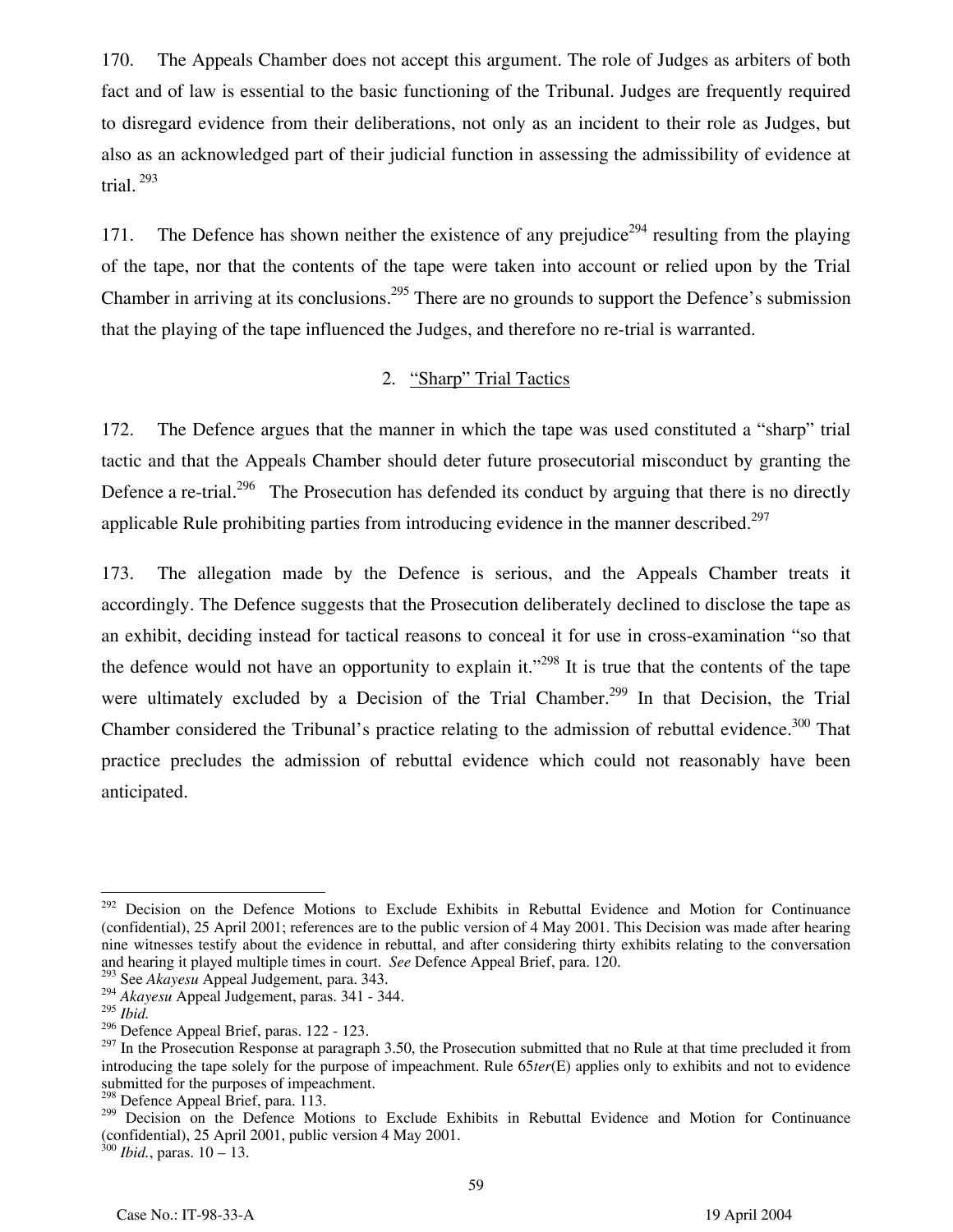174. The Decision of the Trial Chamber, together with the nature of the evidence in question and the amount of time in which the Prosecution possessed it, support the Defence's submission. There appear to be sufficient grounds in the circumstances to question the propriety of the Prosecution as regards the disclosure of this evidence. Where counsel has engaged in such misconduct, the appropriate sanctions are provided by Rule 46 (Misconduct of Counsel). Given that the tape was excluded from consideration at trial, the Appeals Chamber concludes that the application of those Rules, and not a re-trial, is the correct way to address the conduct of the Prosecution as regards the concealed tape.

175. The Defence's appeal for a re-trial on the grounds of concealing the tape is accordingly dismissed, and the Appeals Chamber considers the appropriate response to the Prosecution's conduct below.

#### **C. The Various Violations of Rule 68**

176. The Defence argues that the Prosecution violated its disclosure obligations under Rule 68 by: failing to disclose a number of witness statements containing exculpatory material; failing to disclose exculpatory material amongst other evidence without identifying that material as exculpatory; preventing the Defence from taking copies of exculpatory materials, and instead requiring the Defence to view the materials at the offices of the Prosecution; and failing to make two disclosures as soon as practicable.

# 1. Alleged Breach of Rule 68 for failure to disclose witness statements containing exculpatory material

177. The Defence submits that a number of interviews with witnesses, conducted by the Prosecution prior to the Trial Chamber delivering Judgement, contained exculpatory evidence and that the failure of the Prosecution to disclose this material at that time constituted a breach of Rule 68.<sup>301</sup> The Prosecution conceded that of the ten witness statements filed by the Defence in its first

<sup>&</sup>lt;sup>301</sup> See Defence Rule 68 Brief, para. 1. On 30 November 2001, the Defence filed its Motion for Production of Evidence, 30 November 2001, seeking the production of material which it alleged the Prosecution should have disclosed to it at trial under Rule 68. Following this motion, a number of filings were made by each party on the issue (see Annex A, Procedural Background). A number of reports updating the status of disclosure were also filed by the parties after they had reached an agreement: Prosecution's Status Report (partly confidential), 28 July 2003; Status Report (filed by the Prosecution, partly confidential), 17 March 2003; Prosecution's Status Report on Disclosure as of November 2002, 14 November 2002; Second Status Report on Appellant's Request for Deferral of Decision on Motion for Production of Evidence, 4 June 2002; Prosecution's Status Report on Disclosure, signed 5 June 2002, filed 6 June 2002; Status Report on Appellant's Request for Deferral of Decision on Motion for Production of Evidence, signed 19 March 2002, filed 20 March 2002. The additional disclosure by the Prosecution culminated in the Defence filing a motion for the admission of additional evidence on appeal pursuant to Rule 115 (Rule 115 Defence Motion to Present Additional Evidence, 10 January 2003; Supplemental Rule 115 Defence Motion to Present Additional Evidence, filed confidentially 20 Jan 2003; Defence Addendum to Rule 115 Motion with Request for Authorisation to Exceed Page Limit on the Rule 115 Motion, filed confidentially 27 January 2003; Defence Addendum to Rule 115 Motion with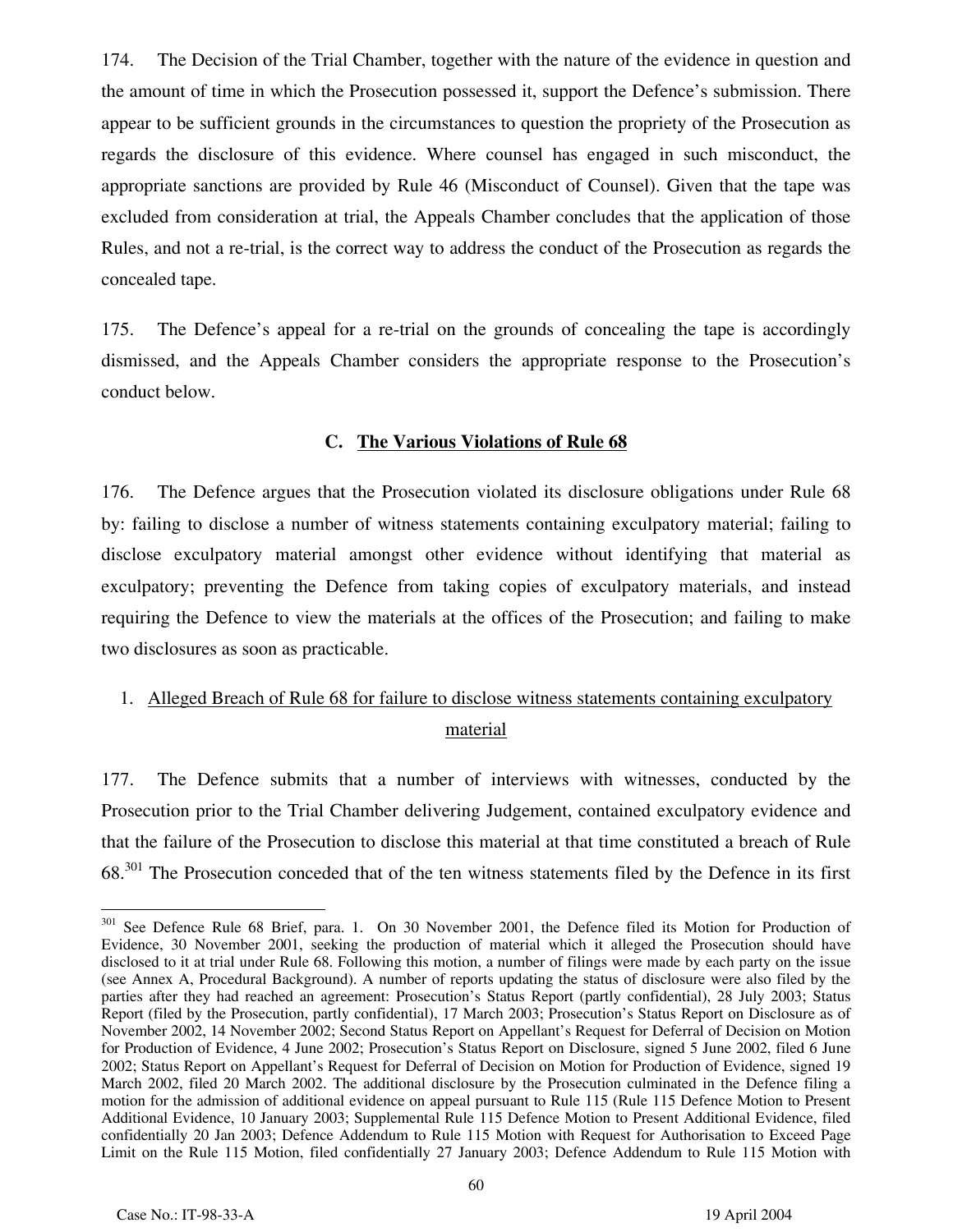Rule 115 Motion, six "fall within the ambit of Rule  $68$ ,"<sup>302</sup> but submits that the other four statements did not fall within the Rule, and that in any case, the Defence has been unable to establish prejudice resulting from the failure to disclose.<sup>303</sup>

### (a) Standard for characterisation of evidence as Rule 68 Material

178. The jurisprudence of the Tribunal mirrors the text of the Rule itself, and has established that material will fall within the ambit of Rule 68 if it tends to suggest the innocence or mitigate the guilt of the accused, or affects the credibility of Prosecution evidence.<sup>304</sup> Material will affect the credibility of the Prosecution's evidence if it undermines the case presented by the Prosecution at trial; material to be disclosed under Rule 68 is not restricted to material which is in a form which would be admissible in evidence.<sup>305</sup> Rather, it includes all information which in any way tends to suggest the innocence or mitigate the guilt of an accused or may affect the credibility of Prosecution evidence, as well as material which may put an accused on notice that such material exists.<sup>306</sup>

179. The Prosecution argues that any interpretation of Rule 68 should draw upon the practice of domestic jurisdictions with comparable disclosure regimes.<sup>307</sup> It relies heavily upon cases from the United States in arguing that, for a document to fall within Rule 68, it must be exculpatory "on its face."<sup>308</sup> The Appeals Chamber finds the meaning and purpose of Rule 68 to be sufficiently clear, and does not accept that the jurisprudence of the United States or other jurisdictions is relevant to determining its scope.

180. The disclosure of exculpatory material is fundamental to the fairness of proceedings before the Tribunal, and considerations of fairness are the overriding factor in any determination of

-

Request for Authorisation to Exceed the Page Limit in the Rule 115 Motion Filed on 27 January 2003, public version filed on 12 February 2003; Defence Reply to the Prosecution's Response to Defence Motions for Additional Evidence Under Rule 115, filed confidentially on 12 February 2003; Supplemental Rule 115 Motion to Present Additional Evidence, filed confidentially on 12 February 2003; Rule 115 Defence Motion to Present Additional Evidence Filed on 10 January 2003, public version filed on 12 February 2003.) It was in that motion that the Defence made submissions relating to violations of Rule 68. The parties subsequently agreed (Status Conferences, 27 August 2002, Transcript p. 43; 25 November 2002, Transcript pp. 58 - 59, 65, 67 - 68; 19 March 2003, Transcript, pp. 79 - 80) that allegations relating to Rule 68 and the fairness of the trial should be dealt with separately from the Rule 115 motion. In accordance with this agreement, the Defence confidentially filed its "Defence Appeal Brief Concerning Rule 68 Violations," on 11 April 2003 ("Defence Rule 68 Brief") to which the Prosecution responded confidentially in its Response to Defence Appeal Brief Concerning Rule 68 Violations, 8 May 2003 ("Prosecution Rule 68 Brief").

Prosecution Rule 68 Brief, para. 2.1; See para. 3.9 where the Prosecution specifies that six statements rather than five contain Rule 68 materials.

<sup>&</sup>lt;sup>303</sup> *Ibid.*<br><sup>304</sup> Čelebići Decision on the Request of the Accused Hazim Delić Pursuant to Rule 68, para. 12.

<sup>&</sup>lt;sup>305</sup> Decision on Prosecution's Extremely Urgent Request for Variation of Orders Regarding Private Session Testimony, 14 November 2003.

<sup>306</sup> *Krstić* Decision on Prosecution's Motion to Be Relieved of Obligation to Disclose Sensitive Information Pursuant to Rule 66(C), 27 Mar 2003, p 4; *Kordić & Čerkez* Decision on Motion by Dario Kordić for Access to Unredacted

<sup>&</sup>lt;sup>307</sup> Prosecution Rule 68 Brief, para. 2.7.<br><sup>308</sup> *Ibid.*, para. 2.15, citing *United States v Comosona*, 848 F. 2d 1110 (10<sup>th</sup> Cir 1988) at p. 1115.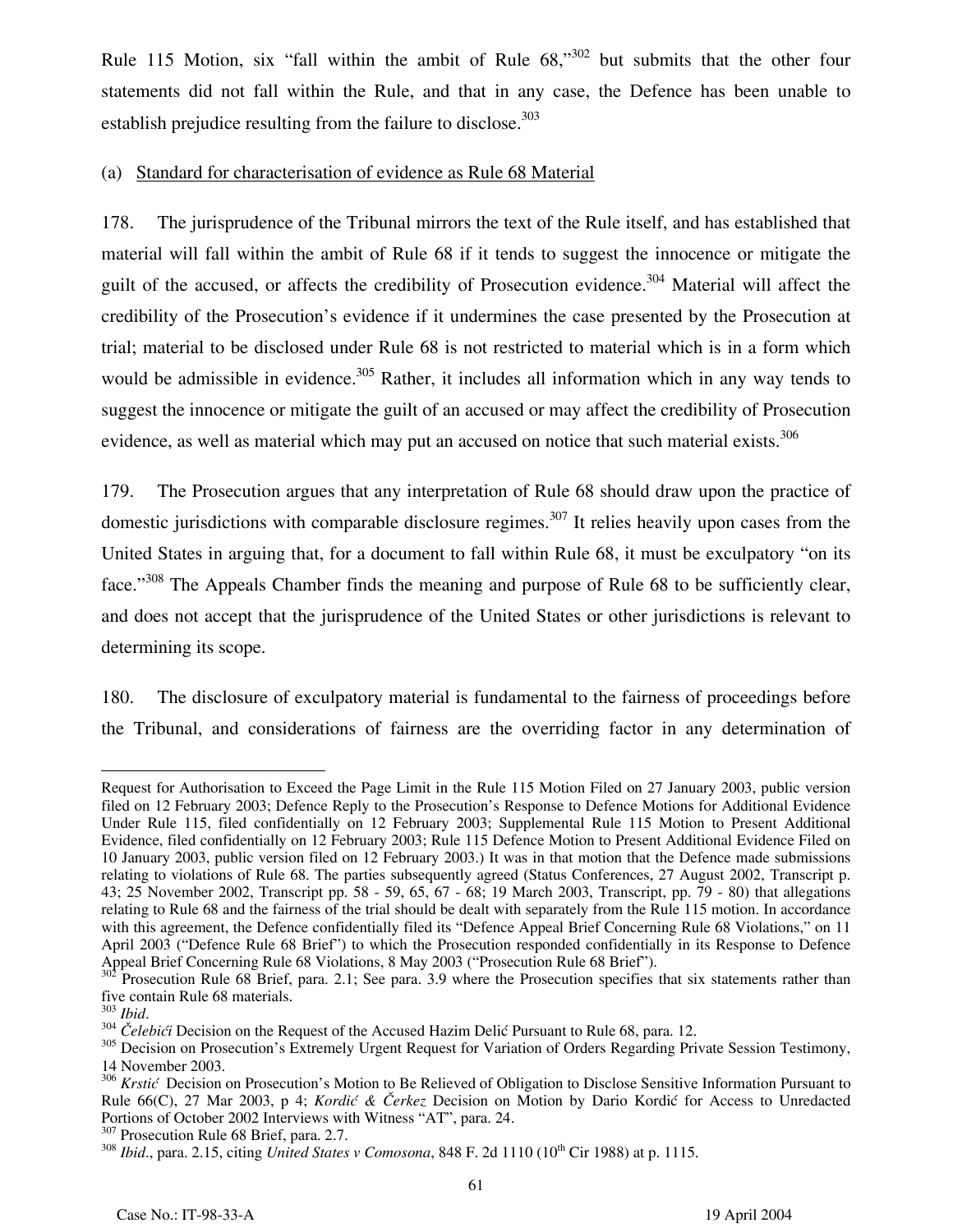whether the governing Rule has been breached. The Appeals Chamber is conscious that a broader interpretation of the obligation to disclose evidence may well increase the burden on the Prosecution, both in terms of the volume of material to be disclosed, and in terms of the effort expended in determining whether material is exculpatory. Given the fundamental importance of disclosing exculpatory evidence, however, it would be against the interests of a fair trial to limit the Rule's scope for application in the manner suggested by the Prosecution.

181. The Appeals Chamber will proceed with its consideration of the Rule 68-based arguments relating to exculpatory material on this basis.

#### (b) Did the four witness statements constitute exculpatory evidence?

182. As discussed above, the disputed evidence relates to the statements of four protected witnesses submitted on appeal as additional evidence pursuant to Rule 115.<sup>309</sup>

183. In the first statement, it was said that Colonel Beara had directly requested the witness to prepare for the burial of Muslim men executed after the fall of Srebrenica. The Defence claims that this is evidence of the existence of a parallel chain of command, because Colonel Beara did not involve Radislav Krstić in the action.<sup>310</sup> The Appeals Chamber has already determined that the testimony of this witness does not support the Defence's submissions.<sup>311</sup>

184. Regarding the second statement, the Defence submits that it was an additional example of General Mladić and the Main Staff bypassing the traditional chain of command, thereby distancing Krstić from the events that occurred.<sup>312</sup> The Appeals Chamber has found that this evidence does not constitute direct evidence that the Main Staff bypassed Radislav Krstić, 313 and that in any event, this evidence could not have altered the verdict of the Trial Chamber.<sup>314</sup>

185. The third statement is from a witness who allegedly told the Prosecution that the prisoners in Bratunac were under the control of the military's Security Service.<sup>315</sup> The Defence argues that this evidence supports Radislav Krstić's position that he had no control over the prisoners, and that the Security Service acted independently of the Corps Command.<sup>316</sup> The Appeals Chamber has already found that this evidence would not have made a difference to the verdict of the Trial Chamber, in

-

<sup>&</sup>lt;sup>309</sup> *Krstić* Decision on Applications for Admission of Additional Evidence on Appeal.<br><sup>310</sup> Defence Rule 68 Brief, para. 27.<br><sup>311</sup> Rule 115 Reasons, para. 43.<br><sup>312</sup> Defence Rule 68 Brief, para. 28.<br><sup>313</sup> Rule 115 Reason

 $^{314}$  Op cit., para. 54.<br> $^{315}$  Defence Rule 68 Brief, para. 29.

<sup>316</sup> *Ibid*.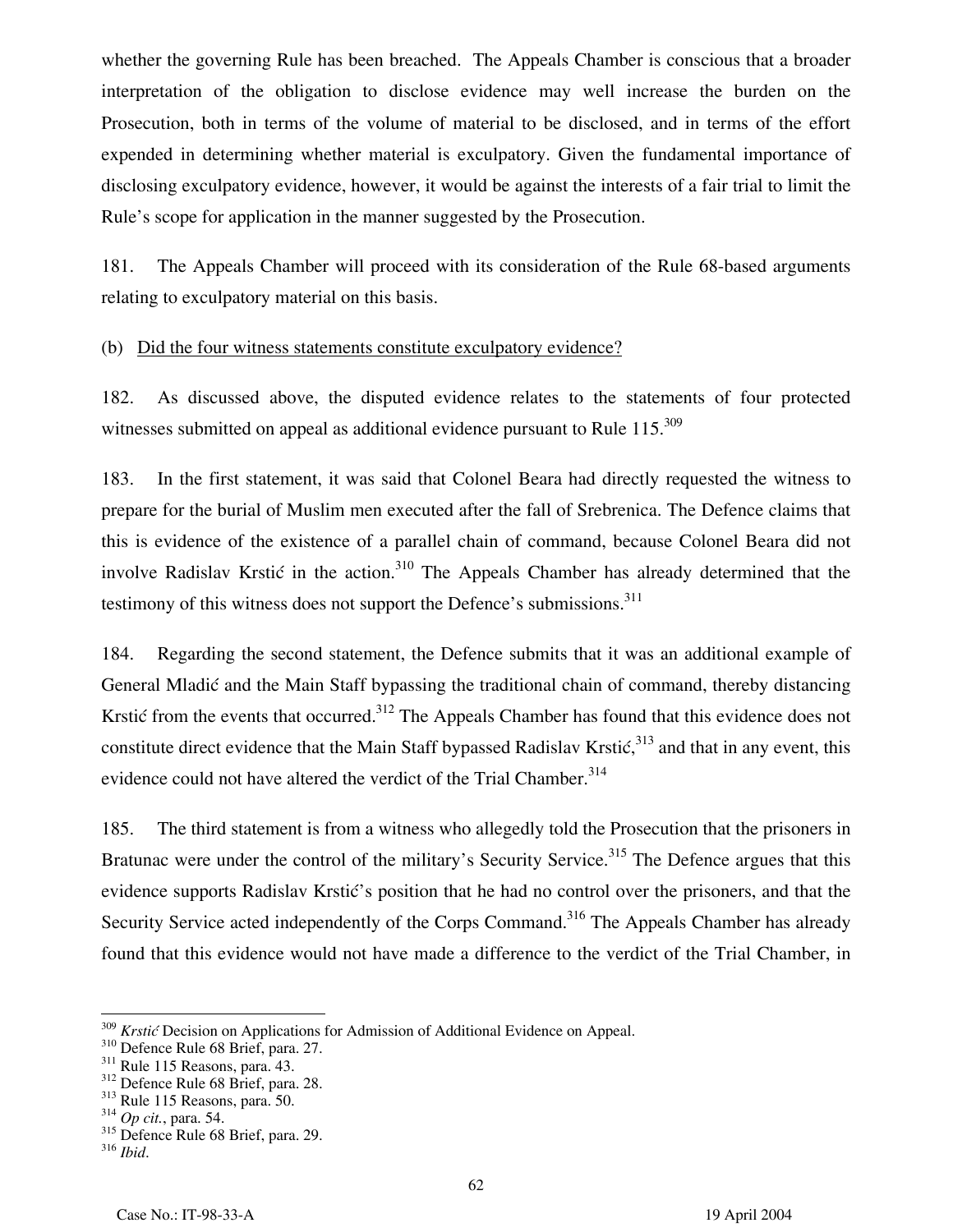that it does not in any way suggest that the Drina Corps did not or would not have known of those events.<sup>317</sup>

186. The fourth statement is that of a witness who indicated that while the order appointing Krstić to the position of Corps Commander was dated 13 July 1995, this did not necessarily imply that Radislav Krstić took up his duties at that time, nor that he had to cover the duty on that day.<sup>318</sup> The Appeals Chamber has already determined that this evidence is insignificant in light of the abundant evidence considered by the Trial Chamber that Krstić in fact assumed his command on 13 July 1995.<sup>319</sup>

#### (c) Remedy

187. As a potential remedy, the Defence has submitted that the Prosecution's failure to disclose material exculpatory under Rule  $68$  warrants a re-trial.<sup>320</sup> In addition, where an accused has been prejudiced by a breach of Rule 68, that prejudice may be remedied where appropriate through the admission of additional evidence on appeal under Rule  $115^{321}$  On this appeal, the evidence in question did not justify its admission under Rule  $115$ <sup>322</sup> and the Appeals Chamber finds that it does not justify a re-trial. Nevertheless, it remains the fact that the Defence was able to seek admission of the material as additional evidence. It has therefore not shown that Radislav Krstić have suffered any prejudice. The Defence's petition is therefore dismissed.

188. To the extent that the Appeals Chamber has found that the Prosecution has failed to respect its obligations under the Rules, those breaches fall to be addressed by the appropriate remedies, namely Rule 46 (Misconduct of Counsel) and Rule 68*bis* (Failure to Comply with Disclosure Obligations).

<sup>322</sup> Rule 115 Reasons.

 $\overline{a}$ <sup>317</sup> Rule 115 Reasons, para. 56.<br><sup>318</sup> Defence Rule 68 Brief, para. 37.

<sup>&</sup>lt;sup>319</sup> Rule 115 Reasons, para. 119.<br><sup>320</sup> Defence Rule 68 Brief, para. 40, citing the *Blaškić* Decision on the Defence Motion for Sanction's for the Prosecutor's Continuing Violation of Rule 68. The *Blaškić* Decision stated at p. 3 that "possible violations of Rule 68 are governed less by a system of sanctions than by the judge's definitive evaluation of the evidence presented by either of the parties, and the possibility which the opposing party will have had to contest it."

<sup>&</sup>lt;sup>321</sup> For example, the evidence of Dragan Obrenović was admitted under Rule 115, while the evidence of other witnesses whose statements form the subject of this application was rejected. *See Krstić* Decision on Applications for Admission of Additional Evidence on Appeal, and Rule 115 Reasons, para. 3.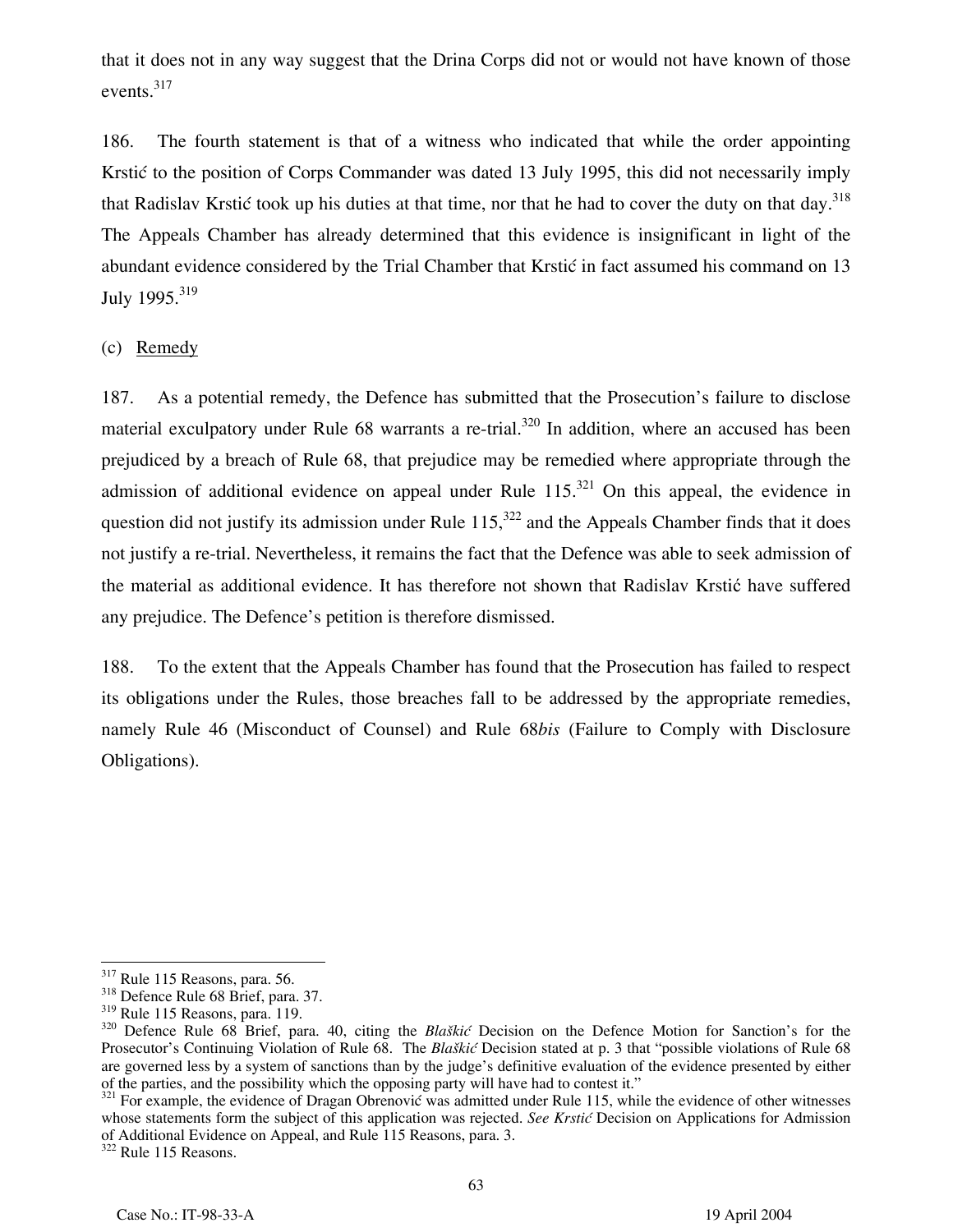# 2. Alleged Breach of Rule 68 for the Prosecution's failure to identify evidence disclosed under Rule 68 as being exculpatory

189. The Defence submits that the Rule 68 disclosures of 25 June 2000 and 5 March 2001 made during trial were buried beneath other material provided at the time, and that the failure of the Prosecution to identify the disclosed material as being disclosed under Rule 68 breached the spirit and letter of that Rule.<sup>323</sup> In response, the Prosecution argues that there is no specific requirement obliging it to indicate the provision in accordance with which a disclosure of documents occurs, or to identify the specific material disclosed as exculpatory. $324$ 

190. The Appeals Chamber agrees with the Prosecution that Rule 68 does not require the Prosecution to identify the material being disclosed to the Defence as exculpatory. The jurisprudence of the Tribunal shows that while some Trial Chambers have recognised that it would be fairer for the Prosecution to do so,325 there is no *prima facie* requirement, absent an order of the Trial Chamber to that effect, that it must do so.

191. However, the fact that there is no *prima facie* obligation on the Prosecution to identify the disclosed Rule 68 material as exculpatory does not prevent the accused from arguing, as a ground of appeal, that he suffered prejudice as a result of the Prosecution's failure to do so.

192. In this case, the Appeals Chamber has not been persuaded by the Defence that the failure of the Prosecution to identify exculpatory evidence it disclosed resulted in any prejudice to the Defence. The Defence had both sufficient time in which to analyse the material, and the opportunity to challenge it during cross-examination.

193. This ground of appeal accordingly is dismissed.

<sup>323</sup> Defence Appeal Brief, para. 128.

 $324$  Prosecution Response, para. 3.53.

<sup>325</sup> *Krajišnik & Plavšić* Decision on Motion from Momcilo Krajisnik to Compel Disclosure of Exculpatory Evidence Pursuant to Rule 68, p. 2: "as a matter of practice and in order to secure a fair and expeditious trial, the Prosecution should normally indicate which material it is disclosing under the Rule and it is no answer to say that the Defence are in a better position to identify it."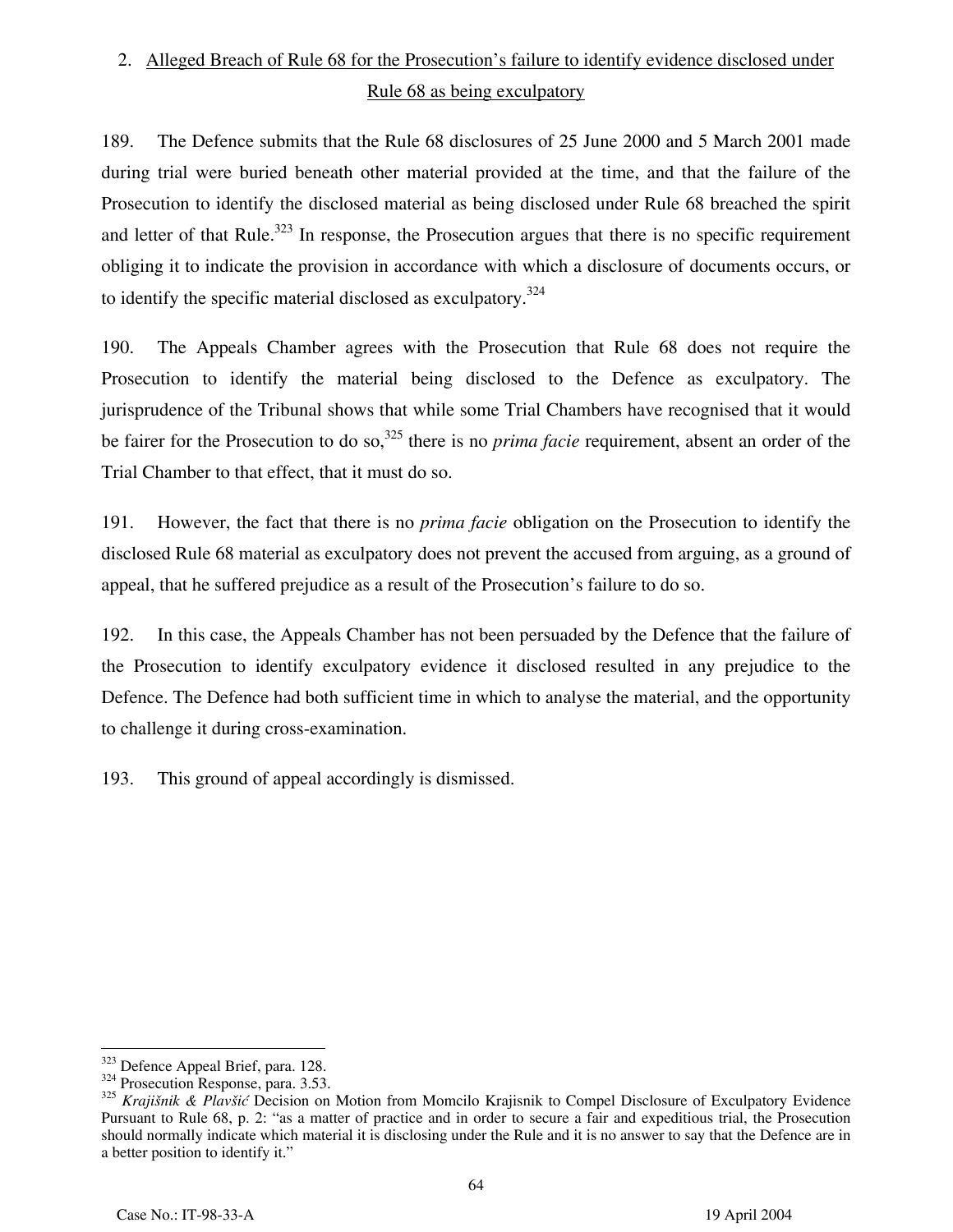# 3. Whether Rule 68 requires the Prosecution to allow the Defence to take copies of exculpatory material

194. The Defence submits that, in only being permitted to view copies of exculpatory evidence in the Prosecution's office, and being refused copies of the materials, the Prosecution breached Rule 68, as well as its obligation to act as a "minister of justice." $326$ 

195. On a plain reading of Rule 68, the Prosecution is merely obliged to disclose the existence of Rule 68 material, not to provide the actual material itself. If the Defence had demonstrated that the preparation of its case had been prejudiced by the Defence only being able to view the Rule 68 material held by the Prosecutor, then it should have brought this prejudice to the attention of the Trial Chamber. The Prosecution did disclose the existence of this material. The Defence has not persuaded the Appeals Chamber that it did indeed suffer any prejudice during the trial, and this ground of appeal is dismissed.

### 4. Whether two disclosures were made "as soon as practicable"

196. The Defence submits that certain disclosures<sup>327</sup> were not made "as soon as practicable," as required by Rule 68. For example, the disclosures of 25 June 2000 occurred over two years after the Prosecution came into possession of the evidence, and more than three months after the trial had begun.<sup>328</sup> The disclosures of 5 March 2001 occurred over three months after the Prosecution came into possession of the evidence.<sup>329</sup> The Defence has also alleged that the Prosecution deliberately withheld evidence in order eventually to avail itself of the reciprocal discovery mechanism of Rules 67(B) and 67(C).  $330$ 

197. The Appeals Chamber is sympathetic to the argument of the Prosecution that in most instances material requires processing, translation, analysis and identification as exculpatory material. The Prosecution cannot be expected to disclose material which – despite its best efforts - it has not been able to review and assess.<sup>331</sup> Nevertheless, the Prosecution did take an inordinate amount of time before disclosing material in this case, and has failed to provide a satisfactory explanation for the delay. The Prosecution's submission that the Defence had enough time to consider the material<sup>332</sup> may allay allegations of prejudice to the Defence's case, but it does not

<sup>&</sup>lt;sup>326</sup> Defence Appeal Brief, para. 129.

<sup>&</sup>lt;sup>327</sup> Notably the disclosures of 25 June 2000 and 5 March 2001.<br><sup>328</sup> Defence Appeal Brief, para. 129.<br><sup>329</sup> Ibid.

<sup>&</sup>lt;sup>330</sup> *Ibid.*, para. 129 *et seq.*<br><sup>331</sup> Prosecution Response, para. 3.59.<br><sup>332</sup> In its response at para. 3.60 the Prosecution submits that, in relation to the 25 June 2000 disclosure, the Defence had 24 days to examine the binders before commencement of cross examination, and that any material not identified as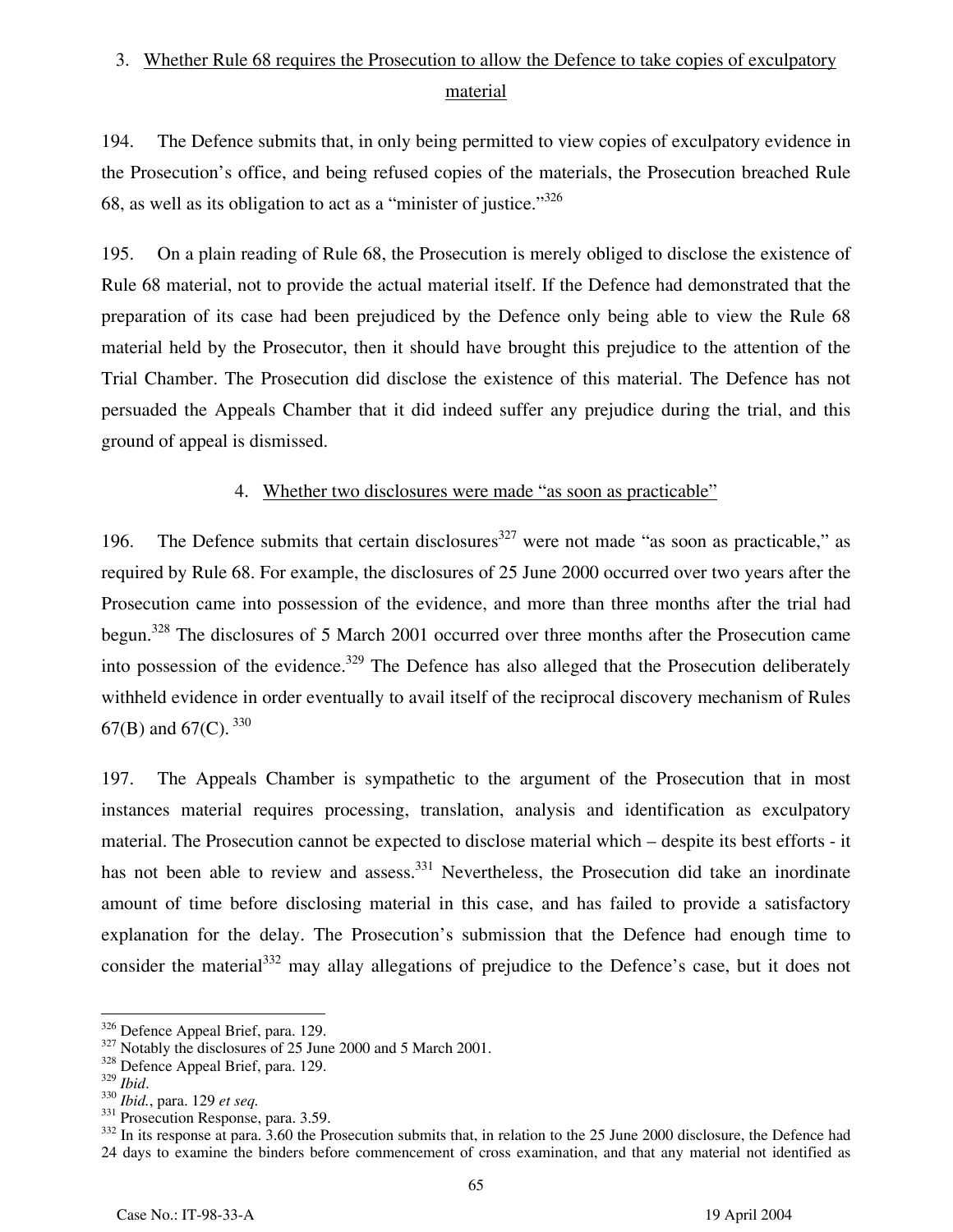contradict the allegation that the Prosecution breached Rule 68 by not providing the material as soon as practicable. It is not for the Prosecution to determine the amount of time the Defence requires to conduct its case.

198. In the absence of sufficient evidence, the Appeals Chamber decides not to consider whether or not the Prosecution deliberately withheld evidence from the Defence as a trial tactic. However, the Appeals Chamber does find that the disclosures of 25 June 2000 and 5 March 2001 were not made as soon as practicable, and that the Prosecution has, as a result, breached Rule 68.

199. As has already been discussed,  $333$  a prerequisite for the remedy sought on appeal for breaches of Rule 68 is proof of consequential prejudice to the Defence. The Defence has not established any such prejudice from the delayed disclosures by the Prosecution.

200. The Appeals Chamber does, however, find that the Prosecution did not meet its obligations under the Rules. The consequences are governed by Rule 46 (Misconduct of Counsel) and Rule 68*bis* (Failure to Comply with Disclosure Obligations).334

## **D. The Questionable Credibility of the Witnesses: Sefer Halilović and Enver Hadžihasanović**

201. The Trial Chamber called witnesses *proprio motu* to testify at trial pursuant to its powers under Rule  $98^{335}$  Two of the witnesses were at the time the subject of separate Prosecution investigations, a fact which – along with the evidence from those investigations - was disclosed to the Trial Chamber, but not to the Defence.<sup>336</sup>

202. The first witness, Enver Hadžihasanović, was subsequently indicted in a sealed indictment on 5 July 2001.<sup>337</sup> Mr. Hadžihasanović's indictment was made public on the same day (2 August 2001) that the Judgement of the Trial Chamber in this case was rendered. The second witness, Sefer Halilović, was indicted in a sealed indictment on 10 September  $2001$ <sup>338</sup>

exculpatory at that stage could have been introduced in the Defence's case-in-chief. In relation to the 5 March 2001 disclosure, the Prosecution submits that the material was disclosed 14 days prior to the commencement of the Prosecution's case in rebuttal and that the Defence could have used the material in the Prosecution's rebuttal or in its own rejoinder, which began on 2 April 2001.

<sup>&</sup>lt;sup>333</sup> See the discussion regarding prejudice at paragraph 153 above.<br><sup>334</sup> See the discussion under Section E below.

<sup>&</sup>lt;sup>335</sup> See *inter alia* Order for a Witness to Appear, 13 December 2000; and Further Order for a Witness to Appear, 18 December 2000.

<sup>336</sup> See the Order on Prosecution's Motion to Lift *Ex Parte* Status of Meeting with the Trial Chamber on 11 January 2002, 7 March 2002 (confidential), in which the Pre-Appeal Judge granted the Prosecution's request to permit access to notes taken of the meeting of 11 January 2001, at which meeting the Prosecution disclosed these circumstances to the Trial Chamber.

<sup>337</sup> *Hadžihasanović et al* Indictment (confidential). <sup>338</sup> *Halilović* Indictment.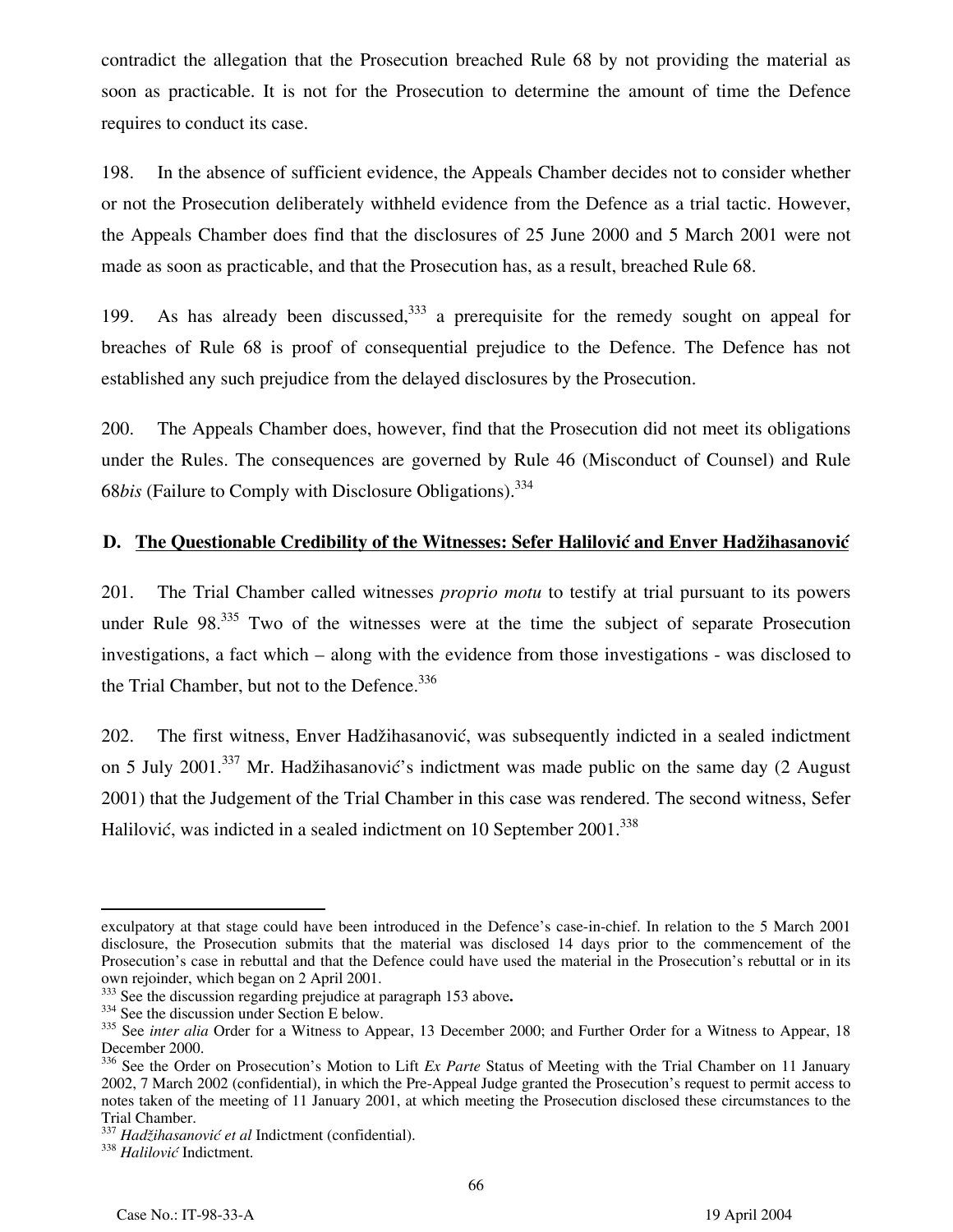203. The Defence argues that the Prosecution's failure to disclose information relating to the investigations of these two witnesses constituted a breach of Rule  $68<sup>339</sup>$  in that the information may have affected the credibility of the witnesses concerned. The Prosecution responds that the evidence in question was not exculpatory within the terms of Rule  $68<sup>340</sup>$  and that in any event it fulfilled its obligations by disclosing the relevant information to the Trial Chamber.<sup>341</sup>

204. While the Prosecution did disclose to the Trial Chamber the fact that the two witnesses were under investigation, it has not been established that the Prosecution also disclosed to the Trial Chamber any other evidence that may have been of relevance to the credibility of those same witnesses. The Appeals Chamber does not accept that evidence called *proprio motu* by a Trial Chamber can relieve the Prosecution of its obligation under Rule 68 in relation to that evidence. The scope of Rule 68 is clear: It applies to any material known to the Prosecution that either suggests the innocence or mitigates the guilt of the accused, or evidence that may affect the credibility of Prosecution evidence.

205. The Prosecution has submitted that where a witness is called by the Trial Chamber *proprio motu* under Rule 98 to give evidence, the favourable or unfavourable nature of that evidence will ordinarily only be known after the evidence is given. As such, the Prosecution argues that a finding for the Defence in this case would impose a burden on the Prosecution to disclose any information in its possession which could conceivably be used for the impeachment of a witness, and that such a burden would be too onerous.<sup>342</sup>

206. The Appeals Chamber cannot see the relevance of this argument. The Prosecution's obligation to disclose under Rule 68 is a continuing obligation,  $343$  precisely because the relevance to the case of certain material held by the Prosecution may not be immediately clear. Rule 68 *prima facie* obliges the Prosecution to monitor the testimony of witnesses, and to disclose material relevant to the impeachment of the witness, during or after testimony. If the amount of material is extensive, the parties are entitled to request an adjournment in order to properly prepare themselves.

207. The testimony of the two witnesses concerned was not relevant merely to peripheral background matters, as the Prosecution suggests.<sup>344</sup> The testimony of Mr. Halilović was favourable to the Prosecution's case because it supported the conclusions that the Serbian forces possessed a genocidal intent during their operations in the Drina River valley, and also that the men who fled in

<sup>&</sup>lt;sup>339</sup> Defence Appeal Brief, para. 139.

<sup>&</sup>lt;sup>340</sup> Prosecution Response, p. 46.<br><sup>341</sup> *Ibid*, para. 3.72.<br><sup>342</sup> *Ibid*., paras. 3.67 - 3.69.<br><sup>343</sup> *Kordić & Čerkez* Order on Motion to Compel Compliance by the Prosecution with Rules 66 (A) and 68.<br><sup>343</sup> *Kordić & Čerk*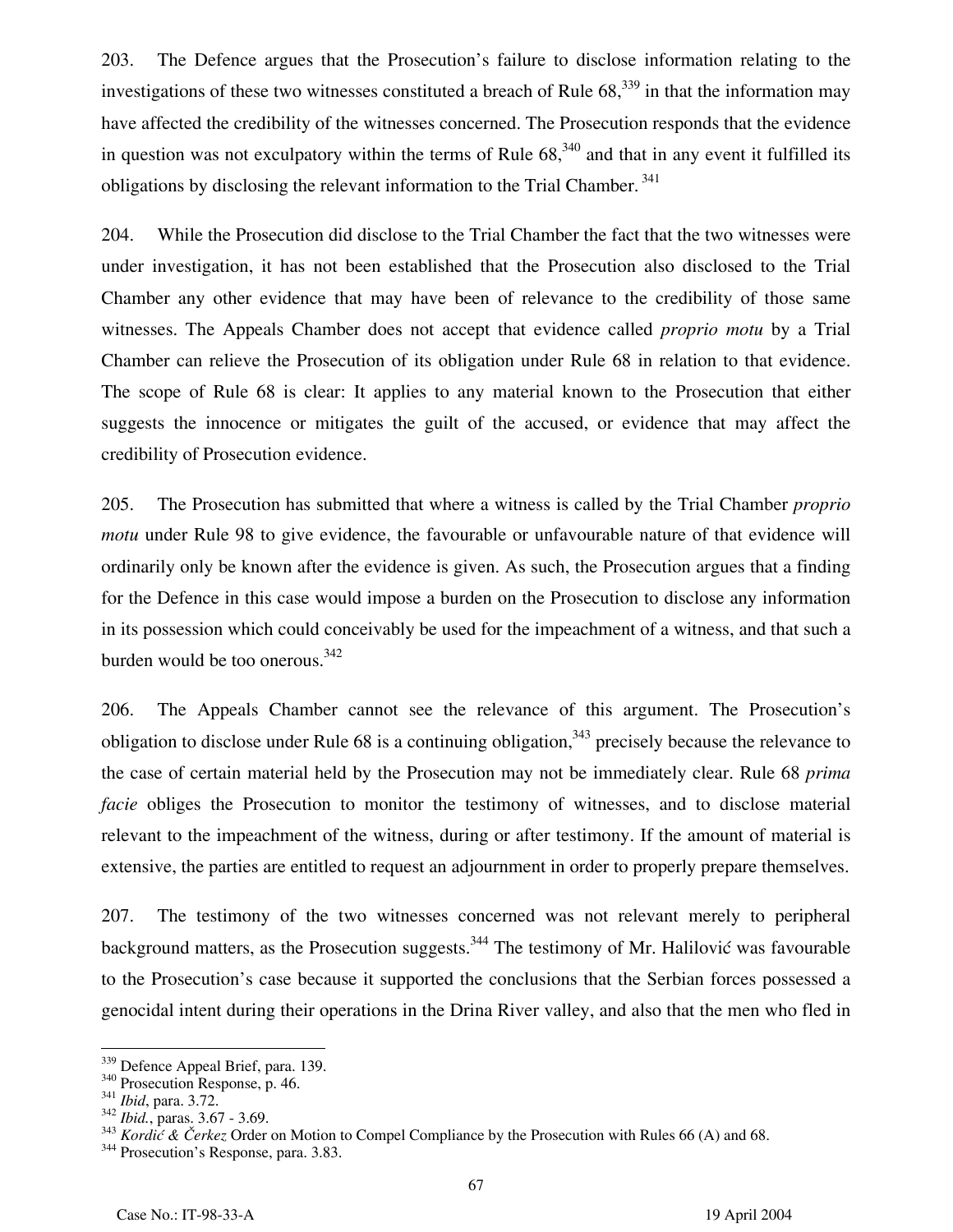the column were doing so as a result of fear.<sup>345</sup> This climate of fear was later held by the Trial Chamber to have been part of the purpose of a joint criminal enterprise.<sup>346</sup> The testimony of Mr. Hadžihasanović was favourable in part to the Prosecution's case for the same reasons.<sup>347</sup>

208. In light of the fact that the Prosecution was adhering to an order of the Trial Chamber that it disclose the witness statements only to the Trial Chamber under seal and *ex parte*,<sup>348</sup> the Appeals Chamber cannot find fault with the conduct of the Prosecution. Furthermore, the Defence has failed to demonstrate that its case was materially prejudiced as a result of the reliance by the Trial Chamber on the testimony of these witnesses. The Defence itself had in fact relied on some of this testimony in its closing submissions. As the Trial Chamber was aware of the circumstances in which this evidence was handled, and notwithstanding the pertinence of this testimony to the Prosecution's case, the Appeals Chamber finds that there could have been no prejudice to the Defence's case.

209. As such, the Appeals Chamber finds that no prejudice has been suffered by the Defence. This ground of appeal is dismissed.

#### **E. Addressing the Conduct of the Prosecution**

210. It remains for the Appeals Chamber to consider what disciplinary avenues, if any, are the appropriate means of addressing the conduct of the Prosecution in this case.

211. The right of an accused to a fair trial is a fundamental right, protected by the Statute, and Rule 68 is essential for the conduct of fair trials before the Tribunal. Where an accused can only seek a remedy for the breaches of a Rule in exceptional circumstances – in particular where the very enforcement of that Rule relies for its effectiveness upon the proper conduct of the Prosecution - any failure by the Appeals Chamber to act in defence of the Rule would endanger its application. The Appeals Chamber has a number of options at its disposal in these circumstances, based on Rule 46 (Misconduct of Counsel) and Rule 68*bis* (Failure to Comply with Disclosure Obligations).

212. Rule 68*bis* in particular is specific to disclosure obligations, and provides the Tribunal with a broad discretionary power to impose sanctions on a defaulting party, *proprio motu* if necessary.

213. The Appeals Chamber notes that the Prosecution has already described in some detail why certain materials were not disclosed, including declarations by Senior Trial Attorneys in the Office

-

 $345$  T, pp. 9439 - 9505.

<sup>&</sup>lt;sup>348</sup> Prosecution Response, para. 3.73. See the *Krstić* Order to Appear and Order to Appear (2).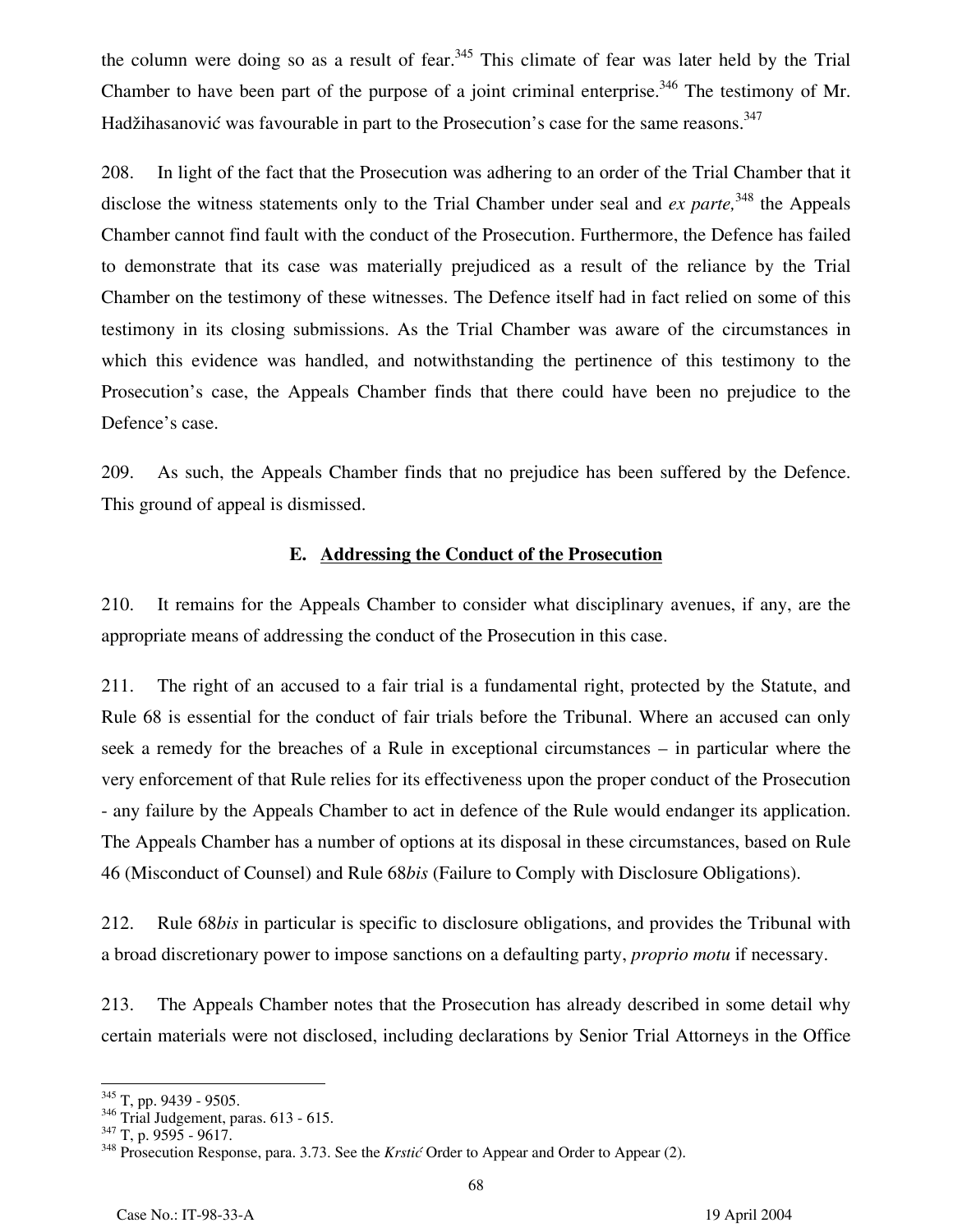of the Prosecutor.<sup>349</sup> While the disclosure practices of the Prosecution in this case have on occasion fallen short of its obligations under the applicable Rules, the Appeals Chamber is unable to determine whether the Prosecution deliberately breached its obligations.

214. In light of the absence of material prejudice to the Defence in this case, the Appeals Chamber does not issue a formal sanction against the Prosecution for its breaches of its obligations under Rule 68. The Appeals Chamber is persuaded that, on the whole, the Prosecution acted in good faith in the implementation of a systematic disclosure methodology which, in light of the findings above, must be revised so as to ensure future compliance with the obligations incumbent upon the Office of the Prosecutor. This finding must not however be mistaken for the Appeals Chamber's acquiescence in questionable conduct by the Prosecution.

215. In light of the allegations of misconduct being made against the Prosecution in this case, the Appeals Chamber orders that the Prosecutor investigate the complaints alleged and take appropriate action. The Appeals Chamber will not tolerate anything short of strict compliance with disclosure obligations, and considers its discussion of this issue to be sufficient to put the Office of the Prosecutor on notice for its conduct in future proceedings.

-

<sup>&</sup>lt;sup>349</sup> Further Response to Appellant's 24 December 2001 Supplemental Reply, 11 March 2002; Prosecution Request for Leave to File a Further Response to "Defence Appeal Brief Concerning Rule 68 Violations", 23 May 2003; Prosecution's Further Response to the Reply filed by Radislav Krstić on 22 May 2003 Regarding Rule 68 Violations, 30 June 2003.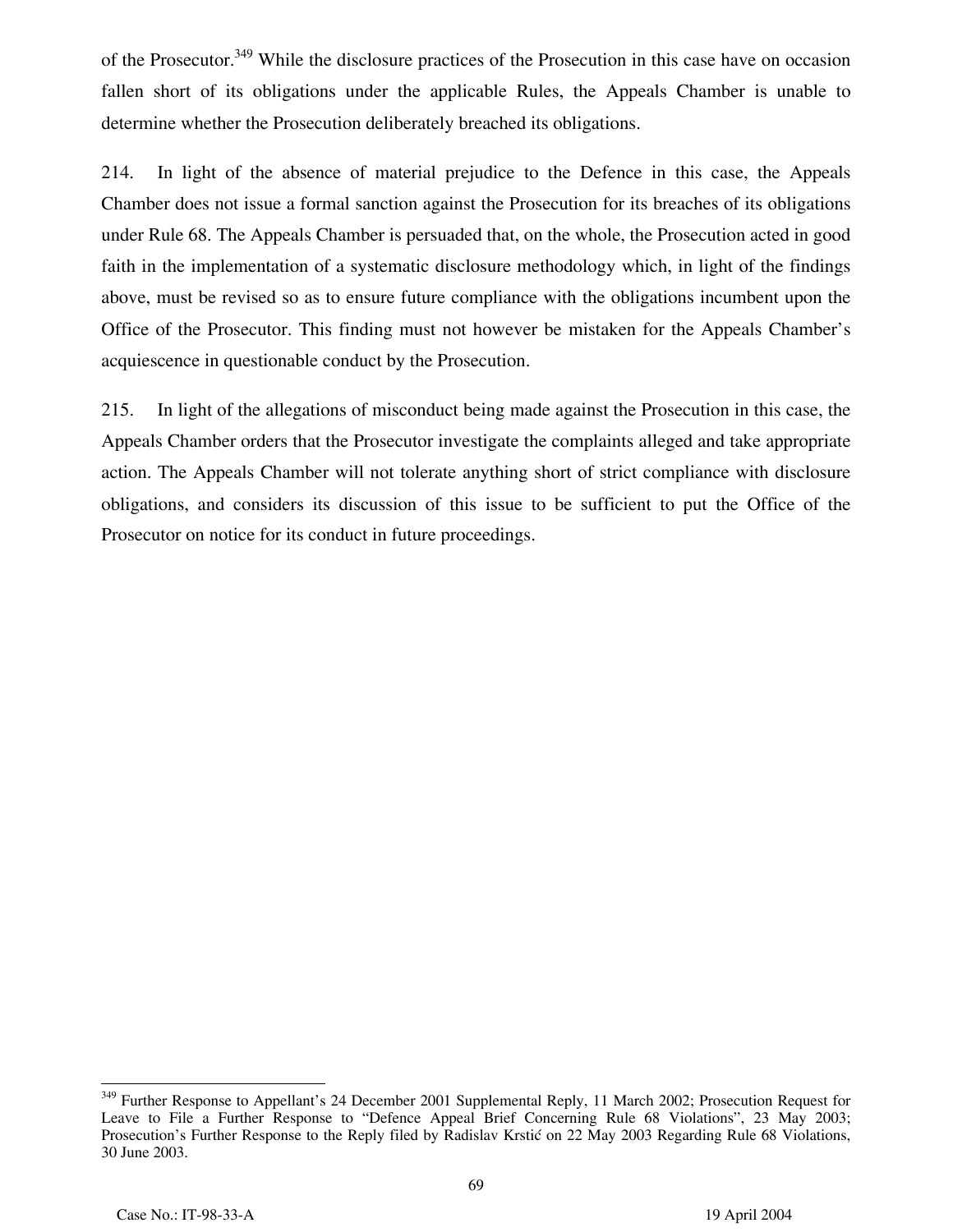# **V. THE TRIAL CHAMBER'S ANALYSIS OF CUMULATIVE CONVICTIONS**

216. The Prosecution challenges the Trial Chamber's non-entry, as impermissibly cumulative, of Radislav Krstić's convictions for extermination and persecution of the Bosnian Muslims of Srebrenica between 13 and 19 July 1995, and for murder and inhumane acts as crimes against humanity committed against the Bosnian Muslim civilians in Potočari between 10 and 13 July 1995. The Trial Chamber disallowed convictions for extermination and persecution as impermissibly cumulative with Krstić's conviction for genocide. It also concluded that the offences of murder and inhumane acts as crimes against humanity are subsumed within the offence of persecution where murder and inhumane acts form the underlying acts of the persecution conviction.

217. The Defence urges a dismissal of the Prosecution's appeal because the Prosecution does not seek an increase of the sentence in the event its appeal is successful.<sup>350</sup> As the Appeals Chamber emphasised, however, the import of cumulative convictions is not limited to their impact on the sentence. Cumulative convictions impose additional stigma on the accused and may imperil his eligibility for early release.<sup>351</sup> On the other hand, multiple convictions, where permissible, serve to describe the full culpability of the accused and to provide a complete picture of his criminal conduct.<sup>352</sup> The Prosecution's appeal is therefore admissible notwithstanding the fact that it does not challenge the sentence.

### **A. Applicable Law**

218. The established jurisprudence of the Tribunal is that multiple convictions entered under different statutory provisions, but based on the same conduct, are permissible only if each statutory provision has a materially distinct element not contained within the other. $353$  An element is materially distinct from another if it requires proof of a fact not required by the other element.<sup>354</sup> Where this test is not met, only the conviction under the more specific provision will be entered.<sup>355</sup>

<sup>&</sup>lt;sup>350</sup> Defence Response, para. 7.

<sup>351</sup> *See Kunarac et al.* Appeal Judgement, para. 169; *Mucić et al.* Judgement on Sentence Appeal, para. 25.

<sup>352</sup> *Kunarac et al.* Appeal Judgement, para. 169.

<sup>353</sup> *Čelebići* Appeal Judgement, para. 412; *see* also *Jelisić* Appeal Judgement, para. 78; *Kupreškić et al.* Appeal Judgement, para. 387; *Kunarac et al.* Appeal Judgement, para. 168; *Vasiljević* Appeal Judgement, paras. 135, 146. This approach has also been endorsed by the Appeals Chamber of the ICTR. *See Musema* Appeal Judgement, para. 363.

<sup>354</sup> *Čelebići* Appeal Judgement, para. 412; *see* also *Jelisić* Appeal Judgement, para. 78; *Kupreškić et al.* Appeal Judgement, para. 387; *Kunarac et al.* Appeal Judgement, paras. 168, 173.

<sup>355</sup> *Čelebići* Appeal Judgement, para. 413; *see* also *Jelisić* Appeal Judgement, para. 79; *Kupreškić et al.* Appeal Judgement, para. 387; *Kunarac et al.* Appeal Judgement, para. 168.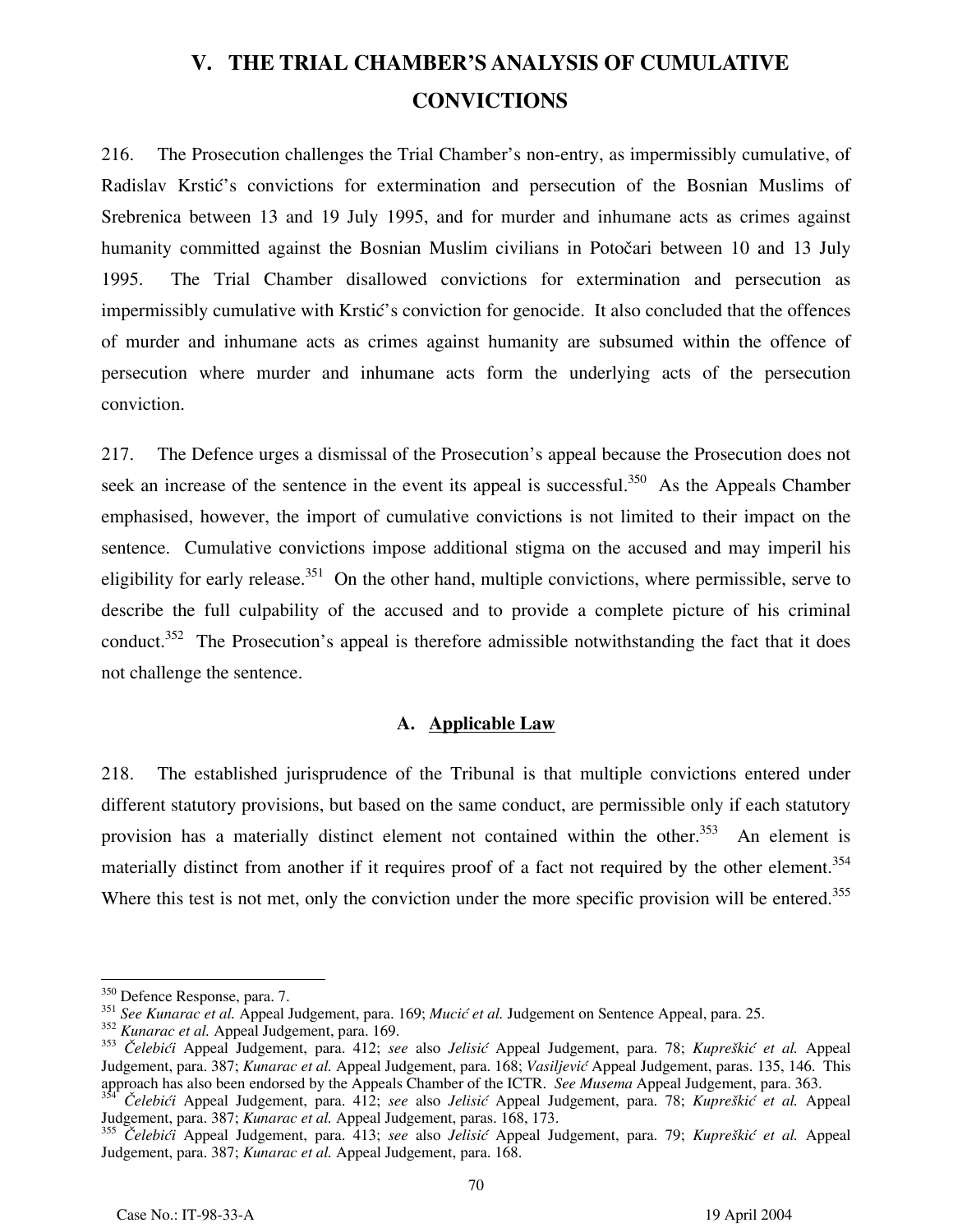The more specific offence subsumes the less specific one, because the commission of the former necessarily entails the commission of the latter.

#### **B. Conviction for Extermination as a Crime Against Humanity**

219. The first vacated conviction that the Prosecution seeks to reinstate is the conviction for extermination under Article 5 based on the killing of the Bosnian Muslim men of Srebrenica.<sup>356</sup> The Trial Chamber held that this conviction was impermissibly cumulative with Radislav Krstić's conviction for genocide under Article 4, which was based on the same facts. $357$  The Prosecution argues that this decision rests on an erroneous premise, namely that Article 5's requirement for the enumerated crimes to be part of a widespread or systematic attack against a civilian population is subsumed within the statutory elements of genocide. $358$ 

220. This issue was confronted by the ICTR Appeals Chamber in *Musema*. There, the Appeals Chamber arrived at a conclusion contrary to the one reached by the Trial Chamber in this case. Echoing the Prosecution's argument here, the ICTR Appeals Chamber permitted convictions for genocide and extermination based on the same conduct because "[g]enocide requires proof of an intent to destroy, in whole or in part, a national, ethnical, racial or religious group, [which] is not required by extermination," while "[e]xtermination as a crime against humanity requires proof that the crime was committed as a part of a widespread or systematic attack against a civilian population, which proof is not required in the case of genocide."<sup>359</sup>

221. The Trial Chamber in this case concluded that the requirement of a widespread and systematic attack against a civilian population was subsumed within the genocide requirement that there be an intent to destroy, in whole or in part, a national, ethnical, racial or religious group.<sup>360</sup> In the Trial Chamber's opinion, in order to satisfy this intent requirement, a perpetrator of genocide must commit the prohibited acts "in the context of a manifest pattern of similar conduct," or those acts must "themselves constitute a conduct that could in itself effect the destruction of the group, in whole or part, as such."<sup>361</sup> Because this requirement excluded "random or isolated acts," the Trial Chamber concluded that it duplicated the requirement of Article 5 that a crime against humanity,

<sup>361</sup> *Ibid.*

 $\overline{a}$ <sup>356</sup> Prosecution Appeal Brief, paras. 1.6, 3.38.

 $357$  Trial Judgement, paras.  $682, 685$  -  $686$ .

<sup>&</sup>lt;sup>358</sup> Prosecution Appeal Brief, para. 3.34.

<sup>&</sup>lt;sup>359</sup> *Musema* Appeal Judgement, para. 366. At the Appeal hearing, the Defence conceded that, under the reasoning of *Musema*, convictions for extermination and genocide are not impermissibly cumulative. *See* AT, p. 281.

<sup>&</sup>lt;sup>360</sup> Trial Judgement, para. 682.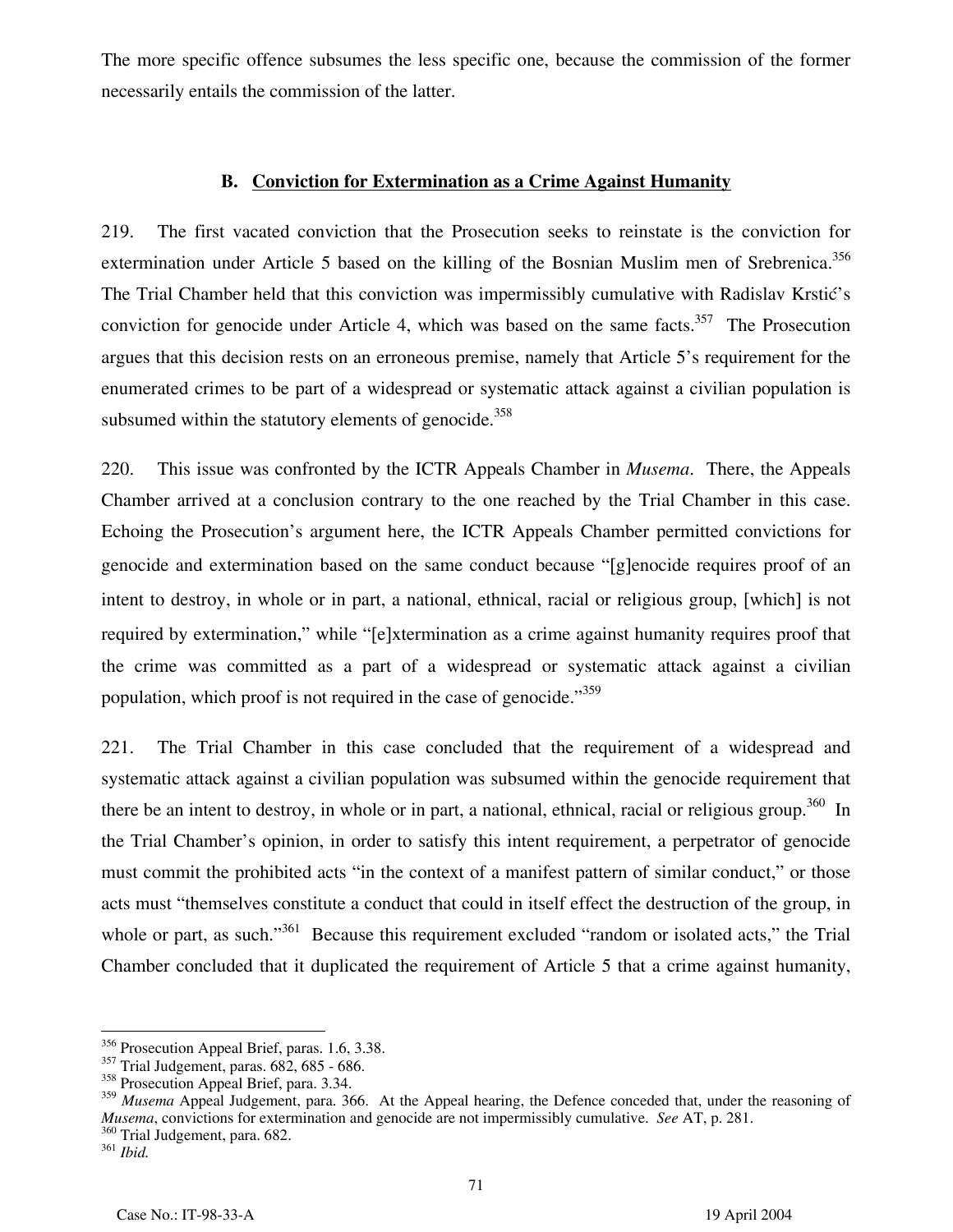such as extermination, form a part of a widespread or systematic attack against a civilian population.362

222. The intent requirement of genocide, however, contains none of the elements the Trial Chamber read into it. As the Trial Chamber correctly acknowledged, the intent requirement of genocide is the intent to destroy, in whole or in part, a group enumerated both in Article 4 and in the Genocide Convention.<sup>363</sup> This intent differs in several ways from the intent required for a conviction for extermination.

223. The offence of extermination as a crime against humanity requires proof that the proscribed act formed a part of a widespread or systematic attack on the civilian population, and that the perpetrator knew of this relationship.<sup>364</sup> These two requirements are not present in the legal elements of genocide. While a perpetrator's knowing participation in an organized or extensive attack on civilians may support a finding of genocidal intent, it remains only the evidentiary basis from which the fact-finder may draw this inference. The offence of genocide, as defined in the Statute and in international customary law, does not require proof that the perpetrator of genocide participated in a widespread and systematic attack against civilian population.<sup>365</sup>

224. In reasoning otherwise, the Trial Chamber relied on the definition of genocide in the Elements of Crimes adopted by the ICC. This definition, stated the Trial Chamber, "indicates clearly that genocide requires that 'the conduct took place in the context of a manifest pattern of similar conduct."<sup>366</sup> The Trial Chamber's reliance on the definition of genocide given in the ICC's Elements of Crimes is inapposite. As already explained, the requirement that the prohibited conduct be part of a widespread or systematic attack does not appear in the Genocide Convention

 $\overline{a}$ <sup>362</sup> *Ibid.*

<sup>363</sup> Trial Judgement, para. 544; *see* also *Jelisić* Appeal Judgement, para. 46 ("The specific intent [of genocide] requires that the perpetrator, by one of the prohibited acts enumerated in Article 4 of the Statute, seeks to achieve the destruction, in whole or in part, of a national, ethnical, racial or religious group, as such.") (footnote omitted).

<sup>364</sup> *Tadić* Appeal Judgement, para. 248; *see* also *Kunarac et al.* Appeal Judgement, paras. 85, 96, 102.

<sup>365</sup> *See, e.g.*, 1 *The Rome Statute of the International Criminal Court: A Commentary* (Antonio Cassese, Paola Gaeta, John R.W.D. Jones, eds, 2002), at p. 340 (under customary international law, "it is only for crimes against humanity [and not for genocide] that knowledge of the widespread or systematic practice is required"). 366 Trial Judgement, n. 1455 (quoting Report of the Preparatory Commission for the International Criminal Court, 6 July

<sup>2000,</sup> PCNICC/2000/INF/3/Add.2). The Trial Chamber stated that this definition was present in the Statute of the ICC; the definition, of course, is given only in the Elements of Crimes. There is a difference between the two. The Elements of Crimes, adopted by the Assembly of States Parties to the ICC pursuant to Article 9(1) of the ICC Statute, are intended only to "assist the Court in the interpretation and application" of the substantive definitions of crimes given in the Statute itself. *See* Elements of Crimes, General Introduction, para. 1. Unlike the definitions present in the Statute, the definitions given in the Elements of Crimes are not binding rules, but only auxiliary means of interpretation. *See* 1 *The Rome Statute of the International Criminal Court: A Commentary* (Antonio Cassese, Paola Gaeta, John R.W.D. Jones, eds, 2002), at p. 348. Article 6 of the ICC Statute, which defines genocide, does not prescribe the requirement introduced in the Elements of Crimes. *Ibid.*, at p. 349.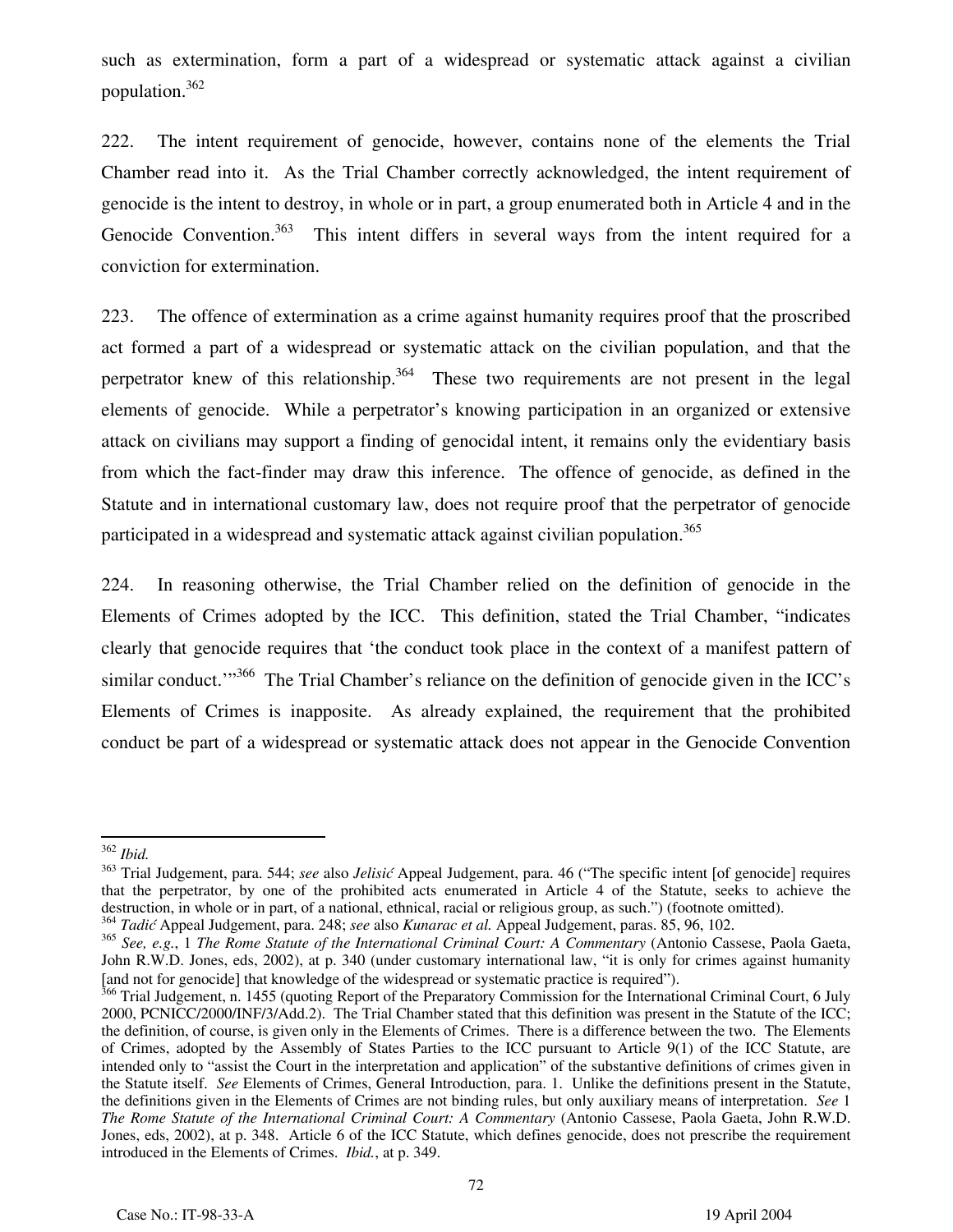and was not mandated by customary international law.<sup>367</sup> Because the definition adopted by the Elements of Crimes did not reflect customary law as it existed at the time Krstić committed his crimes, it cannot be used to support the Trial Chamber's conclusion.

225. The Trial Chamber also concluded that the definitions of intent for extermination and genocide "both require that the killings be part of an extensive plan to kill a substantial part of a civilian population."368 The Appeals Chamber has explained, however, that "the existence of a plan or policy is not a legal ingredient of the crime" of genocide.<sup>369</sup> While the existence of such a plan may help to establish that the accused possessed the requisite genocidal intent, it remains only evidence supporting the inference of intent, and does not become a legal ingredient of the offence. $370$  Similarly, the Appeals Chamber has rejected the argument that the legal elements of crimes against humanity (which include extermination) require a proof of the existence of a plan or policy to commit these crimes.<sup>371</sup> The presence of such a plan or policy may be important evidence that the attack against a civilian population was widespread or systematic, but it is not a legal element of a crime against humanity. As neither extermination nor genocide requires the proof of a plan or policy to carry out the underlying act, this factor cannot support the Trial Chamber's conclusion that the offence of extermination is subsumed in genocide.

226. Finally, the intent requirement of genocide is not limited to instances where the perpetrator seeks to destroy only civilians. Provided the part intended to be destroyed is substantial, and provided that the perpetrator intends to destroy that part as such, there is nothing in the definition of genocide prohibiting, for example, a conviction where the perpetrator killed detained military personnel belonging to a protected group because of their membership in that group. It may be that, in practice, the perpetrator's genocidal intent will almost invariably encompass civilians, but that is not a legal requirement of the offence of genocide. As the Appeals Chamber explained, the inquiry into whether two offences are impermissibly cumulative is a question of law.<sup>372</sup> The fact that, in practical application, the same conduct will often support a finding that the perpetrator intended to commit both genocide and extermination does not make the two intents identical as a matter of law.

227. The Trial Chamber's conclusion that convictions for extermination under Article 5 and genocide under Article 4 are impermissibly cumulative was, accordingly, erroneous.

<sup>367</sup> *See* 1 *The Rome Statute of the International Criminal Court: A Commentary* (Antonio Cassese, Paola Gaeta, John R.W.D. Jones, eds, 2002), at pp. 339 – 340, 348 - 350.

<sup>&</sup>lt;sup>368</sup> Trial Judgement, para. 685.<br><sup>369</sup> Jelisić Appeal Judgement, para. 48.

<sup>369</sup> *Jelisić* Appeal Judgement, para. 48. <sup>370</sup> *See ibid.* <sup>371</sup> *Kunarac et al.* Appeal Judgement, para. 98 <sup>372</sup> *Ibid*., para. 174.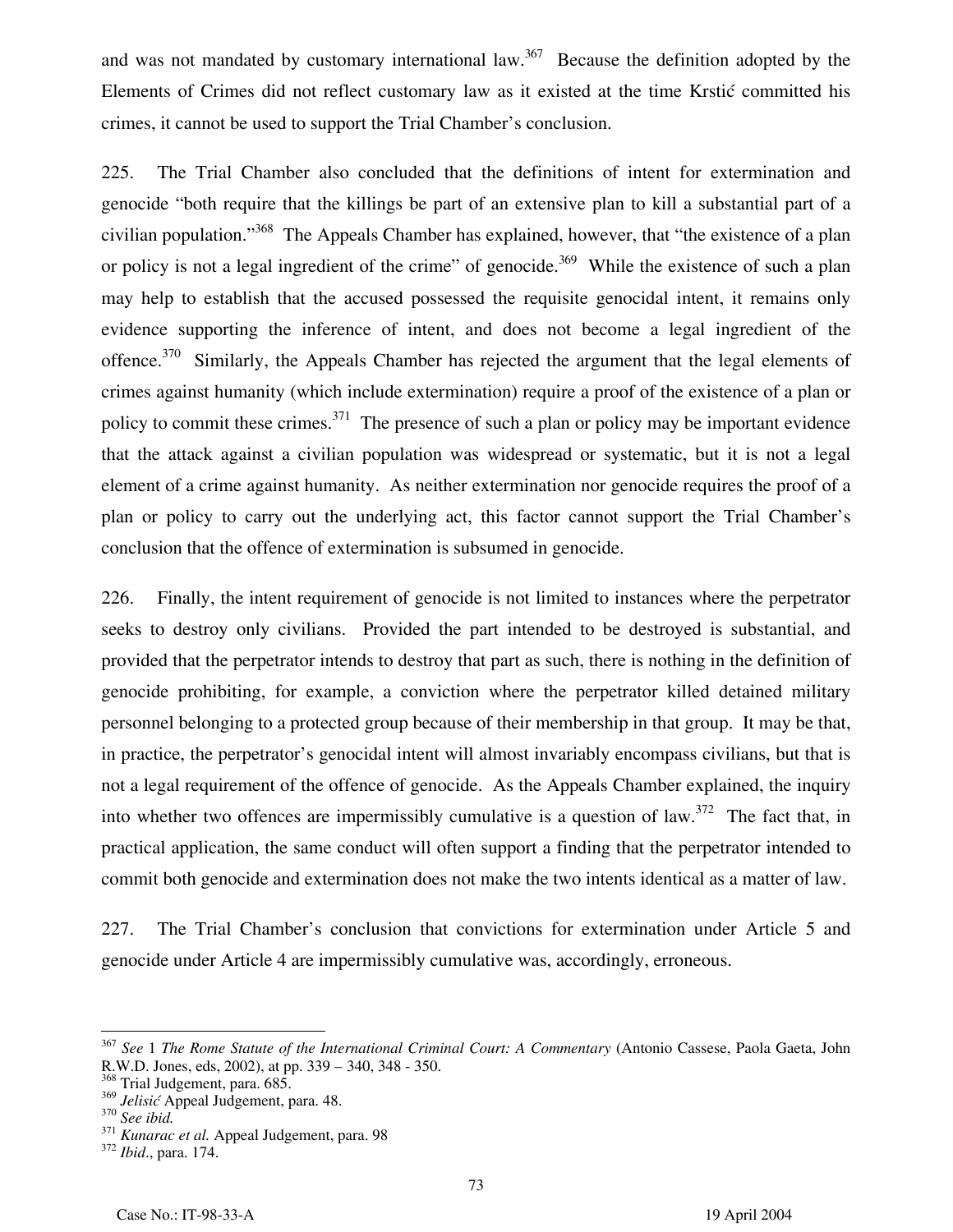## **C. Conviction for Persecution as a Crime Against Humanity**

228. The Prosecution next argues that the Trial Chamber erred in setting aside Krstić's conviction for persecution under Article 5 for the crimes resulting from the killings of Bosnian Muslims of Srebrenica.<sup>373</sup> The Trial Chamber concluded, for the same reasons it disallowed the conviction for extermination, that the offence of persecution as a crime against humanity was impermissibly cumulative with the conviction for genocide. $374$ 

229. Persecution and extermination, as crimes against humanity under Article 5, share the requirement that the underlying act form a part of a widespread or systematic attack against a civilian population and that it be perpetrated with the knowledge of that connection. The analysis above concerning extermination therefore applies also to the relationship between the statutory elements of persecution and genocide. The offence of genocide does not subsume that of persecution. The Trial Chamber's conclusion to the contrary was erroneous.

## **D. Convictions for Murder and Inhumane Acts as Crimes Against Humanity**

230. The Prosecution seeks reinstatement of two other convictions. The first is the conviction for murder, as a crime against humanity, of Bosnian Muslim civilians in Potočari.<sup>375</sup> The Trial Chamber set aside this conviction as impermissibly cumulative with the conviction for persecution perpetrated through murder of these civilians.<sup>376</sup> The second is the conviction for inhumane acts, based on the forcible transfer of Bosnian Muslim civilians to Potočari.<sup>377</sup> The Trial Chamber concluded that this conviction was subsumed within the conviction for persecution based on the inhumane acts of forcible transfer. $378$ 

<sup>-</sup> $373$  Prosecution Appeal Brief, paras. 1.6, 3.47.<br> $374$  Trial Judgement, paras.  $682 - 686$ .

 $374$  Trial Judgement, paras.  $682 - 686$ .<br> $375$  Prosecution Appeal Brief, paras. 1.6, 3.49.

 $376$  Trial Judgement, para.  $675$ . The Trial Chamber's Judgement is rather unclear as to what convictions the Chamber actually entered. Two different sets of crimes were at issue in this case: the crimes committed in Potočari between 11 and 13 July 1995, and the crimes committed against Bosnian Muslims of Srebrenica between 13 and 19 July 1995. With respect to the first set, the Trial Chamber stated, in the section on General Krstić's criminal responsibility, that he was guilty of inhumane acts of forcible transfer as a crime against humanity (Count 8) and of persecution as a crime against humanity, carried out through murder, forcible transfer and other means (Count 6). *See ibid.*, para. 653; *see also ibid.*, para. 618 & notes 1367 - 1368. Notably absent was a finding of guilt for murder as a crime against humanity (Count 4) on the basis of the acts committed in Potočari. In the section on cumulative convictions, however, the Trial Chamber suddenly announced that the murders committed at Potočari could "be legally characterised" as murders under Article 5 (Count 4). *See ibid.*, para. 671. The Chamber then proceeded to analyse whether this murder conviction was impermissibly cumulative with the conviction for persecution based on the same acts, eventually setting aside the murder conviction. *See ibid.*, paras. 673, 675. Given that the Appeals Chamber affirms the Trial Chamber's conclusion that these convictions are impermissibly cumulative, there is no need to decide whether General Krstić's conviction for murder as a crime against humanity based on the acts committed in Potočari must be vacated because he was, in fact, never found guilty of that crime by the Trial Chamber.

 $377$  Prosecution Appeal Brief, paras. 1.6, 3.80.  $378$  Trial Judgement, para. 676.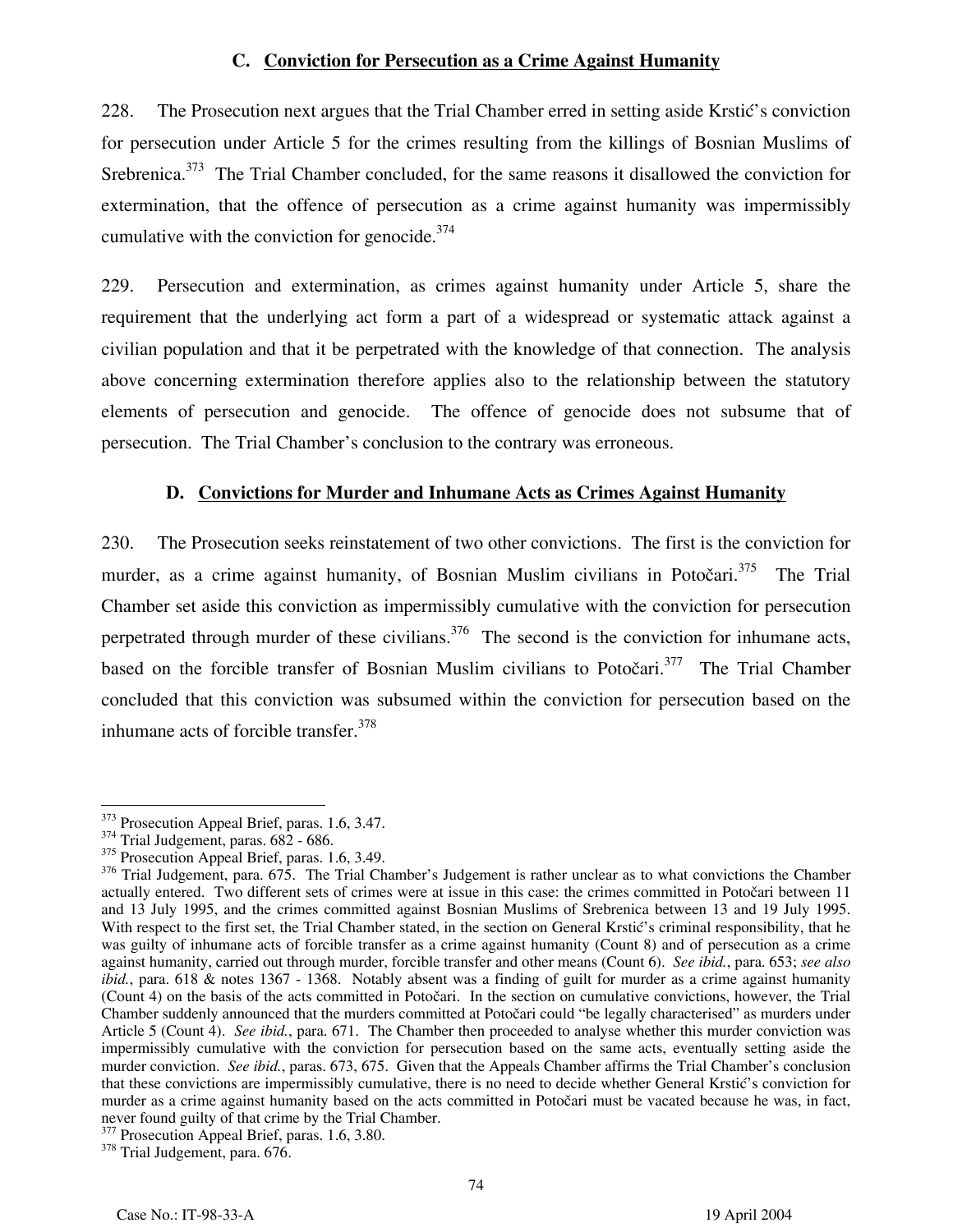231. The Appeals Chamber addressed these two issues in its recent decisions in *Vasiljević* and *Krnojelac*. In *Vasiljević*, the Appeals Chamber disallowed convictions for murder and inhumane acts under Article 5 as impermissibly cumulative with the conviction for persecution under Article 5 where the persecution was accomplished through murder and inhumane  $acts.<sup>379</sup>$  The Appeals Chamber concluded that the offence of persecution is more specific than the offences of murder and inhumane acts as crimes against humanity because, in addition to the facts necessary to prove murder and inhumane acts, persecution requires the proof of a materially distinct element of a discriminatory intent in the commission of the act.<sup>380</sup> The same result was reached by the Appeals Chamber in *Krnojelac*, which concluded that "the crime of persecution in the form of inhumane acts subsumes the crime against humanity of inhumane acts."<sup>381</sup>

232. The Prosecution argues at length that the crime of persecution can be committed in many ways other than through murders or inhumane acts.<sup>382</sup> This observation is accurate, but entirely inapposite. Where the charge of persecution is premised on murder or inhumane acts, and such charge is proven, the Prosecution need not prove any additional fact in order to secure the conviction for murder or inhumane acts as well. The proof that the accused committed persecution through murder or inhumane acts *necessarily* includes proof of murder or inhumane acts under Article 5. These offences become subsumed within the offence of persecution.<sup>383</sup>

233. The Trial Chamber correctly recognised this principle, and the Prosecution's appeal on these issues is therefore dismissed.

<sup>&</sup>lt;sup>379</sup> Vasiljević Appeals Judgement, paras. 135, 146.

<sup>&</sup>lt;sup>380</sup> *Ibid.*, para. 146.<br><sup>381</sup> *Krnojelac* Appeal Judgement, para. 188. The Prosecution argues that the *Krnojelac* Appeal Judgement is not binding because the issue was adjudicated by the Appeals Chamber *proprio motu*, and without the benefit of briefing or argument. AT, p. 233. There is no indication, however, that the Appeals Chamber in *Krnojelac* reached its decision without due consideration of the issue. In any event, the conclusion reached by the *Krnojelac* Appeals Chamber was subsequently re-affirmed in the *Vasiljević* Appeal Judgement, a decision which post-dates the appeal hearing in this case.<br><sup>382</sup> Prosecution Appeal Brief, paras. 3.54 - 3.55, 3.73 - 3.75.

<sup>&</sup>lt;sup>383</sup> The jurisprudence of the United States Supreme Court, on whose *Blockburger* test the Tribunal's approach to cumulative convictions is based, *see Kunarac et al.* Appeal Judgement, para. 168, is instructive in this regard. In *Ball* v. *United States*, 470 U.S. 856 (1985), the U.S. Supreme Court examined the question of whether convicting a felon for receiving a firearm and possessing the same firearm was impermissibly cumulative. Applying the *Blockburger* test, the court easily concluded that the legislator "did not intend to subject felons to two convictions [because] proof of illegal receipt of a firearm *necessarily* includes proof of illegal possession of that weapon." *Ibid.*, at 862.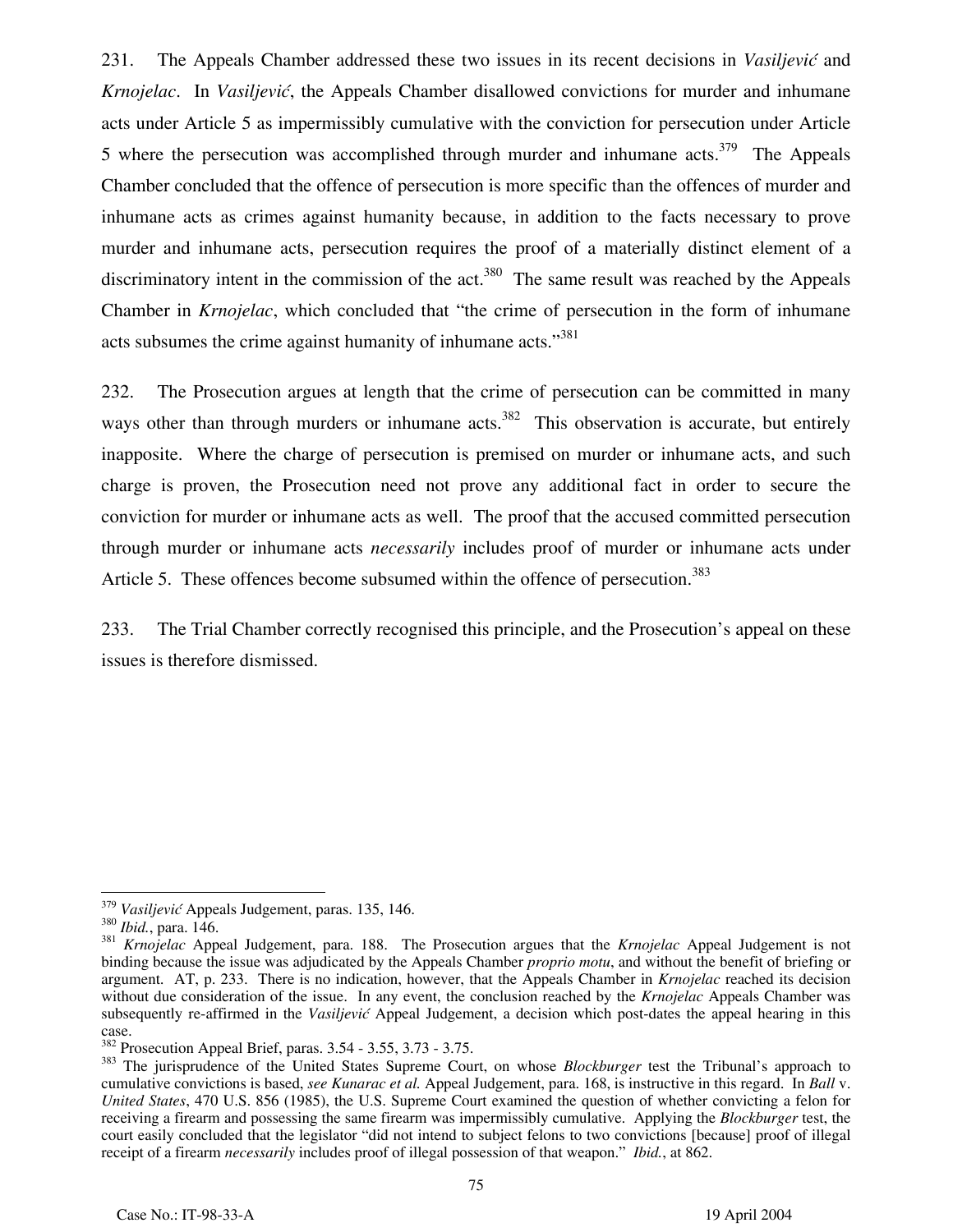## **VI. SENTENCING**

234. The Trial Chamber imposed on Radislav Krstić a single sentence of 46 years' imprisonment.<sup>384</sup> Both the Prosecution and the Defence have appealed this sentence.<sup>385</sup>

## **A. Submissions**

235. The Prosecution argues that the sentence imposed by the Trial Chamber was inadequate because it failed properly to account either for the gravity of the crimes committed or for the participation of Radislav Krstić in those crimes;<sup>386</sup> is inconsistent with ICTR jurisprudence in comparable genocide cases;<sup>387</sup> is based on Krstić's "palpably lesser guilt";<sup>388</sup> and because the Trial Chamber erred in finding that premeditation was inapplicable as an aggravating factor in this case.<sup>389</sup> Consequently, the Prosecution argues that the Trial Chamber imposed a sentence beyond its discretion,  $390$  and that the sentence should be increased to life imprisonment, with a minimum of 30 vears. $391$ 

236. The Defence argues that in imposing the sentence, the Trial Chamber failed to have due regard to the sentencing practice of the former Yugoslavia and the courts of Bosnia and Herzegovina<sup>392</sup> and to give adequate weight to what the Defence submits are mitigating circumstances.393 The Defence accordingly argues that the sentence should be reduced to a maximum of 20 years.<sup>394</sup>

## **B. Discussion**

237. The Appeals Chamber has overturned Krstić s conviction as a participant in a joint criminal enterprise to commit genocide. It has also disagreed with the Trial Chamber that he was a direct participant in the murders of the Bosnian Muslims under Article 3, and in extermination and persecution under Article 5, all of which arise from the executions of the Bosnian Muslims of Srebrenica between 13 and 19 July 1995. In relation to each of these offences the Appeals Chamber has instead concluded that Krstić aided and abetted the commission of these crimes.

<sup>&</sup>lt;sup>384</sup> Trial Judgement, para. 726.

<sup>&</sup>lt;sup>385</sup> See Annex A, Procedural Background.<br><sup>386</sup> Prosecution Appeal Brief, section  $4(A)$ .

<sup>&</sup>lt;sup>387</sup> *Ibid.*, section 4(B).<br><sup>388</sup> Trial Judgement, para. 724, Prosecution Appeal Brief, section 4(C).

<sup>389</sup> Trial Judgement, paras. 711 - 712, Prosecution Appeal Brief, section 4(D).

<sup>390</sup> Prosecution Appeal Brief, para. 2.2, citing the test established in the *Kupreškić et al.* Appeal Judgement.

<sup>391</sup> *Ibid*., paras. 5.2 - 5.3.

<sup>&</sup>lt;sup>392</sup> Defence Response to Prosecution Appeal Brief, paras. 38 - 50; Trial Judgement, para. 697.

<sup>&</sup>lt;sup>393</sup> Trial Judgement, paras. 713 - 716, Defence Response to Prosecution Appeal Brief, para. 99.

<sup>&</sup>lt;sup>394</sup> Defence Response to Prosecution Appeal Brief, para. 100.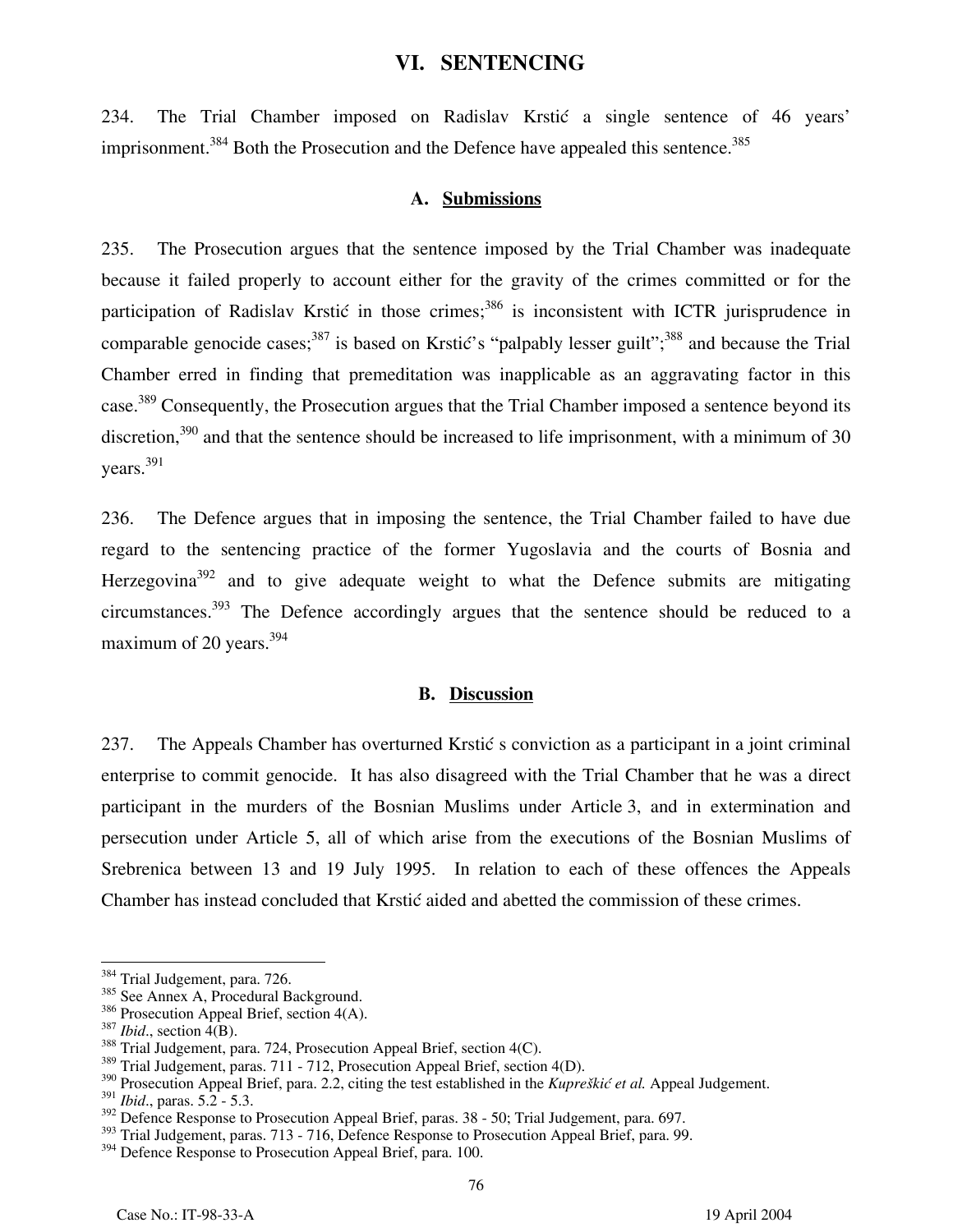238. In finding Krstić criminally responsible as an aider and abettor, the Appeals Chamber concluded that the contribution by the Drina Corps personnel and assets under his command was a substantial one. Indeed, without that assistance, the Main Staff would not have been able to carry out its plan to execute the Bosnian Muslims of Srebrenica. Krstić knew that buses he had assisted in procuring for the transfer of the women, children and elderly were being used to transfer the males to various detention sites. He also knew that Drina Corps vehicles and personnel were being used to scout for detention sites and to escort and guard the Bosnian Muslim prisoners at various detention sites. He also knew that heavy vehicles and equipment belonging to the Drina Corps under his command were being used to further the execution of the Bosnian Muslim civilians. This knowledge and these modes of assistance constitute a substantial contribution to the commission of the crimes as required for a conviction for aiding and abetting the genocide of the Bosnian Muslims of Srebrenica.

239. The Appeals Chamber concluded that Radislav Krstić willingly participated in the joint criminal enterprise resulting in the humanitarian crisis at Potočari, and was aware that a natural and reasonable consequence of that humanitarian crisis was that crimes would be committed against the civilian population. The Appeals Chamber has therefore upheld Krstić's convictions for persecution for murders, cruel and inhumane treatment, terrorising the civilian population, forcible transfer and destruction of personal property of Bosnian Muslim civilians arising out of the treatment of the Bosnian Muslim civilians at Potočari. While upholding this conviction, the Appeals Chamber has acknowledged, however, that Radislav Krstić and the Drina Corps under his command did not personally commit any crimes against the Bosnian Muslim civilians, other than assist in the organisation of the forcible transfer. Notably, it was established that Krstić was only present in Potočari for an hour or two at the most, and there was no evidence that he actually witnessed any of the crimes being committed against the Bosnian Muslim civilians, or that his subordinates in the Drina Corps directly witnessed them and reported to Krstić. Furthermore, the Trial Chamber accepted that the transfer of the Bosnian Muslim civilians organised by the Drina Corps was a disciplined and orderly operation, and that Krstić specifically ordered that no harm was to befall the Bosnian Muslim civilians being transferred forcibly.

240. In light of the findings in relation to Radislav Krstić's form of responsibility, an adjustment of the sentence will be necessary in any event. It is nevertheless appropriate first to consider and resolve the issues relating to sentencing raised on appeal.<sup>395</sup>

<sup>&</sup>lt;u>.</u> <sup>395</sup> *Vasiljević* Appeal Judgement, para. 149.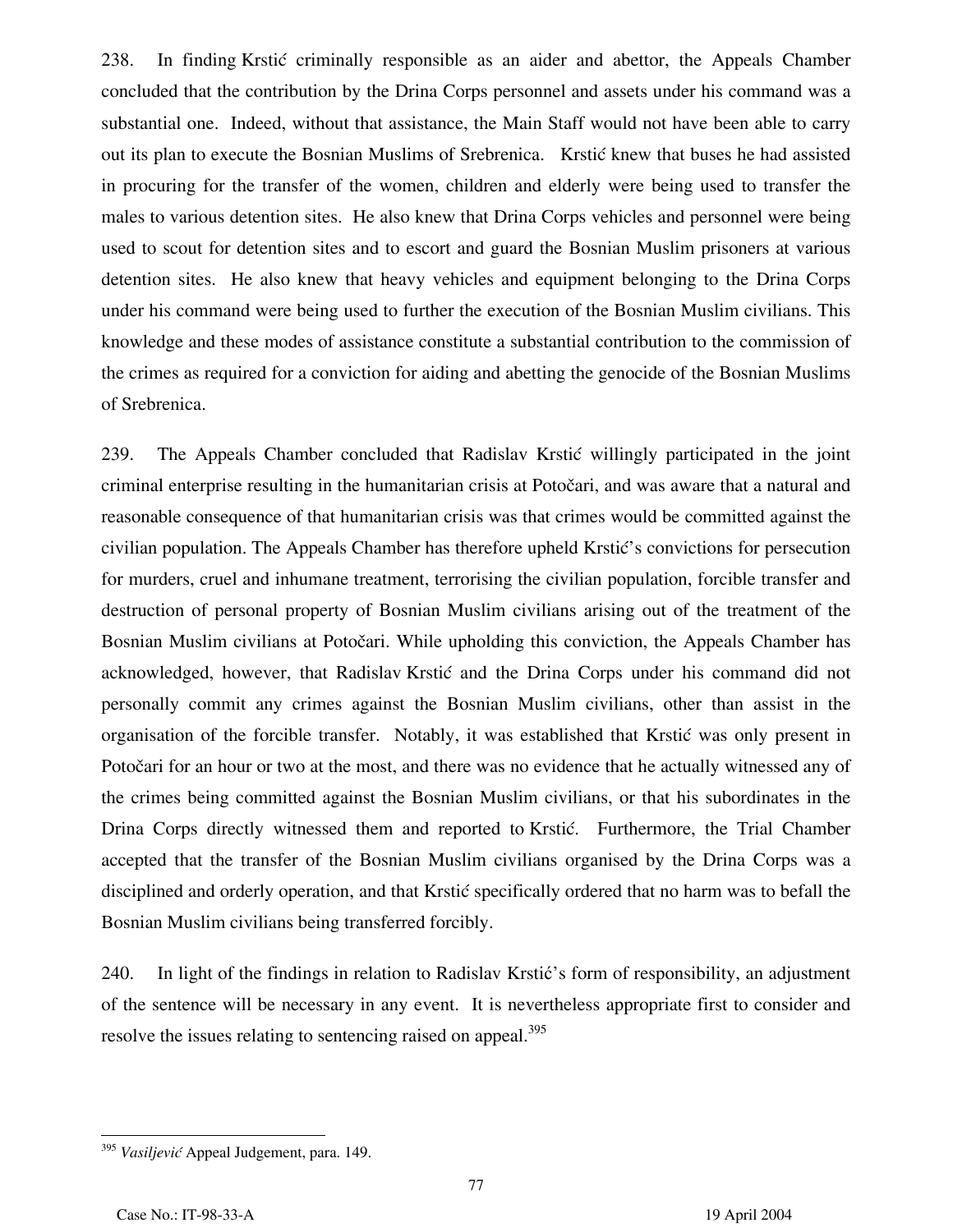241. The relevant provisions on sentencing are Articles 23 and 24 of the Statute, and Rules 100 to 106 of the Rules of Procedure and Evidence. These provisions constitute factors to be taken into consideration by the Trial Chamber when deciding a sentence on conviction.<sup>396</sup> They do not constitute binding limitations on a Chamber's discretion to impose a sentence,  $397$  which must always be decided according to the facts of each particular case.<sup>398</sup>

242. The jurisprudence of the ICTY and ICTR has also generated a body of relevant factors to consider during sentencing.<sup>399</sup> The Appeals Chamber has emphasised, however, that it is "inappropriate to set down a definitive list of sentencing guidelines for future reference,"  $400$  given that the imposition of a sentence is a discretionary decision. The Appeals Chamber has further explained that only a "discernible error" in the exercise of that sentencing discretion by the Trial Chamber may justify a revision of the sentence.<sup>401</sup>

243. It is therefore for the Appeals Chamber to determine whether the Trial Chamber committed a discernible error in imposing a sentence of 46 years on Radislav Krstić.

## 1. The arguments concerning the gravity of the crimes Radislav Krstić has committed and his participation therein

244. Both the Defence and the Prosecution have submitted arguments concerning the gravity of the crimes alleged. The Prosecution argues that in light of the gravity of the crimes Krstić committed, he should be sentenced to life imprisonment.<sup>402</sup> The Defence focuses on the Trial Chamber's recognition of Krstić's limited participation in the events of July 1995 and submits that the sentence was unduly harsh. $403$ 

245. As discussed above, the Appeals Chamber will consider arguments relating to sentencing only insofar as they allege the commission of a discernible error in the Trial Chamber's exercise of

<sup>-</sup>396 Rule 101(B). *See also Čelebići* Appeal Judgement, para. 716 ("These 'general guidelines' amount to an obligation on the Trial Chamber to take into account aggravating and mitigating circumstances, … the gravity of the offence, the individual circumstances of the convicted person and the general practice regarding prison sentences in the courts of the former Yugoslavia.").

<sup>397</sup> *Čelebići* Appeal Judgement, para. 780. *See also Kambanda* Appeal Judgement, para. 124 (while the Trial Chamber is bound by the Rules to consider the mitigating factors, the weight to be accorded to those factors "is a matter for the discretion of the Trial Chamber.").

<sup>398</sup> *Jelisić* Appeal Judgement, para. 101; *see also* Trial Judgement para. 700.

<sup>&</sup>lt;sup>400</sup> Čelebići Appeal Judgement, para. 715. See also Furundžija Appeal Judgement, para. 238.<br><sup>401</sup> Vasiljević Appeal Judgement, para. 9. See also Jelisić Appeal Judgement, para. 99; Čelebići Appeal Judgement para. 725; *Furundžija* Appeal Judgement, para. 239; *Aleksovski* Appeal Judgement, para. 187; *Tadić* Judgement in Sentencing Appeals, para. 22.

<sup>402</sup> Prosecution's Appeal Brief, paras. 4.1 *et seq*; and para. 4.23. 403 Defence Response, paras. 51 - 64.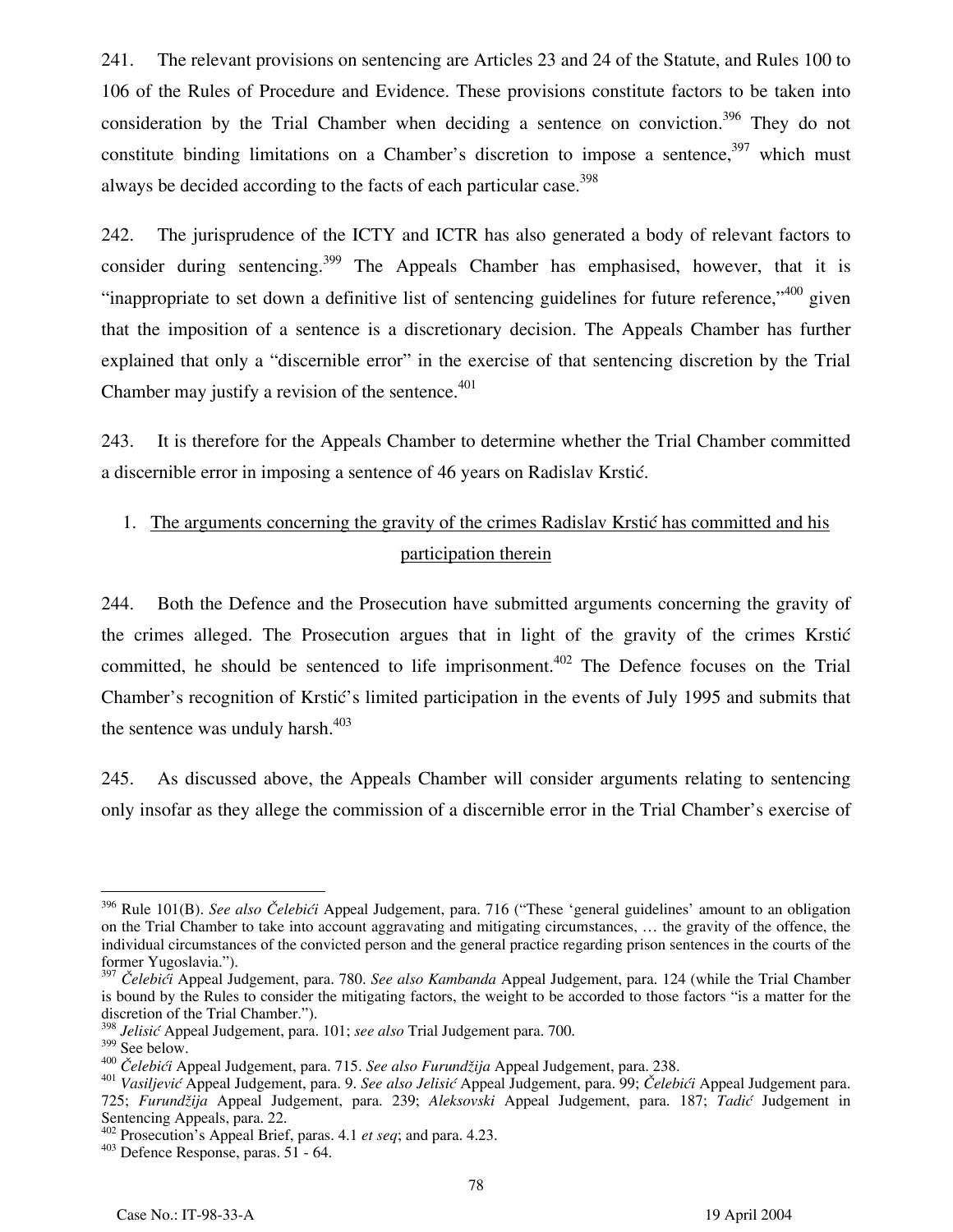its discretion.<sup>404</sup> As to the level of Krstić's participation in these crimes, the Appeals Chamber has found his criminal responsibility to be of lower magnitude than that found by the Trial Chamber, and the impact of this finding is addressed below.

## 2. The arguments for consistent sentencing practice

246. The Prosecution argues, relying on the *Jelisić* Appeal Judgement, that the Trial Chamber erred in the exercise of its discretion by imposing a sentence that is not consistent with sentences imposed for similar offences.405 In *Jelisić*, the Appeals Chamber did indeed recognise that a sentence "may be thought to be capricious or excessive if it is out of reasonable proportion with a line of sentences passed in similar circumstances for the same offences."<sup>406</sup>

247. The Appeals Chamber in the *Jelisić* case also held, however, that similar cases do not provide "a legally binding tariff of sentences but a pattern which emerges from individual cases," and that "[w]here there is … disparity, the Appeals Chamber *may* infer that there was disregard of the standard criteria by which sentence should be assessed, as prescribed by the Statute and set out in the Rules. But it is difficult and unhelpful to lay down a hard and fast rule on the point; there are a number of variable factors to be considered in each case."<sup>407</sup>

248. The conclusion of the Appeals Chamber in the *Jelisić* case, as well as in others,<sup>408</sup> is unequivocal: The sentencing practice of the Tribunal in cases involving similar circumstances is but one factor which a Chamber must consider when exercising its discretion in imposing a sentence.<sup>409</sup> The decision is a discretionary one, turning on the circumstances of the particular case. "What is important is that due regard is given to the relevant provisions of the Statute and the Rules, [the] jurisprudence of the Tribunal and ICTR, and the circumstances of the case."<sup>410</sup>

<sup>404</sup> *Čelebići* Appeal Judgement, para. 712.

<sup>&</sup>lt;sup>405</sup> Jelisić Appeal Judgement, cited in the Prosecution Appeal Brief, paras. 4.25 *et seq.*<br><sup>406</sup> Jelisić Appeal Judgement, para. 96.<br><sup>407</sup> Ibid., emphasis added.<br><sup>408</sup> See, *e.g.*, the *Furundzija* Appeal Judgement, par provide Trial Chambers with the *discretion to take into account the circumstances of each crime in assessing the sentence to be given*. A previous decision on sentence *may* indeed provide guidance if it relates to the same offence and was committed in substantially similar circumstances; otherwise, a Trial Chamber is limited only by the provisions of the Statute and the Rules") (emphasis added); *see also Čelebići* Appeal Judgement, paras. 719, 721, 757 - 758, 798; *Kupreškić et al.* Appeal Judgement, para. 443. The ICTR follows the same practice. *Kajelijeli* Trial Judgement, para. 963 ("Principal perpetrators convicted of either genocide or extermination as a crime against humanity or both have been punished with sentences ranging from fifteen years to life imprisonment. Secondary or indirect forms of participation have generally resulted in a lower sentence."); *see* also the *Serushago* Sentence, para. 22 (the accused was convicted of genocide and three counts of crimes against humanity (murder, extermination, and torture) and sentenced to 15 years imprisonment in light of the circumstances of that case).

<sup>409</sup> *Čelebići* Appeal Judgement, para. 757: "When such a range or pattern has appeared, a Trial Chamber would be obliged to *consider* that range or pattern of sentences, without being *bound* by it." <sup>410</sup> *Kupreški<sup>ć</sup> et al.* Appeal Judgement, para. 444.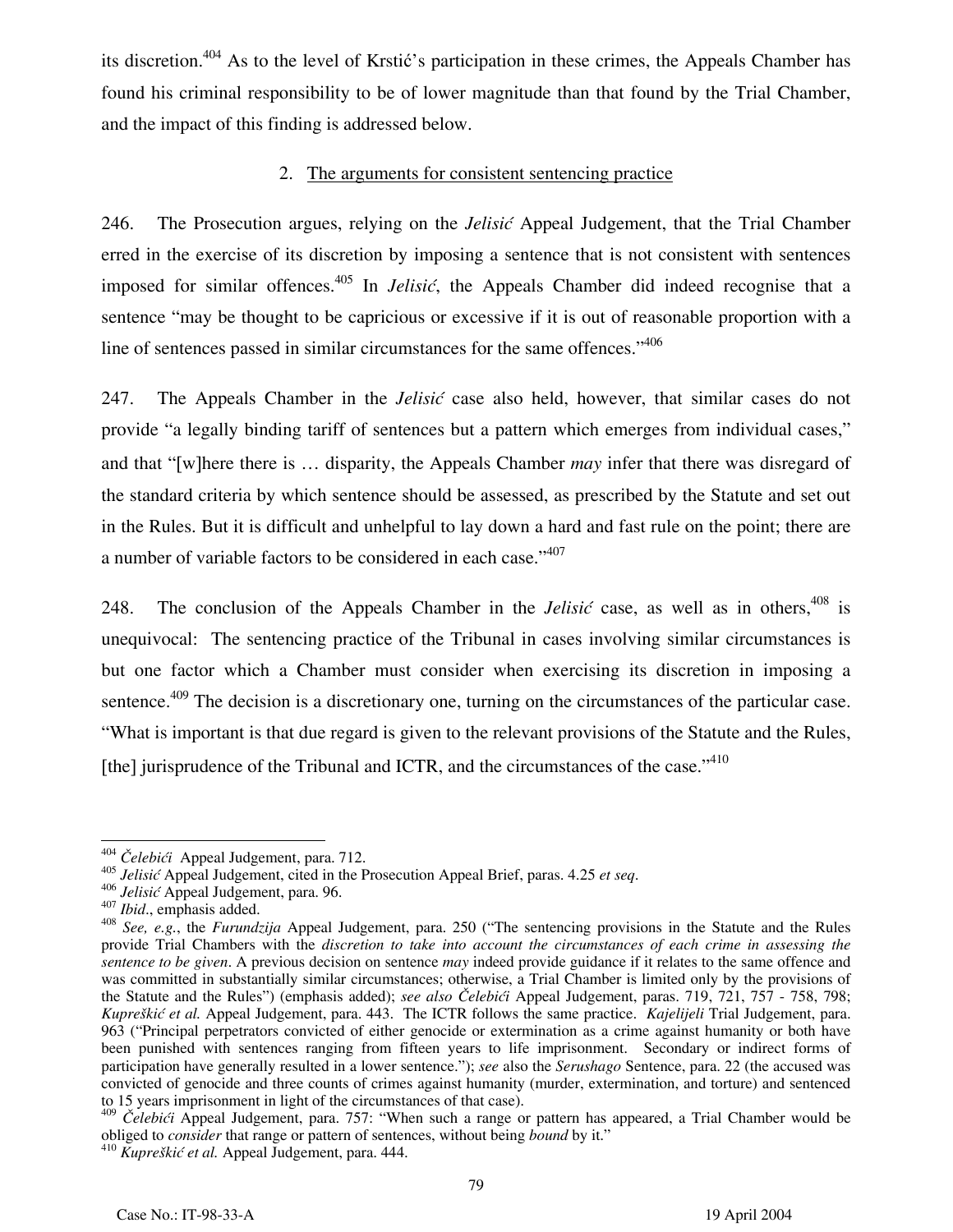249. The Prosecution also argues that the Trial Chamber erred by failing to consider carefully the ICTR jurisprudence relating to sentencing.<sup>411</sup> Although the Trial Chamber's analysis of the ICTR jurisprudence relating to sentencing was not as extensive or detailed as that now provided by the Prosecution, the Trial Chamber did expressly consider that jurisprudence.<sup>412</sup> The Appeals Chamber concludes that the sentence of 46 years' imprisonment imposed by the Trial Chamber – the highest fixed-term sentence imposed by this Tribunal to date<sup>413</sup> – sufficiently reflected the gravity of the crimes of which Radislav Krstić was convicted. In addition, a review of ICTR sentencing practice in comparable cases does not reveal a fixed rule requiring the imposition of a specified sentence for genocide.<sup>414</sup> The Trial Chamber's sentence was therefore consistent with the practice of the ICTR.

250. In any event, and as already explained, the sentencing practice in comparable cases is but one of several factors a Chamber must consider in determining an appropriate sentence. The Trial Chamber has a broad discretion to assess that factor, depending on the particular circumstances of the case before it. In this case, the Trial Chamber imposed on Krstić a sentence which it deemed appropriate on the basis of the particular circumstances surrounding his conduct in and around Srebrenica in July 1995. The Trial chamber did not commit a discernible error in the exercise of its sentencing discretion.

251. Given that the Appeals Chamber has reduced the level of criminal responsibility in this case to aiding and abetting genocide, the submission of the Prosecution in this regard is in any event moot.

252. The Prosecution's appeal on this ground is therefore dismissed.

## 3. The argument relating to "palpably lesser guilt"

253. The Trial Chamber held that Radislav Krstić "is guilty, but his guilt is palpably lesser than others who devised and supervised the executions all through [the relevant period]."<sup>415</sup> The Prosecution argues that the Trial Chamber erred in deciding that Krstić deserved a lesser sentence

<sup>&</sup>lt;sup>411</sup> Prosecution Appeal Brief, paras. 4.24 - 4.86.

<sup>&</sup>lt;sup>412</sup> Trial Judgement, para. 696. *See* also the following footnotes: 1464, 1465, 1474, 1479, 1484, 1491, 1492, 1497, 1507, 1509, 1511 and 1513.<br><sup>413</sup> In the *Stakić* Trial Judgement, the accused was sentenced to life imprisonment.

<sup>&</sup>lt;sup>414</sup> The ICTR has frequently imposed life sentences on persons convicted of genocide. See, for example, the Kambanda Trial Judgement (affirmed on appeal); the *Akayesu* Trial Judgement (affirmed on appeal); the *Kayishema & Ruzindana* Trial Judgement, imposing on Clement Kayishema a life sentence (affirmed on appeal); the *Rutaganda* Trial Judgement (appeal pending); the *Musema* Trial Judgement (affirmed on appeal); the *Kamuhanda* Trial Judgement (appeal pending); and the *Niyitegeka* Trial Judgement (appeal pending). However, the ICTR has also issued lesser sentences than life imprisonment for convictions of genocide. In the *Kayishema & Ruzindana* Trial Judgement, Obed Ruzindana was sentenced to 25 years imprisonment (affirmed on appeal); in the *Serushago* Trial Judgement, the Defendant was sentenced to 15 years imprisonment (affirmed on appeal); and in the *Ntakirutimana* Trial Judgement and Sentence, the defendants were sentenced to 10 and 25 years imprisonment (appeal pending).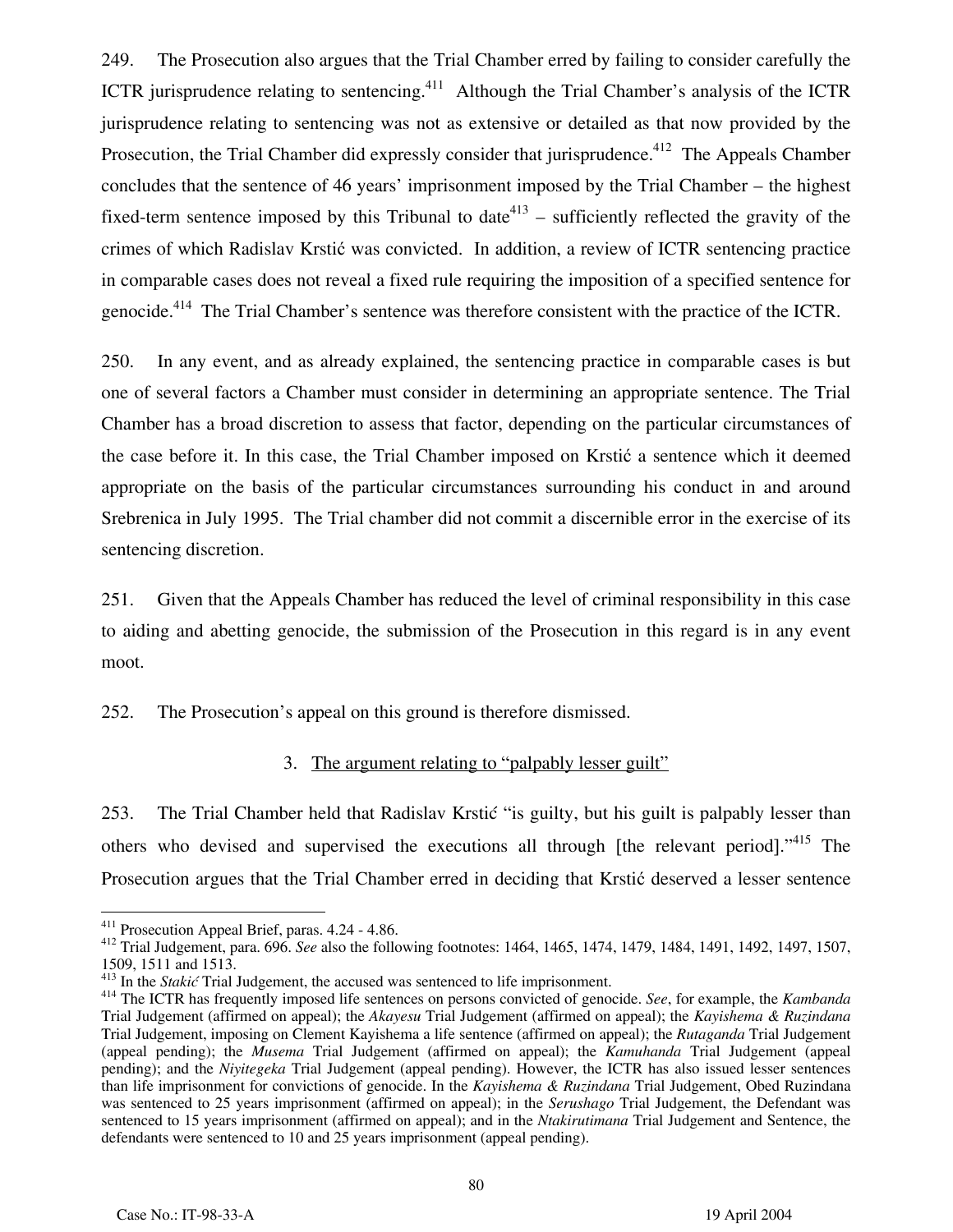than other perpetrators of these crimes whose guilt was not adjudicated in this case. The Prosecution further argues that, by elevating this factor to a "pivotal" level, the Trial Chamber failed to give appropriate consideration to Krstić's individual responsibility.<sup>416</sup>

254. The Appeals Chamber agrees that Radislav Krstić's guilt should have been assessed on an individual basis. The Appeals Chamber further agrees that the comparative guilt of other alleged coconspirators, not adjudicated in this case, is not a relevant consideration. The Appeals Chamber does not, however, share the Prosecution's interpretation of the Trial Judgement.<sup>417</sup> The Trial Chamber was entitled to consider the conduct of Krstić in the proper context, which includes the conduct of any alleged co-perpetrators. A comprehensive understanding of the facts of a particular case not only permits a consideration of the culpability of other actors; indeed, it requires it in order to accurately comprehend the events in question and to impose the appropriate sentence.<sup>418</sup> While the wording of the Trial Judgement may be misleading, the Trial Chamber did not consider the allegedly higher culpability of others in an inappropriate way.

255. The Prosecution's appeal on this ground is therefore dismissed.

#### 4. The Prosecution's argument concerning premeditation as an aggravating factor

256. The Trial Chamber held that Radislav Krstić's delayed participation precluded a finding of any premeditation on his part.<sup>419</sup> The Prosecution submits that the Trial Chamber erred discernibly in concluding that premeditation was not an aggravating factor in this case.<sup> $420$ </sup>

257. On the facts considered by the Trial Chamber, it was within the Trial Chamber's discretion to conclude that premeditation was not present and so could not be an aggravating factor. With respect to the finding that Krstić participated in genocide, no premeditation was established.<sup>421</sup> The same applies to Krstić for the opportunistic crimes that occurred at Potočari on 12 – 13 July 1995.

258. There was an element of premeditation in the decision forcibly to transfer the civilian population, but it was within the discretion of the Trial Chamber to discount this factor from having any bearing on the sentence imposed.

-

<sup>&</sup>lt;sup>415</sup> Trial Judgement, para. 724.

<sup>416</sup> Prosecution Appeal Brief, para. 4.91.<br><sup>417</sup> *Ibid.* 418 The Tribunal has recognised the practice of 'gradation of sentence'; *cf.* the *Aleksovski* Appeal Judgement, para. 184.<br><sup>418</sup> Trial Judgement, paras. 710 - 712.

<sup>&</sup>lt;sup>420</sup> Prosecution's Appeal Brief, paras. 4.113 *et seq.* <sup>421</sup> The Appeals Chamber has, of course, concluded in any event that general Krstić was not a participant in a genocidal <sup>421</sup> The Appeals Chamber has, of course, c enterprise, but only an aider and abettor of genocide.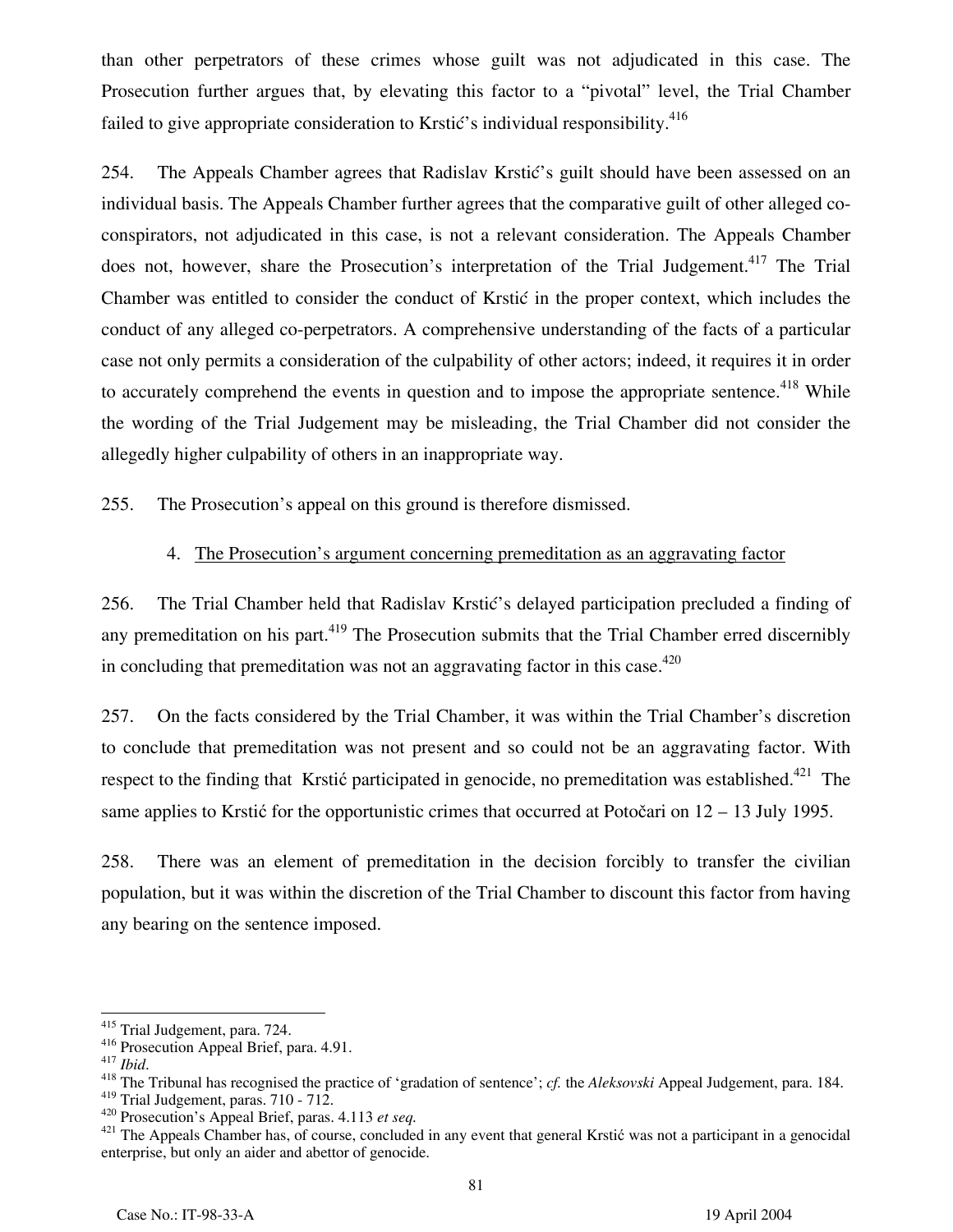259. The Trial Chamber did not err in concluding that premeditation was not an aggravating factor in this case.

## 5. The Defence's argument regarding the sentencing practice of the Former Yugoslavia

260. The Defence submits that the Trial Chamber incorrectly considered the 1998 law of Bosnia-Herzegovina, as opposed to the law of the former Yugoslavia, in its decision on sentence.<sup>422</sup> The approach of the Tribunal regarding recourse to the sentencing practice of the former Yugoslavia, pursuant to Article 24(1) of the Statute and to Rule 101(B)(iii), is best expressed in the decision of the Trial Chamber in *Prosecutor v. Kunarać et al*:

Although the Trial Chamber is not bound to apply the sentencing practice of the former Yugoslavia, what is required certainly goes beyond merely reciting the relevant criminal code provisions of the former Yugoslavia. Should they diverge, care should be taken to explain the sentence to be imposed with reference to the sentencing practice of the former Yugoslavia, especially where international law provides no guidance for a particular sentencing practice. The Trial Chamber notes that, because very important underlying differences often exist between national prosecutions and prosecutions in this jurisdiction, the nature, scope and the scale of the offences tried before the International Tribunal do not allow for an automatic application of the sentencing practices of the former Yugoslavia. $423$ 

261. The Trial Chamber was therefore required to consider the sentencing practice in the former Yugoslavia; this it did in paragraph 697 of the Trial Judgement. The footnotes to that paragraph demonstrate that the Trial Chamber considered the relevant legislation as required and analysed that legislation in relation to its findings. The Trial Chamber was entitled to consider, in addition to the SFRY law in force at the time of the commission of the crimes by Radislav Krstić, how that law evolved subsequently. The Trial Chamber ascertained that the sentencing practice of the former Yugoslavia evolved in a way consonant with the sentencing principles of this Tribunal. For example, the law of Bosnia-Herzegovina abolished the death penalty for crimes of which Krstić is convicted.<sup>424</sup> Given the coherence of that abolishment with this Tribunal's own sentencing powers as set out in Article 24, the Trial Chamber did not commit a discernible error in referring to the 1998 law of Bosnia-Herzegovina.

262. Finally, the Tribunal – while being obliged to consider the sentencing practice in the former Yugoslavia – is not bound by it. $425$  The Tribunal is not prevented from imposing a greater or lesser sentence than would have been imposed under the legal regime of the Former Yugoslavia.<sup>426</sup>

<sup>&</sup>lt;sup>422</sup> Defence Response to Prosecution Appeal Brief, paras. 46 - 50.

<sup>&</sup>lt;sup>423</sup> Kunarać et al Trial Judgement, para. 29. This reasoning has been consistently adopted by the Appeals Chamber. See *Kunarać et al* Appeal Judgement, para. 347 – 349; *Tadić* Judgement in Sentencing Appeals, para. 21; *Čelebići* Appeal

Judgement, paras. 813 and 820; *Kupreškić et al.* Appeal Judgement, para. 418.<br><sup>424</sup> See also Todorović Sentencing Judgement, paras. 96 et seq. (which conducted a similar analysis of the Bosnia-Herzegovinian law).

<sup>425</sup> *Plavsić* Sentencing Judgement, para. 115; *Nikolić* Sentencing Judgement, para. 96.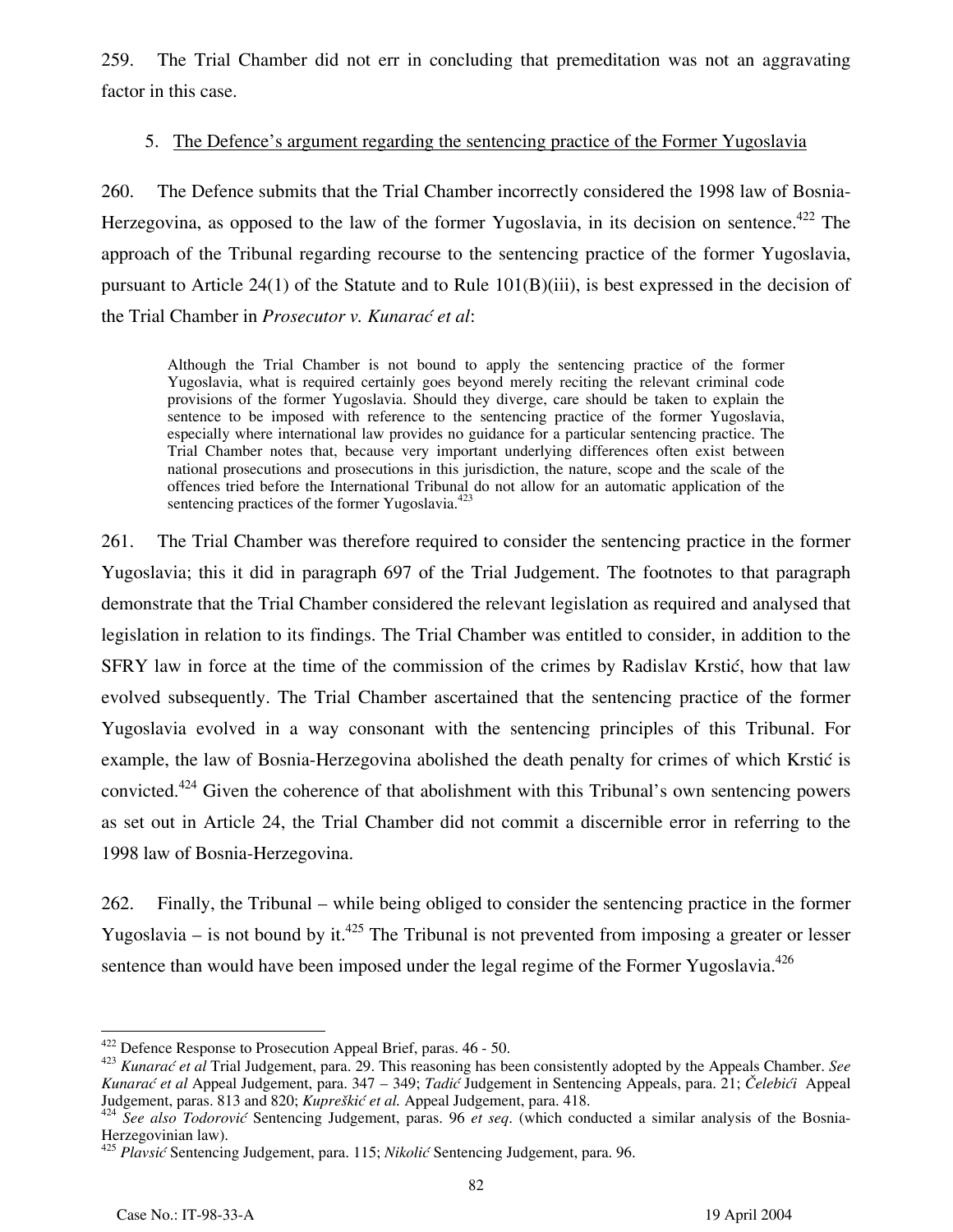263. The Appeals Chamber is therefore unable to find a discernible error in the reasoning of the Trial Chamber in this regard. The Defence's appeal on this ground is dismissed.

#### 6. The Defence's argument as to inadequate weight accorded to mitigating circumstances

264. The Defence submits that the Trial Chamber failed to give adequate weight to the alleged mitigating circumstances.<sup>427</sup>

265. The Trial Chamber considered the circumstances identified by the defence, but concluded that they did not constitute mitigating circumstances.<sup>428</sup> The Trial Chamber has discretion in deciding whether a particular circumstance should be regarded as a mitigating one. The Defence has failed to demonstrate that the Trial Chamber erred in the exercise of its discretion in this regard, and the ground of appeal is dismissed.

#### **C. The Appeals Chamber's Considerations**

266. The Appeals Chamber decides that the sentence must be adjusted due to the fact that it has found Radislav Krstić responsible as an aider and abettor to genocide and to murders as a violation of the laws or customs of war committed between 13 and 19 July 1995, instead of as a coperpetrator, as found by the Trial Chamber. In accordance with its power to do so without remitting the matter to the Trial Chamber,<sup>429</sup> the Appeals Chamber proceeds with the adjustment of Krstić's sentence in light of its findings, and in accordance with the requirements of the Statute and the Rules.

267. As correctly stated by the Trial Chamber,  $430$  the general sentencing principles applicable in this case include the following: (i) the gravity of the crime(s) alleged;<sup>431</sup> (ii) the general practice of

<sup>&</sup>lt;sup>426</sup> Banović Sentencing Judgement, para. 89.

<sup>&</sup>lt;sup>427</sup> Defence Response to Prosecution Appeal Brief, paras. 66 - 72 and 99. *See* Trial Judgement at paras. 713 – 717 and 723. The alleged mitigating circumstances were: good personal character; no previous record; poor health; and cooperation with the Prosecution.

 $428 \text{ Trial Judgement}$ , para. 713.<br> $429 \text{ Vasiljević Appendix}$  Judgement, para. 181.

<sup>&</sup>lt;sup>430</sup> Paras. 697 *et seq*. <sup>231</sup> Article 24(2), recognized as "normally the starting point for consideration of an appropriate sentence" in the *Aleksovski* Appeal Judgement, para. 182: "the most important consideration, which may be regarded as the litmus test for the appropriate sentence." *See also Čelebići* Trial Judgement, para. 1225 ("By far the most important consideration, which may be regarded as the litmus test for the appropriate sentence, is the gravity of the offence.").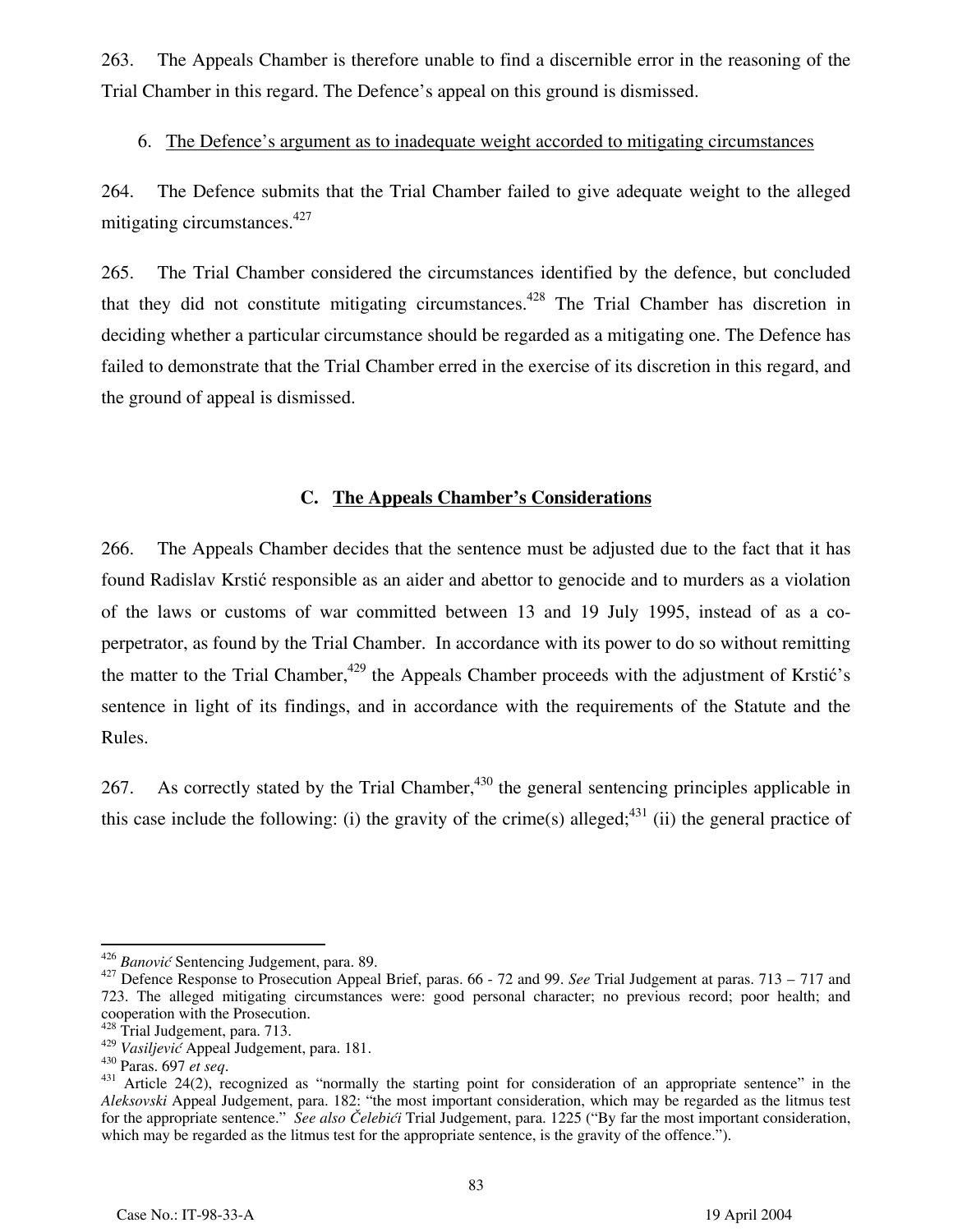prison sentences in the courts of the former Yugoslavia; $432$  (iii) the individual circumstances of the convicted person; $433$  and (iv) any aggravating or mitigating circumstances. $434$ 

268. Regarding the gravity of the crimes alleged, as the Appeals Chamber recently acknowledged in the *Vasiljević* case, aiding and abetting is a form of responsibility which generally warrants lower sentences than responsibility as a co-perpetrator.  $435$  This principle has also been recognized in the ICTR and in many national jurisdictions.<sup>436</sup> While Radislav Krstić's crime is undoubtedly grave, the finding that he lacked genocidal intent significantly diminishes his responsibility. The same analysis applies to the reduction of Krstić's responsibility for the murders as a violation of laws or customs of war committed between 13 and 19 July 1995 in Srebrenica. As such, the revision of Krstić's conviction to aiding and abetting these two crimes merits a considerable reduction of his sentence.

269. The Appeals Chamber has also concluded that the Trial Chamber erred in setting aside Radislav Krstić's convictions for Counts Three (extermination as a crime against humanity) and Six (persecution as a crime against humanity) as impermissibly cumulative with the conviction for genocide. The Appeals Chamber concluded, however, that Krstić's level of responsibility with respect to these two offences was that of an aider and abettor and not of a principal perpetrator. While these conclusions may alter the overall picture of Radislav Krstić's criminal conduct, the Prosecution did not seek an increase in sentence on the basis of these convictions.<sup>437</sup> The Appeals Chamber therefore does not take Krstić's participation in these crimes into account in determining the sentence appropriate to the gravity of his conduct.

270. As regards the general sentencing practice of the courts of the former Yugoslavia, the Appeals Chamber has already explained that the Tribunal is not bound by such practice, and may, if the interests of justice so merit, impose a greater or lesser sentence than would have been imposed under the legal regime of the former Yugoslavia. In the above discussion of this factor, the Appeals Chamber has considered the sentencing practice of the courts of the former Yugoslavia applicable in this case, and has taken those practices into account. In particular, the sentence of a person who

-

<sup>&</sup>lt;sup>432</sup> Article 24(1) of the Statute, Rule 101(B)(iii).<br><sup>433</sup> Article 24(2).<br><sup>434</sup> Rules 101(B)(i) and (ii).

<sup>&</sup>lt;sup>434</sup> Rules  $101(B)(i)$  and (ii).<br><sup>435</sup> *Vasiljević* Appeal Judgement, paras. 181 – 182, n.291.

<sup>436</sup> *Kajelijeli* Trial Judgement, para. 963; *Vasiljević* Appeal Judgement, n. 291 (citing the law of seven common law and civil law jurisdictions).

<sup>&</sup>lt;sup>437</sup> Prosecution Appeal Brief, para. 3.95.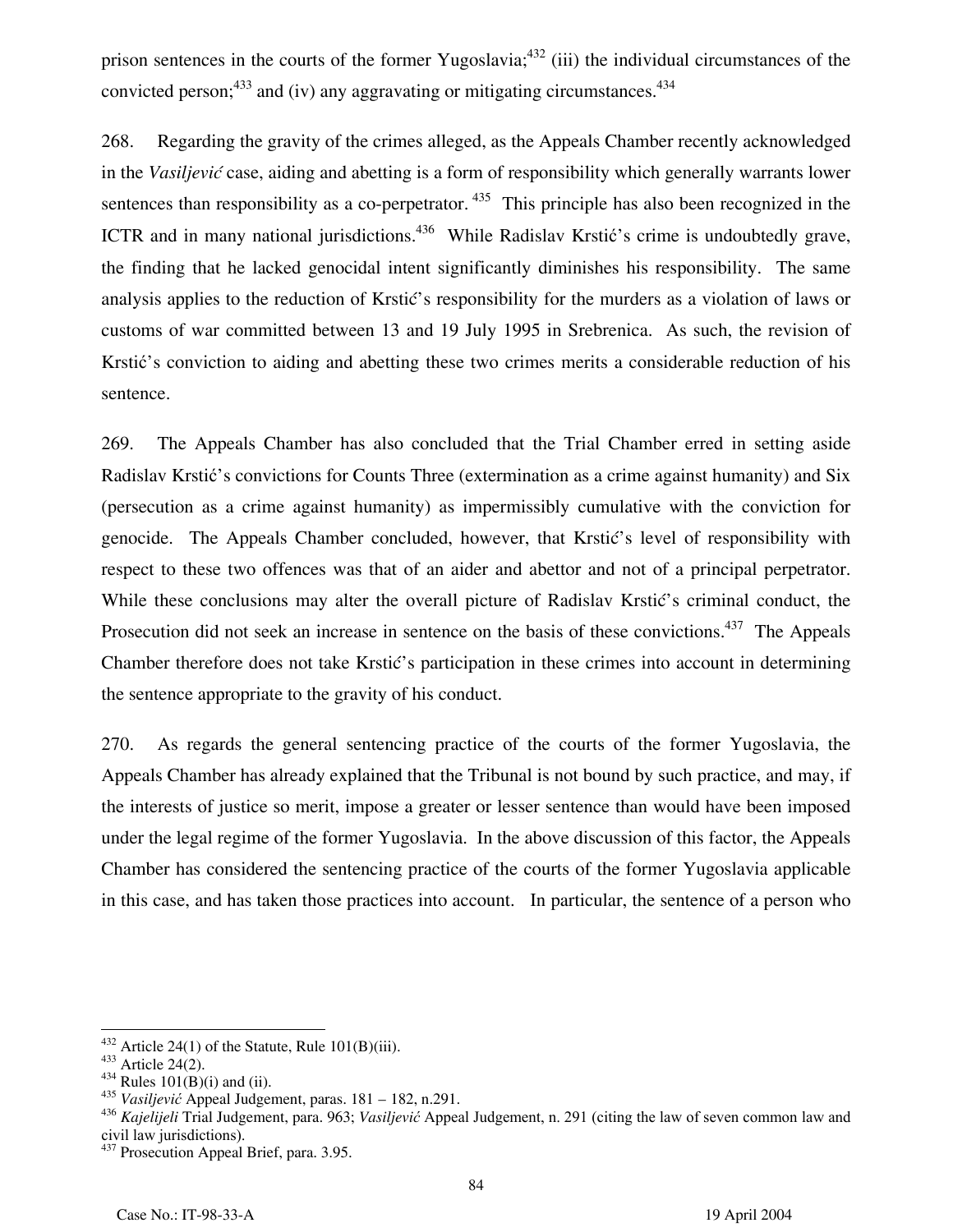aided a principal perpetrator to commit a crime can be reduced to a sentence less than the one given to the principal perpetrator.<sup>438</sup>

271. The Trial Chamber has considered the individual circumstances of Radislav Krstić, including aggravating and mitigating circumstances. The Defence submits that the Trial Chamber erred in not according any weight in sentencing to Krstić's poor health, his good personal character, his clear record to date, $439$  and his cooperation with the Tribunal and contribution to reconciliation in the former Yugoslavia.<sup>440</sup> The Appeals Chamber adopts the Trial Chamber's findings as to these factors, and concludes that they do not constitute mitigating circumstances in the context of this case. The Appeals Chamber also concludes that no aggravating factors are present in this case.

272. The Appeals Chamber believes, however, that four further factors must be accounted for in mitigation of Krstić's sentence, namely: (i) the nature of his provision of the Drina Corps assets and resources; (ii) the fact that he had only recently assumed command of the Corps during combat operations; (iii) the fact that he was present in and around the Potočari for at most two hours; and (iv) his written order to treat Muslims humanely.

273. First, while Radislav Krstić made a substantial contribution to the realization of the genocidal plan and to the murder of the Bosnian Muslims of Srebrenica, his actual involvement in facilitating the use of Drina Corps personnel and assets under his command was a limited one. Second, while the Appeals Chamber has found that Krstić assumed command of the Drina Corps on 13 July 1995, it accepts that the recent nature of his appointment, coupled with his preoccupation with conducting ongoing combat operations in the region around Zepa, meant that his personal impact on the events described was further limited. Third, Krstić was present in and around the Potočari compound during the afternoon of 12 July 1995 for at most two hours,<sup>441</sup> a period which, the Appeals Chamber finds, is sufficiently brief so as to justify a mitigation of sentence.<sup>442</sup> Finally, as discussed above,<sup>443</sup> Radislav Krstić made efforts to ensure the safety of the Bosnian Muslim civilians transported out of Potočari, he issued an order that no harm befall civilians while guaranteeing their safe transportation out of the Srebrenica area, and he showed similar concerns for the Bosnian Muslim civilians during the Žepa campaign. Krstić's personal integrity as a serious career military officer who would ordinarily not have been associated with such a plan at all, is also a factor in mitigation.

<sup>438</sup> *See* Art. 24 of the Criminal Code of FRY ("A person, who premedidately aided another person in perpetration of a criminal act, will be punished as if he had committed it, his sentence can also be reduced.").

<sup>439</sup> Defence Response to Prosecution Appeal Brief, para. 69. <sup>440</sup> *Ibid.*, para.72. <sup>441</sup> *See* para. 82, *supra*. <sup>442</sup> *See* para. 272, *supra*. <sup>443</sup> *See* para. 132, *supra*.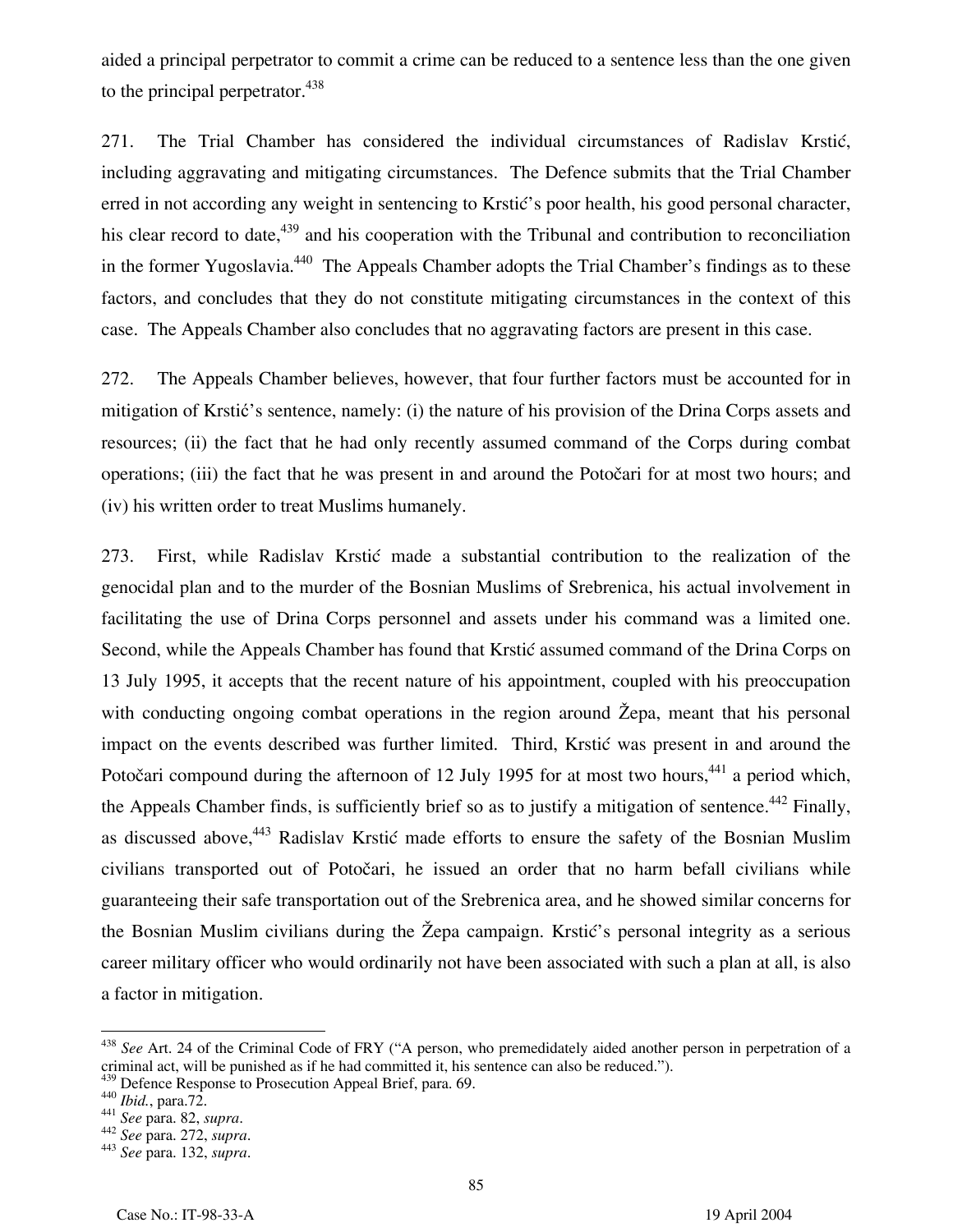274. The Appeals Chamber notes that the Prosecution requested the imposition of a minimum sentence of 30 years' imprisonment.<sup>444</sup> As the Appeals Chamber explained in the *Tadić* Judgement in Sentencing Appeals, the decision whether to impose a minimum sentence is within the sentencing Chamber's discretion.<sup>445</sup> The imposition of a minimum sentence is ordered only rarely. In the absence of compelling reasons from the Prosecution as to why it should do so, the Appeals Chamber does not believe that a minimum sentence is appropriate in this case.

275. The Appeals Chamber finds that Radislav Krstić is responsible for very serious violations of international humanitarian law. The crime of genocide, in particular, is universally viewed as an especially grievous and reprehensible violation. In the light of the circumstances of this case, as well as the nature of the grave crimes Radislav Krstić has aided and abetted or committed, the Appeals Chamber, taking into account the principle of proportionality, considers that the sentence imposed by the Trial Chamber should be reduced to 35 years.

 $\overline{a}$ <sup>444</sup> Prosecution Appeal Brief, 5.3.

<sup>445</sup> *Tadić* Judgement in Sentencing Appeals, paras. 28, 32.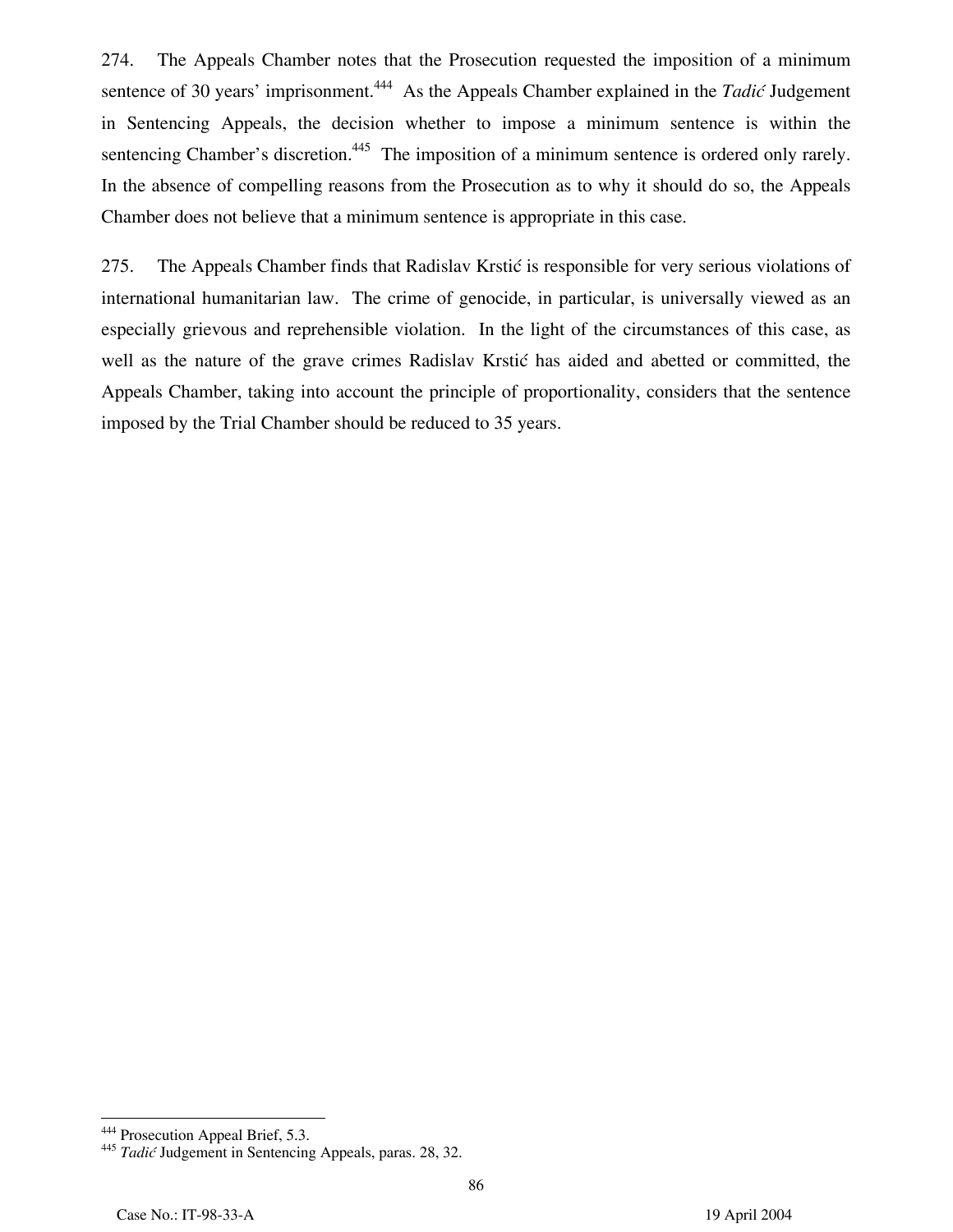## **VII. DISPOSITION**

For the foregoing reasons, **THE APPEALS CHAMBER**

**PURSUANT** to Article 25 of the Statute and Rules 117 and 118 of the Rules of Procedure and Evidence;

**NOTING** the respective written submissions of the parties and the arguments they presented at the hearings of 26 and 27 November 2003;

**SITTING** in open session;

**SETS ASIDE**, Judge Shahabuddeen dissenting, Radislav Krstić's conviction as a participant in a joint criminal enterprise to commit genocide (Count 1), and **FINDS**, Judge Shahabuddeen dissenting, Radislav Krstić guilty of aiding and abetting genocide;

**RESOLVES** that the Trial Chamber incorrectly disallowed Radislav Krstić's convictions as a participant in extermination and persecution (Counts 3 and 6) committed between 13 and 19 July 1995, but that his level of responsibility was that of an aider and abettor in extermination and persecution as crimes against humanity;

**SETS ASIDE**, Judge Shahabuddeen dissenting, Radislav Krstić's conviction as a participant in murder under Article 3 (Count 5) committed between 13 and 19 July 1995, and **FINDS**, Judge Shahabuddeen dissenting, Radislav Krstić guilty of aiding and abetting murder as a violation of the laws or customs of war;

**AFFIRMS** Radislav Krstić's convictions as a participant in murder as a violation of the laws or customs of war (Count 5) and in persecution (Count 6) committed between 10 and 13 July 1995 in Potočari;

**DISMISSES** the Defence and the Prosecution appeals concerning Radislav Krstić's convictions in all other respects;

**DISMISSES** the Defence and the Prosecution appeals against Radislav Krstić's sentence and **IMPOSES** a new sentence, taking into account Radislav Krstić's responsibility as established on appeal;

**SENTENCES** Radislav Krstić to 35 years' imprisonment to run as of this day, subject to credit being given under Rule 101(C) of the Rules of Procedure and Evidence for the period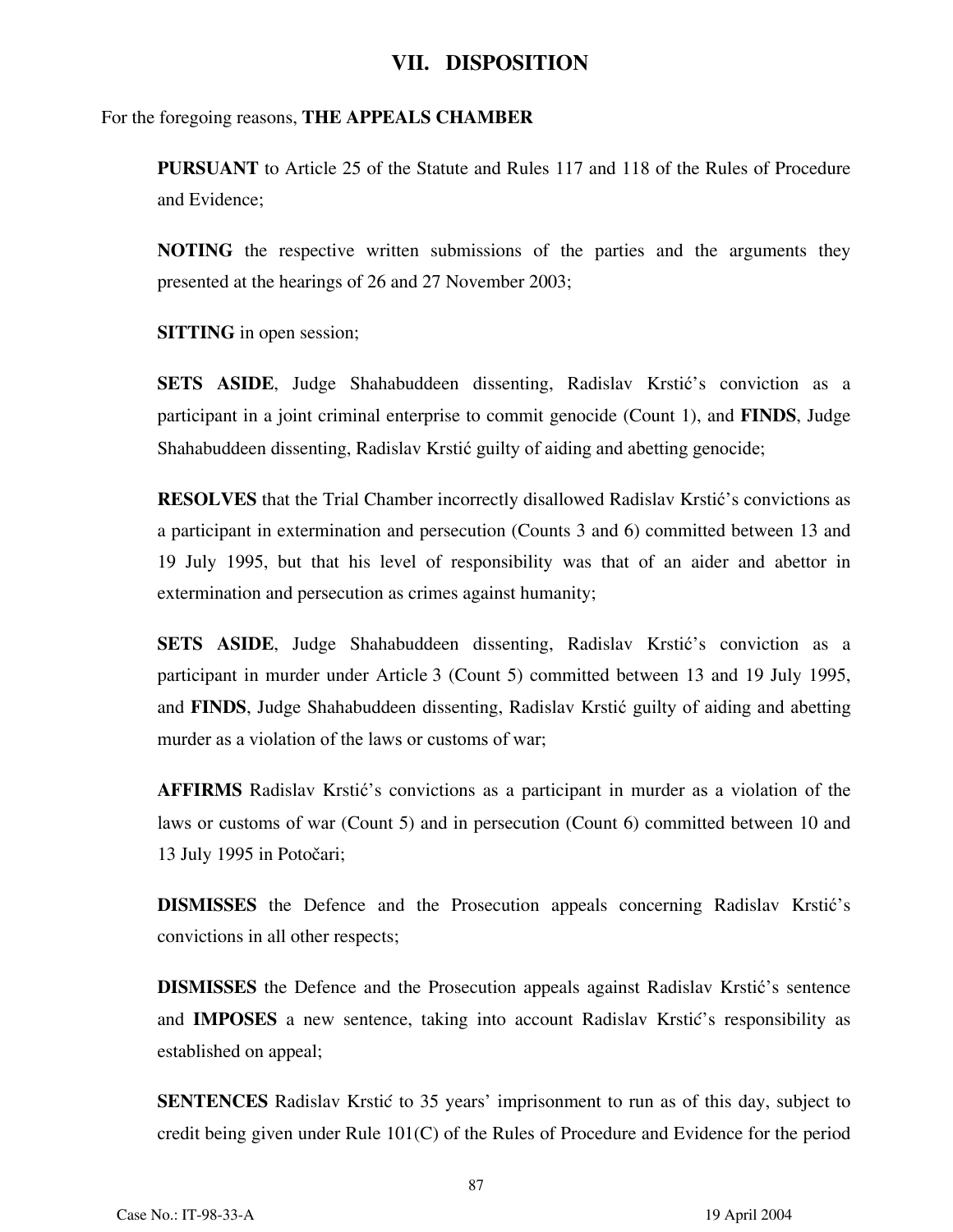Radislav Krstić has already spent in detention, that is from 3 December 1998 to the present day;

**ORDERS**, in accordance with Rules 103(C) and 107 of the Rules of Procedure and Evidence, that Radislav Krstić is to remain in the custody of the Tribunal pending the finalisation of arrangements for his transfer to the State where his sentence will be served.

Done in English and French, the English text being authoritative.

Judge Theodor Meron Presiding

\_\_\_\_\_\_\_\_\_\_\_\_\_\_

Judge Fausto Pocar

\_\_\_\_\_\_\_\_\_\_\_\_\_\_

Judge Mohamed Shahabuddeen

\_\_\_\_\_\_\_\_\_\_\_\_\_\_

Judge Mehmet Güney

\_\_\_\_\_\_\_\_\_\_\_\_\_\_

Judge Wolfgang Schomburg

\_\_\_\_\_\_\_\_\_\_\_\_\_\_

Judge Mohamed Shahabuddeen appends a partial dissenting opinion.

Dated this 19th day of April 2004

At The Hague,

The Netherlands.

## [**SEAL OF THE TRIBUNAL**]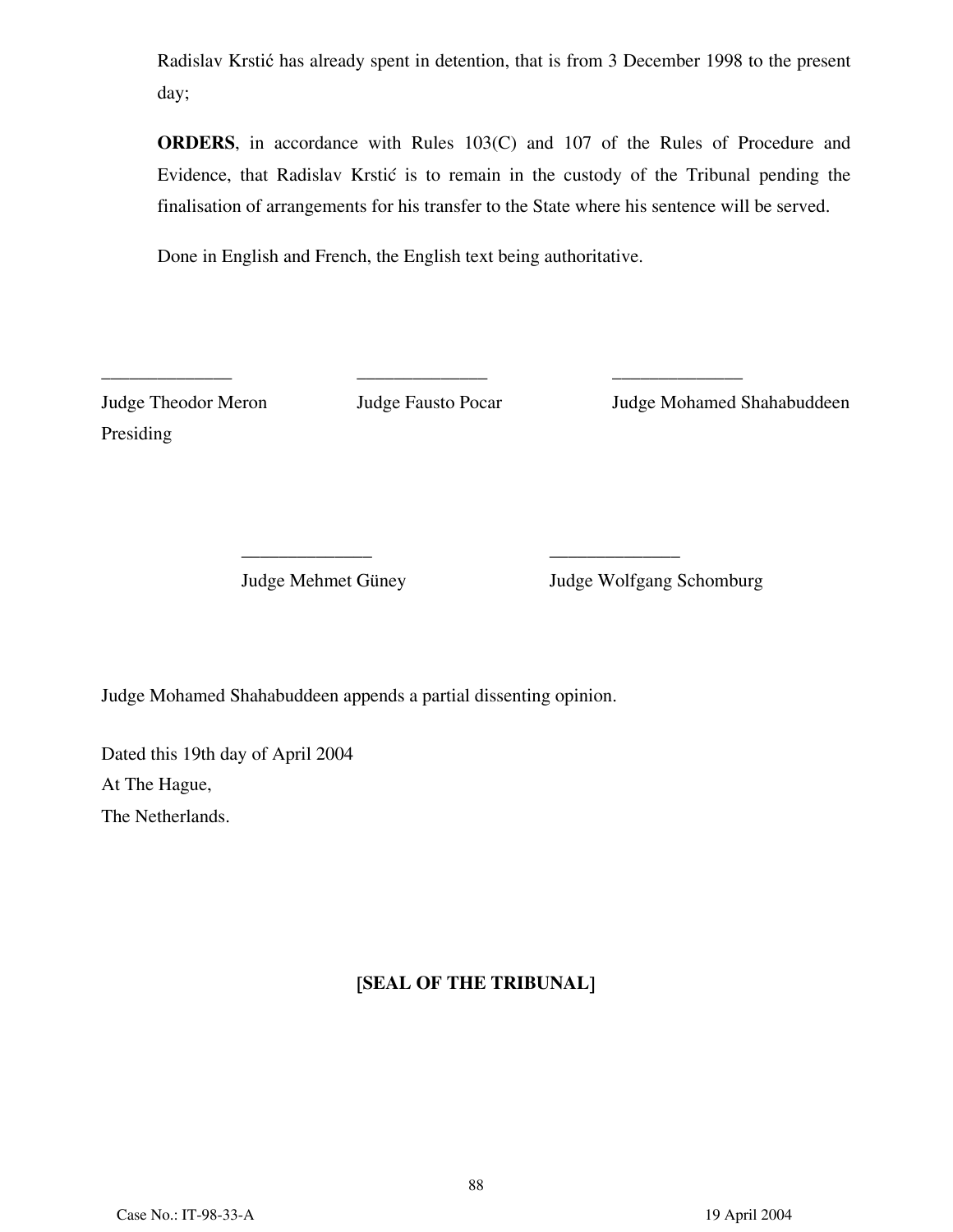## **VIII. PARTIAL DISSENTING OPINION OF JUDGE SHAHABUDDEEN**

#### **A. Preliminary**

1. In this appeal, counsel for General Krstić told the Appeals Chamber: "We agree with the introductory comments of the Trial Chamber [that the] 'events of the nine days from 10th to 19th July 1995 in Srebrenica defy description in their horror and their implications for humankind's capacity to revert to acts of brutality under the stresses of conflict."<sup>446</sup> Recognising that horror, the Trial Chamber said, "in the words of Nuremberg Prosecutor Telford Taylor," that it was "important that these incredible events be established by clear and public proof, so that no one can ever doubt that they were fact and not fable  $\ldots$ ".<sup>447</sup> Accordingly, the Trial Chamber took the view that it was "imperative to document these 'incredible events' in detail."448 The documentation does not defeat the expectation.

2. At the end of its task, the Trial Chamber found that Srebrenica was a genocide and that General Krstić ("appellant") had criminal responsibility for it. The Appeals Chamber agrees with that finding, and I respectfully concur, as I do on many other aspects. However, the Appeals Chamber disagrees with the Trial Chamber as to the level of the appellant's criminal responsibility. Whereas the Trial Chamber considered that the appellant's criminal responsibility was that of a "principal perpetrator"<sup>449</sup> of genocide, the Appeals Chamber considers that the level should be that of an aider and abettor. I agree with the Trial Chamber.

3. On some aspects of cumulation of convictions I have a doubt and I express this later. But on sentence, I am in agreement with the Appeals Chamber. Thus, on the practical outcome, my position is the same as that of the Appeals Chamber. But, in the circumstances, I should like to explain how I have got there. In order to deal with the central question as to the level of the appellant's criminal responsibility, it will be necessary to recapitulate the main facts.

#### **B. The background**

4. The President of Republika Srpska was Mr. Radovan Karadžić. He was also the supreme commander of the Bosnian Serb Army ("VRS"). Subject to that control, General Mladić was Commander of all VRS forces. The army was divided into corps. One corps was the Drina Corps. The killings occurred within the area of responsibility of the Drina Corps.

-

<sup>&</sup>lt;sup>446</sup> Appeals Chamber's transcript, 27 November 2003, p. 343, referring to the impugned judgment, para. 2.<br><sup>447</sup> Impugned judgment, para. 95.<br><sup>448</sup> Ibid.

 $^{448}$  Ibid.<br> $^{449}$  Ibid., para. 644.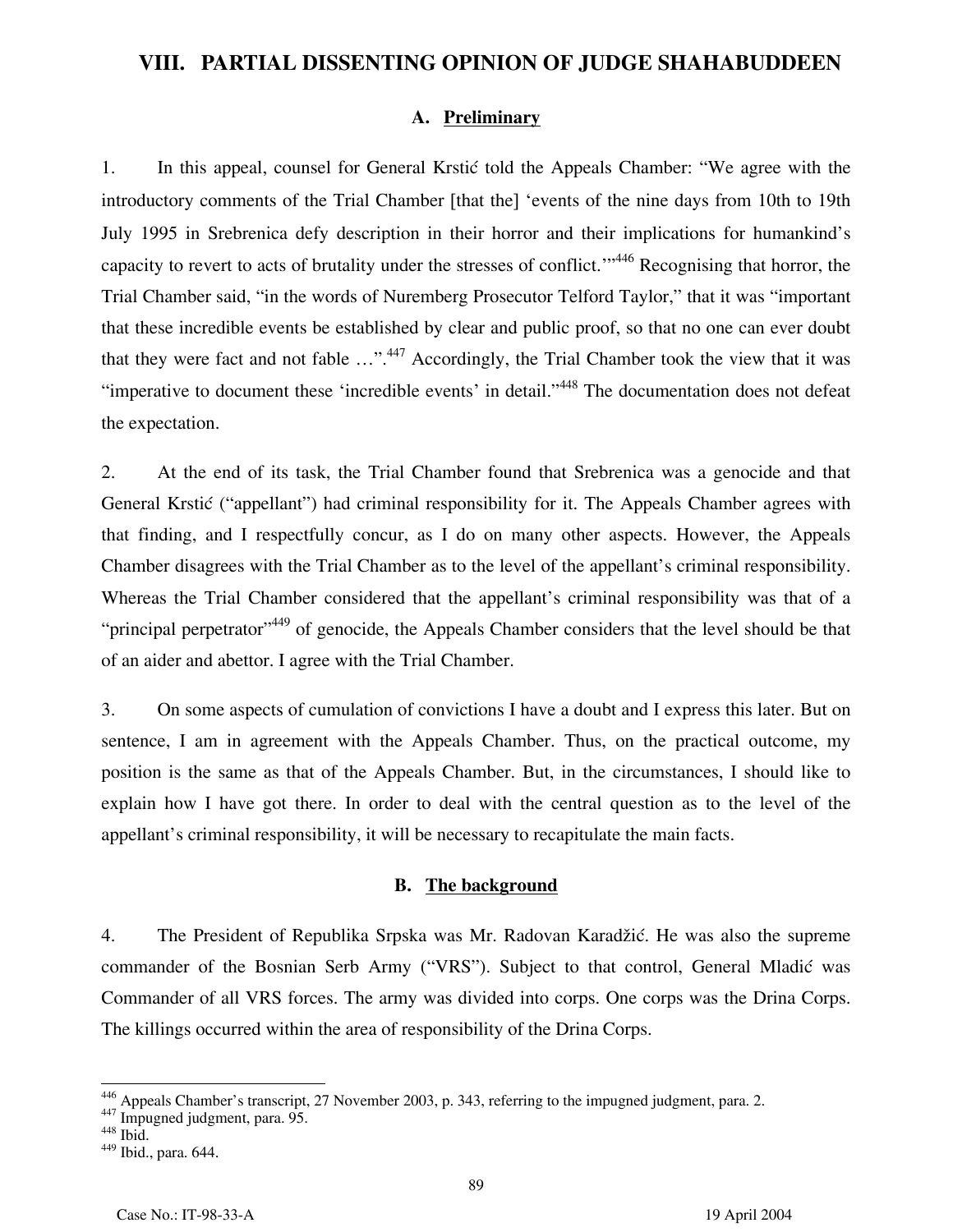5. The Drina Corps was earlier commanded by General Zivanović, with the appellant as the Chief of Staff and Deputy Commander – then Colonel, later General-Major, and still later (after these events) Lieutenant Colonel-General. The evidence of Mr. Deronjić (a witness called by the Appeals Chamber) showed that President Karadžić came to have reservations about the efficiency of General Zivanović. In consequence, President Karadžić replaced General Zivanović with the appellant. The Trial Chamber found that the appellant became the *de facto* Commander of the Drina Corps from the evening of 13 July 1995 onwards and the *de jure* Commander from 15 July 1995 onwards.<sup>450</sup>

6. The killings occurred in July 1995. One way or another they spanned a period during which the appellant had responsibility at first as Chief of Staff and Deputy Commander of the Drina Corps and later as its Commander. Moreover, the particular position which he held in the military hierarchy is not decisive on the question whether he was a party to a joint criminal enterprise to commit genocide, the charge which is of relevance here; the particular hierarchical position is only relevant in so far as it may assist in determining whether he was in a position to make a significant contribution to the working of the enterprise and whether therefore he was a party to it.

7. The Trial Chamber found that "the Drina Corps Command must have known about the plan to execute the Bosnian Muslim men as of the evening of 13 July 1995."451 That plan has to be understood against a background which went back in time.

8. On 16 April 1993, the Security Council resolved that "all parties and others treat Srebrenica and its surroundings as a 'safe area' that should be free from armed attack or any other hostile act."<sup>452</sup> At the same time, the Security Council created two other protected enclaves, namely, Žepa and Goražde.<sup>453</sup> The VRS was all around; the Bosnian Serbs desired to create a state for themselves and saw the Muslim population of these three places as in the way.

9. In April-May 1993, the commanders of the opposing military forces signed a Srebrenica "safe area" agreement. The Trial Chamber found that "[f]rom the outset, both parties to the conflict violated the 'safe area' agreement,"454 but that, "[d]espite these violations of the 'safe area' agreement by both sides to the conflict, a two-year period of relative stability followed the

<u>.</u>

<sup>&</sup>lt;sup>450</sup> Ibid., paras. 330, 331, 625 and 631.

<sup>451</sup> Ibid., para. 362.

<sup>452</sup> Ibid., para. 18.

<sup>453</sup> Ibid., para. 18.

<sup>454</sup> Ibid., para. 22.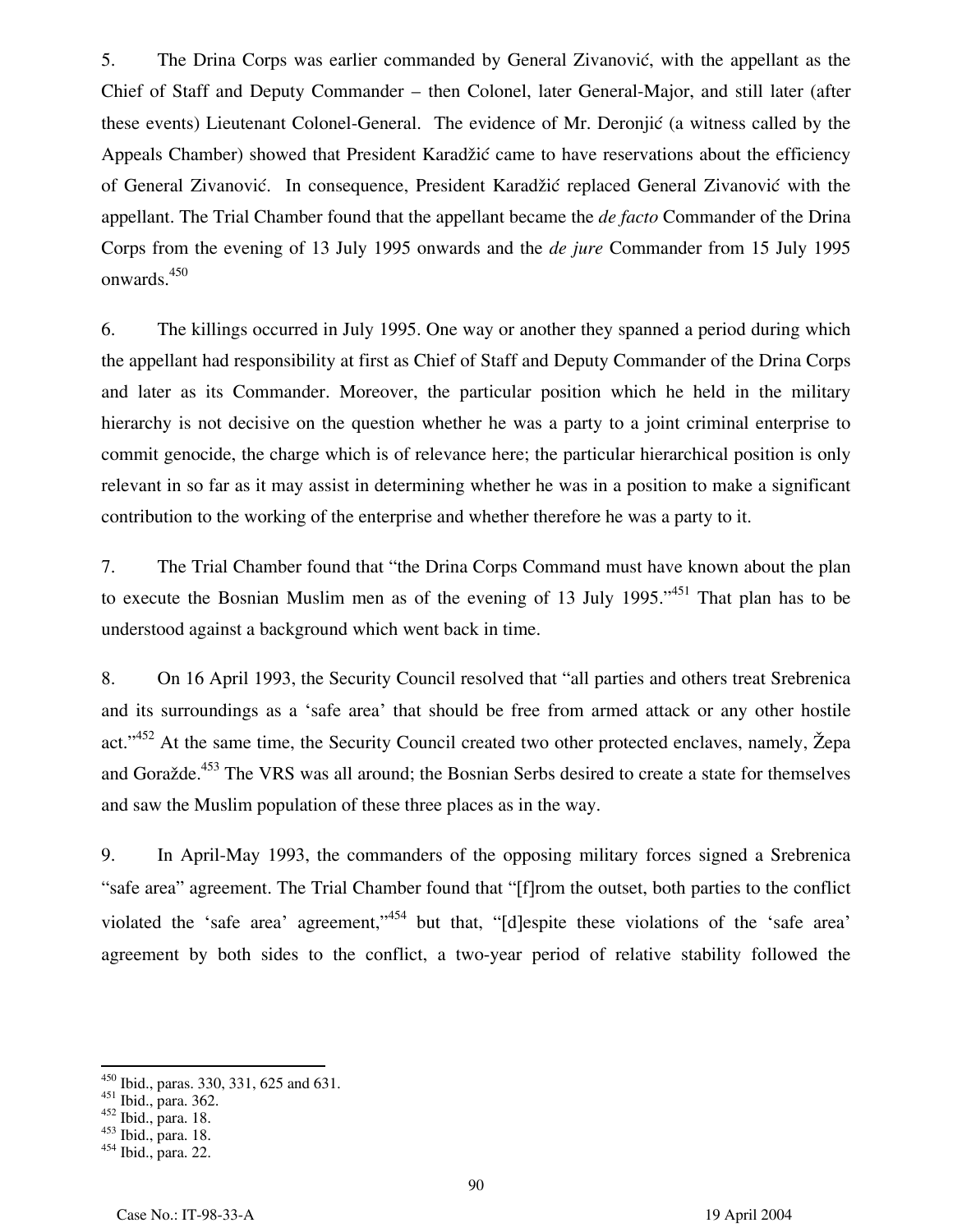establishment of the enclave, although the prevailing conditions for the inhabitants of Srebrenica were far from ideal."<sup>455</sup> Between March 1995 and July 1995 the situation changed.

10. On 8 March 1995, President Karadžić issued a Directive to the VRS concerning the strategy of the VRS forces in the Srebrenica area. As set out in the judgment of the Trial Chamber and as recalled in paragraph 88 of the judgment of the Appeals Chamber, the Directive, known as "Directive No. 7", specified that the VRS was to -

complete the physical separation of Srebrenica from Žepa as soon as possible, preventing even communication between individuals in the two enclaves. By planned and well-thought out combat operations, create an unbearable situation of total insecurity with no hope of further survival or life for the inhabitants of Srebrenica.<sup>456</sup>

11. As indicated by the Trial Chamber in paragraph 28 of its judgment and by the Appeals Chamber in paragraph 89 of its judgment, the Directive called for the blocking of aid convoys, making the Muslim population "dependent on our good will while at the same time avoiding condemnation by the international community and international public opinion." Careful as was the articulation, that strategy was obviously designed to promote the policy to "create an unbearable situation of total insecurity with no hope of further survival or life for the inhabitants of Srebrenica." The first fruits of the policy were noted by the Trial Chamber thus:

Just as envisaged by this decree, by mid 1995, the humanitarian situation of the Bosnian Muslim civilians and military personnel in the enclave was catastrophic. In early July 1995, a series of reports issued by the  $28<sup>th</sup>$  Division reflected the urgent pleas of the ABiH forces [the opposing army] in the enclave for the humanitarian corridor to be deblocked and, when this failed, the tragedy of civilians dying from starvation.<sup>457</sup>

The appellant being a senior military officer in the VRS and particularly concerned with Srebrenica, it may be inferred that Directive No. 7 duly came to his notice. Also, it is to be taken that he understood the prescribed object of the stipulated "combat operations."

12. A little later, on 31 March 1995, the VRS Main Staff issued Directive No. 7.1. This Directive showed that it was issued "on the basis of Directive No. 7", which had been previously issued by President Karadžić. According to the Trial Chamber, the new Directive ordered the Drina Corps, *inter alia*, to conduct "active combat operations ... around the enclaves."<sup>458</sup>

13. Then, by a letter of 9 July 1995, the Bosnian Serb leadership ordered the VRS to take Srebrenica;<sup>459</sup> the Trial Chamber found that the letter "came with instructions to deliver 'personally'

<sup>&</sup>lt;u>.</u> <sup>455</sup> Ibid., para. 25.

<sup>456</sup> Ibid., para. 28.

<sup>457</sup> Ibid.

<sup>458</sup> Ibid., para. 29.

<sup>459</sup> Ibid., paras. 33 and 334.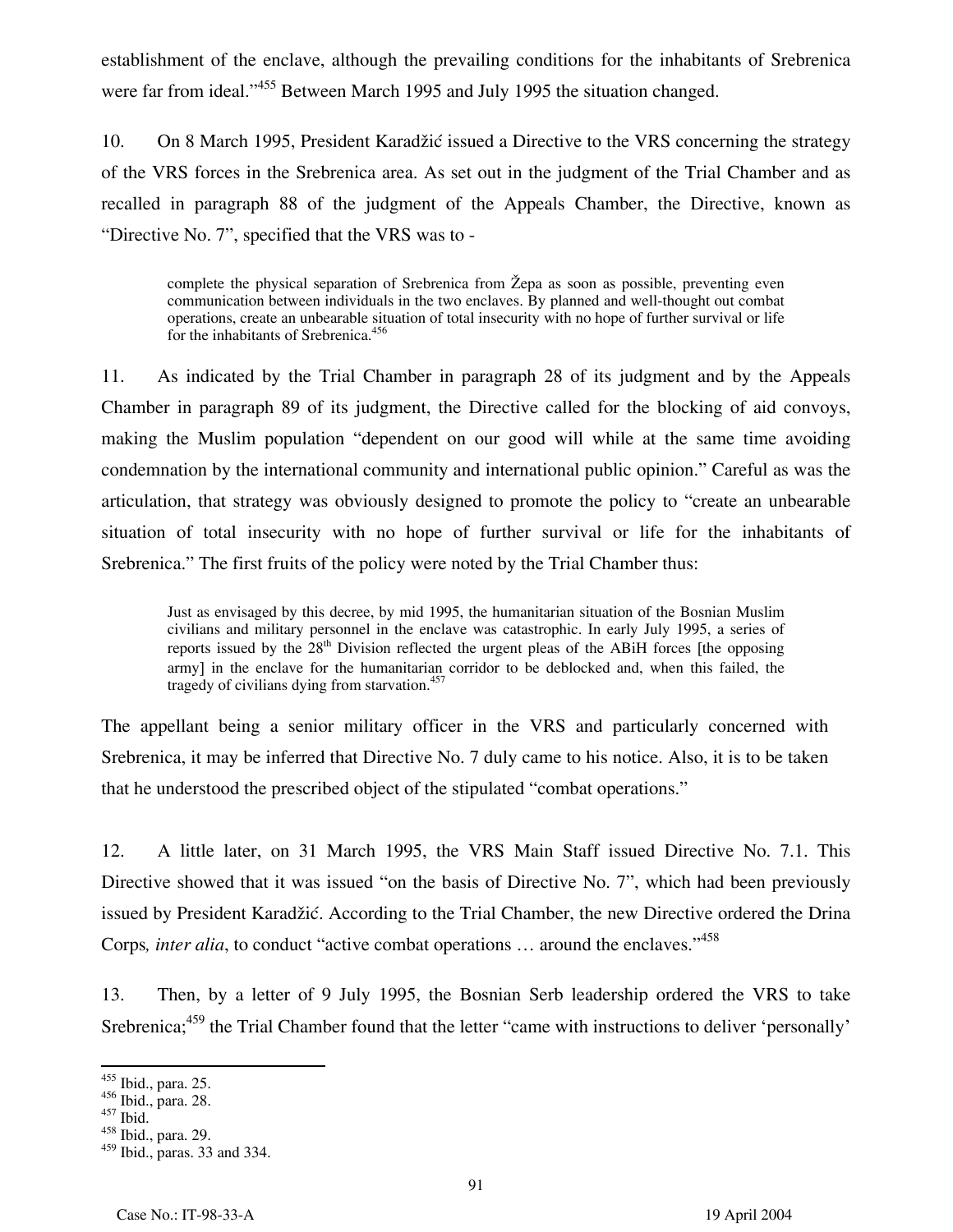to General Krstić."<sup>460</sup> A reasonable inference is that the appellant understood that this order was intended to implement the earlier policy as set out in Directive No. 7 and advanced by Directive No. 7.1.

## **C. The central policy to commit genocide**

14. As previously mentioned, Mr. Deronjić was called by the Appeals Chamber. He testified, *inter alia*, to a conversation which he had with the Bosnian Serb leadership on 8 or 9 July 1995. The Appeals Chamber found that "Mr. Deronjić gave some evidence of an intention on the part of the Bosnian Serb leadership prior to 13 July 1995 to kill the Bosnian Muslim civilians in Srebrenica should military operations in that region be successful."<sup>461</sup> The Appeals Chamber gave no details of the conversation or as to the identity of Mr. Deronjić's interlocutor. It found that Mr. Deronjić's evidence did not help the prosecution because he "gave no evidence linking Radislav Krstić to a genocidal plan or indicating that Krstić was aware of that intention on the part of the Bosnian Serb leadership."<sup>462</sup>

15. In any event, the Appeals Chamber also found that it could not rely on Mr. Deronjić's testimony, speaking of "discrepancies in the evidence given by" him and of "ambiguities surrounding some of the statements he made." These "discrepancies" and "ambiguities" have not been particularized. The witness was speaking – and he was the only one to do so - of the origins of a policy which was of importance to the case. With respect, I am not persuaded that a basis has been satisfactorily laid for excluding the substance of his testimony on that point. His testimony was accepted by the Appeals Chamber on a matter favouring the appellant, as shown in paragraph 119 of its judgment and paragraph 25 below. So it is not the case that Mr. Deronjić's testimony was wholly discredited. A court may of course accept evidence in part and reject it in part. But I am without a basis for sharing the Appeals Chamber's conclusion that Mr. Deronjić's testimony was to be rejected on a point of significance.

16. The Bosnian Serb leadership indicated to Mr. Deronjić that it would communicate further through a messenger. A messenger, in the person of Colonel Beara, duly appeared on 12 July 1995; he was instrumental in commencing the killings.

17. The letter written by General Tolmir on 9 July 1995 (already referred to) conveyed a declaration by the Bosnian Serb leadership that the Geneva Conventions were to be adhered to. However, Mr. Deronjić testified that he informed the leadership on more than one occasion that

<sup>460</sup> Ibid., para. 334.

<sup>&</sup>lt;sup>461</sup>Judgment of the Appeals Chamber, para. 94.

 $462$  Ibid.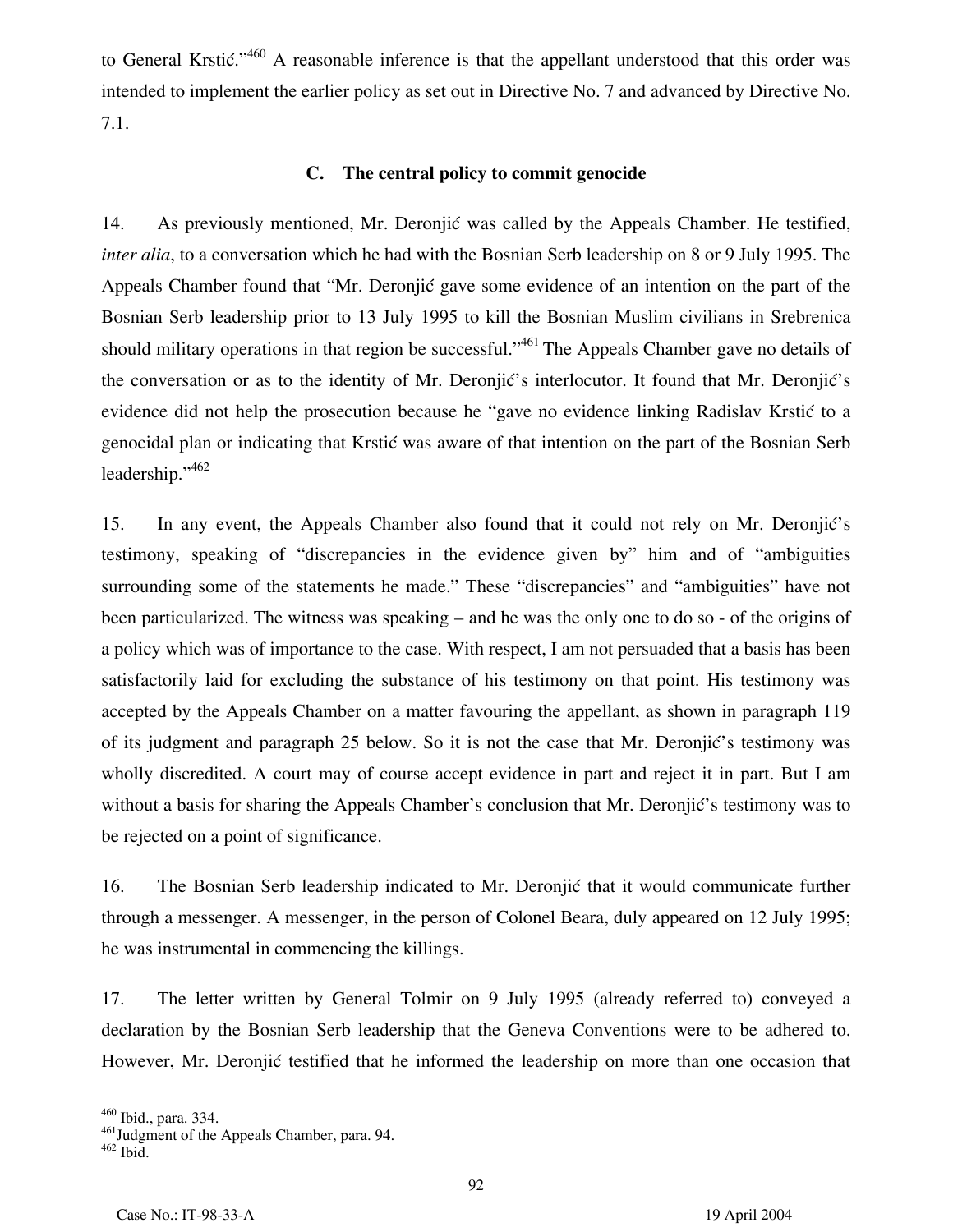killings were going on.<sup>463</sup> There is no evidence of any objection; it may be inferred that there was none. That must be taken into account in estimating the purpose of the declaration issued by the leadership and conveyed in General Tolmir's letter. As was indicated in Directive No. 7, it was important to avoid "the condemnation of the international community and international public opinion."

#### **D. Whether the appellant knew of the intent to commit genocide**

18. Consistent with the central policy as set out in Directive No. 7 is General Mladić's statement at the second of three meetings held at Hotel Fontana on 11-12 July 1995 that he wanted a clear position whether the Bosnian Muslims in Srebrenica wanted to "survive, stay, or disappear."<sup>464</sup> So too with his ultimatum at that meeting to Mr Mandzić, "an unofficial Bosnian Muslim representative who was plucked from the crowd at Potočari,"465 that the latter should "bring people who can secure the surrender of weapons and save your people from destruction.<sup>466</sup> The appellant was at that meeting. At the third meeting, he was sitting at the side of General Mladić when the latter said that the Srebrenica Muslims "can either survive or disappear."<sup>467</sup> With apparent acceptance, the Trial Chamber noted that two witnesses "testified before the Trial Chamber that the clear message conveyed by General Mladić in this meeting was that the Bosnian Muslim refugees could only survive by leaving Srebrenica."<sup>468</sup>

19. The Appeals Chamber does not seem to be taking the same position as the Trial Chamber on whether the appellant appreciated the import of what General Mladić was saying. Referring to General Mladić's announcement "that the survival of the population depended upon the complete surrender of the ABiH" and noting the presence at the meetings of UNPROFOR leaders and foreign media, the Appeals Chamber says that there "was no evidence to suggest that at this time Radislav Krstić knew about the intent on the part of General Mladić to execute the Bosnian Muslim civilians who were to be transferred."<sup>469</sup> So, General Mladić's intent to execute was not in doubt; the question was whether the appellant knew of it.

20. Paragraph 341 of the judgment of the Trial Chamber, to which reference is made in the judgment of the Appeals Chamber, referred to the hearing of the death cries of a slaughtered pig (offensive to Bosnian Muslims) and to the placing of a broken signboard from the Srebrenica Town

 $\overline{a}$ <sup>463</sup> Appeals Chamber's transcript, 21 November 2003, pp. 116, 124, 125, testimony of Mr Deronjić.<br><sup>464</sup> Impugned judgment, para. 130.

 $^{464}$  Impugned judgment, para. 130.<br> $^{465}$  Ibid., para. 128.

<sup>466</sup> Ibid., para. 130.

<sup>467</sup> Ibid., para. 132.

<sup>468</sup> Ibid., 133. See also, ibid., paras. 130-132.

<sup>469</sup> Judgment of the Appeals Chamber., para. 87.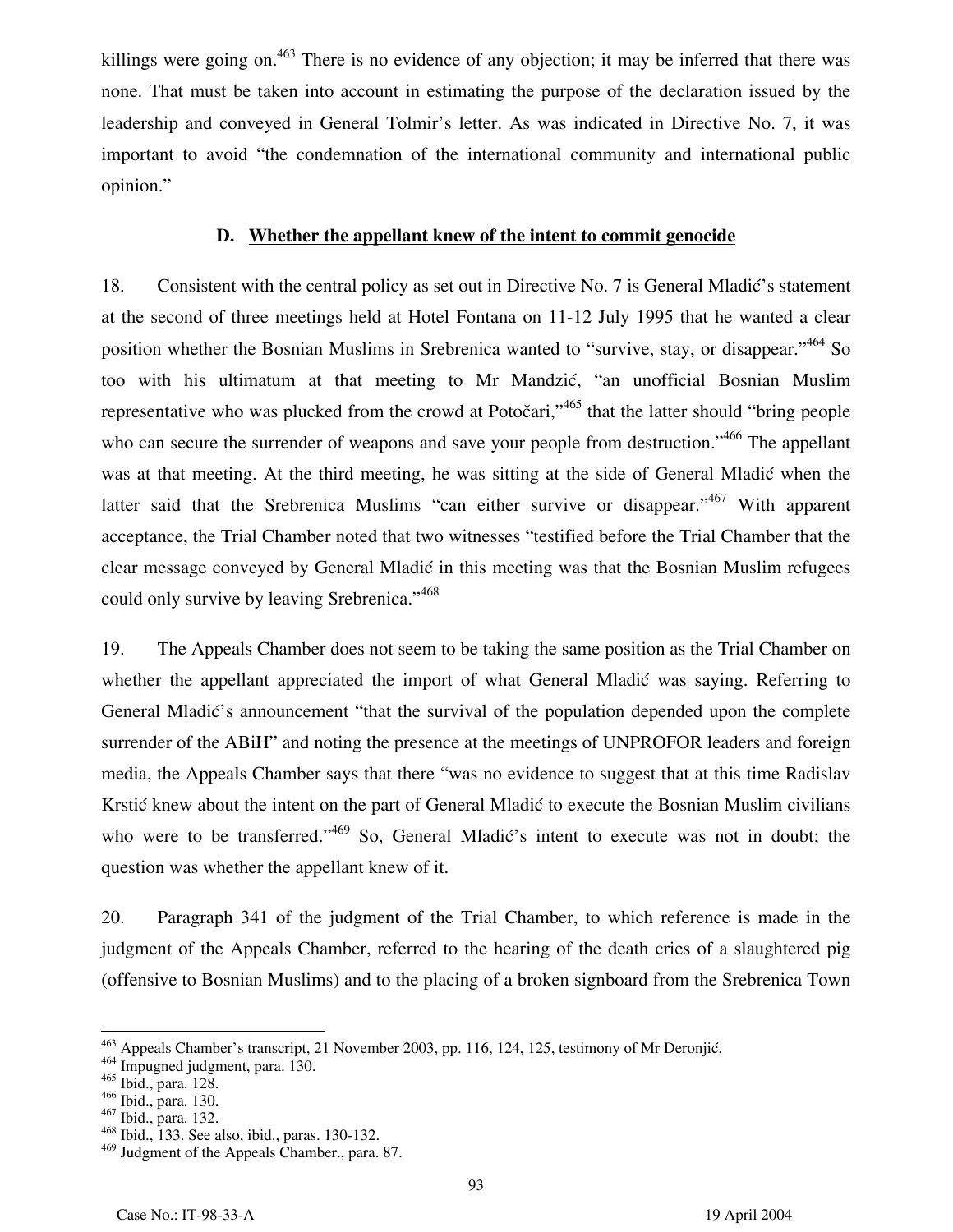Hall in front of Mr Mandzić at the second Hotel Fontana meeting. The Trial Chamber stated that these things "could hardly be ignored by anyone at the meeting. Most importantly, General Krstić was present when General Mladić announced that the survival of the Bosnian Muslim population was linked to the complete surrender of the ABiH." It followed that, if the ABiH did not surrender, the Bosnian Muslim population would not survive. The Trial Chamber correctly added that, as a result of the Hotel Fontana meetings, the appellant "was put on notice that the survival of the Bosnian Muslim population was in question following the take-over of Srebrenica."<sup>470</sup>

21. The submission of counsel for the appellant to the Appeals Chamber was that General Mladić "said words to the effect, you know, 'You can either face death or you can go."<sup>471</sup> Later counsel added: "But at some point I think the Trial Chamber – again, we – we have to accept this. We wish we didn't, but I think we do under the Rules of the Chamber and under the Rules of this Tribunal - when General Mladić started to speak, he made it unfortunately clear that there was no real true choice for the civilians to leave the area."<sup>472</sup> The appellant was present when General Mladić spoke; he was General Mladić's lieutenant so far as concerned Srebrenica and the surrounding area. It is unarguable, particularly against the combat policy set out in Directive No. 7, that the appellant did not know what was afoot.

22. Without doubt, General Mladić was a forceful figure. However, in my view this does not affect the question whether the appellant knew of the intention of his immediate commander, namely, General Mladić. Moreover, as the Trial Chamber found, there were numerous opportunities for oral contact between General Mladić and the appellant, so that, as the Trial Chamber said, "If General Mladić knew about the killings, it would be natural for General Krstić to know as well."<sup>473</sup> This is not fanciful speculation or guilty by association, but a reasonable inference which the Trial Chamber was entitled to draw from the material before it. The appellant knew of the intent to kill and, in the circumstances, to commit genocide.

## **E. Whether the appellant shared the intent to commit genocide**

23. Though of the view that at the time of the Hotel Fontana meetings the appellant did not know of the intent to execute,<sup>474</sup> the Appeals Chamber proceeds on view that later – on 15 July  $1995<sup>475</sup>$  - the appellant did come to know of that intent while the executions were in progress. However, contrary to the finding of the Trial Chamber, the Appeals Chamber holds that the

<sup>&</sup>lt;sup>470</sup> Impugned judgment, para. 343.

<sup>471</sup> Appeals Chamber's transcript, 26 November 2003, p. 274.<br>  $^{472}$  Ibid., 27 November 2003, p. 360.<br>  $^{473}$  Impugned judgment, para. 407.<br>  $^{474}$  Judgment of the Appeals Chamber, para. 87.

<sup>475</sup>Ibid, paras. 101, 134.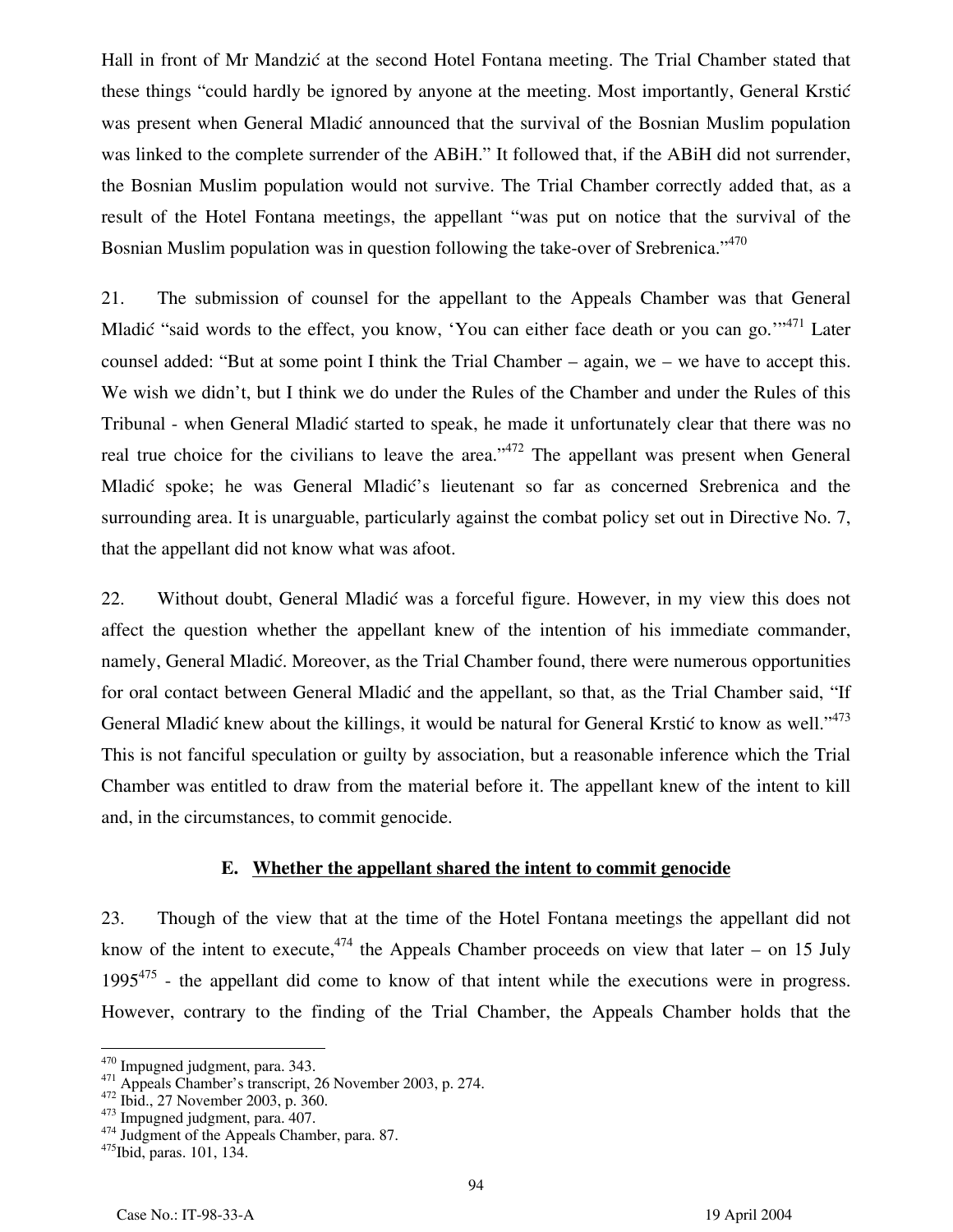appellant did not share that intent. I consider that the Trial Chamber was right in holding that the appellant both knew of and shared the intent to kill and that he did so before 15 July 1995. I shall refer to four pieces of evidence.

## 1. The Kravica Farm massacre

24. The first piece of evidence relates to the case of Colonel Borovćanin. Admittedly, the colonel's troops had carried out a mass murder at Kravica Farm at around 1800 hours on 13 July 1995. Some 1000 to 1,500 unarmed civilian prisoners were in a warehouse; they were practically all killed;<sup>476</sup> there were few survivors.<sup>477</sup> The evidence shows that some two and a half hours later, at 2040 hours, there was a telephone conversation between Colonel Borovćanin and the appellant. In the conversation, the appellant asked, "How's it going?" Borovćanin replied, "It's going well". The appellant responded, "Don't tell me you have problems." To which the answer was, "I don't, I don't."<sup>478</sup> The conversation ended with the appellant saying, "OK, we'll be in touch."

25. The Appeals Chamber states that the "intercepted conversation between Colonel Borovćanin and Radislav Krstić is too oblique to support an inference that the conversation was a report by Colonel Borovćanin about a successfully completed execution of Muslims at the Kravica Farm on 13 July."<sup>479</sup> In support of its view that the conversation was "too oblique", the Appeals Chamber refers to the evidence of Mr. Deronjić "that the execution at Kravica Farm was not planned, but was instead a spontaneous reprisal following a clash between the Muslim prisoners and the guards. If so, then the initiative for the massacre could have resided with the camp authorities rather than with the higher military commanders such as Krstić."<sup>480</sup>

26. But the question is not whether the appellant took the "initiative for the massacre", but whether he shared the intent with which the "massacre" was committed. However the event may be explained, it cannot be justified: the Appeals Chamber itself calls it a "massacre". It is not conceivable that Borovćanin was not reporting to the appellant about so momentous an event. It may be inferred from the record of the conversation that the appellant did not object. Even if the evidence does not go all the way to establish that the appellant was himself a party to the massacre, it strongly suggests that the massacre accorded with his understanding of a general policy to execute. In other words, he shared the policy.

<sup>-</sup><sup>476</sup> See the impugned judgment, paras. 205ff. Cf. judgment of the Appeals Chamber, para. 118, footnote 197, for the evidence of Mr Deronjić stating that "according to information passed on to me by Mr Borovćanin, about 300 men were killed." The Trial Chamber relied on direct evidence.<br><sup>477</sup> Impugned judgment, para. 211.

 $478$  See exhibit P 529, referred to in the impugned judgment at para. 176, footnote 430, at para. 287, footnote 758, and at para. 376, footnote 1005.

<sup>&</sup>lt;sup>479</sup> Judgment of the Appeals Chamber, para. 119.<br><sup>480</sup> Ibid.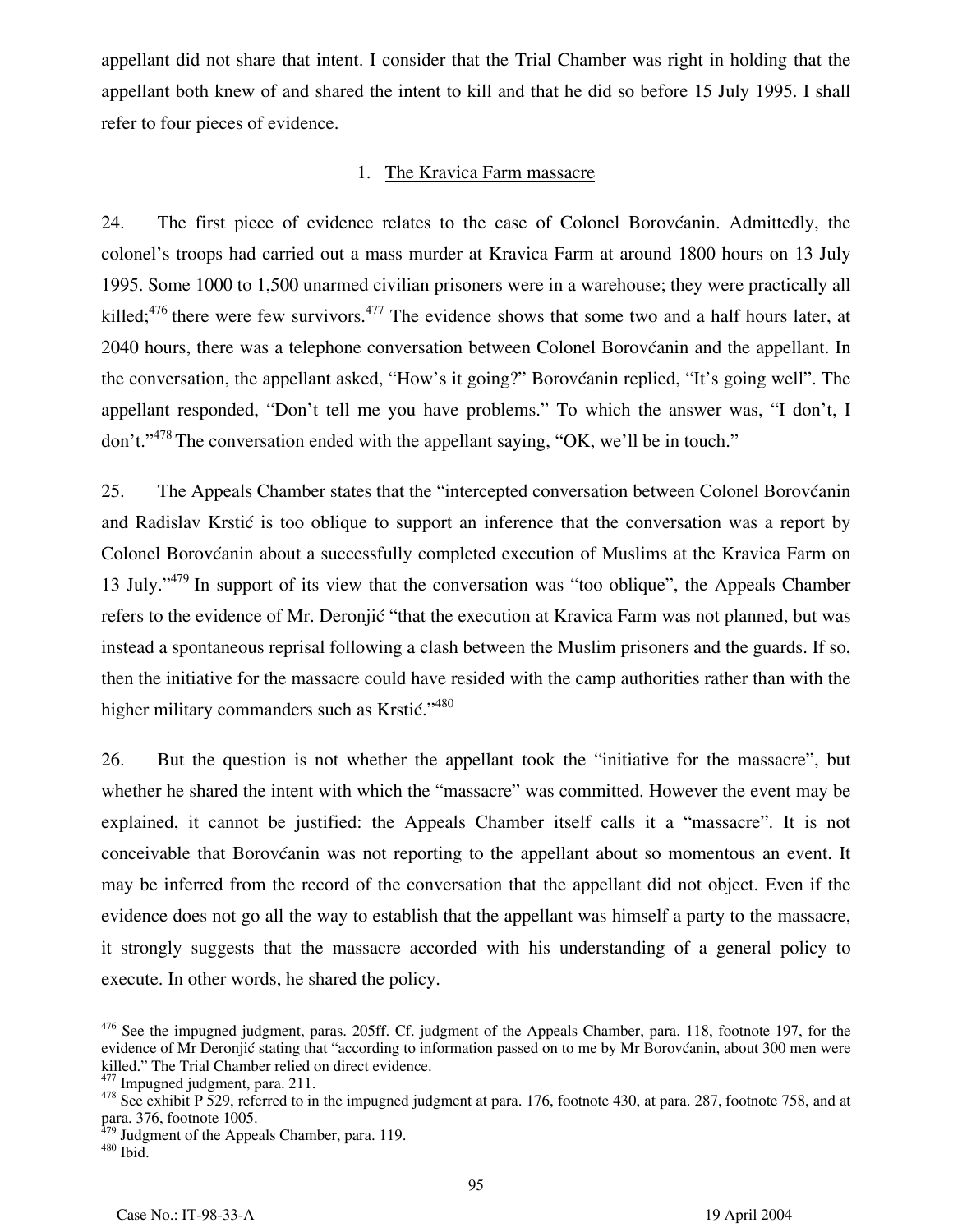## 2. The "distribution" of 3,500 "parcels"

27. The second piece of evidence is more to the point. Colonel Beara was the messenger from the Bosnian Serb leadership. The Appeals Chamber refers to him as having been "closely involved in the killings."<sup>481</sup> Indeed, he was principally instrumental in the implementation of the execution policy. An intercept of 15 July 1995 recorded a conversation between him and the appellant. The intercept read as follows: $482$ 

B: General, FURTULA didn't carry out the boss's order.

K: Listen, he ordered him to lead out a tank, not a train.

B: But I need 30 men just like it was ordered.

K: Take them from NASTIĆ or BLAGOJEVIĆ, I can't pull anybody out of here for you.

B: But I don't have any here. I need them today and I'll give them back tonight. Krle, you have to understand. I can't explain it like this to you.

K: I'll disturb everything on this axis if I pull them out, and a lot depends on him.

B: I can't do anything without 15 to 30 men with Boban INDIĆ.

K: Ljubo, this/line/is not secure.

B: I know, I know.

K: I'll see what I can do, but I'll disturb a lot. Check down with NASTIĆ and BLAGOJEVIĆ

B: But I don't have any. If I did, I wouldn't still be asking for the  $3<sup>rd</sup>$  day.

K: Check with BLAGOJEVIĆ, take his Red Berets.

B: They're not there, only 4 of them are still there. They took off, fuck 'em, they're not there any more.

K: I'll see what I can do.

B: Check it out and have them go to Drago's.

K: I can't guarantee anything.

B: Krle, I don't know what to do anymore.

K: Ljubo, then take those MUP/Ministry of Interior/guys from up there.

B: No, they won't do anything, I talked to them. There's no other solution but for those

15 to 30 men with INDIĆ. That were supposed to arrive on the  $13<sup>th</sup>$  but didn't.

K: Ljubo, you have to understand me, you guys fucked me up so much.

<sup>&</sup>lt;sup>481</sup> Ibid., para.102. And see the impugned judgment, para. 384, stating: "Both the Prosecution and the Defence agreed that Colonel Beara was fully involved in the killings" (footnote omitted).

 $482$  Impugned judgment, para. 380.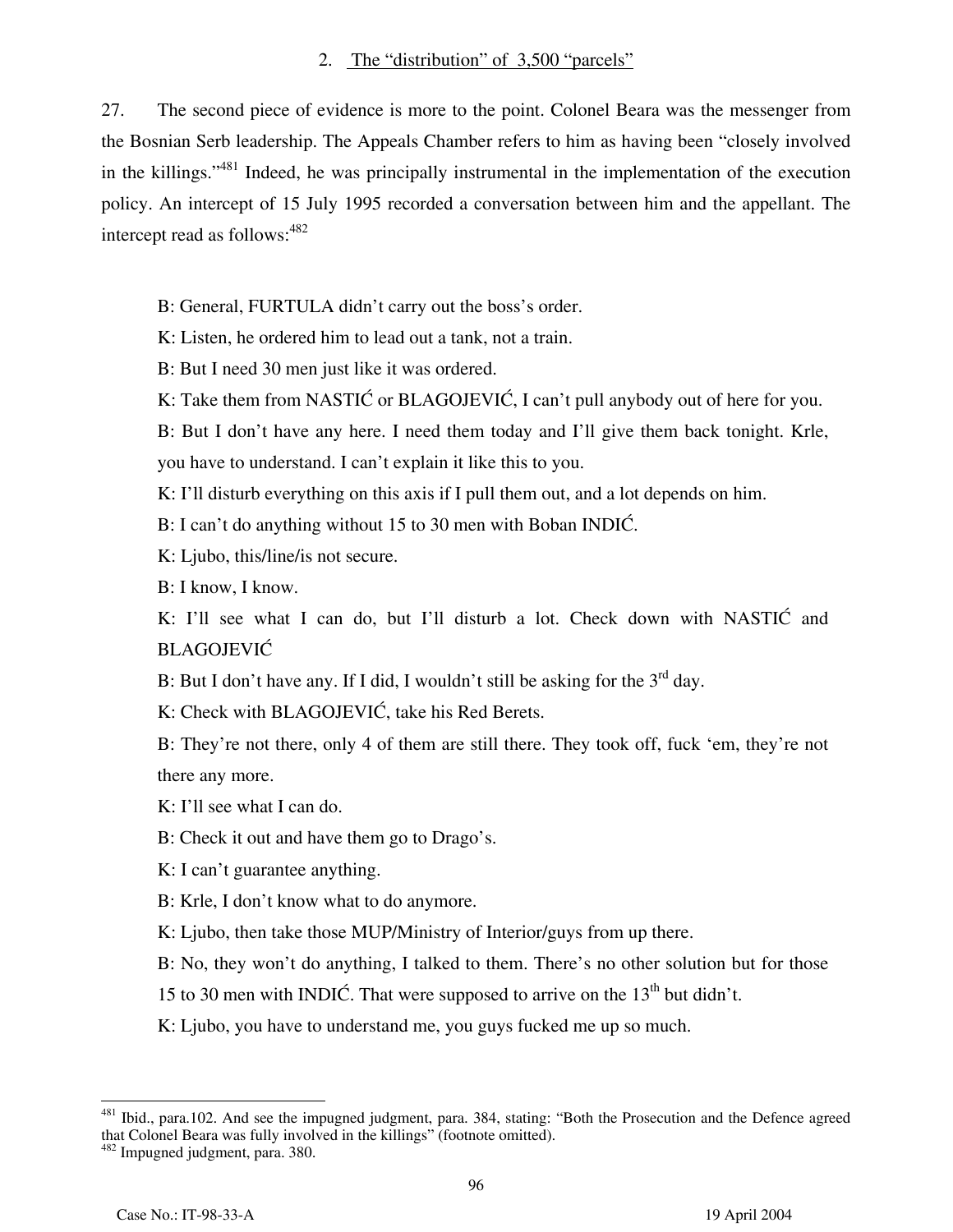B: I understand, but you have to understand me too, had this been done then, we wouldn't be arguing over it now.

K: Fuck it, now I'll be the one to blame.

B: I don't know what to do. I mean it, Krle. There are still 3,500 parcels that I have to distribute and I have no solution.

K: Fuck it, I'll see what I can do.

28. The meaning of the intercepted conversation is clear. In the disingenuous coded language used, the reference to "3,500 parcels" was a reference to 3,500 captured civilians. The reference to "distribute" was a reference to a programme to kill them. The Trial Chamber found that. With respect, the Appeals Chamber is not persuasive when it says, in paragraph 76 of its judgment, that that finding is unsupported by anything other than the argument of the prosecution. It is difficult to imagine much scope for evidence on the point; the matter is pre-eminently one of interpretation involving argument. The Appeals Chamber has not been able to suggest an alternative meaning.

29. What was sought was not a fighting battalion, but only about 15 to 30 men, and then only for some hours. It is not in dispute that the appellant knew that he was being asked to provide executioners. And the appellant was willing to provide them through his subordinates<sup>483</sup> Nastić and Blagojević, if they had spare capacity. So the Trial Chamber correctly found "that, at the time this conversation took place on 15 July 1995, General Krstić knew the executions were occurring and that he undertook to assist Colonel Beara in obtaining the necessary personnel to carry them out."<sup>484</sup>

30. Referring to the conversation, counsel for the appellant accepted before the Appeals Chamber that the appellant "did know about the killings", but he contended that the appellant "really never was part of the plan to kill the men."<sup>485</sup> The Appeals Chamber, in substance, agrees with the submission of counsel for the appellant. It considers that the appellant's "statements to Colonel Beara that he 'will see what he can do' cannot support the weight of reliance the Trial Chamber placed upon it. Rather than a firm promise of help, the statements could have been a refusal to commit, an effort by Krstić to end the conversation without saying a firm 'no' but also without assuming an unambiguous obligation to help."<sup>486</sup> The Appeals Chamber adds that "the fact that Krstić requested that men be taken from his subordinates may support a finding of knowledge

<sup>-</sup> $^{483}$  See, below, the reference by the Appeals Chamber in paragraph 104 of its judgment to "subordinates".<br> $^{484}$  Impugned judgment, para. 385.

<sup>&</sup>lt;sup>484</sup> Impugned judgment, para. 385.<br><sup>485</sup> See also Appeals Chamber's transcript, 26 November 2003, pp. 278-279, where counsel for the appellant is recorded as saying that "the only direct evidence of his involvement was that July  $15<sup>th</sup>$  telephone conversation with Colonel Beara in which you can legitimately infer General Krstić's knowledge that men were being killed – not, mind you, a genocidal plan, but that men were being killed. And, it is our submission – and we'll be speaking to that in more detail later – that he never did anything to further the enterprise. He didn't participate in that sense."

<sup>&</sup>lt;sup>486</sup> Judgment of the Appeals Chamber, para. 76.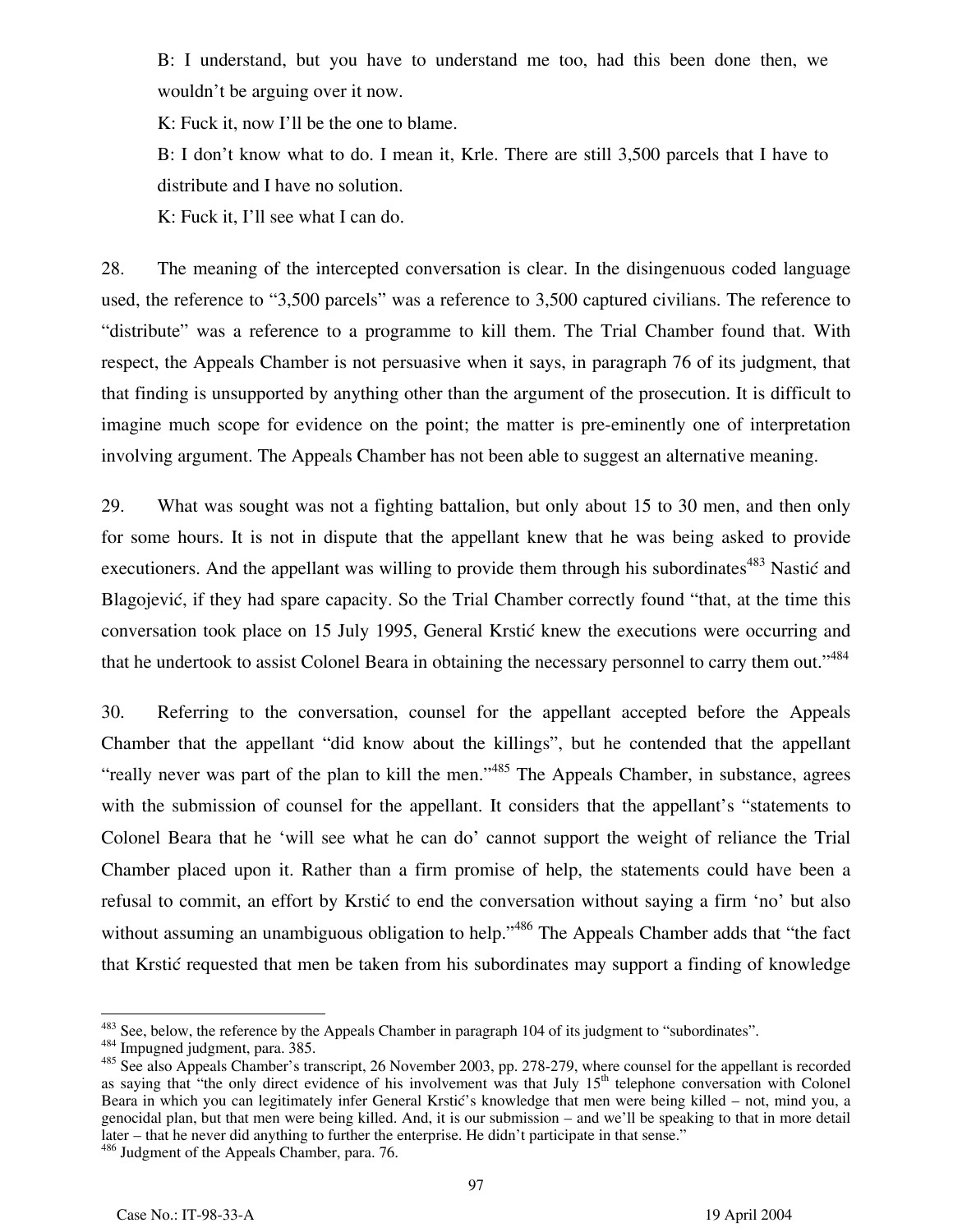that executions of Bosnian Muslims were taking place, but it cannot establish that Radislav Krstić shared the intent to commit genocide."<sup>487</sup> There are two difficulties with these views.

31. First, before the Trial Chamber the appellant denied that this conversation ever took place;<sup>488</sup> by contrast, his attack on appeal was directed to the meaning of the conversation, his contention, as the Appeals Chamber observed, being that his statements were meant as a discreet refusal of the assistance sought.<sup>489</sup> But the implication of the new contention is that he now accepts that the conversation did take place. The denial had been made precisely because the appellant correctly recognised the evidential significance of the conversation. Faced with the difficulty of denying the undeniable, namely, that the conversation took place, the appellant has changed tactic – he now accepts that the conversation took place but seeks to place an exculpatory interpretation on it.

32. Second, before concerning itself with the appellant's later words – "I'll see what I can do" the Appeals Chamber might pause a little more over his earlier words, "Take them from Nastić or Blagojević, I can't pull anybody out of here for you." Then there are his subsequent words, "Check with BLAGOJEVIĆ, take his Red Berets." Those words show that, if the men had been available from the appellant's "subordinates"<sup>490</sup> (Nastić and Blagojević), they would in fact have been assigned by the appellant to help out with the executions. It happened that the men were not available from the subordinates, but of this the appellant himself did not know. That was the only reason why the men were not used as executioners. Thus, the appellant's state of mind was one of readiness to provide some of the actual executioners. To prove that, it is not necessary to show that the men were in fact available from the subordinates whom the appellant indicated or that they actually stood in the firing line.

33. An undertaking to provide executioners was not merely the provision of substantial assistance in the carrying out of genocide by another person, if that other person proceeded to realize his known intent to perpetrate genocide, so as to make the person providing the executioners liable only as an aider and abettor: it signified a sharing of the intent of that other person to commit genocide, and not mere knowledge of that intent. Accordingly, such an undertaking amounted to evidence of participation in the crime of genocide so as to make the genocide a crime committed by the person undertaking to provide executioners.

<sup>487</sup> Ibid., para. 104.

 $488$  Impugned judgment, para. 385.

<sup>&</sup>lt;sup>489</sup> Or, as it was put in paragraph 174 of the Defence Appeal Brief of 10 January 2002, "The true facts show that General Krstić never followed up on Beara's request."

<sup>&</sup>lt;sup>490</sup> The Appeals Chamber itself calls them "subordinates" in paragraph 104 of its judgment.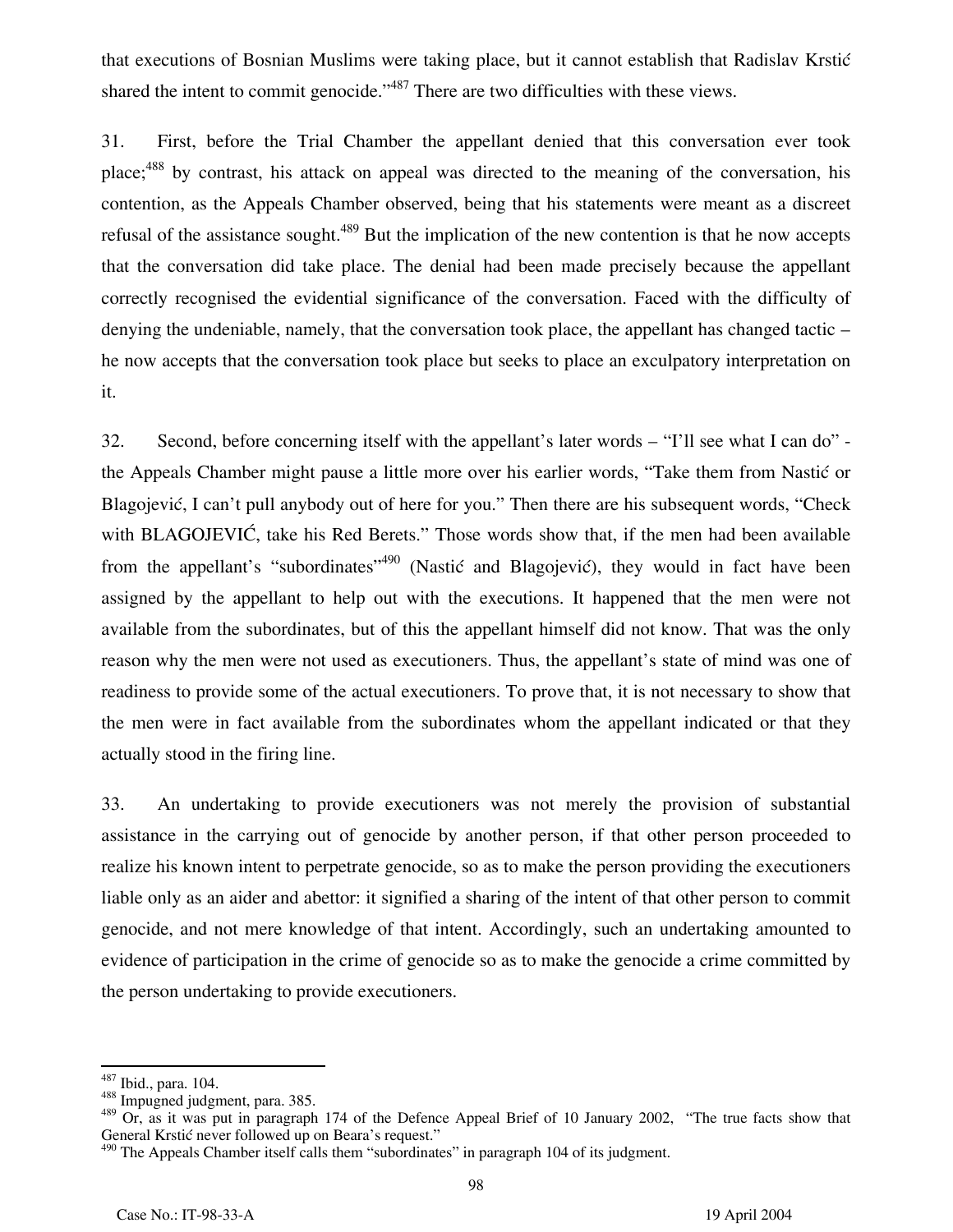#### 3. The transportation of women and children

34. The third piece of evidence concerns the appellant's admitted role in organising the transfer of women, children and the elderly by bus out of Srebrenica. In the words of his counsel, "There was unchallenged evidence that General Krstić had organised the transfer of women, children and the elderly from the Srebrenica area so that they would not be affected by the coming holocaust."<sup>491</sup> Thus, according to his counsel, the appellant recognised that a "coming holocaust" awaited those who had not been transferred. The transfer and the holocaust combined to constitute one single act of genocide. The Appeals Chamber saw this when it said:<sup>492</sup>

The decision by Bosnian Serb forces to transfer the women, children and elderly within their control to other areas of Muslim-controlled Bosnia could be consistent with the Defence argument. This evidence, however, is also susceptible of an alternative interpretation. As the Trial Chamber explained, forcible transfer could be an additional means by which to ensure the physical destruction of the Bosnian Muslim community in Srebrenica. The transfer completed the removal of all Bosnian Muslims from Srebrenica, thereby eliminating even the residual possibility that the Muslim community in the area could reconstitute itself. The decision not to kill the women or children may be explained by the Bosnian Serbs' sensitivity to public opinion. In contrast to the killing of the captured military men, such an action could not easily be kept secret, or disguised as a military operation, and so carried an increased risk of attracting international censure.

The Appeals Chamber added:<sup>493</sup>

The Trial Chamber – as the best assessor of the evidence presented at trial – was entitled to conclude that the evidence of the transfer supported its finding that members of the VRS Main Staff intended to destroy the Bosnian Muslims in Srebrenica. The fact that the forcible transfer does not constitute in and of itself a genocidal act does not preclude a Trial Chamber from relying on it as evidence of the intentions of members of the VRS Main Staff. The genocidal intent may be inferred, among other facts, from evidence of "other culpable acts systematically directed against the same group."

35. Thus, standing alone, forcible transfer is not genocide. But in this case the transfer did not stand alone, and that indeed is the basis on which the Appeals Chamber rejected the defence argument that it showed that there was no genocide. It was part – an integral part – of one single scheme to commit genocide, involving killings, forcible transfer and destruction of homes. In particular, it showed that the intent with which the killings were done was indeed to destroy the Srebrenica part of the Bosnian Muslim group. In my view, the judgment of the Appeals Chamber has to be understood as affirming that, by taking on the role of chief executor of the policy of forcible transfer - an inseparable element of the genocide - the appellant shared the intent of the Main Staff to commit the crime of genocide.

 $^{491}$  Appeals Chamber's transcript, 27 November 2003, p. 332; emphasis added.

<sup>&</sup>lt;sup>492</sup> Judgment of the Appeals Chamber, para. 31, footnotes omitted.

<sup>493</sup>Ibid., para. 33, footnotes omitted.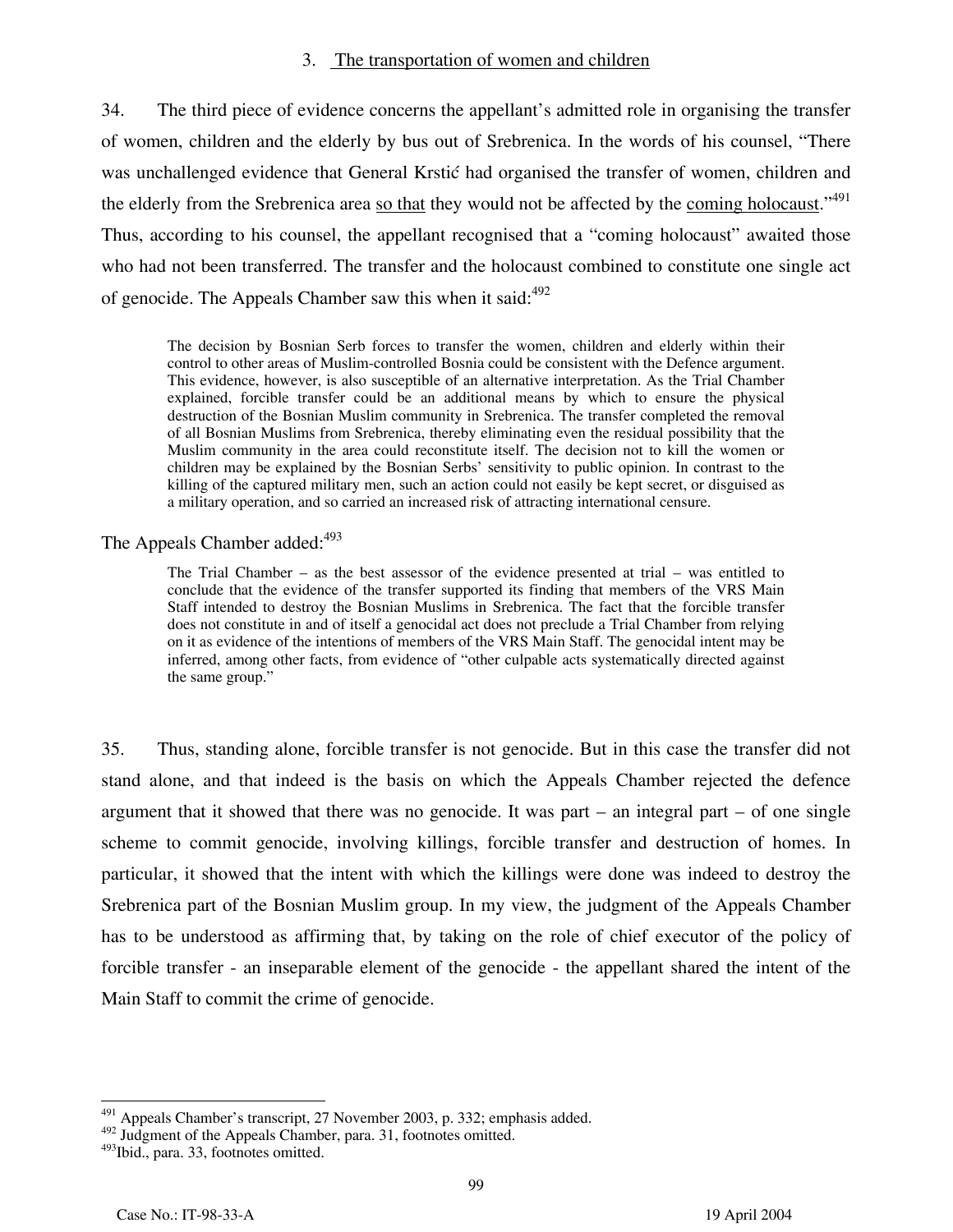36. The indictment (in paragraph 24.4 relating to counts 1 and 2 concerning genocide and complicity to commit genocide respectively) did aver that the "wide-scale and organized killing of Bosnian men ... included<sup>494</sup> [the fact that the ] ... VRS military personnel, under the command of Radislav Krstić, transported the Bosnian women and children, who had been separated from male members of their families in Potočari to an area near to Tisca village. Most of the Bosnian women and children driven to Tisca were permitted to cross into Bosnian Muslim territory." Thus, it was the contention of the prosecution that the "wide-scale and organized killing of Bosnian men … included" the transportation of women and children. That contention was duly notified by the prosecution to the appellant in the text of the indictment; the contention was proved.

## 4. Use of personnel and resources under the control of the appellant

37. The Appeals Chamber accepts that the appellant had knowledge of the use of personnel and resources under his command for the purposes of the genocide.<sup>495</sup> It mentioned the use of Drina Corps personnel to escort prisoners to execution sites, the use of Zvornik Brigade equipment for burial of victims, the use of Drina Corps fuel for the transport of prisoners to execution sites, the use of units of the Krajina Brigade (operating under the command of the Zvornik Brigade) as executioners.<sup>496</sup> All these things were under the appellant's control. The Main Staff could call upon these resources, but the appellant knew that the Main Staff also depended on his cooperation.<sup>497</sup> As the Appeals Chamber observed, the appellant "knew that by *allowing* Drina Corps resources to be used he was making a substantial contribution to the execution of the Bosnian Muslim prisoners,"<sup>498</sup> and "*permitted* the Main Staff to use personnel and resources under his command to facilitate them." 499

38. Referring to these matters, the Appeals Chamber states that the "Trial Chamber inferred the genocidal intent of the accused from his knowledge of the executions and his knowledge of the use of personnel and resources under his command to assist in those executions. However, knowledge on the part of Radislav Krstić, without more, is insufficient to support the further inference of genocidal intent on his part."500 The line between knowledge of intent and a sharing of intent can be a subtle one. It turns on an appreciation of the evidence. In accordance with settled principles regulating the appeal process, the appreciation should be left to the Trial Chamber – even in the case of a stringent test. A stringent test does not empower the Appeals Chamber to step in where

<sup>&</sup>lt;sup>494</sup> Emphasis added.

<sup>&</sup>lt;sup>495</sup> Judgment of the Appeals Chamber, para. 126.

<sup>496</sup> Ibid., paras. 126-128.

<sup>497</sup> Ibid., para. 137.

<sup>498</sup> Ibid., para. 137.

<sup>&</sup>lt;sup>499</sup> Ibid., para. 144, emphasis added.

<sup>500</sup> Ibid., para. 129.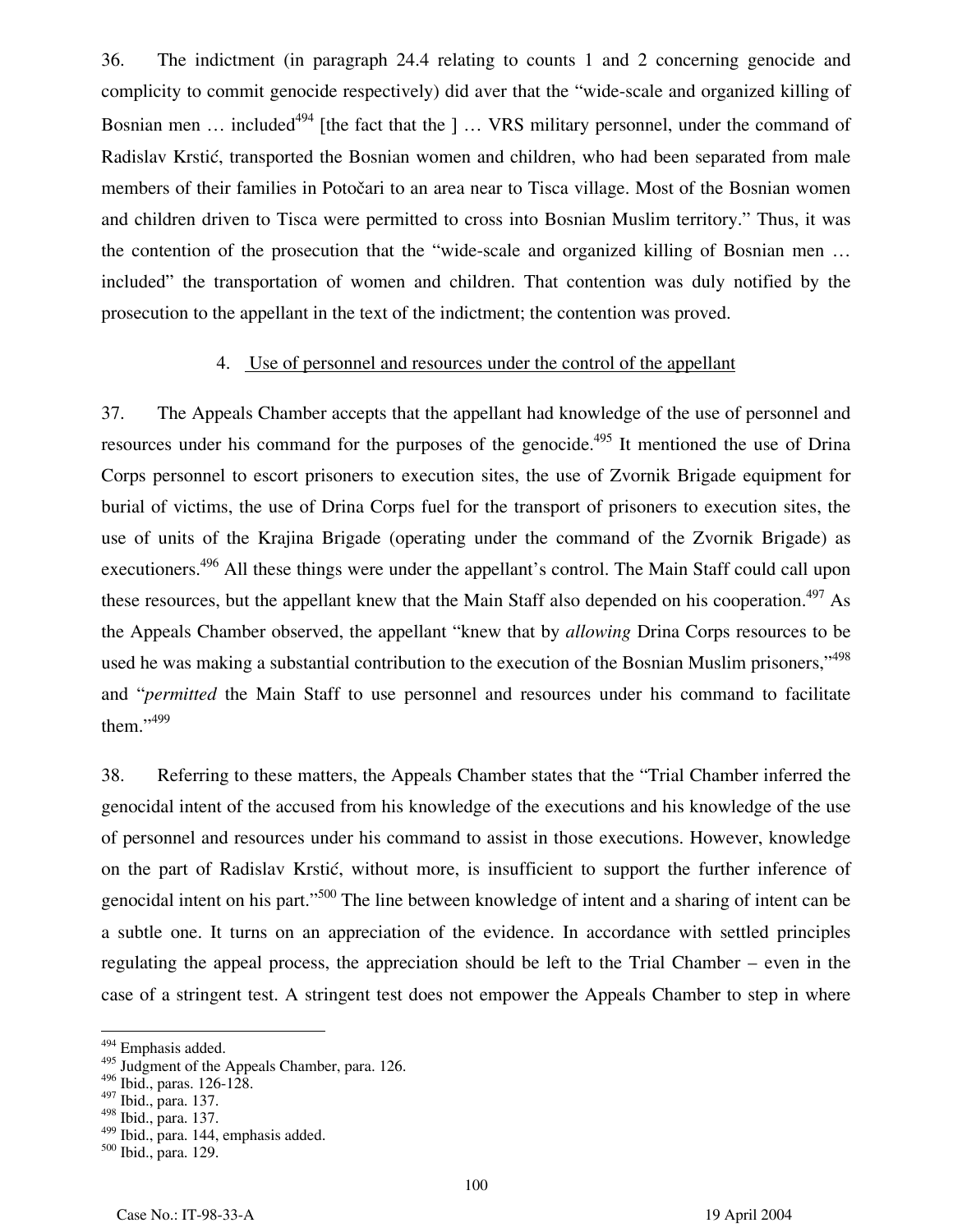otherwise it could not. This is so except in cases of error - often qualified as having to be clear. I am not able to see any error here.

39. Having agreed with the Trial Chamber in rejecting the appellant's claim that there was a parallel line of authority from which he was totally excluded, having recognized that the personnel and resources in question were under the appellant's command, having acknowledged that the appellant knew that his personnel and resources were being used to carry out the executions, having spoken of the appellant "allowing" his resources to be so used and of such use being "permitted" by him, the Appeals Chamber was not in a good position to reject the Trial Chamber's finding that the appellant not only had knowledge of the executions but that he also shared the intent of the executions.

## 5. Conclusion as to sharing of intent

40. Counsel for the appellant conceded that "the Trial Chamber was warranted in finding that everything from that point on [the second Hotel Fontana meeting on 11 July 1995] constituted a joint criminal enterprise, at least in terms of who participated to deport the civilians."<sup>501</sup> The concession was rightly made, but I am not persuaded that it can be limited to deportation. There is no reason to disagree with the Trial Chamber in finding "beyond reasonable doubt that General Krstić participated in a joint criminal enterprise<sup>502</sup> to kill the Bosnian Muslim military-aged men from Srebrenica from the evening of 13 July 1995 onward."<sup>503</sup> Having shared the intent, that fixed him with criminal responsibility for genocide as a perpetrator, and the Trial Chamber so found. By contrast, the Appeals Chamber considers that his level of criminal responsibility was that of an aider and abettor. To this difference of opinion I shall return.

## **F. Whether there was genocide**

## 1. Preliminary

41. Meanwhile, it is proposed to address a submission by counsel for the appellant that, in law, there was no genocide. The challenge turns on the Genocide Convention of 1948, which, it is agreed, has the status of customary international law. The provisions of articles II and III of the Convention appear in paragraphs 2 and 3 respectively of article 4 of the Statute, which reads as follows:

-

<sup>501</sup> Appeals Chamber's transcript, 27 November 2003, pp. 360-361.

<sup>502</sup> The Trial Chamber overruled a defence submission that the prosecution could not rely on the doctrine. See impugned judgment, para. 602.

Impugned judgment, para. 633. See also, ibid., paras. 631 and 632.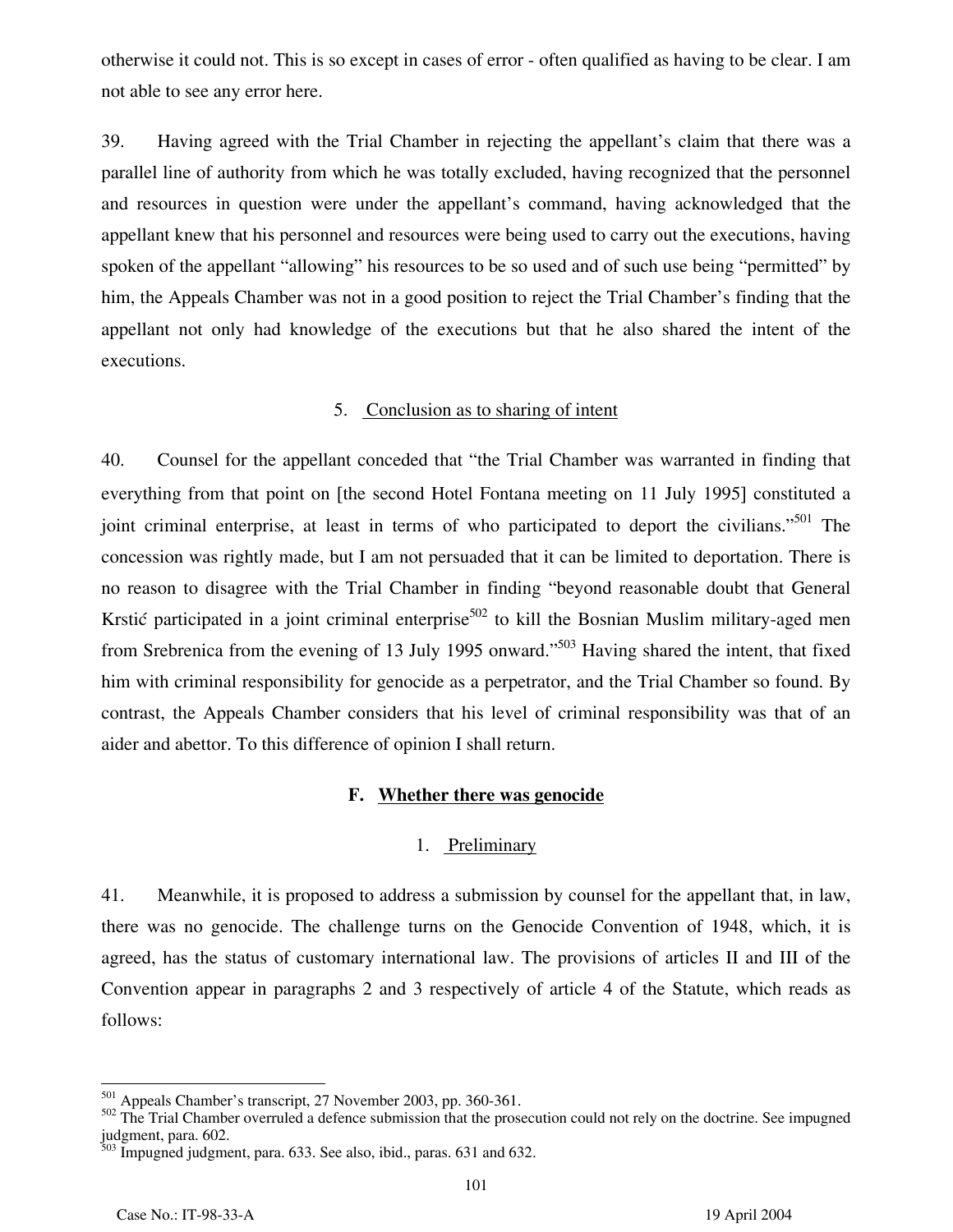#### Article 4

#### Genocide

1. The International Tribunal shall have the power to prosecute persons committing genocide as defined in paragraph 2 of this article or of committing any of the other acts enumerated in paragraph 3 of this article.

2. Genocide means any of the following acts committed with intent to destroy, in whole or in part, a national, ethnical, racial or religious group, as such:

(a) Killing members of the group;

(b) Causing serious bodily or mental harm to members of the group;

(c) Deliberately inflicting on the group conditions of life calculated to bring about its physical destruction in whole or in part;

(d) Imposing measures intended to prevent births within the group;

(e) Forcibly transferring children of the group to another group.

3. The following acts shall be punishable:

(a) Genocide;

(b) Conspiracy to commit genocide;

(c) Direct and public incitement to commit genocide;

(d) Attempt to commit genocide;

(e) Complicity in genocide.

42. On the basis of these provisions, three questions have been raised. They have been considered in the judgment of the Appeals Chamber. I agree with the outcome of the judgment on the points in question, but I should like to give my views.

#### 2. "Part of a part" of a group

43. The first question was raised by counsel for the appellant under the rubric "part of a part."<sup>504</sup> I understand counsel's argument this way: The Trial Chamber found that the "group" for genocide purposes was the Bosnian Muslims, and that a "part" of that group was represented by the Bosnian Muslim community of Srebrenica.<sup>505</sup> Having so found, the Trial Chamber then –

measured the killing of military age men against the Bosnian Muslim community at Srebrenica and found it to be substantial. But, in doing so, it incorrectly diluted the genocide formula by measuring a part (military age men) against another part (of Srebrenica) and finding it substantial.

<sup>&</sup>lt;sup>504</sup> Defence Appeal Brief, 10 January 2002, p. 13 above para. 35.

<sup>505</sup> Impugned judgment, paras. 560 and 591.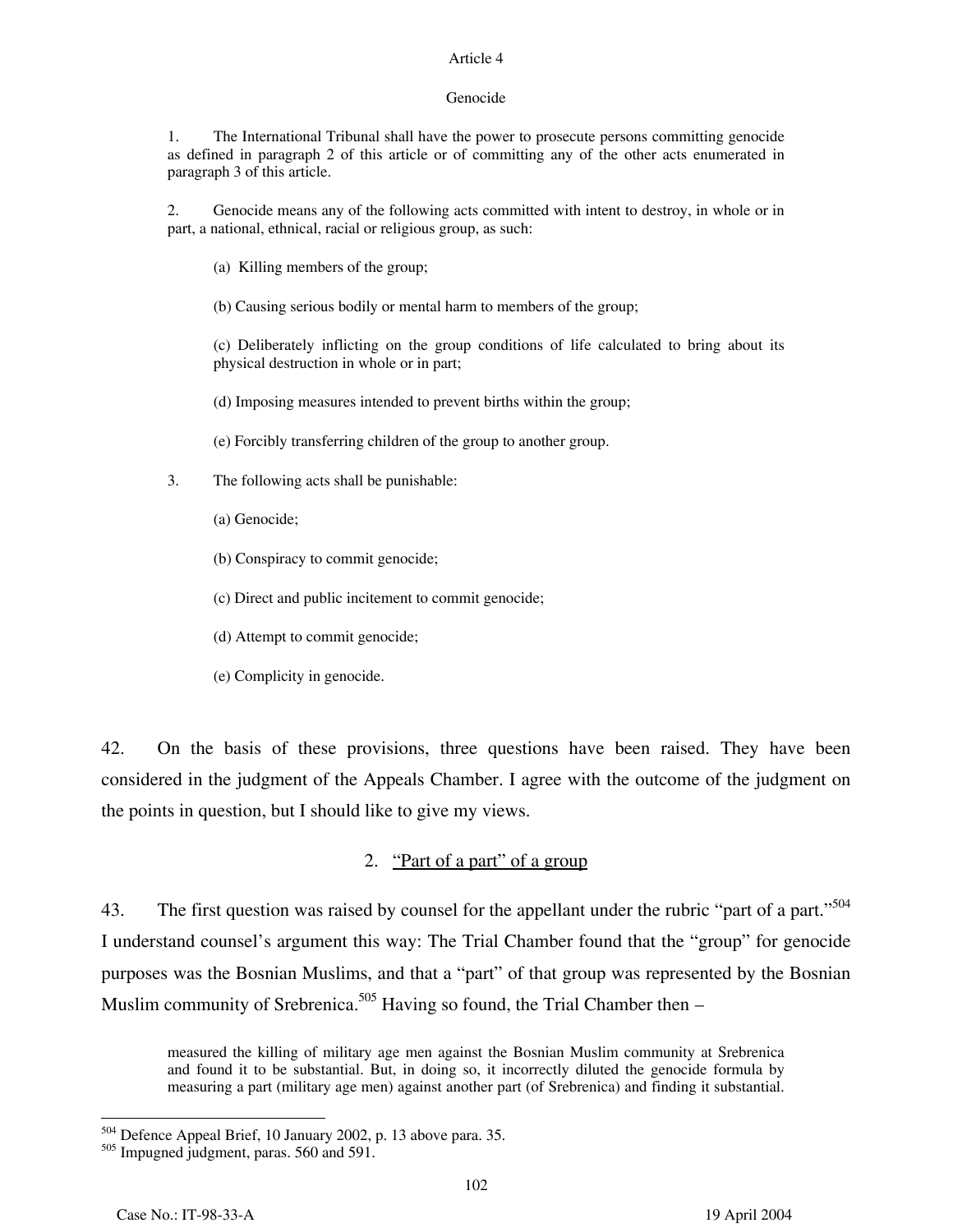The Trial Chamber never employed the correct formula of measuring the part intended to be destroyed (military age men of Srebrenica) against the group (Bosnian Muslims).<sup>506</sup>

Thus, counsel for the appellant submits that the task of the Trial Chamber was to determine whether the men killed constituted a "part" of the Bosnian Muslim group as a whole and that, in doing so, it used the wrong yardstick of measurement.

44. I respectfully agree with the Appeals Chamber that the "Defence misunderstands the Trial Chamber's analysis."<sup>507</sup> The Trial Chamber found – and this has not been challenged – that the Srebrenica Muslims were "part" of the Bosnian Muslim group. Some of them were killed. The question then was whether those who were killed were killed with intent to destroy the Srebrenica "part" of the group. The Trial Chamber answered the question in the affirmative, using the killings, together with certain other matters, as evidence of that intent. Certainly, those who were killed *belonged* to the Srebrenica part of the Bosnian Muslim group, but no question really arose as to whether they constituted *"part" of any group within the meaning of the chapeau of article 4(2) of the Statute*; it was unnecessary to consider any such question. Accordingly also, no question arose as to the correct yardstick to be used to determine whether those killed constituted a "part" of any group.

#### 3. Whether intent has to be to cause the physical or biological destruction of the group

45. Second, counsel for the appellant submits that an intent to destroy was inconsistent with the fact that women and children (including young males) were transported by the attacking Bosnian Serb forces to Muslim-held territory. Underlying the submission is the proposition, stressed by counsel, that the intent with which an act listed in article  $4(2)$  of the Statute ("listed act") is done always has to be to cause the physical or biological destruction of the group in whole or in part, so that an inconsistency arises if the intent is in fact to allow a substantial number of members of the group to survive.

46. The Appeals Chamber accepted the fundamental contention of counsel for the appellant that the intent had to be to destroy physically or biologically<sup>508</sup> the Srebrenica part of the Bosnian Muslim group.<sup>509</sup> That being so, an intent to allow a substantial number of Srebrenican Muslims to survive meant that there was no intent to destroy the Srebrenica part of the group physically. As the Appeals Chamber noted, "The decision by Bosnian Serb forces to transfer the women, children and

-

<sup>506</sup> Defence Appeal Brief, 10 January 2002, para. 40. See also, ibid., paras.37-39. And see argument by counsel for General Krstić in Appeals Chamber's transcript, 26 November 2003, at pp. 297ff, and 27 November 2003, pp. 351-352.

<sup>507</sup> Judgment of the Appeals Chamber, para. 19.

<sup>508</sup> Ibid., paras. 24 and 25.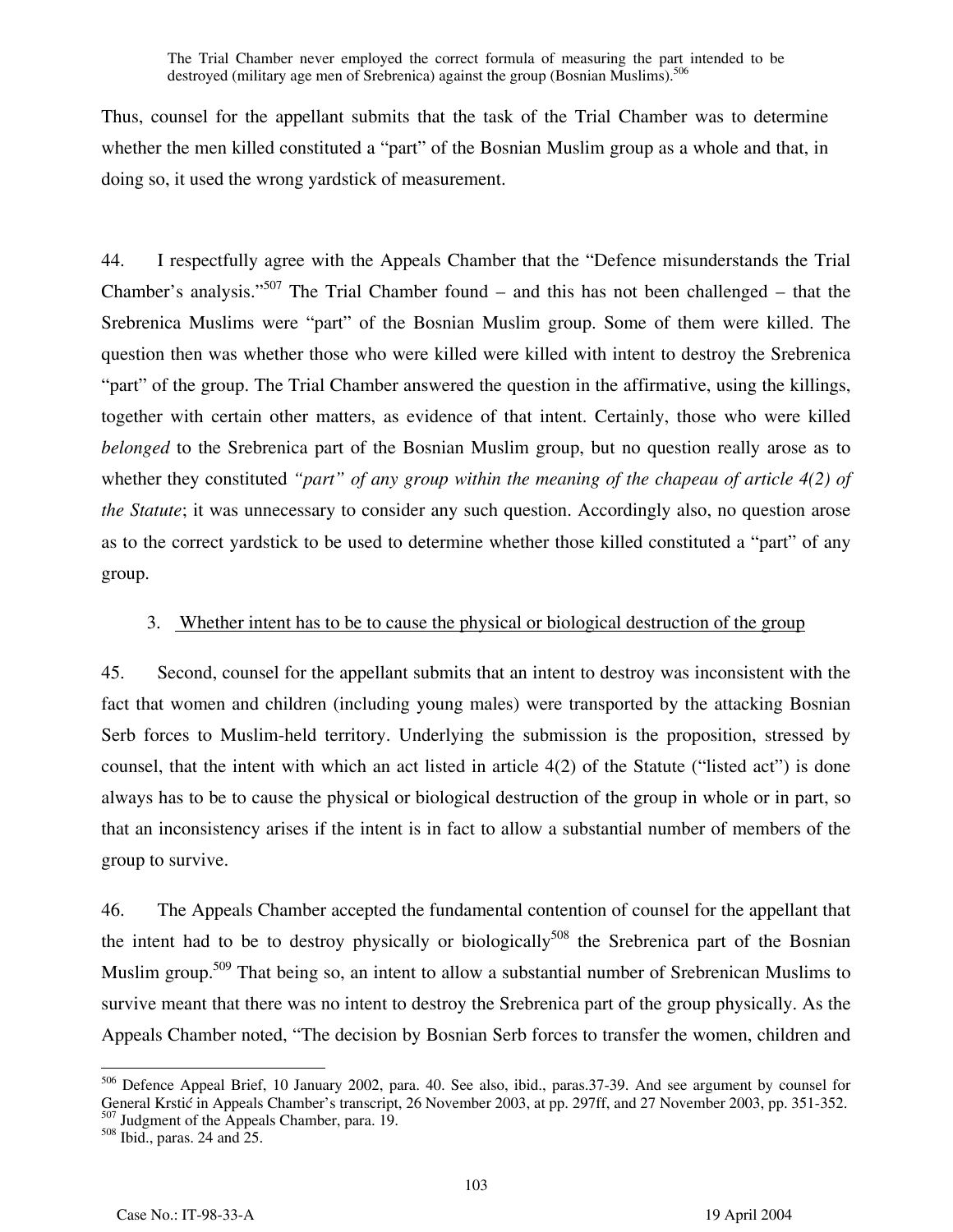elderly within their control to other areas of Muslim-controlled Bosnia could be consistent with the Defence argument."<sup>510</sup> Therefore, the appeal would have to be allowed if the transfer was unqualified. But, for reasons showing that it was materially qualified, the appeal on the point was dismissed.

47. I agree with the dismissal. If the proposition of counsel for the appellant is right, then, for the reasons given by the Trial Chamber and by the Appeals Chamber, I consider that the alleged requirement for proof of intent to destroy the group physically or biologically was met by the disastrous consequences for the family structures on which the Srebrenica part of the Bosnian Muslim group was based. The Trial Chamber was correct in finding that the Bosnian Serb forces knew that their activities "would inevitably result in the *physical disappearance* of the Bosnian Muslim population at Srebrenica."<sup>511</sup> But I do not think the proposition of counsel for the appellant is right. These are my reasons.

48. The proposition that the intended destruction must always be physical or biological is supported by much in the literature. However, the proposition overlooks a distinction between the nature of the listed "acts" and the "intent" with which they are done. From their nature, the listed (or initial) acts must indeed take a physical or biological form, but the accompanying intent, by those acts, to destroy the group in whole or in part need not always lead to a destruction of the same character.<sup>512</sup> There are exceptions. Article  $4(2)(c)$  of the Statute speaks of "deliberately inflicting on the group conditions of life calculated to bring about its physical destruction in whole or in part," and an intent to cause physical or biological destruction of the group in whole or in part is also implied in the case of article 4(2)(d) proscribing "measures intended to prevent births within the group." However, *a contrario*, it would seem that, in other cases, the Statute itself does not require an intent to cause physical or biological destruction of the group in whole or in part.

49. The *a contrario* position applies in relation to article 4(2)(a) of the Statute concerned with "killing members of the group," which was involved in this case. Of course those who were killed were destroyed physically. But that is not the question. The question is whether, to prove genocide, it was necessary to show that the intent with which they were killed was to cause the physical or biological destruction of the Srebrenica part of the Bosnian Muslim group. The stress placed in the literature on the need for physical or biological destruction implies, correctly, that a group can be destroyed in non-physical or non-biological ways. It is not apparent why an intent to destroy a

<sup>&</sup>lt;sup>509</sup> Ibid., paras. 28, 29, 37 and 38.

<sup>510</sup> Ibid., para. 31.

<sup>&</sup>lt;sup>511</sup> Impugned judgment, para. 595, emphasis added.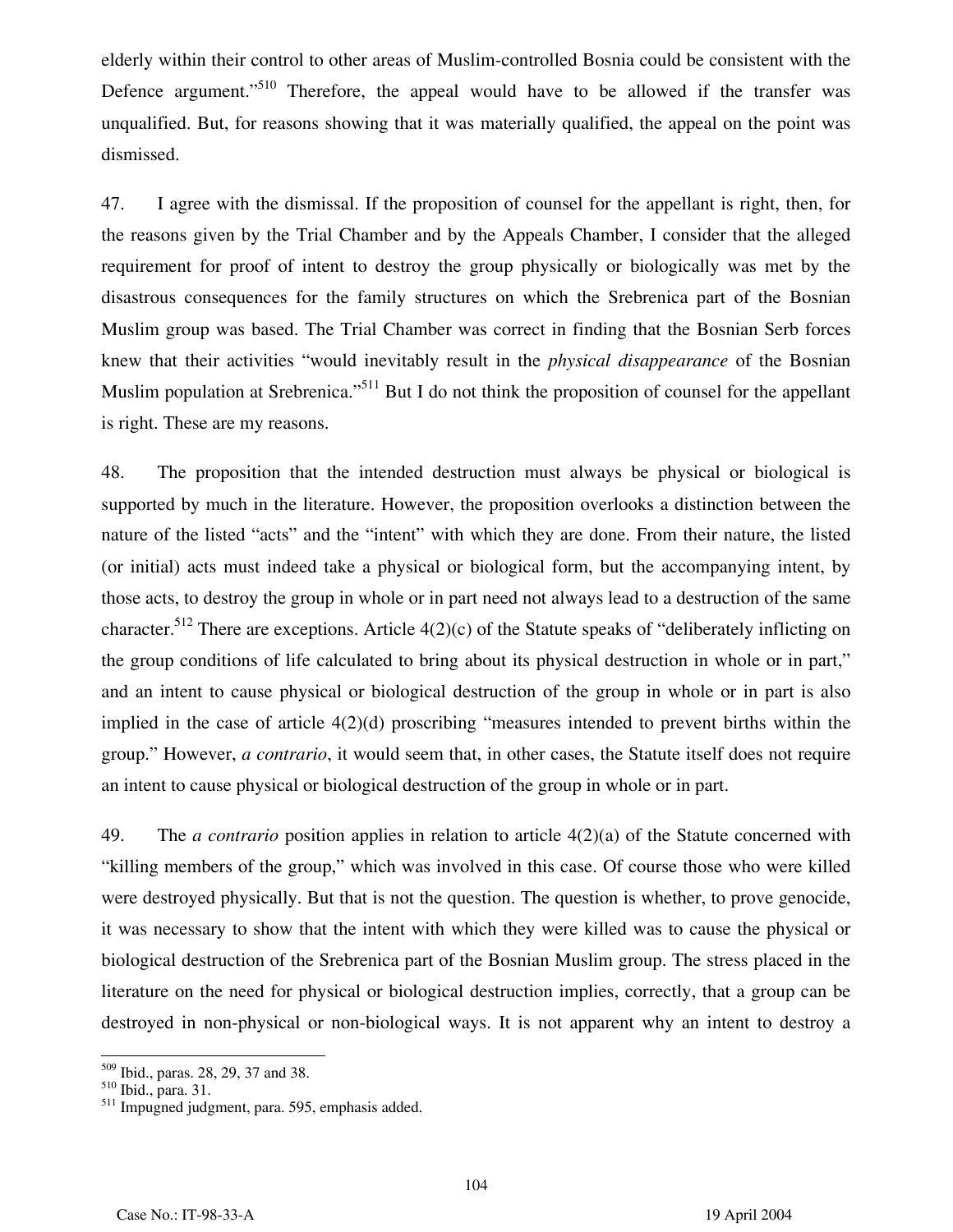group in a non-physical or non-biological way should be outside the ordinary reach of the Convention on which the Statute is based, provided that that intent attached to a listed act, this being of a physical or biological nature.

50. Counsel for the appellant correctly recognised that the attack is directed to the existence of the group; in his words, "the principle [is] that genocide is not a crime against individuals; it is a crime against human groups."<sup>513</sup> It is the group which is protected. A group is constituted by characteristics – often intangible - binding together a collection of people as a social unit. If those characteristics have been destroyed in pursuance of the intent with which a listed act of a physical or biological nature was done, it is not convincing to say that the destruction, though effectively obliterating the group, is not genocide because the obliteration was not physical or biological.

51. Counsel for the appellant understandably relies on views expressed by the International Law Commission in 1991. Referring to the standard formula concerning "intent to destroy", the Commission stated that "the word 'destruction' … must be taken only in its material sense, its physical or biological sense."514 The focus there was on whether the term "genocide", as used in the Convention, included cultural genocide, the generally accepted answer being in the negative. If that does not account for the view expressed by the Commission, then, with respect, that view is not correct. The intent certainly has to be to destroy, but, except for the listed act, there is no reason why the destruction must always be physical or biological.

52. The *travaux préparatoires* relating to the Genocide Convention are of course valuable; they have been and will be consulted with profit. But I am not satisfied that there is anything in them which is inconsistent with this interpretation of the Convention. However, if there is an inconsistency, the interpretation of the final text of the Convention is too clear to be set aside by the *travaux préparatoires*. 515 On settled principles of construction, there is no need to consult this material, however interesting it may be.

53. Out of abundant caution, I would make two things clear. First, the question is whether there was the required intent, not whether the intent was in fact realised. Second, the foregoing is not an argument for the recognition of cultural genocide. It is established that the mere destruction of the

<sup>-</sup><sup>512</sup> The distinction is not made in paragraph 580 of the impugned judgment which states that "customary international law limits the definition of genocide to those acts seeking the physical or biological destruction of all or part of the group," but the focus there was on the question whether cultural destruction fell within the definition of genocide. <sup>513</sup> Defence Brief in Reply, 6 March 2002, para. 26.

<sup>514</sup> Report of the International Law Commission to the General Assembly on the Work of its Forty-third Session, UN Doc. A/CN.4/SER.A/1991/Add.1 (Part 2), p. 102, para. (4), chapter iv, concerning article 19, "Genocide", in the "Draft Code of Crimes against the Peace and Security of Mankind."

<sup>515</sup> See a helpful discussion in William A. Schabas, *Genocide in International Law, The Crime of Crimes* (Cambridge, 2000), pp. 229-230.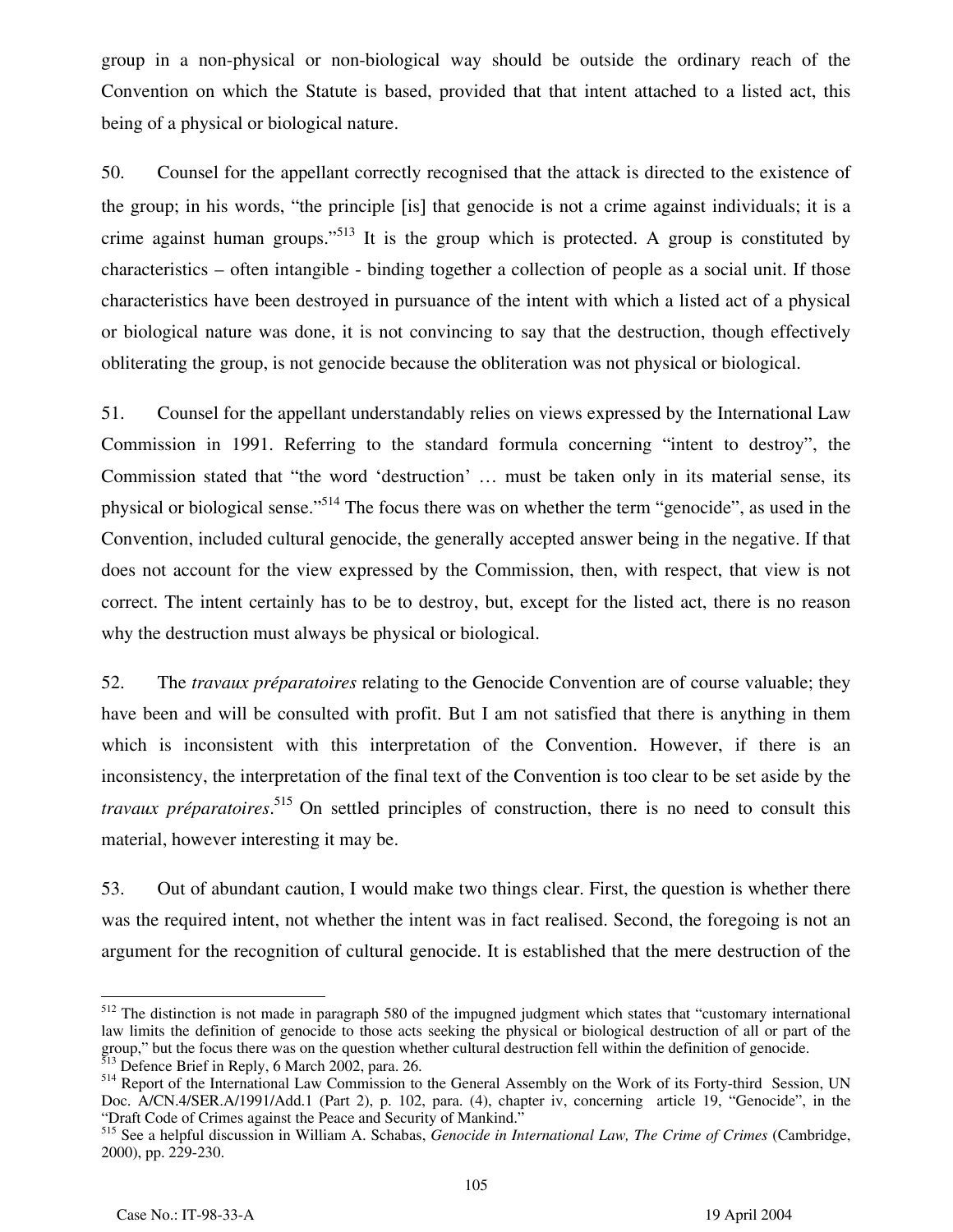culture of a group is not genocide: none of the methods listed in article 4(2) of the Statute need be employed. But there is also need for care. The destruction of culture may serve evidentially to confirm an intent, to be gathered from other circumstances, to destroy the group as such. In this case, the razing of the principal mosque confirms an intent to destroy the Srebrenica part of the Bosnian Muslim group.<sup>516</sup>

54. In sum, I consider that the Statute is to be read to mean that, provided that there is a listed act (this being physical or biological), the intent to destroy the group as a group is capable of being proved by evidence of an intent to cause the non-physical destruction of the group in whole or in part, except in particular cases in which physical destruction is required by the Statute. This is not an excepted case. Consequently, the fact that, in this case, women, children and the elderly were allowed to survive did not signify an intent which was at variance with that which is required.

#### 4. Whether there was a mere displacement as distinguished from genocide

55. Third, it was contended for the appellant that what happened in Srebrenica was a displacement and not a genocide. Displacement, in the sense of compulsory relocation, is a common feature of wars. According to one commentator, displacement is not genocide even if the consequence is dissolution of the group,<sup>517</sup> a proposition on which I reserve my opinion where it is proven that, there being an initial listed act, the deliberate object of the relocation is to accomplish such a dissolution.

56. In support of his submission that displacement is not genocide, counsel for the appellant cited the fact that displacement is not listed in article 4(2) of the Statute as one of the means of perpetrating genocide, and he drew a contrast with article 5(d) which specifically sets out deportation as a crime against humanity.<sup>518</sup> There is also the fact that the only case of transfer which amounts to genocide, if there is the required intent, is a case of "forcibly transferring children of the group to another group" within the meaning of article  $4(2)(e)$  of the Statute.

57. No doubt, mere displacement does not amount to genocide. But, in this case, there was more than mere displacement. The killings, together with a determined effort to capture others for killing, the forced transportation or exile of the remaining population, and the destruction of homes and places of worship, constituted a single operation which was executed with intent to destroy a group

<sup>-</sup> $^{516}$  I agree in these respects with paras. 580 and 595 of the impugned judgment.

<sup>517</sup> See the citation from K. Kreß, Münchner Kommentar zum StGB, Rn 57, § 6 VStGB, (Munich 2003), given in paragraph 519 of *Stakić*, IT-97-24-T, of 31 July 2003.

<sup>&</sup>lt;sup>518</sup> Transcript of the Appeals Chamber, 27 November 2003, pp. 343 and 354.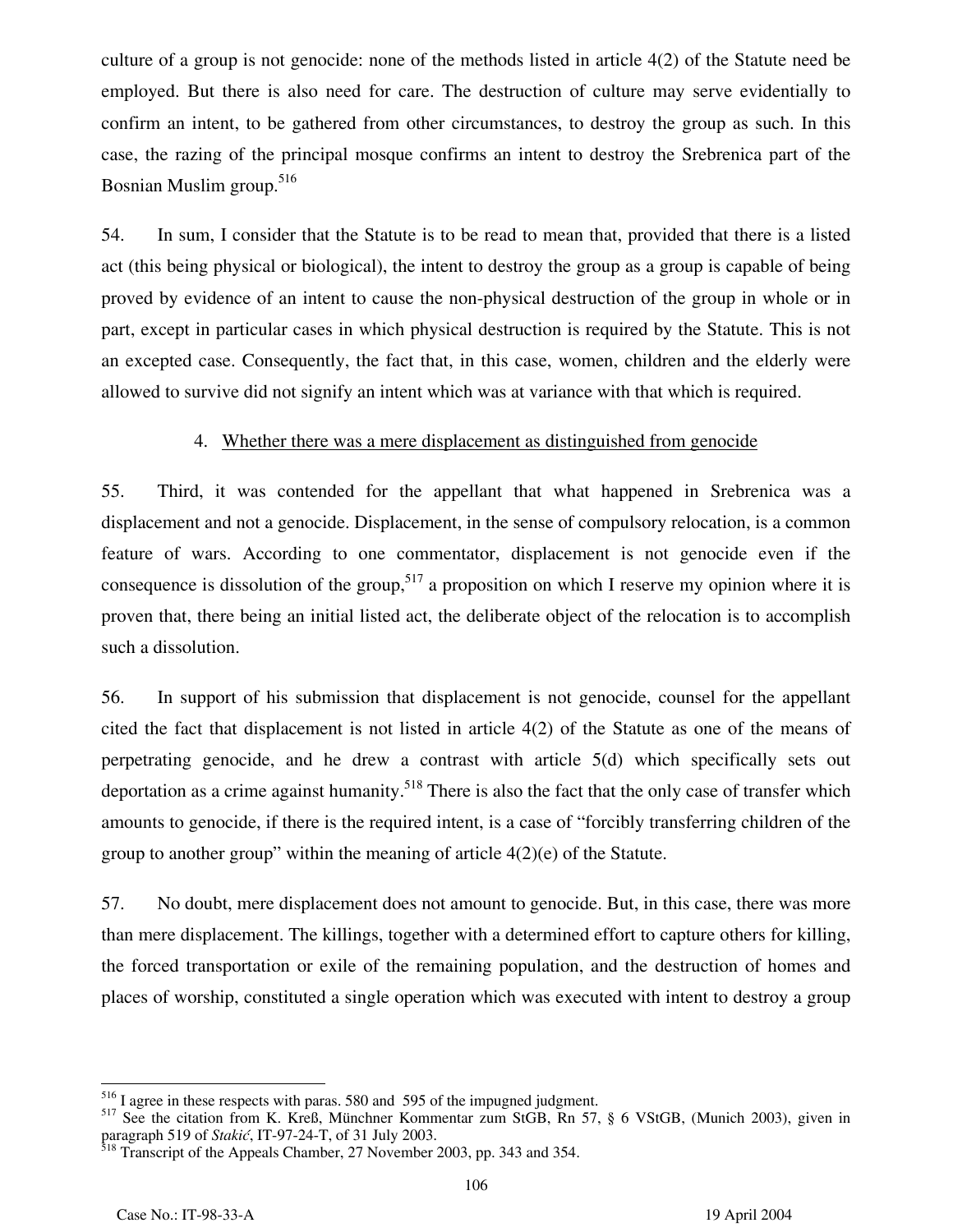in whole or in part within the meaning of the chapeau to paragraph 2 of article 4 of the Statute.<sup>519</sup> It was this combination of factors to which the Trial Chamber referred when it stated in paragraph 595 of its judgment that the "Bosnian Serb forces knew, by the time they decided to kill all of the military-aged men, that the combination of those killings with the forcible transfer of the women, children and elderly would inevitably result in the physical disappearance of the Bosnian Muslim population at Srebrenica." It was likewise a combination of factors which led the German Supreme Court in a 1999 case to hold that there was no mere displacement but genocide in that case.<sup>520</sup>

#### 5. Conclusion as to whether there was genocide

58. In support of his interesting submission that Srebrenica was not a genocide, counsel for the appellant contended that, while "calling the atrocities at Srebrenica genocide would be of some short term comfort to the families of the victims, and a politically correct thing to do at this moment in time, this Court's judgment must be written for the ages."<sup>521</sup> Counsel is right in the important sense that the duty of the Tribunal is to adjudicate on the basis of legal principles; it is not its mission to decree on the convenience of political considerations. Yet, however vigorous the reminder, the Appeals Chamber does not need it. In this case, guided by what it finds to be the applicable legal norms, it found that Srebrenica was a genocide. I agree with the finding.

### **G. Aiding and abetting**

#### 1. There is a crime of aiding and abetting the commission of genocide

59. I agree with the Appeals Chamber that, under customary international law, there is a crime of aiding and abetting the commission of genocide and that it has power to substitute a conviction for aiding and abetting genocide for a conviction by the Trial Chamber for committing genocide as a perpetrator.

60. An argument is that the reference to a "person who … aided and abetted …" in article 7(1) of the Statute does not authorize a prosecution for aiding and abetting genocide. The asserted reason is that genocide and any crime related to genocide are exclusively regulated by article 4 of the Statute and that that article does not comprehend a crime of aiding and abetting genocide. More particularly, it is said that article 4 requires proof that an accused had the specific genocidal intent if he is charged with any of the crimes listed in that article including a crime of "complicity in

<u>.</u>

<sup>&</sup>lt;sup>519</sup> By contrast, counsel for General Krstić argued that the deportation showed "an avoidance of an attempt to commit genocide" and could not be taken together with the killings. See transcript of the Appeals Chamber, 27 November 2003, pp. 355-356.

<sup>520</sup> BGH 3 StR 215/98, Urteil vom 30.4.1999, BGH St 45,65ff.

<sup>521</sup> Defence Brief in Reply, 6 March 2002, para. 27.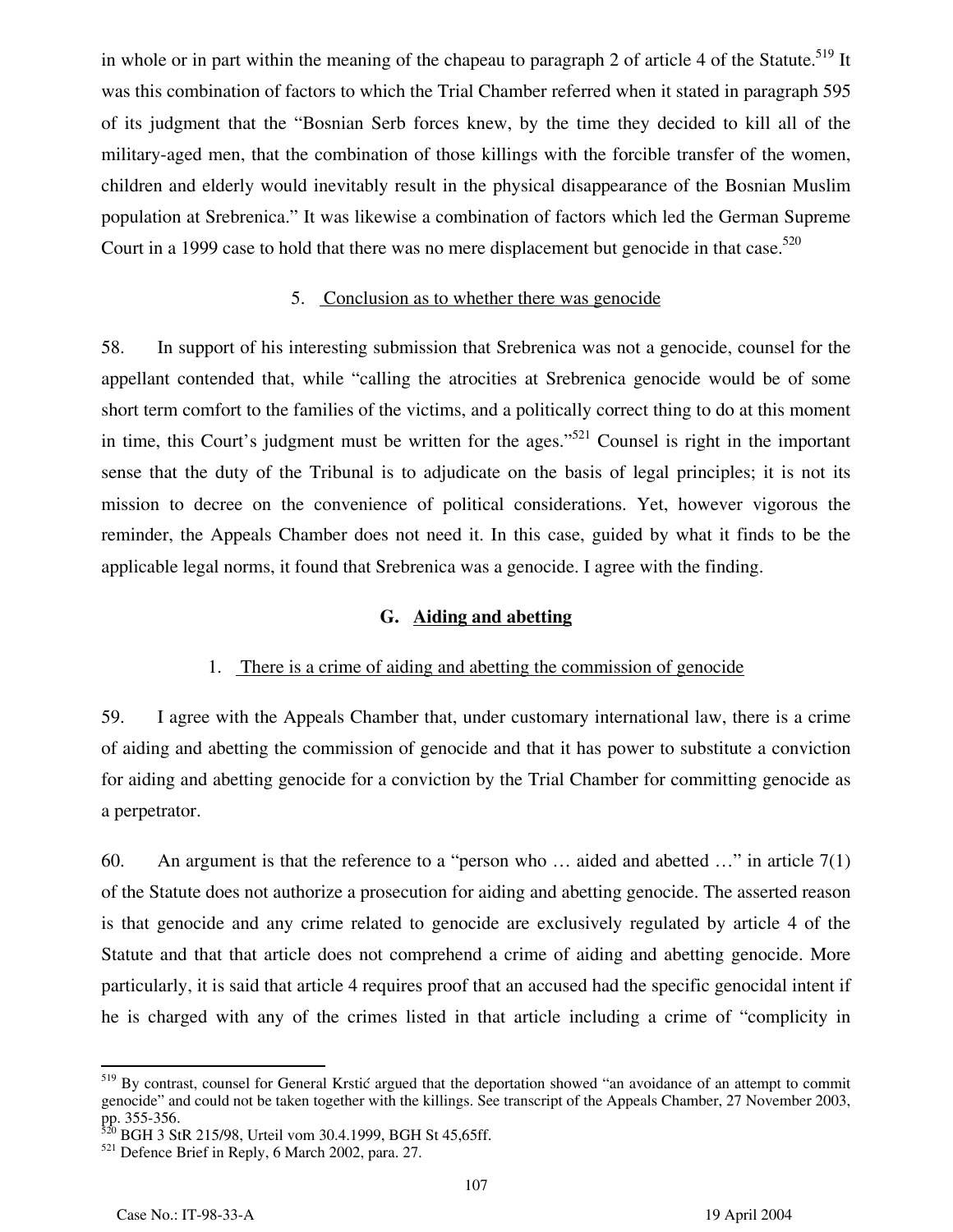genocide" as mentioned in article  $4(3)(e)$ , and that aiding and abetting does not require such proof, it being only necessary to prove that an accused charged with aiding and abetting had knowledge of the intent. Therefore, a crime of aiding and abetting genocide would add to the genocidal crimes authorized by article 4, relevant provisions of which correspond to articles II and III of the Genocide Convention of 1948, which in turn reflect customary international law. That would be in breach of the well understood prohibition against adding to crimes which existed under customary international law.

61. It will be convenient to pause for the purpose of dealing with an initial question as to whether a person charged with aiding and abetting the commission of a crime of specific intent has to be shown to have had that intent, as distinguished from merely knowing of it. The judgment of the Appeals Chamber indicates that an affirmative answer is given to the question in most states of the United States, but that a negative answer is given in other jurisdictions (including a minority of states in the United States).<sup>522</sup> I understand the Appeals Chamber to be taking the view that it is the latter position which is relevant to this case, that is to say, that proof of possession of specific intent is not required for aiding and abetting the commission of a crime of specific intent, mere knowledge of the intent being enough. It is on this basis, with which I agree, that the inquiry will proceed.

62. As to the main question, it seems to me that either aiding and abetting is part of complicity in genocide as the latter is referred to in article  $4(3)(e)$  of the Statute or it is not. If it is not part of complicity in genocide, it follows that, so far as the operation of the Convention is concerned, it cannot be part of customary international law. To make an act punishable as aiding and abetting under article  $7(1)$  of the Statute when it is not punishable as complicity in genocide under article 4(3)(e) is therefore to add impermissibly to customary international law.

63. On the other hand, if aiding and abetting is part of complicity in genocide, it is part of customary international law by reason of complicity in genocide being provided for in the Genocide Convention in 1948. In that case, the reference to aiding and abetting in article 7(1)of the Statute merely reproduces customary international law as contained in the reference to complicity in genocide as mentioned in article  $4(3)(e)$  of the Statute. So neither provision is in breach of the prohibition against adding to customary international law.

64. But is aiding and abetting part of complicity in genocide? I see nothing in the text of the Genocide Convention or in the relevant *travaux préparatoires* which is inconsistent with the ordinary meaning of "complicity in genocide" as including aiding and abetting. As has been noticed by the Appeals Chamber, the case law of the Tribunal shows that the cognate term "accomplice"

108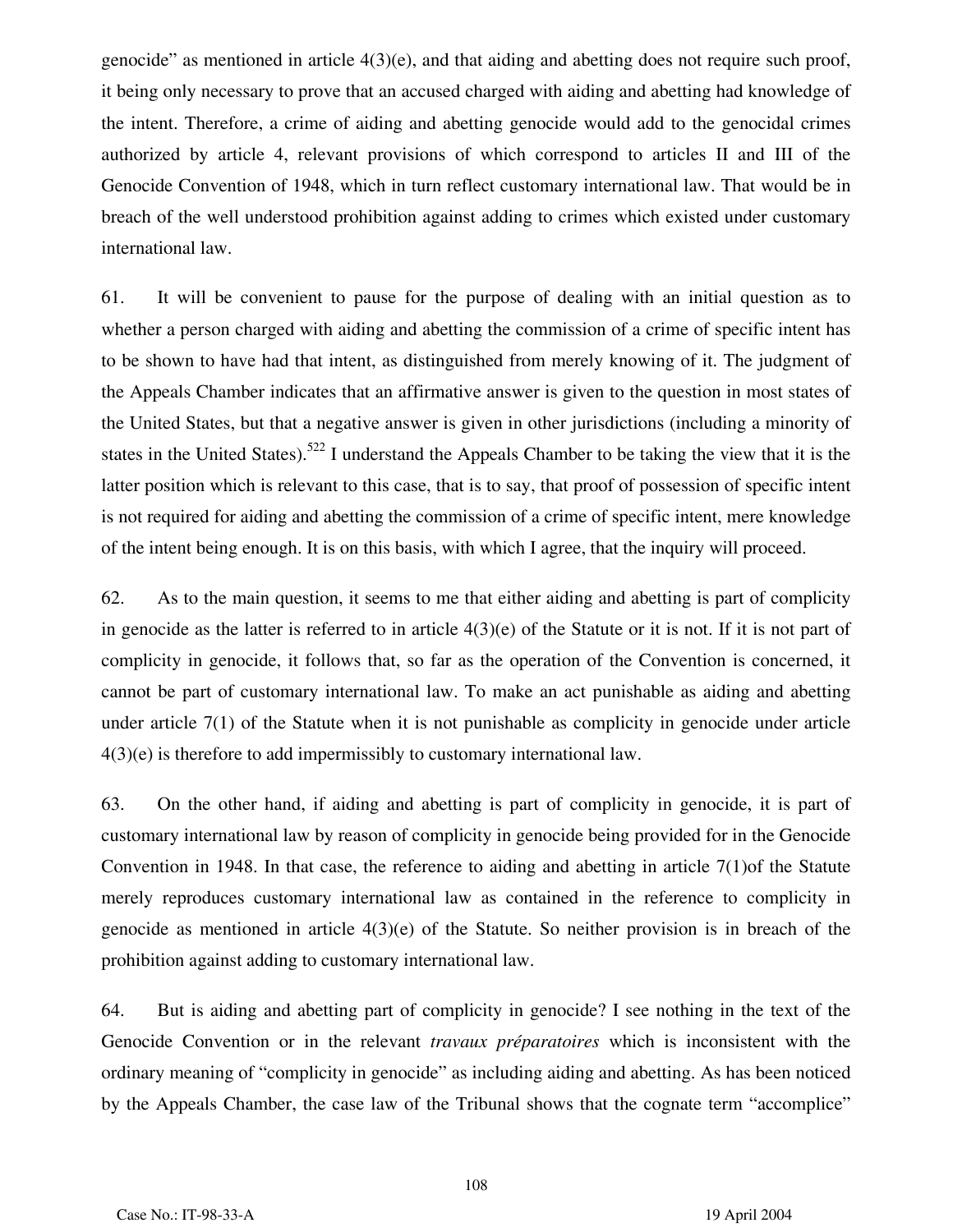has different meanings depending on the context; the term may refer to a co-perpetrator or to an aider and abettor.<sup>523</sup> In my view, the reference in article  $4(3)(e)$  of the Statute to "complicity in genocide" can and does include aiding and abetting.

65. If the Statute falls to be construed to mean that it has incorporated aiding and abetting as part of complicity in genocide, it appears to me that it has also imported the general law relating to aiding and abetting, in accordance with which, as has been discussed, it has to be shown that the aider and abettor had knowledge of the intent to commit genocide, not that he shared that intent.

66. This does not mean that the act of the aider and abettor does not have to be shown to be intentional. Intent must always be proved, but the intent of the perpetrator of genocide is not the same as the intent of the aider and abettor. The perpetrator's intent is to commit genocide. The intent of the aider and abettor is not to commit genocide; his intent is to provide the means by which the perpetrator, if he wishes, can realise his own intent to commit genocide.<sup>524</sup> Nor does it follow that proof of genocidal intent is in no sense required. But what has to be shown is that the perpetrator had that intent; it does not have to be shown that the aider and abettor himself had that intent. In the case of the aider and abettor what has to be shown is that he had knowledge that the perpetrator had that intent.

67. The framers of the Genocide Convention would not have learnt from their recent past if, as the opposing argument implies, the Convention failed to criminalise a case in which commercial suppliers sold a deadly gas knowing of the intent of the purchaser to use his purchase for the purpose of liquidating a national, ethnical, racial or religious group but not themselves sharing the purchaser's intent.<sup>525</sup> In my opinion, the Genocide Convention did not make that mistake; the case would be caught by the concept of aiding and abetting, which would in turn be caught by the reference in the Convention to "complicity in genocide."

68. This conclusion is in keeping with the case law of this Tribunal and of the ICTR to the effect that "complicity in genocide", as mentioned in article  $4(3)(e)$  of the ICTY Statute [article 2(3)(e) of the ICTR Statute], includes aiding and abetting as referred to in article 7(1) of the ICTY Statute [article 6(1) of the ICTR Statute]. The case law is correct: aiding and abetting genocide does not represent an addition to crimes known to customary international law but has always formed part of that law.

 $\overline{a}$ 

<sup>522</sup> Ibid., paras. 137-138.

<sup>&</sup>lt;sup>523</sup> Judgment of the Appeals Chamber, para. 139.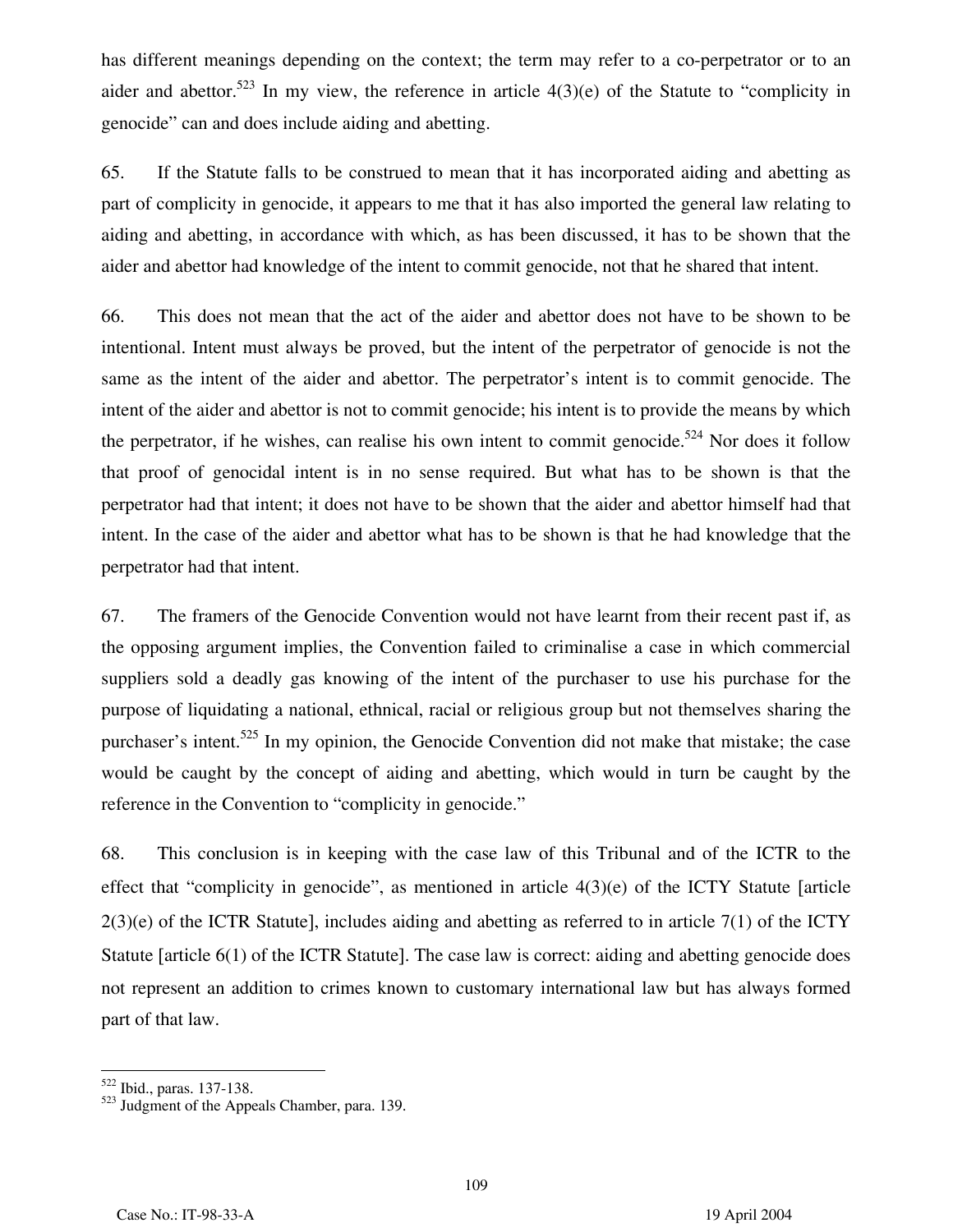### 2. But, on the facts, the Appeals Chamber cannot impose a conviction for aiding and abetting

69. While I agree with the Appeals Chamber that it has competence to impose a conviction for aiding and abetting the commission of genocide, I am not able to support its decision that such a conviction should be imposed in this case.

70. There are many things to be said in favour of the appellant. The Trial Chamber correctly remarked that he "found himself squarely in the middle of one of the most heinous wartime acts committed in Europe since the Second World War."<sup>526</sup> He appeared to the Trial Chamber "as a reserved and serious career officer who is unlikely to have ever instigated a plan such as the one devised for the mass execution of Bosnian Muslim men, following the take-over of Srebrenica in July 1995."<sup>527</sup> Speaking on 12 July 1995 of the women and children being transported out of Potočari, he warned with impeccable military propriety that "not a hair must be touched on their heads."<sup>528</sup> In an interview given on the same day, he emphasised that the civilians would be treated properly and transported wherever they wanted to go.<sup>529</sup> In the words of the Trial Chamber, "the security unit of the Main Staff was heavily involved in carrying out the crimes and there are indications on the Trial Record that the Drina Corps was not always consulted about what was going on within its zone of responsibility."530 And the appellant did at the same time have to concentrate on another task, namely, the capturing of the UN protected enclave of Žepa.

71. The question is whether these matters sound in mitigation of guilt as a co-perpetrator or whether they go to prove that the appellant's guilt was that only of an aider and abettor. The difference between committing a crime as a co-perpetrator in a joint criminal enterprise and aiding and abetting its commission was explained in *Tadić*. 531 In "the case of aiding and abetting, the requisite element is knowledge that the acts performed by the aider and abettor assist the commission of a specific crime by the principal. By contrast, in the case of common purpose or design more is required (i.e., either intent to perpetrate the crime or intent to pursue the common criminal design plus foresight that those crimes outside the criminal purpose were likely to be committed)…".

<sup>524</sup> See, generally, the reasoning relating to aiding and abetting in *National Coal Board v. Gamble*, [1959] 1 Q.B. 11, concurring opinion of Devlin J, and *DPP for Northern Ireland v. Lynch*, [1975] AC 653, HL, dissenting opinion of Lord Simon of Glaisdale.

<sup>525</sup> See and compare *The Zyklon B Case*, *Law Reports of Trials of War Criminals*, Vol. 1 (London, 1947), p. 93.

<sup>526</sup> Impugned judgment, para. 421.

<sup>527</sup> Ibid., para. 420.

<sup>528</sup> Ibid., para. 358.

<sup>529</sup> Ibid.

<sup>530</sup> Ibid., para. 361.

<sup>531</sup> IT-94-1-A, of 15 July 1999, para. 229(iv).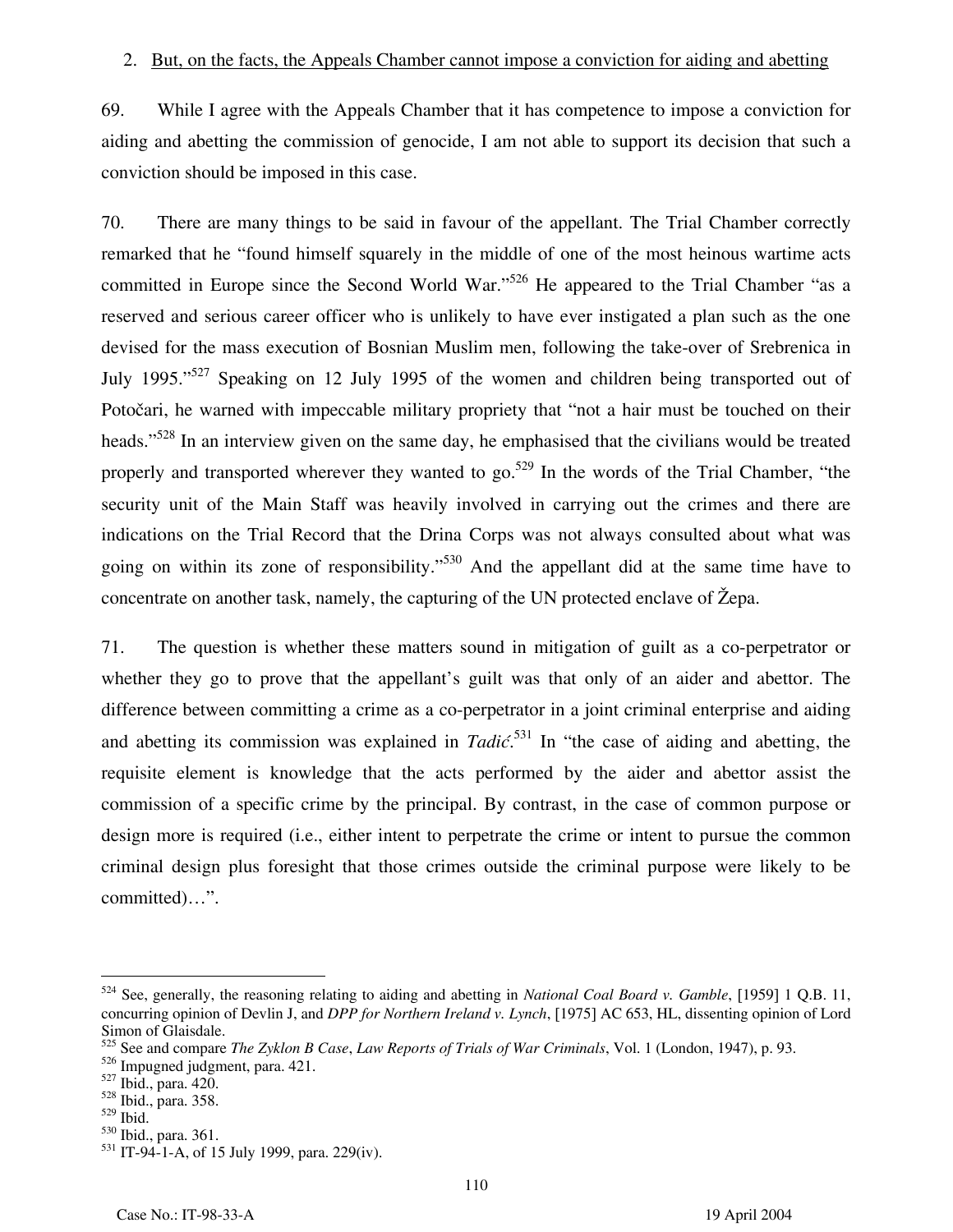72. On the basis of this distinction, it appears to me that the Trial Chamber correctly found that the appellant not merely knew of an intent to commit genocide but that he also shared that intent and that he was therefore guilty as a co-perpetrator of genocide,  $532$  matters in his favour being taken into account in sentencing. The position was rightly understood by the Trial Chamber when it stated as follows in paragraph 724 of its judgment, concerned with sentencing:

The Trial Chamber's overall assessment is that General Krstić is a professional soldier who willingly participated in the forcible transfer of all women, children and elderly from Srebrenica, but would not likely, on his own, have embarked on a genocidal venture; however, he allowed himself, as he assumed command responsibility for the Drina Corps, to be drawn into the heinous scheme and to sanction the use of Corps assets to assist with the genocide…. Afterwards, as word of the executions filtered in, he kept silent and even expressed sentiments lionising the Bosnian Serb campaign in Srebrenica. … His story is one of a respected professional soldier who could not balk his superiors' insane desire to forever rid the Srebrenica area of Muslim civilians, and who, finally, participated in the unlawful realisation of this hideous design.

73. Subject to weight, it appears to me that that approach was a fair one. It took account of the professionalism of the appellant as a career military officer and of the fact that, by himself, he would not commit the crimes into which he allowed himself to be led. These are matters which go to mitigate his guilt as a co-perpetrator of genocide and not to reduce his criminal responsibility to that of an aider and abettor. To adopt and adapt the words of *Tadić*, 533 to hold him liable only as an aider and abettor would be to understate the degree of his criminal responsibility.

74. It seems to me that there are problems in reaching the conclusion that the appellant's guilt was that of an aider and abettor. The Appeals Chamber accepts that Drina Corps personnel and resources were used for the killings.<sup>534</sup> Explaining this, it said that the appellant "knew that by *allowing* Drina Corps resources to be used he was making a substantial contribution to the execution of the Bosnian Muslim prisoners. Although the evidence suggests that Radislav Krstić was not a supporter of that plan, as Commander of the Drina Corps he did nothing to prevent the Main Staff from calling upon Drina Corps resources, and he *permitted* that employment of those resources."535

75. A substantial contribution for the purpose of aiding and abetting is a contribution that assists the perpetrator to commit his crime if he wishes to do so. That must be distinguished from participating in the commission of the crime itself. If, as I think, by "allowing," or by reason of the fact that he "permitted," the use of Drina Corps personnel and resources for the executions, the appellant authorized that use for that purpose, I would think that he was participating in the

 $\frac{532}{10}$  Impugned judgment, para. 644.

<sup>533</sup> IT-94-1-A, of 15 July 1999, para. 192.

<sup>534</sup> Judgment of the Appeals Chamber, paras. 56, 61 and 78.

<sup>535</sup> Ibid., para. 137, emphasis added.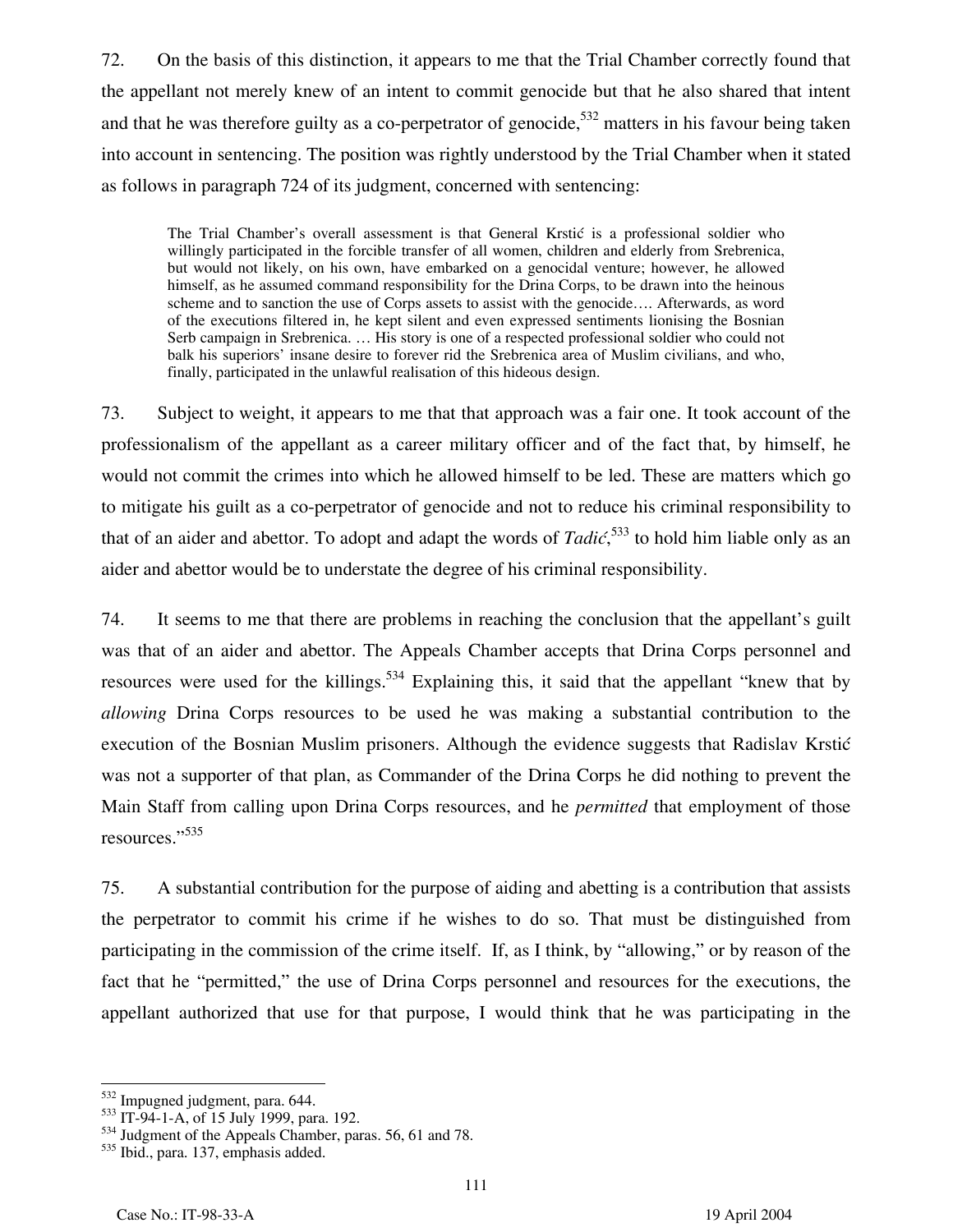commission of the crime itself and not merely enabling the perpetrator to commit the crime if he so wished. He was therefore correctly adjudged to be guilty of genocide.

#### **H. Cumulation**

76. Finally, there is a question as to whether convictions can be cumulated where criminality arises from the same conduct. I respectfully agree with the Appeals Chamber in allowing the appeal by the prosecution against the decision of the Trial Chamber that a conviction for extermination cannot be cumulated with a conviction for genocide and that a conviction for persecution cannot be cumulated with a conviction for genocide.

77. I only note that, without discussion, the Appeals Chamber has not recorded corresponding convictions, an omission not reconcilable with controlling jurisprudence. The question has not been whether the Appeals Chamber could reverse an acquittal and replace it by a conviction, but whether there is a right of appeal from such a conviction and, if so, to which body.  $536$  The second part of the question does not control the first. Either an appellant has a right of appeal from a conviction by the Appeals Chamber or he has not. If he has such a right of appeal, he can exercise his right of appeal to whatever may be the correct forum. If he has no such right of appeal, it does not follow that there can be no conviction. That is not my reading of the Statute and applicable human rights instruments.<sup>537</sup>

78. Suppose that an accused has been acquitted on all charges by the Trial Chamber, but that the acquittals are all reversed by the Appeals Chamber. On the view that no convictions are to be entered, the accused, though found to have committed possibly very serious crimes, goes free. This needs to be compared with Rule 99(B) of the Rules of Evidence and Procedure. That Sub-Rule provides that, though acquitted, an accused may be detained pending appeal by the prosecution. It is reasonable to suppose that that implies an understanding by the judges who legislated the Sub-Rule that a sentence of imprisonment can be passed by the Appeals Chamber and that therefore the Appeals Chamber is competent to make a conviction. If the Appeals Chamber is not competent to make a conviction, that Sub-Rule would have to be revoked, as there would be no juridical basis for detaining an acquitted accused pending appeal by the prosecution.

79. A possible answer to these problems is to say that the Appeals Chamber can remit the matter to the Trial Chamber for a conviction to be made and for sentence appropriate to the conviction to

<sup>536</sup> See *Rutaganda*, ICTR-96-3-A, of 26 May 2003, and the opinions appended thereto. In that case (Judge Pocar dissenting), acquittals by the Trial Chamber were in fact reversed and replaced by convictions imposed by the ICTR Appeals Chamber.

<sup>537</sup> My position was given in a separate opinion appended to *Rutaganda*, ICTR-96-3-A, of 26 May 2003.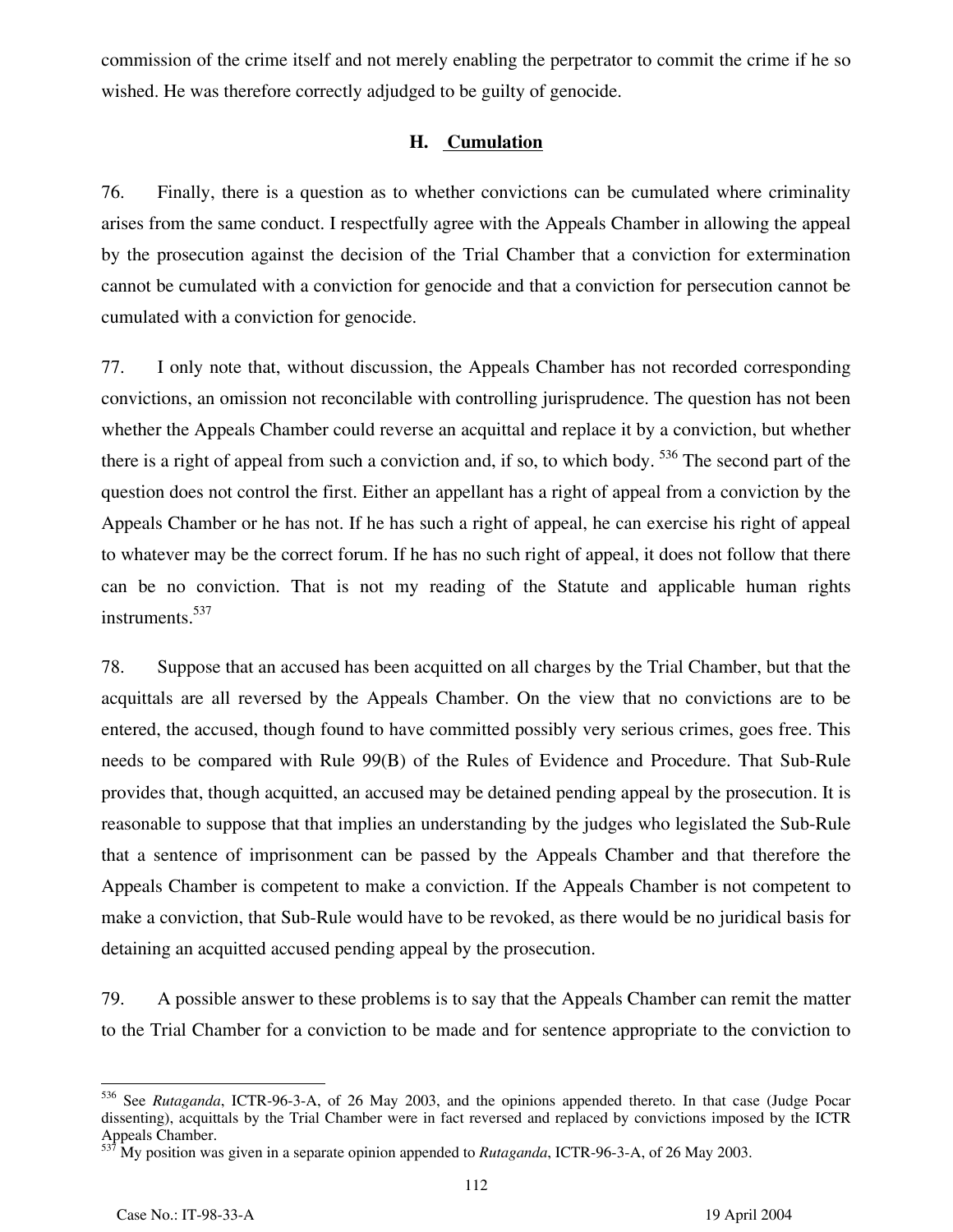be passed. But, wide as it is, the power to remit is not at large. It does not embrace a case in which, as I opine, the only reason for remitting is an erroneous assumption that the Appeals Chamber is itself not competent to convict. The existence of that competence is shown by Rule 99(B).

80. To return to the remaining points on cumulation, I accept the Appeals Chamber's decision that a conviction for murder as a crime against humanity cannot be cumulated with a conviction for persecution and that a conviction for inhumane acts cannot be cumulated with a conviction for persecution. Previous decisions of the Appeals Chamber (to some of which I was a party)<sup>538</sup> point this way. However, had it not been for those decisions I should have had difficulty in joining in with the decision of the Appeals Chamber. I note below the reasons for this difficulty.

#### 1. Persecution and murder

81. First, then, there is the question whether a conviction for persecution, as a crime against humanity under article 5(h) of the Statute, may be cumulated with a conviction for murder, as a crime against humanity under article 5(a), in relation to the same conduct. The Trial Chamber held that only a conviction for persecution was possible; it dismissed the charge of murder.<sup>539</sup> There could be a problem with that view.

82. The question of cumulation is approached in some jurisdictions through the concept of abuse of process. In the Tribunal, it is regulated by principles deriving from the *Blockburger*<sup>540</sup> test as adopted in *Delalić*. 541 It is accepted that an accused is only to be punished for his actual criminal conduct. But his actual criminal conduct may embrace several crimes. If it does, more than one conviction may be necessary to describe the full criminality of his conduct, any overlapping being taken into account in sentencing.

83. Thus, it is possible that murder has been committed under paragraph (a) of article 5 without any additional features to indicate that it was also committed with intent to persecute the victim on "political, racial and religious grounds" under paragraph (h) of that article. If that is the case, then the conviction has to be for murder alone. If that is not the case, the full criminality of the offender's conduct will not be dealt with unless there is also a conviction for persecution. But it is said that the elements of murder are subsumed by those of persecution and that therefore only a conviction for persecution is possible. Is the argument sound?

<u>.</u>

<sup>538</sup> The judgment in *Krnojelac*, IT-97-25-A, of 17 September 2003, paras. 178,188, was set out in a few lines, without much discussion. So too with *Vasiljević*, IT-38-92-A, of 25 February 2004, para. 146.

<sup>&</sup>lt;sup>539</sup> Impugned judgment, para. 675.

<sup>540</sup> *Blockburger v. United States*, 284 U.S. 299.

<sup>541</sup> IT-96-21-A, of 20 February 2001, paras. 412-413.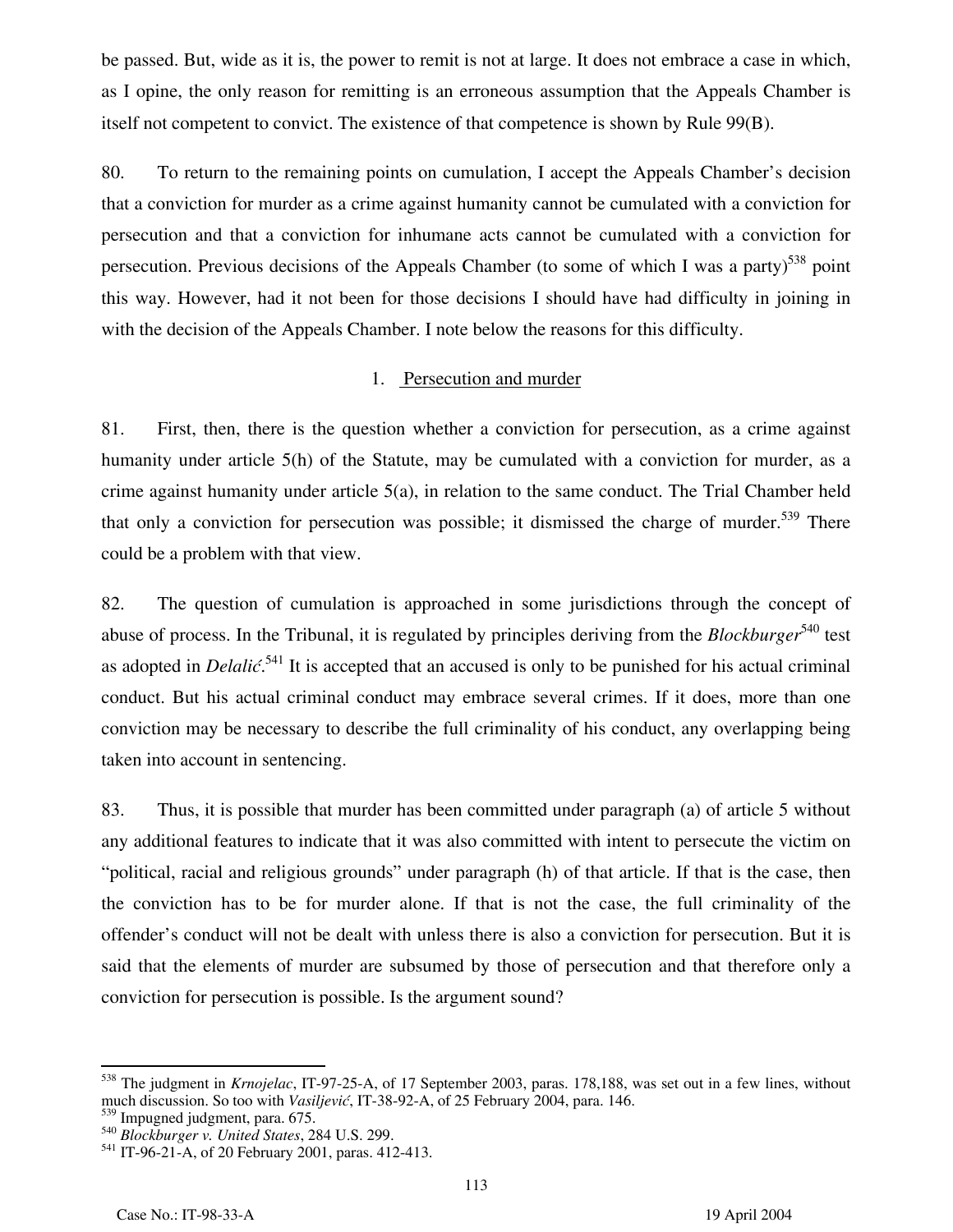84. Under article 5 of the Statute, it is possible to cumulate extermination and enslavement, enslavement and deportation, deportation and imprisonment, imprisonment and torture, torture and rape, all charged under different paragraphs of that article. However, on the Appeals Chamber's view, it will not be possible to cumulate persecution under paragraph (h) of that article with any of these crimes. In other words, once persecution is brought on the basis of the other crimes, it will not be possible to proceed independently for any of them. In particular, it will not be possible to make an independent conviction for murder under paragraph (a) of that provision if, under paragraph (h), there is also a conviction for persecution. That seems curious.

85. In probing this curiosity, it is helpful to note that the substantial idea underlying the *Blockburger*<sup>542</sup> principles is that the lawgiver "does not intend to punish the same offense under two different statutes. Accordingly, where two statutory provisions proscribe the 'same offense', they are construed not to authorize cumulative punishments in the absence of a clear indication of contrary legislative intent."<sup>543</sup> I am unable to see that the "same offense" was being proscribed by the two provisions in this case. The intention was to defend different interests of the international community, and that in my view remains a valid way in which an international criminal tribunal should look at the matter. Those interests do not of course replace any formal tests adopted by the Tribunal, but it will be superficial to suggest that, in an institution of this kind, those interests do not serve to explain the import and operation of those tests.<sup>544</sup>

86. The jurisprudence in Australia could be restated in terms of *Blockburger*, but it is interesting and useful to note that the courts there seem to apply a gist or gravamen approach to the problem of cumulation. In *Pearce v. The Queen*, 545 the appellant was convicted of "grievous bodily harm" under the usual provision dealing directly with that subject and also of "grievous bodily harm" under another provision which dealt with that offence when committed in the course of breaking and entering a dwelling house. In holding that there were impermissible double convictions, the leading judgment of the High Court of Australia said that "a single act (the appellant's inflicting grievous bodily harm on his victim) was an element of each of the offences."<sup>546</sup> As the gist of that act would be included in the offence when committed in the course of breaking and entering a dwelling house, a conviction for both offences was not permissible.

<sup>-</sup> $542$  Ibid.

<sup>543</sup> *Whalen v. United States*, 445 U.S. 684 (1980), at 692, confirming *Blockburger.*

<sup>544</sup> *Albernaz v. U.S*., 450 U.S. 333(1981), at 343, reaffirming *Blockburger* but stating (*per* Justice Rehnquist delivering the opinion of the Court): "The conclusion we reach today regarding the intent of Congress is reinforced by the fact that the two conspiracy statutes are directed to separate evils presented by drug trafficking. 'Importation' and 'distribution' of marihuana impose diverse *societal harms* …" (Emphasis added).

<sup>&</sup>lt;sup>545</sup> 194 CLR 610 (1998).

<sup>546</sup> McHugh, Hayne and Callinan, JJ., at p. 623.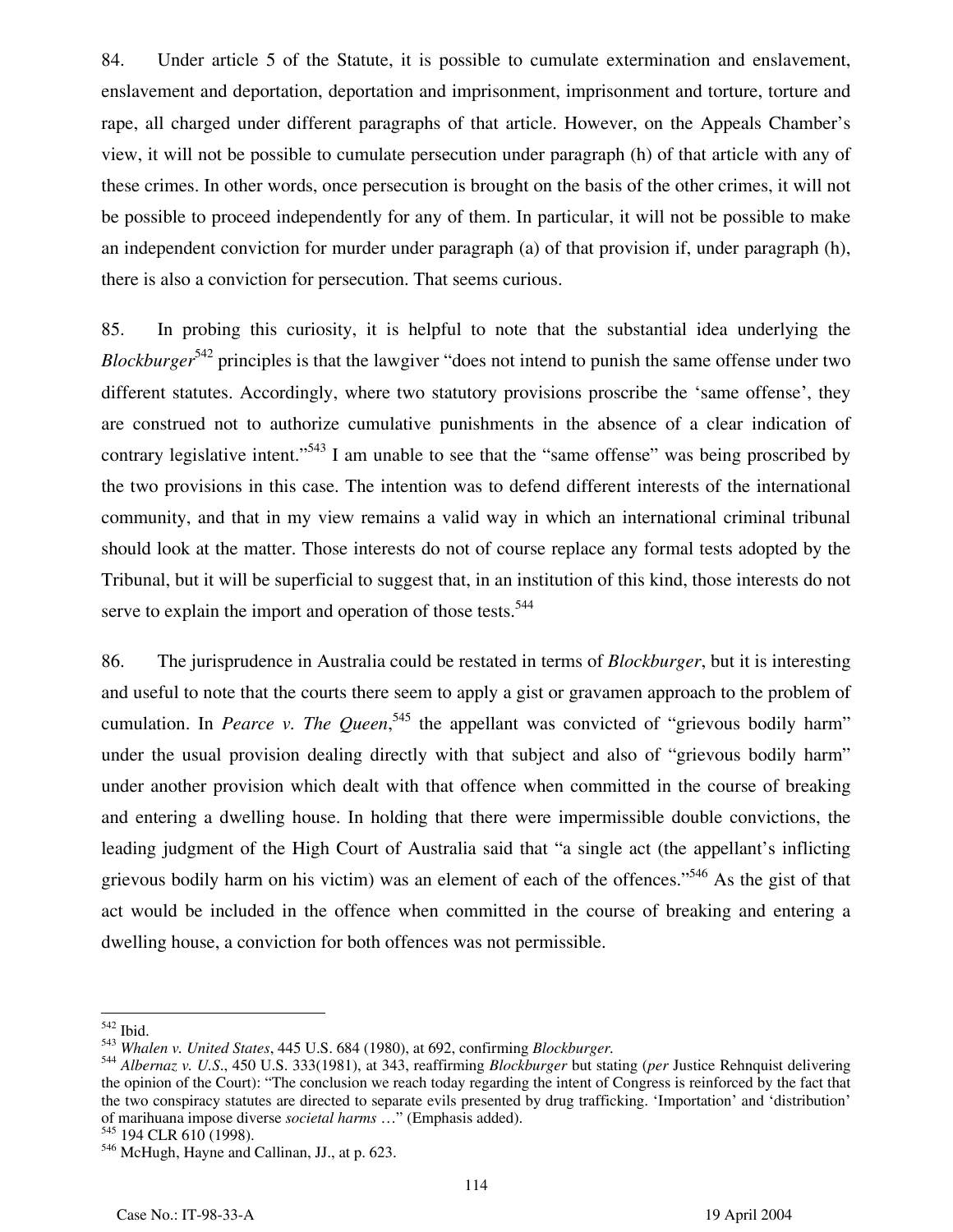87. That is consistent with the seemingly different position taken by the Supreme Court of New South Wales (Court of Criminal Appeal) in *R. v. Lucy Dudko*.<sup>547</sup> There, force was used to rescue a prisoner at a penitentiary and at the same time the same force was used as a threat to accomplish the hijacking of a helicopter which was used to transport him. In the leading judgment, Spigelman, C.J., said:

[I]n one case the focus was on a rescue by force and in the other case, on a hijack by threat. Even though the force and the threat was constituted by the same act, it cannot be concluded in this case, unlike *Pearce*, that the Appellant has been "doubly punished for a single act." In *Pearce*, the single act was the infliction of grievous bodily harm. That was much more than simply an element of the offence, it was the gist or gravamen of the criminal behaviour. In the present case the gist or gravamen of the criminal behaviour was not the same in the two offences. In my opinion it is not correct to say that there was a double punishment on the facts of this case.

88. In *Dudko*, there was a common physical act, but its focus was not the same in the two offences: the gist or gravamen of each offence was different from that of the other. In the present matter, the gist or gravamen of one case is that the appellant murdered civilians; in the other case, the different gist or gravamen is that the appellant persecuted those victims as evidenced by the murders. The focus is different; the first crime, together with the circumstances in which it occurred, is evidence of the second crime but it is not the same as the second.

89. I think this is the theory on which the indictment was based. Paragraph 31 of the indictment reads as follows:

The crime of persecutions was perpetrated, executed, and carried out by or through the following means:

- a. the murder of thousands of Bosnian Muslim civilians, including men, women, children, and elderly persons;
- b. the cruel and inhumane treatment of Bosnian Muslim civilians, including severe beatings;
- c. the terrorizing of Bosnian Muslim civilians;
- d. the destruction of personal property of Bosnian Muslims; and,
- e. the deportation or forcible transfer of Bosnian Muslims from the Srebenića enclave.

By these acts or omissions, and the acts and omissions described in paragraphs 4, 6, 7, 11 and 22 through 26, RADISLAV KRSTIĆ committed:

COUNT 6: Persecutions on political, racial and religious grounds, a CRIME AGAINST HUMANITY, punishable under Articles 5(h), and 7(1) and 7(3) of the Statute of the Tribunal.

While this part of the indictment speaks of "murder", it does so by way of stating a "means" through which persecution was committed.

<sup>&</sup>lt;sup>547</sup> [200] NSWCCA, 336 (2002).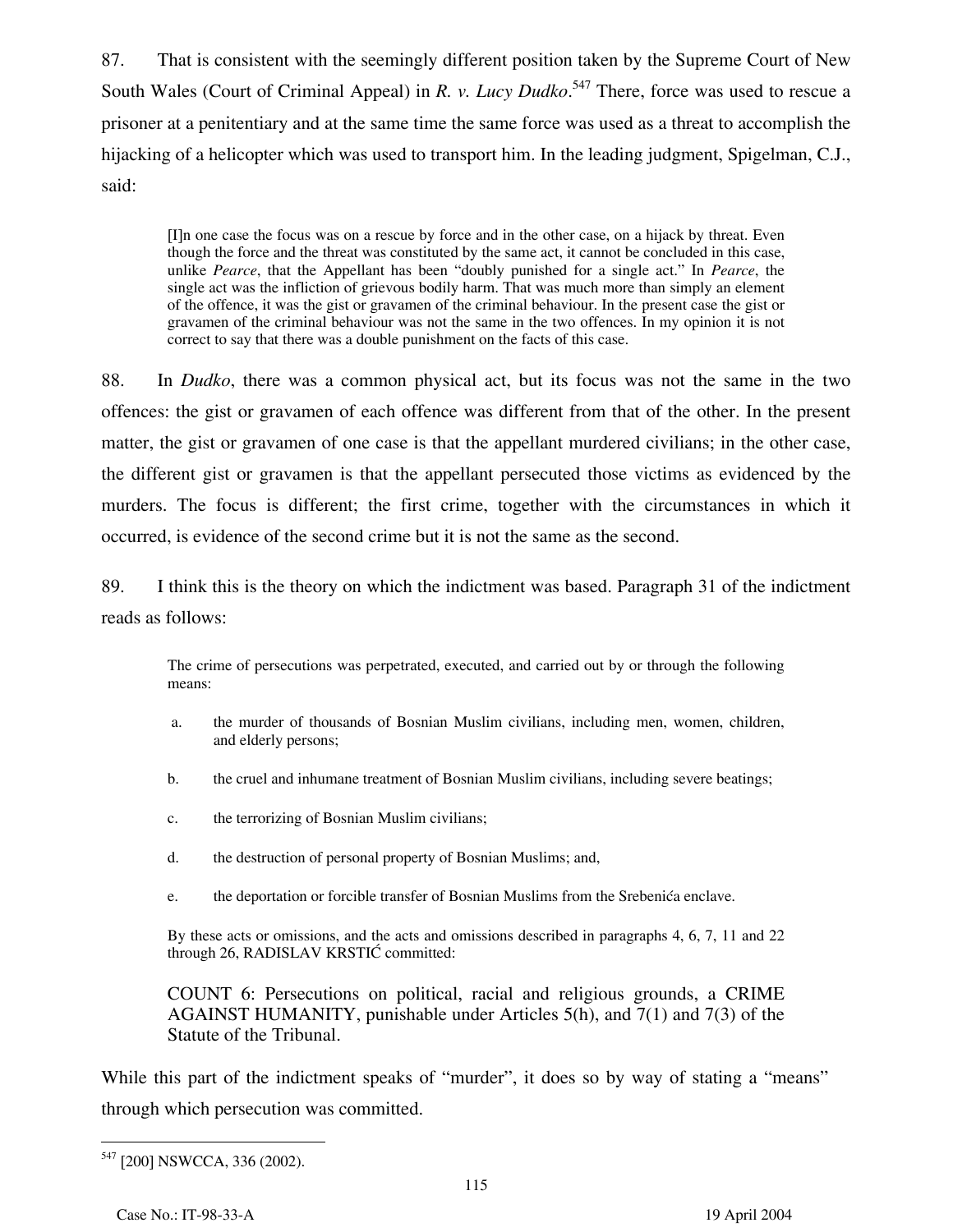90. It is important to bear in mind the distinction between the legal elements of an offence and the evidence on which those elements are based. It is accepted that persecution is "the gross or blatant denial, on discriminatory grounds, of a fundamental right, laid down in international customary or treaty law, reaching the same level of gravity as the other acts prohibited under Article 5."<sup>548</sup> There is nothing in that definition which replicates the legal elements of the crime of murder. Murder is a crime of specific intent,<sup>549</sup> the intent being to cause the death of the victim. That element is not required by persecution. The conduct of the appellant in committing the crime of murder may be evidence of the crime of persecution, but the legal elements of the crime of murder are not themselves part of the legal elements of the crime of persecution.

91. Were it otherwise, the legal elements of the crime of persecution would vary according to the legal elements of the particular crime on which the persecution is based. The legal elements of the crime of persecution would include the legal elements of the crime of enslavement if enslavement were alleged to be the basis of the persecution charged. Similarly with respect to deportation, imprisonment, torture and rape. The legal elements of a charge for persecution would thus vary from case to case; in the present case, they would include the legal elements of all the crimes on which the persecution is alleged to have been based. That variability is not reconcilable with the stability, definitiveness and certainty with which the legal elements of a crime should be known. Those elements must not depend on accidents of prosecution; they must clearly appear once and for all from a reading of the provision defining the crime.

92. Paragraph 31 of the indictment alleges that persecution was committed "through the following means", murder and four other matters being cited, some clearly falling under article 5 of the Statute. It cannot be that a conviction for persecution was intended to embrace convictions for all these other crimes. A conviction for persecution as a crime against humanity does not focus on the guilt of the appellant in committing a particular crime of murder as a crime against humanity. On the other hand, a conviction for murder as a crime against humanity does not focus on those aspects of the conduct involved in the commission of that crime which portray an intention to persecute. To have recourse to the jurisprudence of Australia, the gravamen or gist of the crime of persecution is different from the gravamen or gist of the crime of murder.

93. In short, all the legal elements of the crime of murder lie outside of the legal elements of the crime of persecution: the facts of the murder are only evidence on which the charge of persecution

 $\overline{a}$ 

<sup>548</sup> *Kupreškić*, IT-95-16-T, of 14 January 2000, para. 621.

<sup>549</sup> *Archbold, Criminal Pleading, Evidence and Practice 2003* (London, 2003), paras. 17-34(a), and *Blackstone's Criminal Practice 2003* (Oxford, 2003), para, B1.11(a)**.**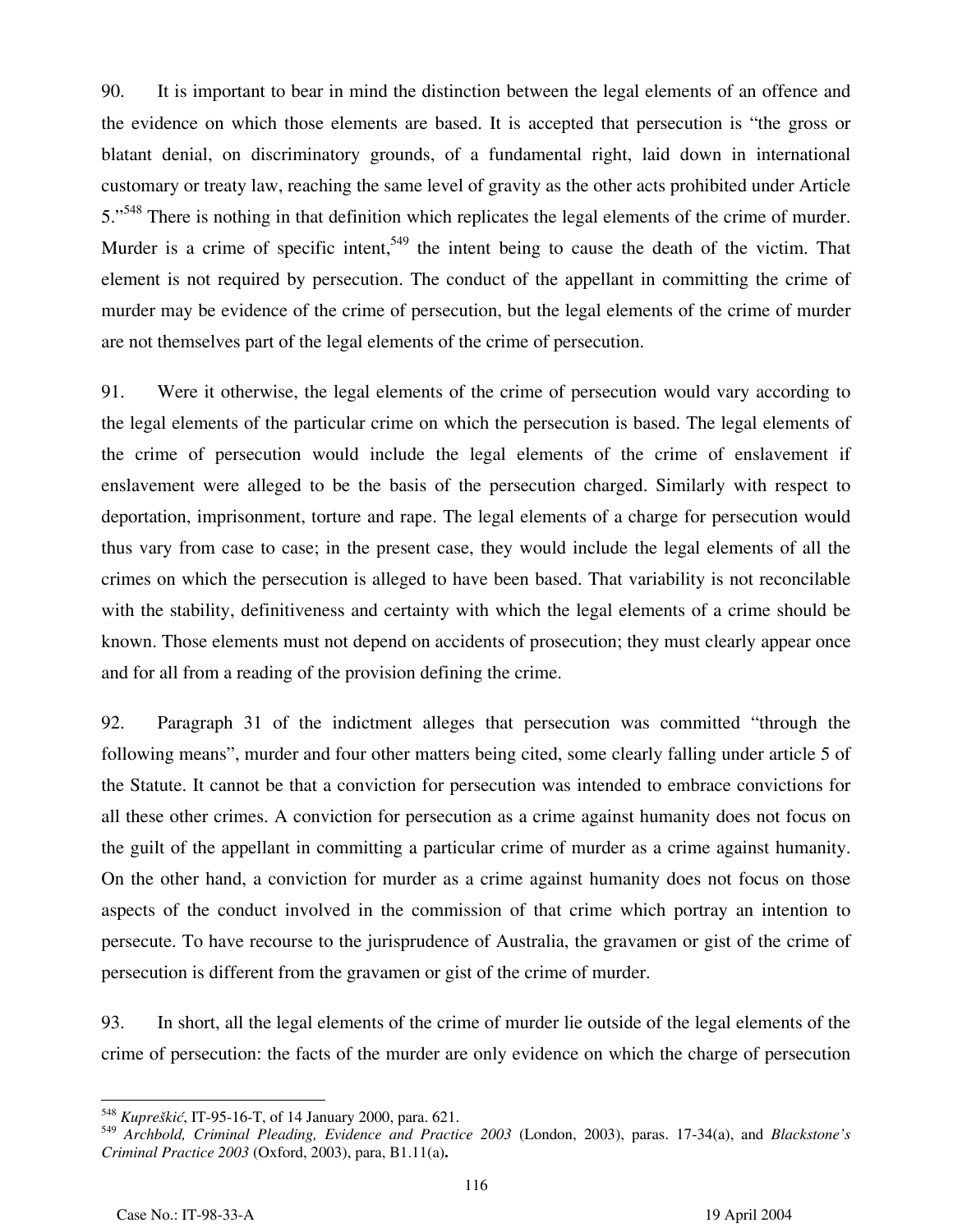is based. *Delalić* does not mandate non-cumulation in this case. There could therefore be difficulty with the holding in paragraph 675 of the impugned decision in favour of non-cumulation.

#### 2. Persecution and inhumane acts

94. Second, there is the question whether a conviction for persecution under article 5(h) of the Statute may be cumulated with a conviction for inhumane acts (in relation to forcible transfers) under article 5(i). The Trial Chamber held that cumulation was not permissible, considering that a conviction for persecution was enough. The same reasoning as above suggests difficulties with that holding.

#### **I. Conclusion**

95. Genocide is the "crime of crimes". The Appeals Chamber has said, correctly, that it "is one of the worst crimes known to humankind, and its gravity is reflected in the stringent requirement of specific intent."<sup>550</sup> But, with respect, the stringency should not be overrated; to suggest that the requirement of proof of specific intent was not observed by the Trial Chamber in this case is not plausible.

96. In my view, it has not been shown that no reasonable tribunal of fact could have assessed the evidence as the Trial Chamber did; going further, I opine that no reasonable tribunal of fact could have assessed the evidence differently from the way in which the Trial Chamber assessed it. The appellant was a "principal perpetrator" of genocide, as the Trial Chamber said he was.

97. However, I consider that effect to the mitigating matters referred to indicates that the proper sentence should be imprisonment for thirty-five years, being the same period as that fixed by the Appeals Chamber on another approach.

Done in both English and French, the English text being authoritative.

Mohamed Shahabuddeen

\_\_\_\_\_\_\_\_\_\_\_\_\_\_\_\_\_\_\_\_\_\_\_\_\_\_\_\_

Dated this 19<sup>th</sup> April 2004 At The Hague The Netherlands

[**Seal of the Tribunal** ]

<sup>&</sup>lt;u>.</u> <sup>550</sup> Judgment of the Appeals Chamber, para. 134.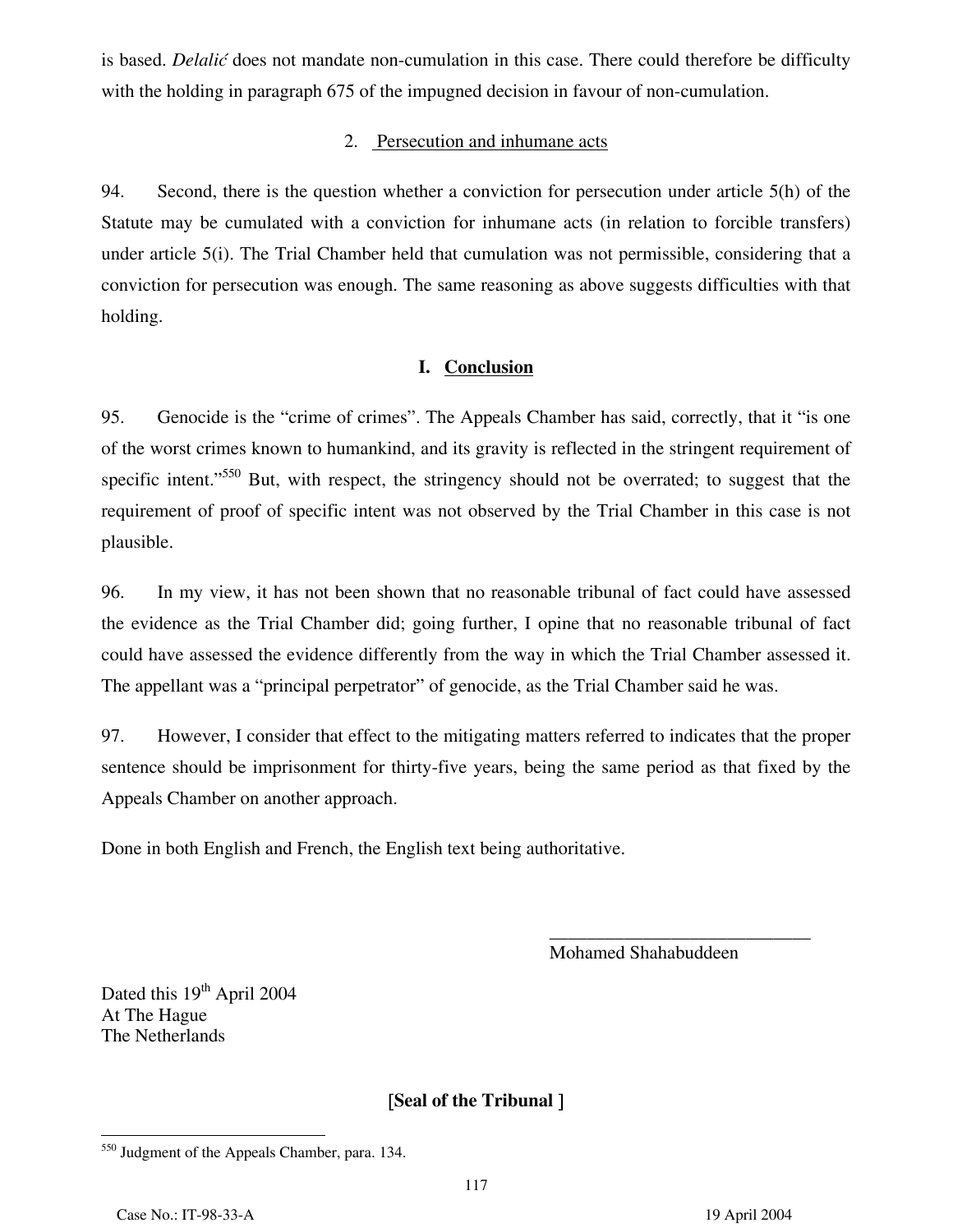# **IX. ANNEX A: PROCEDURAL BACKGROUND**

1. The main aspects of the appeal proceedings are summarised below.

### **A. Notices of Appeal and Issues Relating to Judges**

2. The Trial Judgement was handed down on 2 August  $2001$ <sup>551</sup> In accordance with Rule 108 of the Rules, the Defence and the Prosecution filed their Notices of Appeal on 15 August<sup>552</sup> and 16 August 2001, respectively. On 17 September 2001, the then-President of the Tribunal, Judge Jorda, issued an order assigning the following judges to the Appeals Chamber: Judge Hunt, Judge Shahabuddeen, Judge Güney, Judge Gunawardana, and Judge Pocar.<sup>553</sup> On 28 September 2001, the Presiding Judge, Judge Shahabuddeen, designated Judge Hunt as the Pre-Appeal Judge in this case.554

3. On 8 November 2002, Judge Jorda, as President, issued an order assigning Judge Meron to replace Judge Gunawardana on the bench of the Appeals Chamber.<sup>555</sup>

4. On 24 July 2003, Judge Meron, as President, issued an order assigning Judge Schomburg to replace Judge Hunt on the bench of the Appeals Chamber.<sup>556</sup>

5. On 14 October 2003, Judge Meron, as President, issued an order designating himself as the Pre-Appeal Judge in this case.<sup>557</sup>

### **B. Filings**

6. The Prosecution filed its Appeal Brief on 14 November 2001.558 On 5 November 2001, the Pre-Appeal Judge had granted the Defence's request for an extension of time to file its Appeal Brief,<sup>559</sup> and the Defence filed a confidential version of its Appeal Brief on 10 January 2002.<sup>560</sup>

 $\overline{a}$ 

<sup>&</sup>lt;sup>551</sup> Available in B/C/S on 21 November 2001.

<sup>552</sup> Signed 14 August 2001.

<sup>&</sup>lt;sup>553</sup> Order of the President Assigning Judges to the Appeals Chamber, 17 September 2001.

<sup>554</sup> Order Designating a Pre-Appeal Judge, 28 September 2001.

<sup>555</sup> Order Beisgmanng a Tre Trem Linger, 2002, 2002, filed 13 November 555 Order of the President Assigning a Judge to the Appeals Chamber, signed 8 November 2002, filed 13 November 2002.

<sup>556</sup> Order Replacing a Judge in a Case Before the Appeals Chamber, 24 July 2002.

<sup>557</sup> Order Designating a Pre-Appeal Judge, 14 October 2003.

<sup>558</sup> Prosecution Appeal Brief, 14 November 2001.

<sup>559</sup> Order Granting Extension of Time, 5 November 2001, which granted an additional 50 days.

<sup>560</sup> Confidential Defence Appeal Brief, 10 January 2002.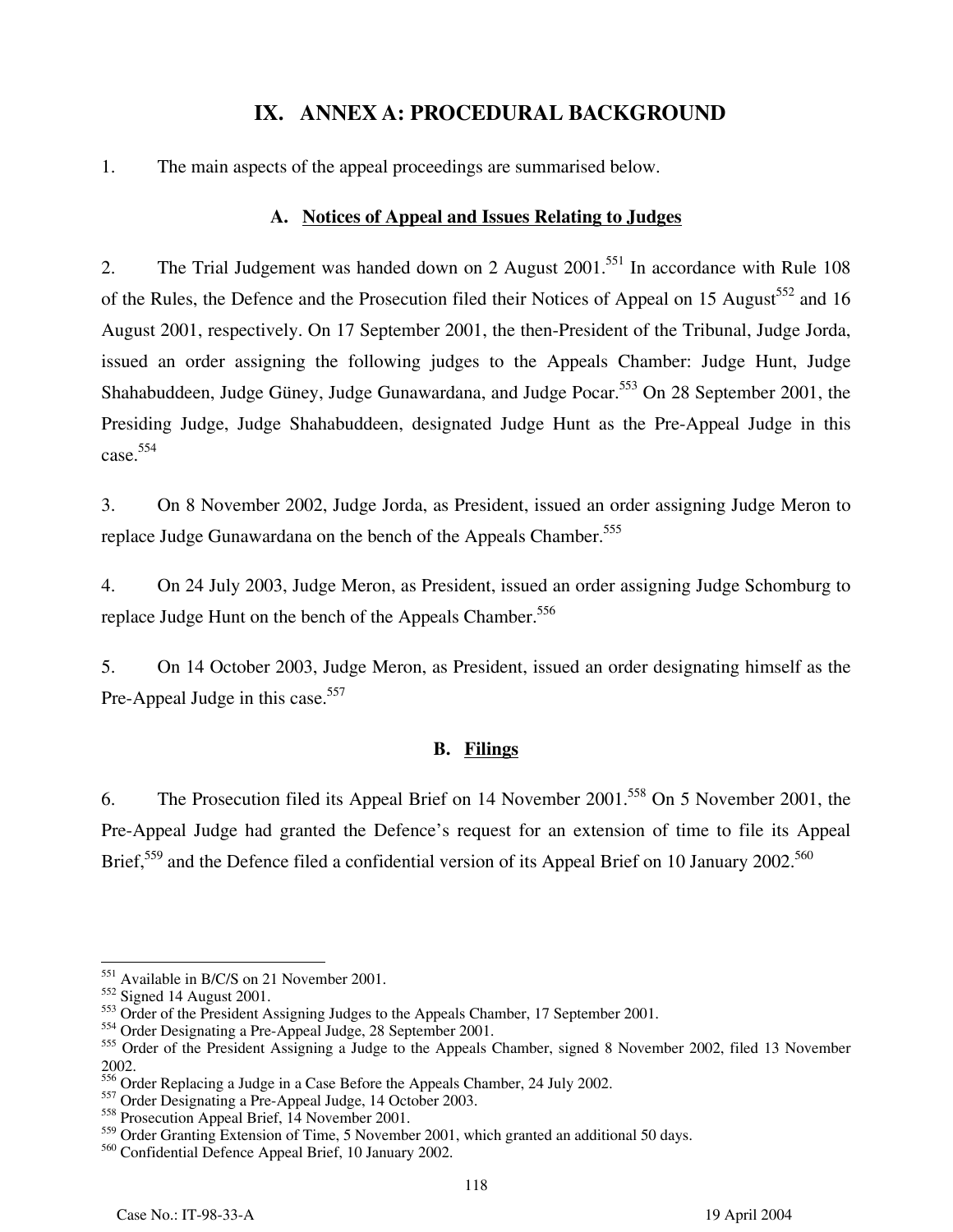7. On 17 December 2001, The Pre-Appeal Judge rejected the Defence's petition for an extension of time to file its Response to the Prosecution Appeals Brief,  $561$  and on 21 December  $2001$  the Defence filed its Response to the Prosecution Appeals Brief.<sup>562</sup>

8. Following the Pre-Appeal Judge's Decision allowing an extension of time for the filing of its Brief in Reply,<sup>563</sup> the Prosecution filed its Brief in Reply on 14 January 2002.<sup>564</sup> The Prosecution then filed confidentially its Response to the Defence Appeal Brief on 19 February 2002.<sup>565</sup> The Defence filed its Brief in Reply on 6 March 2002.<sup>566</sup>

9. On 10 April 2002, the Pre-Appeal Judge ordered the Prosecution and the Defence to file within 28 days public redacted versions of the Prosecution Response to the Appeal Brief and the Defence Appeal Brief, respectively.<sup>567</sup> The Defence filed its public version of the Defence Appeal Brief on 7 May 2002.<sup>568</sup> The Prosecution filed a public version of its Response to Defence Appeal Brief on 8 May  $2002.^{569}$ 

#### **C. Grounds of Appeal**

10. The Prosecution bases its appeal on two grounds. First, the Prosecution appeals against the Trial Chamber's conclusion on impermissibly cumulative convictions.<sup>570</sup> Second, the Prosecution appeals against the sentence imposed by the Trial Chamber.<sup>571</sup> It requested the imposition of a life sentence on Radislav Krstić, with a minimum of 30 years imprisonment.

11. The Defence bases its appeal on four grounds. First, it appeals against the conviction for genocide of Radislav Krstić on the basis that factual and legal errors had been committed by the Trial Chamber;<sup>572</sup> second, it appeals on the basis of various disclosure practices of the Prosecution which it alleges deprived Krstić of a fair trial;<sup>573</sup> third, it alleges that the Trial Chamber made a

 $\overline{a}$ 

<sup>573</sup> *Op cit.*, pp. 35 - 47.

<sup>&</sup>lt;sup>561</sup> Decision on Application by Appellant to Suspend Briefing Schedule or for Extension of Time, signed 17 December 2001, filed 18 December 2001.

<sup>&</sup>lt;sup>562</sup> Defence Response to Prosecution Appeal Brief, 21 December 2001.

<sup>&</sup>lt;sup>563</sup> Decision on Prosecution Motion for Extension of Time, 24 December 2001.

<sup>564</sup> Prosecution Brief in Reply, 14 January 2002.

<sup>565</sup> Prosecution Response to the Defence Appeal Brief, 19 February 2002. The Prosecution later filed a *corrigendum* to this Response on 21 February 2002.

<sup>566</sup> Defence Brief in Reply, 6 March 2002.

<sup>567</sup> Order, 10 April 2002.

<sup>568</sup> Defence Appeal Brief (Public Version), 7 May 2002.

<sup>&</sup>lt;sup>569</sup> Prosecution Response to Defence Appeal Brief (Public Version), 8 May 2002.

<sup>570</sup> Prosecution Appeal Brief, section 3.

<sup>&</sup>lt;sup>571</sup> Prosecution Appeal Brief, section 4. The Prosecution submits that the sentence (a) was manifestly inadequate because of the gravity of the offences, and because of the accused's degree of participation in the events; (b) was in manifest disparity with ICTR genocide cases; (c) was erroneous in that it found that the accused had palpably lesser guilt than other unidentified participants in the events; and (d) failed to include pre-meditation as an aggravating factor. <sup>572</sup> Defence Appeal Brief, pp. 5 - 35.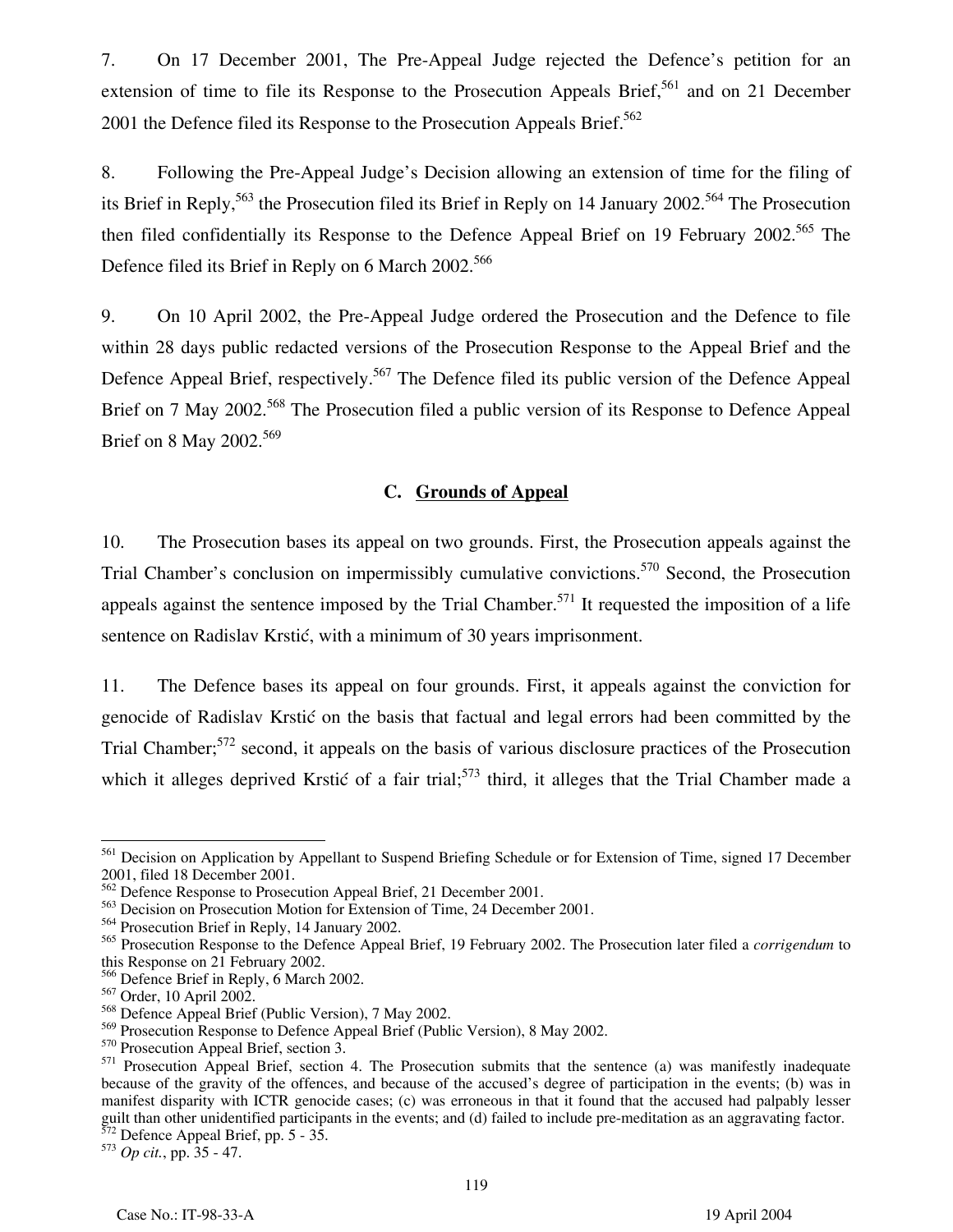number of factual and legal errors;  $574$  and fourth, it appeals against the sentence handed down to Krstić because the Trial Chamber failed adequately to take into account the sentencing practice in the former Yugoslavia, and to give sufficient weight to the alleged mitigating circumstances.<sup>575</sup>

### **D. Issues Relating to Evidence (1): General**

12. During these proceedings, the Appeals Chamber received a number of requests from third parties, mostly for access to evidence submitted in this case. In addressing these requests, the Appeals Chamber was asked to vary certain protective measures pursuant to Rule 75(G).

### **E. Issues Relating to Evidence (2): Rule 68**

13. On 30 November 2001, the Defence filed a Motion for Production of Evidence.<sup>576</sup> On 10 December 2001, the Prosecution filed confidentially its Response to that Motion;<sup>577</sup> the Defence filed its Reply on 11 December  $2001$ ,  $578$  and the Defence on 24 December 2001 then filed confidentially a Supplemental Reply<sup>579</sup> to which, subject to the Pre-Appeal Judge's subsequent order granting it leave to do so,<sup>580</sup> the Prosecution filed a response on 12 February 2002.<sup>581</sup> The Defence then filed a Request for Deferral of Decision on 20 February 2002.<sup>582</sup> The Prosecution responded to this Request on 5 March 2002,<sup>583</sup> in which it did not oppose the Defence's Request.

14. On 1 March 2002,<sup>584</sup> the Pre-Appeal Judge granted leave to the Prosecution to file a further Response concerning conceded violations of its obligations under Rule 68 by 8 March 2002.<sup>585</sup> On 11 March 2002, the Prosecution filed its Further Response to Appellant's 24 December 2001 Supplemental Reply,<sup>586</sup> and on 26 March 2002, the Defence confidentially filed its Further Reply to the Prosecutor's 11 March 2002 Further Response.<sup>587</sup>

<sup>-</sup><sup>574</sup> *Op cit.*, pp. 47 - 52.

 $575$   $\overrightarrow{Op}$   $\overrightarrow{cit}$ , p. 68; and Defence Brief in Response, pp. 15 - 33.

<sup>576</sup> Motion for the Production of Evidence, 30 November 2001.

<sup>&</sup>lt;sup>577</sup> Prosecution's Response to Motion for Production of Evidence (Confidential), 10 December 2001.

<sup>&</sup>lt;sup>578</sup> Reply to Prosecution's Response to Motion for Production of Evidence, 11 December 2001.

<sup>&</sup>lt;sup>579</sup> Supplemental Reply: Motion for Production of Evidence, 24 December 2001.

<sup>&</sup>lt;sup>580</sup> Order on Prosecution's Request for Leave to File a Response to Appellant's 24 December 2001 Supplemental Reply, 15 February 2002.

<sup>&</sup>lt;sup>581</sup> Request for Leave to File a Supplementary Response and Prosecution's Supplementary Response to Appellant's 24 December 2001 Supplementary Reply, signed 11 February 2002, filed 12 February 2002.

<sup>&</sup>lt;sup>582</sup> Request for Deferral of Decision: Motion for Production of Evidence, signed 19 February 2002, filed 20 February 2002.

<sup>&</sup>lt;sup>583</sup> Prosecution Response to Request for Deferral of Decision, 5 March 2002.

<sup>&</sup>lt;sup>584</sup> In response to the Prosecution's Motion for Leave to File a Further Supplementary Response, 28 February 2002.

<sup>585</sup> Scheduling Order, 1 March 2002. This late filing was authorised by the Pre-Appeal Judge in its Order following requests by both parties for an extension of time to file documents, and by the Prosecution's request for authority to exceed the page limit for its further response of 21 March 2002, pursuant to Rule 127 and paragraph 7 of the Practice Direction.

<sup>&</sup>lt;sup>586</sup> Prosecution's Further Response to Defence's Supplemental Reply of 24 December 2001, 11 March 2002.

<sup>&</sup>lt;sup>587</sup> Further Reply to the Prosecutor's 11 March Further Response (Confidential), 26 March 2002.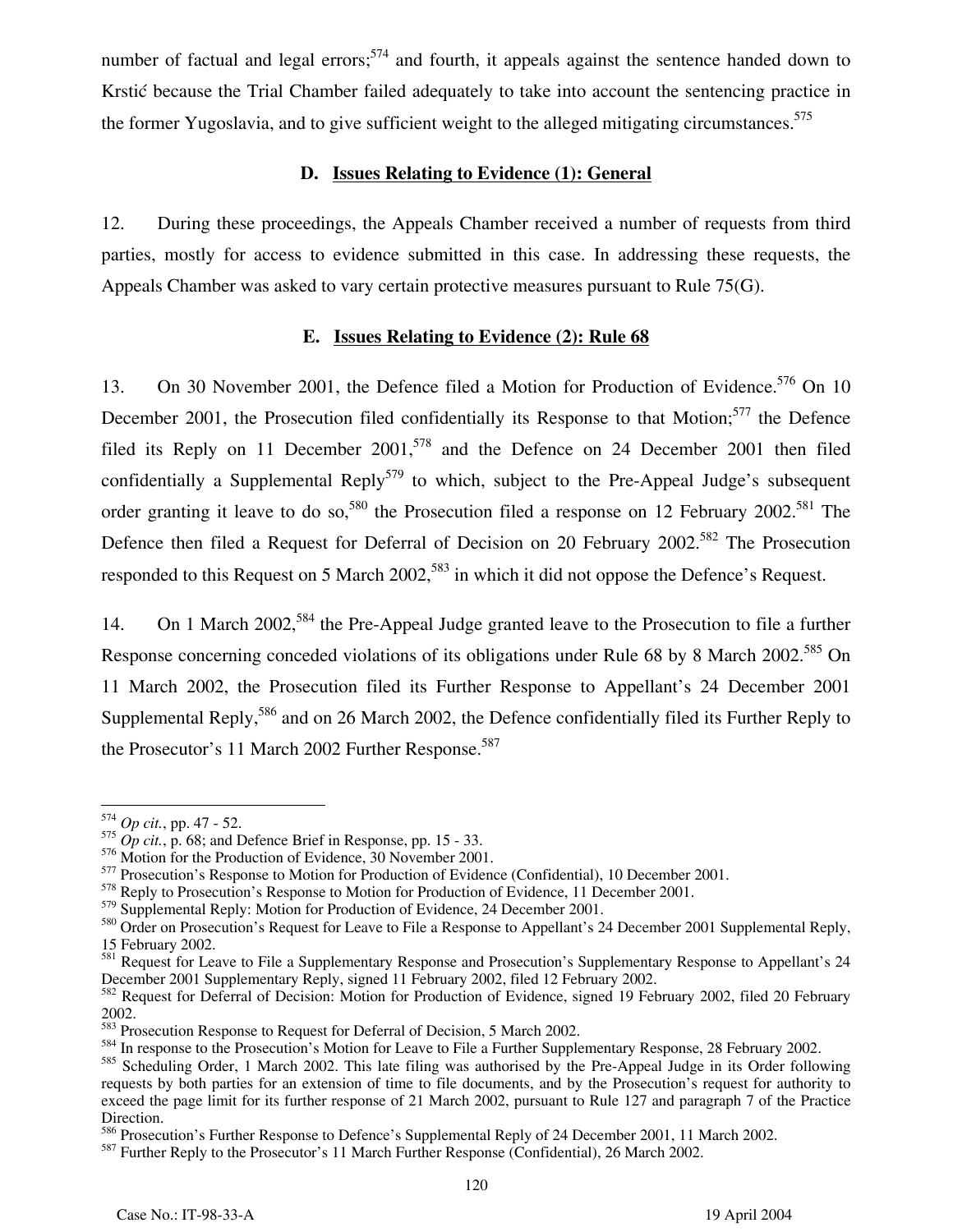15. On 10 April 2002 the Prosecution filed a Motion proposing a procedure for the further proceedings on the Motion for Production of Evidence filed on 30 November 2001, or alternatively a request for extension of time.<sup>588</sup>

16. The Defence confidentially filed its Appeal Brief concerning Rule 68 violations on 11 April  $2003$ <sup>589</sup> Following the granting of an extension of time,<sup>590</sup> the Prosecution filed confidentially its Response to the Defence's Brief Concerning Rule 68 Violations on 8 May 2003.<sup>591</sup> The Defence confidentially filed its Reply on 22 May 2003.<sup>592</sup> Having being granted leave to do so,<sup>593</sup> the Prosecution then confidentially filed a Further Response on 30 June 2003.<sup>594</sup> Subsequent to being granted an extension of time to do so,<sup>595</sup> the Defence confidentially filed its Further Reply to Prosecution's Further Response to Reply on 14 July 2003.<sup>596</sup>

17. On 18 November 2003, the Prosecution filed its Motion for the Filing of Rule 68 Evidence, Admission of Rebuttal Evidence and Admission of 115 Evidence in Response to the Defence Supplemental Motion to Present Additional Evidence Pursuant to Rule 115.<sup>597</sup> The Defence filed its Reply to this motion on 20 November 2003.<sup>598</sup> The Prosecution subsequently withdrew its Motion on 20 November 2003.599

 $\overline{a}$ 

<sup>588</sup> Prosecution Motion Proposing Procedure for the Continued Litigation on the Motion for Production of Evidence Filed on 30 November 2001 or Alternatively a Request for Extension of Time, 10 April 2002. The Prosecution filed a public redacted version of this motion on 12 April 2002.

<sup>&</sup>lt;sup>9</sup> Defence Appeal Brief Concerning Rule 68 Violations (Confidential), signed 10 April 2003, filed 11 April 2003.

<sup>590</sup> Order on Extension of Time, 1 May 2003.

<sup>&</sup>lt;sup>591</sup> Prosecution Response to Defence Appeal Brief Concerning Rule 68 Violations (Confidential), 8 May 2003.

<sup>&</sup>lt;sup>592</sup> Defence Reply to Prosecution Response to Brief Concerning Rule 68 Violations (Confidential), 22 May 2003.

<sup>593</sup> Decision Granting Leave for Supplementary Response, 29 May 2003.

<sup>&</sup>lt;sup>594</sup> Prosecution's Further Response to the Reply Filed by Radislav Krstić on 22 May 2003 Regarding Rule 68 Violations, 30 June 2003.

<sup>595</sup> Order on Extension of Time, 8 May 2003.

<sup>596</sup> Defence Further Reply to Prosecution's Further Response to Reply Filed by Radislav Krstić on 22 May 2003 Regarding Rule 68 Violations (Confidential), signed 11 July 2003, filed 14 July 2003.<br> $597$  Motion for the Eiliam of Del. 60 Del.

Motion for the Filing of Rule 68 Evidence, Admission of Rebuttal Evidence and Admission of 115 Evidence in Response to the Defence Supplemental Motion to Present Additional Evidence Pursuant to Rule 115, 18 November 2003.

<sup>598</sup> Defence Reply to the Prosecution's Motion for the Filing of Rule 68 Evidence, Admission of Rebuttal Evidence and Admission of 115 Evidence in Response to the Defence Supplemental Motion to Present Additional Evidence Pursuant to Rule 115, 20 November 2003.

<sup>&</sup>lt;sup>599</sup> Withdrawal of "Motion for the Filing of Rule 68 Evidence, Admission of Rebuttal Evidence and Admission of 115 Evidence in Response to the Defence Supplemental Motion to Present Additional Evidence Pursuant to Rule 115", 20 November 2003.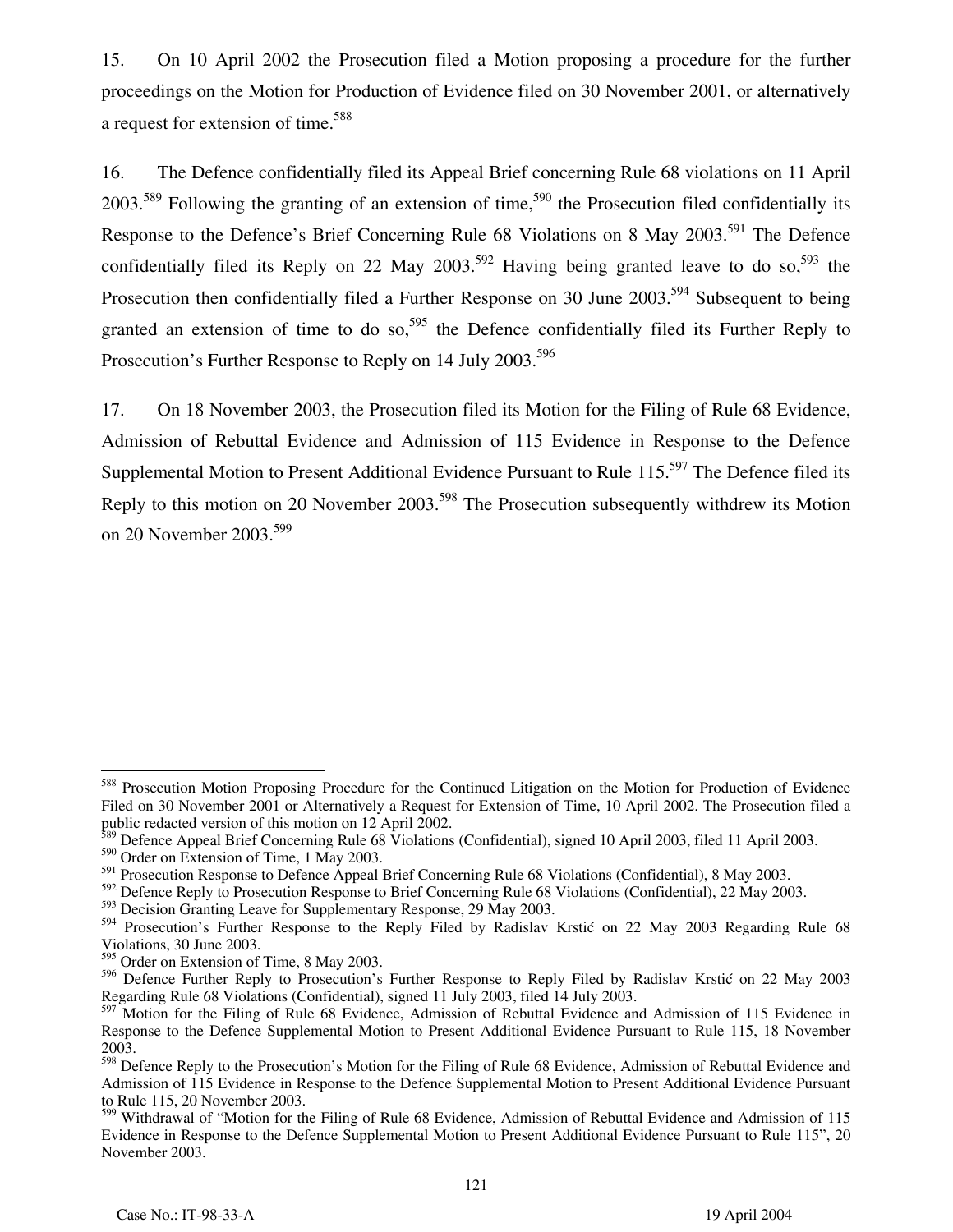#### **F. Issues Relating to Evidence (3): Witnesses**

18. On 1 April 2003, the Defence confidentially filed a Motion seeking the issuance of subpoena for witnesses.<sup>600</sup> By Order of 1 July 2003, the Appeals Chamber granted the issuance of the two subpoenas sought.<sup>601</sup> The subpoenas were issued confidentially on 10 July 2003.

19. In its Decision of 19 November 2003, the Appeals Chamber summoned a witness *proprio motu* pursuant to Rules 98 and 107.<sup>602</sup>

#### **G. Issues Relating to Evidence (4): Rule 115 Motions**

20. The Defence confidentially filed a Rule 115 Motion for the admission of additional evidence on 10 January 2003,<sup>603</sup> and a confidential Supplemental Motion on 21 January 2003.<sup>604</sup> Having been granted an extension of time,  $605$  the Prosecution confidentially filed its Response to the Defence's Rule 115 Motions on 31 January.<sup>606</sup> The Defence filed confidentially its reply on 12 February  $2003^{607}$  following the granting of an extension of time.<sup>608</sup> By Order of 26 February  $2002,609$  the Prosecution was granted leave<sup>610</sup> to amend its Response to the Defence's Rule 115 Motion. On 5 August 2003, the Appeals Chamber ordered that some of the evidence be admitted as additional evidence on appeal pursuant to Rule  $115$ .<sup>611</sup>

21. On 24 September 2003, the Appeals Chamber issued a Scheduling Order requiring the Prosecution to file a Notice indicating whether or not it would seek to rely on any rebuttal evidence, and if so, to submit such evidence.<sup>612</sup> The Prosecution filed its Notice pursuant to that Order on 3 October 2003.<sup>613</sup> Following a Decision granting it an extension of time,<sup>614</sup> the Defence filed its

 $\overline{a}$ 600 Defence Motions for Issuance of Subpoena (confidential), 1 April 2003. An *addendum* to this Motion was filed on 3 April 2003.

Decision on Application for Subpoenas, 1 July 2003 (Judge Shahabuddeen dissenting).

<sup>602</sup> Decision to Summon a Witness *Proprio Motu*, 19 November 2003.

<sup>&</sup>lt;sup>603</sup> Rule 115 Defence Motion to Present Additional Evidence, 10 January 2003 (Public Version filed on 12 February 2003).

<sup>&</sup>lt;sup>604</sup> Supplemental Rule 115 Motion to Present Additional Evidence, 21 January 2003 (Public Version filed 12 February 2001). A further *addendum* was filed on 27 January 2003 (Public Version 12 February 2001).

<sup>&</sup>lt;sup>605</sup> Order on Extension of Time, 13 February 2003.

<sup>606</sup> Prosecution's Response to Defence Motion to Present Additional Evidence under Rule 115, 31 January 2003 (confidential).

<sup>&</sup>lt;sup>607</sup> Defence Reply to the Prosecution's Response to Defence Motions for Admission of Additional Evidence under Rule 115, 12 February 2003 (Public Version filed on 21 February 2003).

<sup>&</sup>lt;sup>608</sup> Orders on Extension of Pages and Extension of Time, 4 February 2003.

<sup>609</sup> Order Granting Prosecution Motion of 24 February 2003, 26 February 2003.

<sup>610</sup> Pursuant to the Prosecution's Motion Seeking Leave to Amend the 'Prosecution Response to Defence Motions for Admission of Additional Evidence under Rule 115', 24 February 2003.

<sup>&</sup>lt;sup>611</sup> Decision on Applications for Admission of Additional Evidence on Appeal, 5 August 2003. Reasons (confidential in part) for this Decision were given on 6 April 2004.

 $612$  Scheduling Order, 24 September 2003.

<sup>&</sup>lt;sup>613</sup> Prosecution's Notice and Filing of Rebuttal Evidence and Arguments in Compliance with the Appeals Chamber's Scheduling Order (Confidential); and Prosecution's Notice and Filing of Rebuttal Evidence and Arguments in Compliance with the Appeals Chamber's Scheduling Order, both of 3 October 2003. The Prosecution filed its further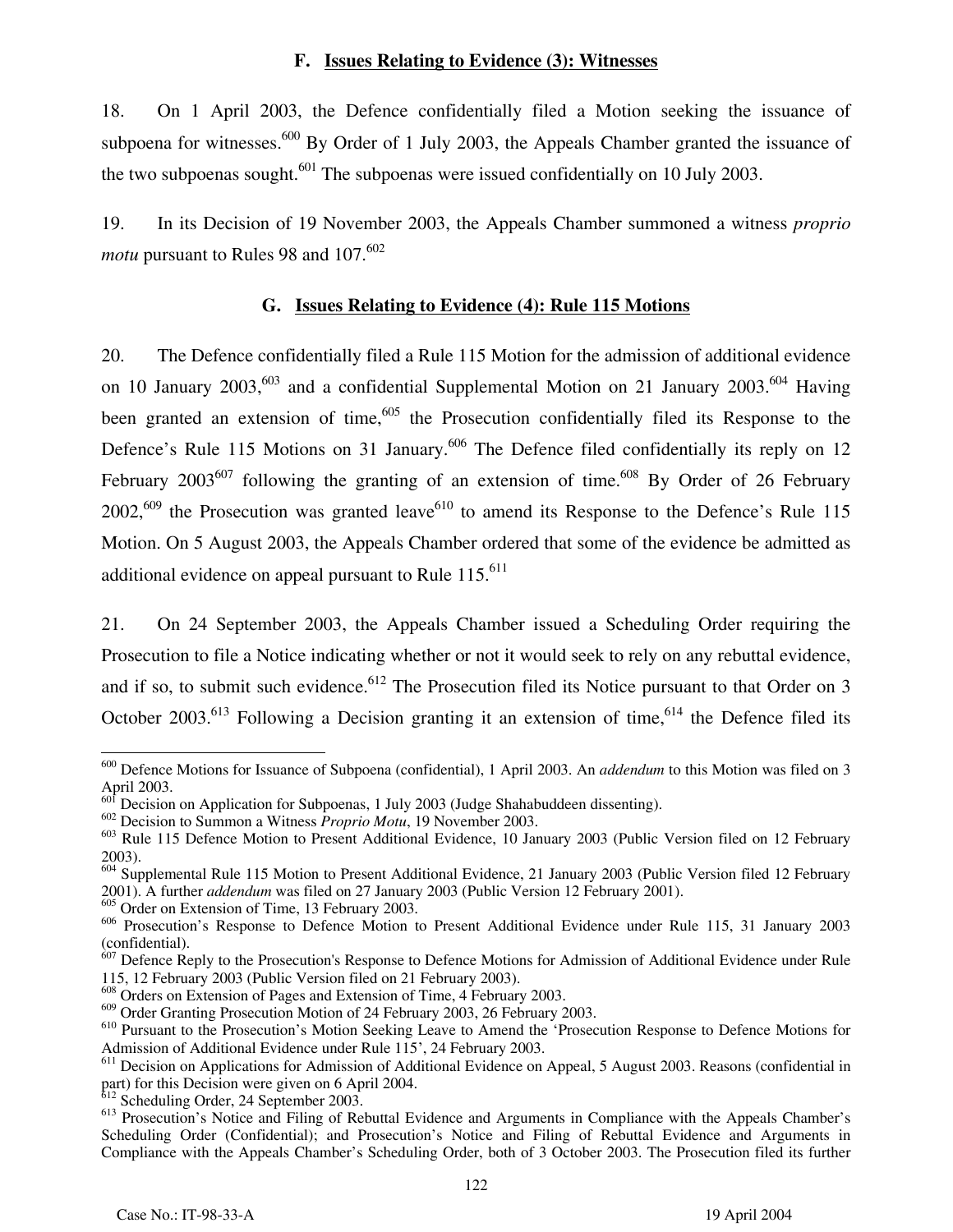Reply on 30 October 2003.<sup>615</sup> In its Decision of 19 November 2003, the Appeals Chamber ordered the admission of the evidence submitted by the Prosecution.<sup>616</sup>

22. The Defence confidentially filed a further Rule 115 Motion for the admission of additional evidence (two witness statements) on 7 August 2003.<sup>617</sup> The Prosecution filed a confidential Response on 15 August 2003.<sup>618</sup> The Defence's Motion was denied by the Appeals Chamber in its Decision of 15 September 2003.<sup>619</sup>

23. On 4 November 2003, the Defence filed a Supplemental Motion to Present Additional Evidence Pursuant to Rule  $115$ <sup>520</sup>, to which the Prosecution responded confidentially on 11 November 2003.<sup>621</sup> The Defence replied confidentially to the Prosecution's Response on 17 November 2003.<sup>622</sup> In its Decision of 20 November 2003,<sup>623</sup> the Appeals Chamber granted the Motion.

24. On 30 October 2003, the Defence sought to admit a report prepared by its military expert.<sup>624</sup> On 12 November 2003, the Prosecution submitted confidentially a Motion<sup>625</sup> to disallow this evidence submitted by the Defence, together with a subsequent supplement.<sup>626</sup> The Defence filed its Answer to this Motion on 17 November  $2003$ ,<sup>627</sup> and the Prosecution responded on 18 November

notice and filing of rebuttal evidence and arguments in compliance with the Appeals Chamber's Scheduling Order (confidential) on 21 October 2003.

 $^{614}$  Decision for the Defence's Motion for Extension of Time, 15 October 2003.

<sup>&</sup>lt;sup>615</sup> Reply to Prosecution's Notice and Further Notice and Filing of Rebuttal Evidence and Arguments in Compliance with the Appeals Chamber's Scheduling Order (confidential), 30 October 2003.

<sup>&</sup>lt;sup>616</sup> Decision on the Admissibility of Material Presented by the Prosecution in Rebuttal to Rule 115 Evidence Admitted on appeal, 19 November 2003.

<sup>&</sup>lt;sup>617</sup> Motion for Leave to Present Further Evidence in Support of Defence Rule 115 Motion to Produce Additional Evidence, 7 August 2003.

<sup>&</sup>lt;sup>618</sup> Prosecution's Response to Applicant's Confidential Motion for Leave to Present Further Evidence in Support of Defence Rule 115 Motion to Produce Additional Evidence, and Prosecution Request for Extension of Page Limit, 15 August 2003.

<sup>&</sup>lt;sup>619</sup> Decision on Application for Admission of Further Additional Evidence on Appeal, 15 September 2003. Reasons (confidential in part) for this Decision were given on 6 April 2004.

<sup>&</sup>lt;sup>20</sup> Supplemental Motion to Present Additional Evidence pursuant to Rule 115, 4 November 2003.

<sup>&</sup>lt;sup>621</sup> Prosecution Response to Defence's Supplemental Motion to Present Additional Evidence pursuant to Rule 115 (Confidential), 11 November 2003.

 $\frac{\delta^{22}}{\delta^{22}}$  Defence Reply to the Prosecution Response to Defence Supplemental Motion to Present Additional Evidence Pursuant to Rule115 (confidential), 17 November 2003.

<sup>&</sup>lt;sup>623</sup> Decision on the Defence Supplemental Motion to Present Additional Evidence 20 November 2003.

<sup>&</sup>lt;sup>624</sup> Defence Reply to prosecution's notice and further Notice and Filing of rebuttal Evidence and Arguments in Compliance with the Appeals Chamber's Scheduling Order (confidential), 30 October 2003.<br>  $\frac{625}{2025}$  Prosecution Mation to Dig 19 and 2003.

<sup>625</sup> Prosecution Motion to Disallow Opinion of Appellant's Military Expert, Request for Leave to Address recent Challenge to Admissibility of Rebuttal Documents, and Notice of Position on Outstanding Evidentiary Issues, 12 November 2003. The Prosecution filed a Supplement to this Motion on 13 November 2003.

<sup>&</sup>lt;sup>626</sup> Supplement to Prosecution's Motion to Disallow Opinion of Appellant's Military Expert, Request for Leave to Address Recent Challenge to Admissibility of Rebuttal Documents, and Notice of Position on Outstanding Evidentiary Issues, (confidential) 13 November 2003.

<sup>&</sup>lt;sup>627</sup> Answer to Prosecution's Motion to Disallow Opinion of Appellant's Military Expert, Request for Leave to Address Recent Challenge to Admissibility of Rebuttal Documents, and Notice of Position on Outstanding Evidentiary Issues, 17 November 2003.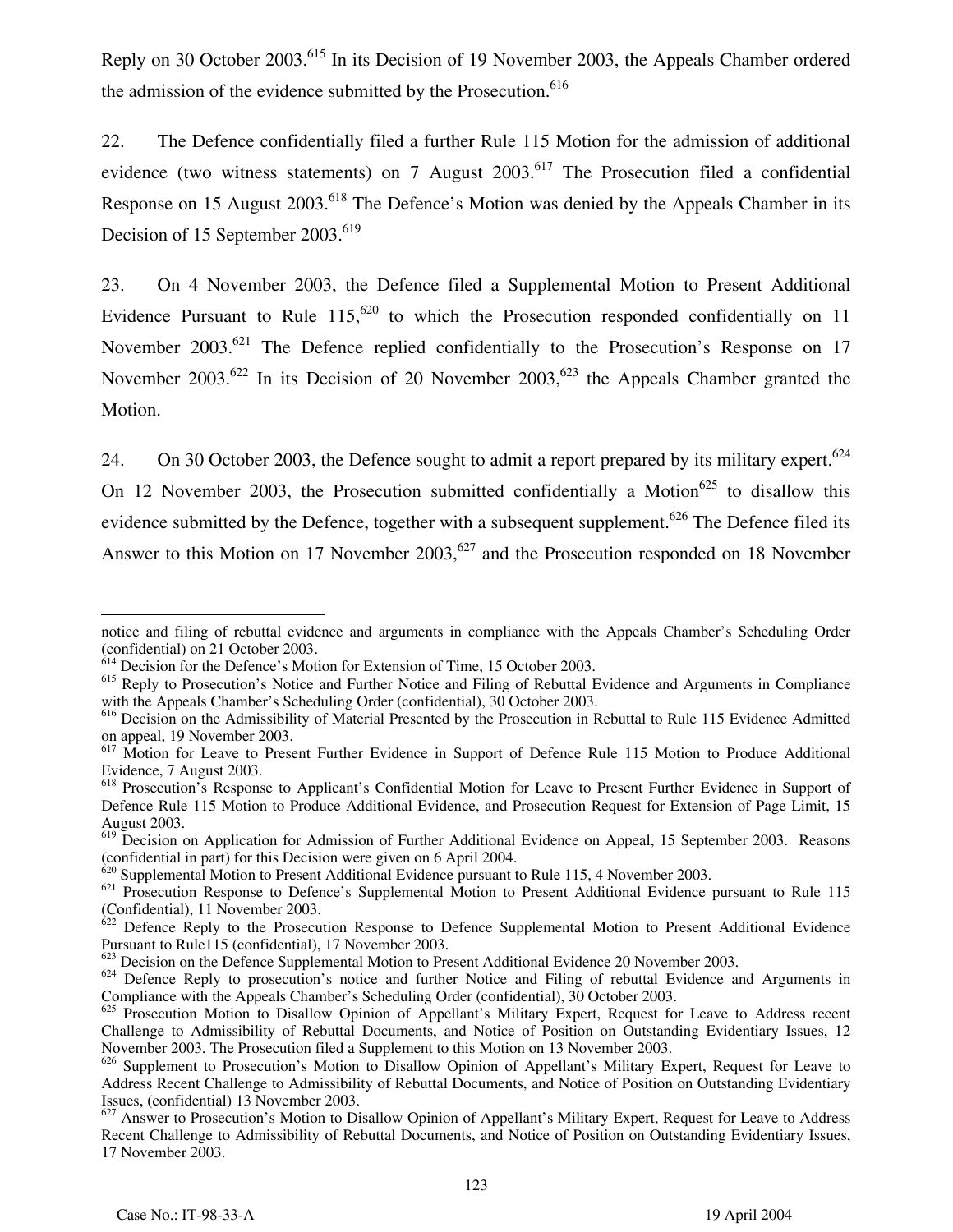2003.<sup>628</sup> In its Decision of 20 November 2003, the Appeals Chamber dismissed the Defence's submission.<sup>629</sup>

25. The Prosecution submitted a Motion for the Admission of Additional Evidence on 11 November 2003, which was partly confidential and *ex parte*,<sup>630</sup> to which the Defence replied on 17 November 2003.<sup>631</sup> Subsequently, the Prosecution filed its Reply.<sup>632</sup> The Appeals Chamber dismissed the motion in its Decision of 19 November 2003.<sup>633</sup>

#### **H. Status Conferences**

26. Status Conferences were held pursuant to Rule 65*bis* of the Rules on 11 December 2001; 5 April 2002; 27 August 2002; 25 November 2002; 19 March 2003; 30 July 2003; and 1 April 2004.

#### **I. Hearings**

27. The evidentiary portion of the hearing was held on 21 November 2003. The remainder of the hearing was held on 26 and 27 November 2003.

 $\overline{a}$ 

<sup>&</sup>lt;sup>628</sup> Response to "Answer to Prosecution's Motion to Disallow Opinion of Appellant's Military Expert", 18 November 2003.

 $629$  Decision on the Defence Request to Admit a Report of the Defence Military Expert, 20 November 2003.

<sup>630</sup> Prosecution's Motion for the Admission of Additional Evidence (partly confidential and *ex parte* annex C), 11 November 2003.

<sup>&</sup>lt;sup>631</sup> Response to Prosecution's 11 November 2003 Motion for Admission of Additional Evidence (confidential), 17 November 2003.

<sup>&</sup>lt;sup>632</sup> Prosecution's Reply Regarding the Prosecution's motion of 11 November 03 to Admit Additional Evidence, 18 November 2003.

<sup>&</sup>lt;sup>633</sup> Decision on the Prosecution's Motion for Admission of Additional Evidence, 19 November 2003.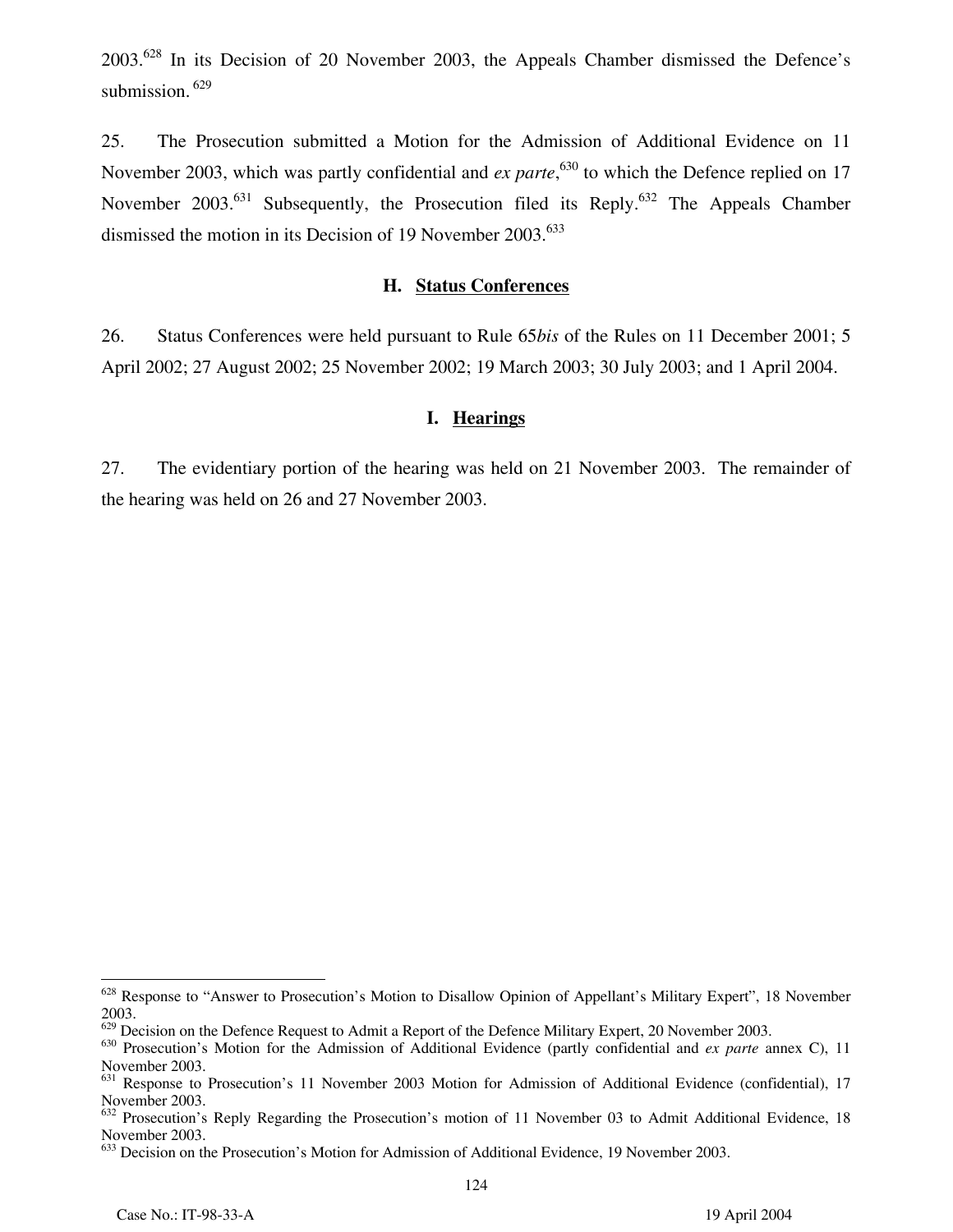# **X. ANNEX B: GLOSSARY OF TERMS**

### **A. List of Court Decisions**

### 1. ICTY

### **ALEKSOVSKI**

*Prosecutor v. Zlatko Aleksovski*, Case No. IT-95-14/1-A, Judgement, 24 March 2000 ("*Aleksovski* Appeal Judgement").

## **BANOVIĆ**

*Prosecutor v. Pedrag Banović*, Case No. IT-02-65/1-S, Sentencing Judgement, 28 October 2003 ("*Banović* Sentencing Judgement").

# **BLAŠKIĆ**

*Prosecutor v. Tihomir Blaškić, Decision on the Production of Discovery Materials, Case No. IT-95-*14-PT, Trial Chamber, signed 27 January 1997, filed 30 January 1997 ("*Bla{ki}* Decision on the Production of Discovery Materials").

*Prosecutor v Tihomir Blaškić,* Decision on the Defence Motion for Sanction's for the Prosecutor's Continuing Violation of Rule 68, Case No. IT-95-14-T, 28 September 1998 ("*Blaškić* Decision on the Defence Motion for Sanction's for the Prosecutor's Continuing Violation of Rule 68").

*Prosecutor v. Tihomir Blaškić*, Decision on the Appellant's Motion for the Production of Material, Suspension or Extension of the Briefing Schedule, and Additional Findings, Case No. IT-95-14-A, Bench of the Appeals Chamber, 26 September 2000 ("*Blaškić* Decision on the Appellant's Motion for the Production of Material").

## **BRĐANIN AND TALIĆ**

*Prosecutor v. Radoslav Brdjanin*, Decision on "Motion for Relief from Rule 68 Violations by the Prosecutor and for Sanctions to be Imposed Pursuant to Rule 68*bis* and Motion for Adjournment while Matters affecting Justice and a Fair Trial can be Resolved", Case No. IT-99-36-T, Trial Chamber II, 30 October 2002 ("*Brdjanin Decision on Motion for Relief from Rule 68 Violations by* the Prosecutor").

# **ČELEBIĆI**

*Prosecutor v. Zejnil Delalić et al.*, Case No. IT-96-21-T, Decision on the Request of the Accused Hazim Deli} Pursuant to Rule 68 for Exculpatory Information, 24 June 1997 ("*Čelebići* Decision on the Request of the Accused Hazim Delić Pursuant to Rule 68".

*Prosecutor v. Zejnil Delalić, Zdravko Mucić also known as "Pavo", Hazim Delić and Esad Landžo also known as "Zenga"*, Case No. IT-96-21-T, Judgement, 16 November 1998 ("*Čelebići* Trial Judgement").

*Prosecutor v. Zejnil Delalić, Zdravko Mucić (aka "Pavo"), Hazim Delić and Esad Landžo (aka "Zenga") (*"Čelebići Case"*)*, Case No. IT-96-21-A, Judgement, 20 February 2001 ("*Čelebići* Appeal Judgement").

*Prosecutor v. Zdravko Mucić, Hazim Delić and Esad Landžo,* Case No. IT-96-21-A *bis,* Judgement on Sentence Appeal, 8 April 2003 ("*Mucić et al.* Judgement on Sentence Appeals").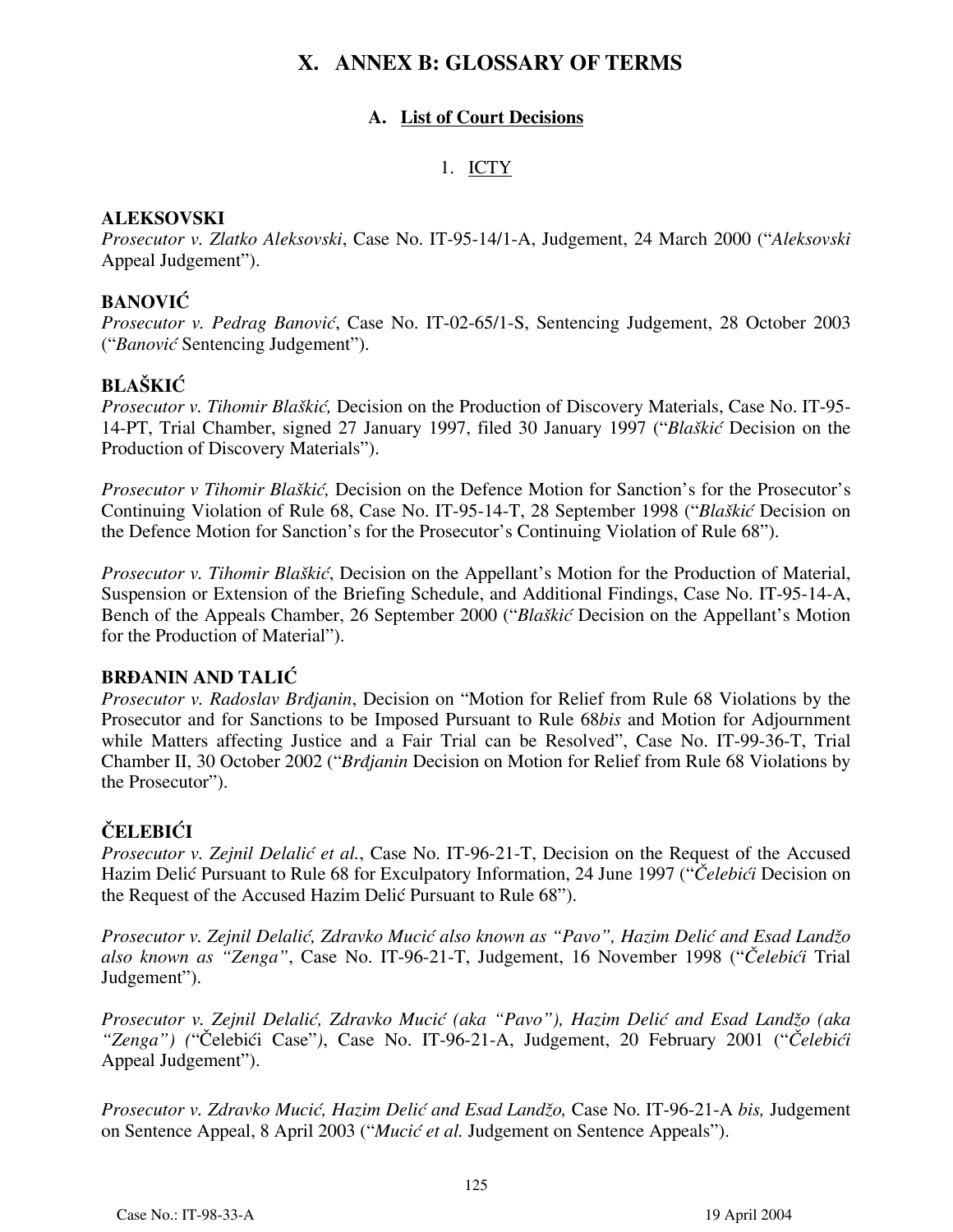## **FURUNDŽIJA**

*Prosecutor v. Anto Furundžija*, Case No. IT-95-17/1-T, Judgement, 10 December 1998 ("*Furundžija* Judgement").

*Prosecutor v. Anto Furundžija*, Case No. IT-95-17/1-A, Appeal Judgement, 21 July 2000 ("*Furundžija* Appeal Judgement").

## **HADŽIHASANOVIĆ ET AL.**

*Prosecutor v. Enver Hadžihasanović, Mehmed Alagić and Amir Kubura, Case No. IT-01-47-1, Indictment* (confidential), signed 5 July 2001, filed 6 July 2001 ("*Hadžihasanović et al.* Indictment").

## **HALILOVIĆ**

*Prosecutor v. Sefer Halilović*, Case No. IT-01-48-I, Indictment, filed 30 July 2001, modified and supplemented 10 September 2001 ("*Halilović* Indictment").

## **JELISIĆ**

*Prosecutor v. Goran Jelisić*, Case No. IT-95-10-T, Judgement, 14 December 1999 ("*Jelisić* Judgement").

*Prosecutor v. Goran Jelisić*, Case No. IT-95-10-A, Judgement, 5 July 2001 ("*Jelisić* Appeal Judgement").

# **KORDIĆ AND ČERKEZ**

*Prosecutor v. Dario Kordić and Mario Čerkez*, Order on Motion to Compel Compliance by the Prosecution with Rules 66 (A) and 68, Case No. IT-95-14/2, Trial Chamber, 26 February 1999 ("*Kordić & Čerkez* Order on Motion to Compel Compliance by the Prosecution with Rules 66 (A) and 68").

*Prosecution v Dario Kordić & Mario Čerkez*, Case No. IT-95-14/2-A, Decision on Motion by Dario Kordić for Access to Unredacted Portions of October 2002 Interviews with Witness "AT", signed 23 May 2003, signed 26 May 2003 ("*Kordić & Čerkez* Decision on Motion by Dario Kordić for Access to Unredacted Portions of October 2002 Interviews with Witness 'AT'").

## **KRAJIŠNIK & PLAVŠIĆ**

*Prosecutor v. Mom~ilo Kraji{nik & Biljana Plavšić*, Case No. IT-00-39&40-PT, Decision on Motion from Momčilo Krajišnik to Compel Disclosure of Exculpatory Evidence Pursuant to Rule 68, 19 July 2001 *("Krajišnik & Plavšić* Decision on Motion from Momčilo Krajišnik to Compel Disclosure of Exculpatory Evidence Pursuant to Rule 68").

*Prosecutor v Momčilo Krajišnik & Biljana Plavšić*, Case No. IT-00-39&40, Decision on Prosecution Motion for Clarification in Respect of Application of Rules 65*ter*, 66(B) and 67(C), 1 August 2001, ("*Krajišnik & Plavšić* Decision on Prosecution Motion for Clarification in Respect of Application of Rules 65*ter*, 66(B) and 67(C)").

## **KRNOJELAC**

*The Prosecutor v. Milorad Krnojelac*, Case No. IT-97-25-T, Judgement, signed 15 March 2002 ("*Krnojelac* Judgement").

*The Prosecutor v. Milorad Krnojelac*, Case No. IT-97-25-A, Appeal Judgement, signed 17 September 2003, filed 5 November 2003 ("*Krnojelac* Appeal Judgement").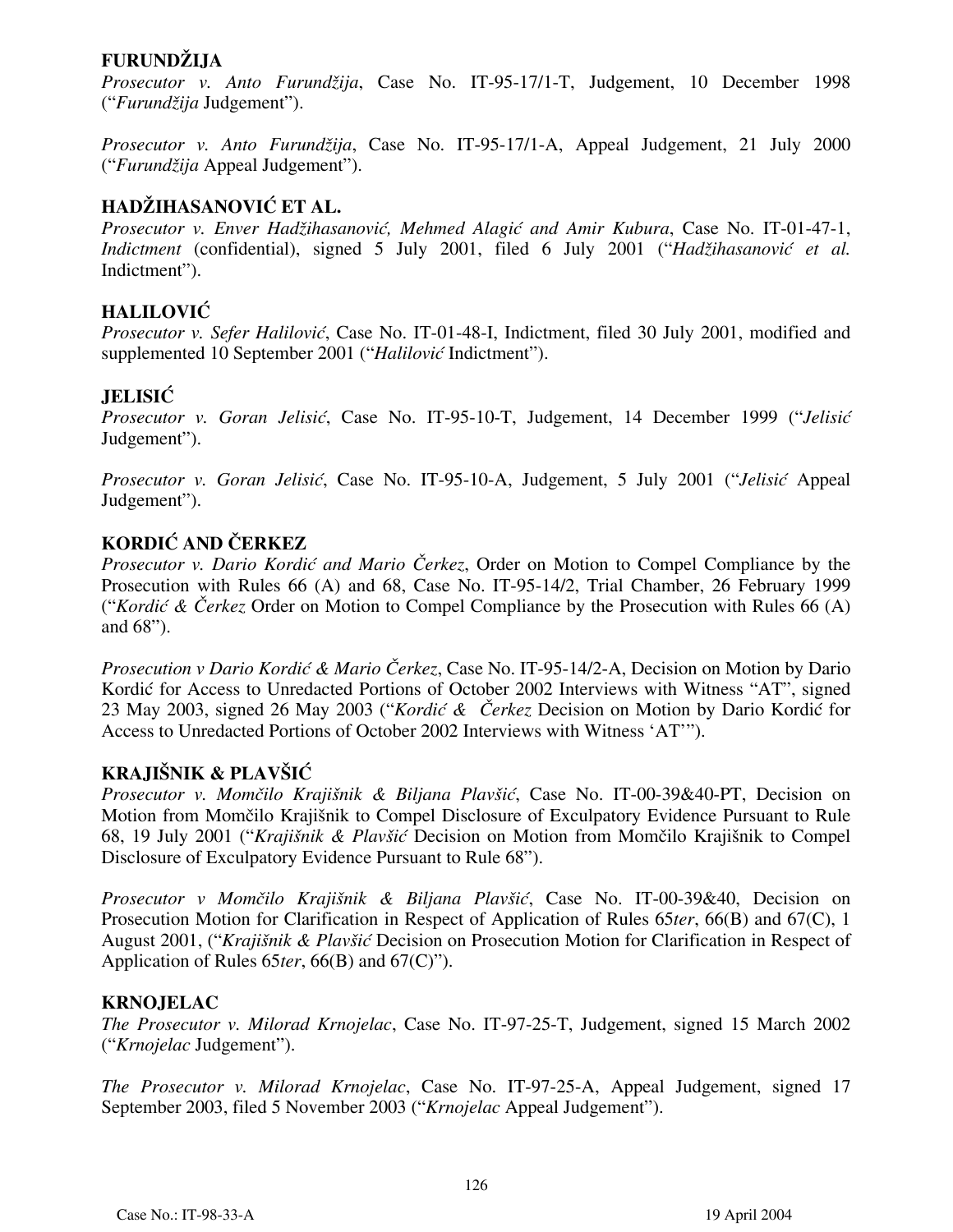## **KRSTIĆ**

*Prosecutor v. Radislav Krstić*, Case No. IT-98-33-T, Order to Appear, 12 December 2000; Order to Appear (2), 15 December 2000 ("*Krstić* Order to Appear").

*Prosecutor v. Radislav Krstić*, Case No. IT-98-33-T, Decision on the Defence Motions to Exclude Exhibits in Rebuttal Evidence and Motion for Continuance, 25 April 2001 ("Decision on the Defence Motions to Exclude Exhibits in Rebuttal Evidence and Motion for Continuance, 25 April 2001).

*Prosecutor v. Radislav Krstić*, Case No. IT-98-33-T, Judgement, 2 August 2001 ("*Krstić* Trial Judgement" or "Trial Judgement").

*Prosecutor v. Radislav Krstić*, Case No. IT-98-33-A, Decision on Prosecution's Motion to Be Relieved of Obligation to Disclose Sensitive Information Pursuant to Rule 66(C), IT-98-33-A, 27 March 2003.

*Prosecutor v. Radislav Krstić*, Decision on Applications for Admission of Additional Evidence on Appeal, Case No. IT-98-33-A, 5 August 2003 ("Krstić Decision on Applications for Admission of Additional Evidence on Appeal").

*Prosecutor v. Radislav Krstić*, Decision on Prosecution's Extremely Urgent Request for Variation of Orders Regarding Private Session Testimony, IT-98-33-A, 14 November 2003 ("Decision on Prosecution's Extremely Urgent Request for Variation of Orders Regarding Private Session Testimony, 14 November 2003").

Prosecutor v. Radislav Krstić, Reasons for the Decisions on Applications for Admission of Additional Evidence on Appeal, Case No. IT-98-33-A, (confidential) 6 April 2004, ("Rule 115 Reasons").

# **KUNARAC, KOVAČ AND VUKOVIĆ**

*Prosecutor v. Dragoljub Kunarac, Radomir Kovač and Zoran Vuković*, Case No. IT-96-23 & IT-96-23/1-T, Judgement, 22 February 2001 ("*Kunarac et al.* Trial Judgement").

*Prosecutor v. Dragoljub Kunarac, Radomir Kovač and Zoran Vuković*, Case No. IT-96-23 & IT-96-23/1-A, Judgement, 12 June 2002 ("*Kunarac et al.* Appeal Judgement").

# **Z. KUPREŠKIĆ, M. KUPREŠKIĆ, V. KUPREŠKIĆ, JOSIPOVIĆ, (PAPIC) AND SANTIĆ**

*Prosecutor v. Zoran Kupreškić, Mirjan Kupreškić, Vlatko Kupreškić, Drago Josipović and Vladimir Šantić*, Case No. IT-95-16-A, Appeal Judgement, 23 October 2001 ("*Kupreškić et al.* Appeal Judgement").

# **NIKOLIĆ**

*Prosecutor v. Momir Nikolić*, Case No. IT-02-60/1-S, Sentencing Judgement, 2 December 2003 ("*Nikolić* Sentencing Judgement").

## **OBRENOVIĆ**

*Prosecutor v. Dragan Obrenović*, Case No. IT-02-60/2-S, Sentencing Judgement, 10 December 2003 ("*Obrenović* Sentencing Judgement").

# **PLAVŠIĆ**

*Prosecutor v.Biljana Plavšić,* Case No. IT-00-39&40/1, Sentencing Judgement, 27 February 2003 ("*Plavšić* Sentencing Judgement").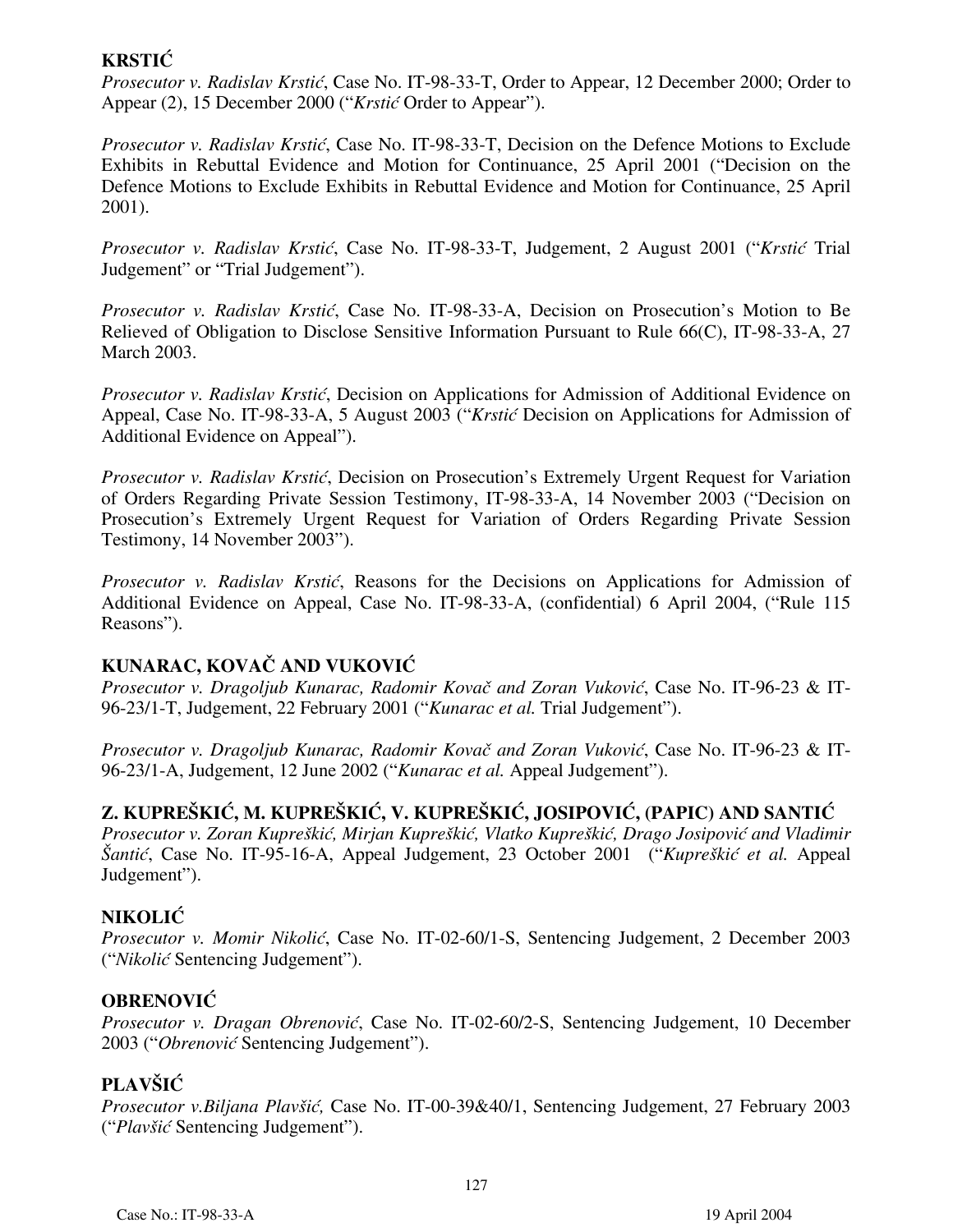## **SIKIRICA**

*Prosecutor v. Duško Sikirica, Damir Došen, Dragan Kurundžija,* Judgement on Defence Motions to Acquit, 3 September 2001 ("*Sikirica* Judgement on Defence Motions to Acquit").

# **STAKIĆ**

*Prosecutor v. Milomir Stakić*, Case No. IT-97-24-T, Decision on Rule 98*bis* Motion for Judgement of Acquittal, 31 October 2002 ("*Stakić* Decision on Rule 98*bis* Motion for Judgement of Acquittal")

*Prosecutor v. Milomir Stakić*, Case No. IT-97-24-T, 31 July 2003 ("*Stakić* Trial Judgement").

# **TADIĆ**

*Prosecutor v. Duško Tadić*, Case No. IT-94-1-A, Sentencing Judgement, 14 July 1997 ("*Tadić* Sentencing Judgement").

*Prosecutor v. Duško Tadić*, Case No. IT-94-1-A, Appeal Judgement, 15 July 1999 ("*Tadić* Appeal Judgement").

*Prosecutor v. Duško Tadić*, Case No. IT-94-1-A and IT-94-1-A*bis*, Judgement in Sentencing Appeals, 26 January 2000 ("*Tadić* Judgement in Sentencing Appeals").

## **TODOROVIĆ**

*Prosecutor v. Stevan Todorović*, Case No. IT-95-9/1-S, Sentencing Judgement, 31 July 2001 ("*Todorović* Sentencing Judgement").

## **VASILJEVIĆ**

*Prosecutor v. Mitar Vasiljević*, Case No. IT-98-32-T, Judgement, 29 November 2002 ("*Vasiljević* Judgement").

*Prosecutor v. Mitar Vasiljević*, Case No. IT-98-32-A, Appeal Judgement, 25 February 2004 ("*Vasiljević* Appeal Judgement").

## 2. ICTR

### **AKAYESU**

*Prosecutor v. Jean-Paul Akayesu*, Case No. ICTR-96-4-A, Judgement, 1 June 2001 ("*Akayesu* Appeal Judgement").

### **BAGILISHEMA**

*Prosecutor v. Ignace Bagilishema*, Case No. ICTR-95-1A-T, Judgement, 7 June 2001 ("*Bagilishema* Trial Judgement").

### **KAMBANDA**

*Jean Kambanda v Prosecutor, Case* No. ICTR 97-23-A, Judgement, 19 October 2000 ("*Kambanda* Appeal Judgement").

### **KAJELIJELI**

*The Prosecutor v. Juvénal Kajelijeli*, Case No. ICTR-98-44A-T, Judgement, 1 December 2003, ("*Kajelijeli* Trial Judgement").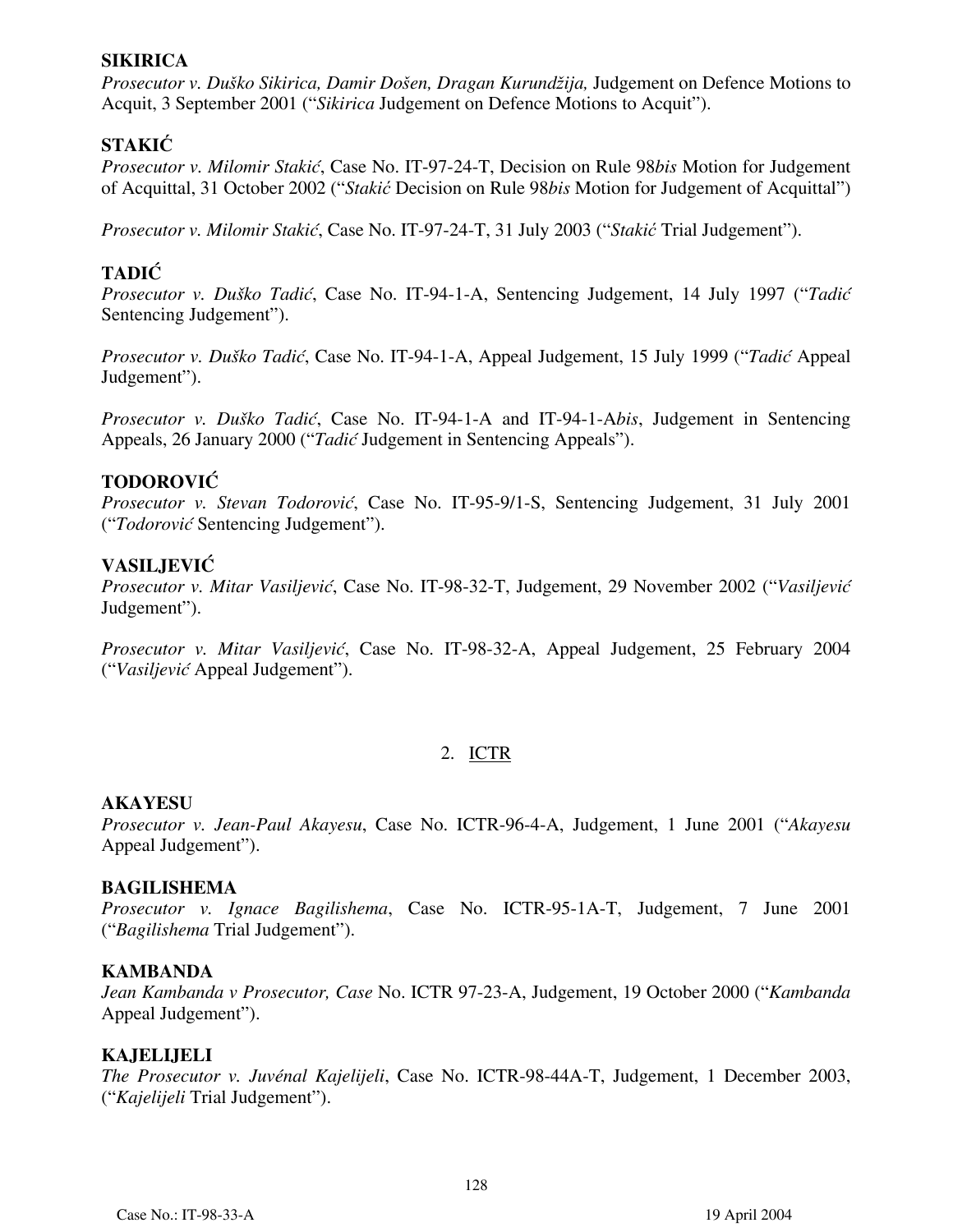### **KAYISHEMA AND RUZINDANA**

*Prosecutor v. Clément Kayishema and Obed Ruzindana*, Case No. ICTR-95-1-T, Judgement, 21 May 1999 ("*Kayishema and Ruzindana* Trial Judgement").

## **MUSEMA**

*Prosecutor v. Alfred Musema*, Case No. ICTR-96-13-T, Judgement, 27 January 2000 ("*Musema* Trial Judgement").

*Prosecutor v. Alfred Musema*, Case No. ICTR-96-13-A, Judgement, 16 November 2001 ("*Musema* Appeal Judgement").

## **SEMANZA**

*Prosecutor v. Laurent Semanza,* Case No. ICTR-97-20-T, Judgement and Sentence, 15 May 2003 ("*Semanza* Trial Judgement and Sentence").

## **SERUSHAGO**

*Prosecutor v. Omar Serushago*, Case No. ICTR-98-39-S, Sentence, 5 February 1999 ("*Serushago* Sentence").

## 3. Other Decisions

*Cour de Cassation*, Chambre criminelle, 1st October 1984, summary 96.

*Dunlop and Sylvester* v. *Regina* [1979] 2 S.C.R. 881 (Supreme Court of Canada).

*Giorgianni* (1985) 58 A.L.R. 641 (High Court of Australia).

Judgement of the Swiss Federal Supreme Court (*Schweizerisches Bundesgeircht*) of 17 February 1995, in Decisions of the Swiss Federal Supreme Court (*Bundesgerichtsentscheide*), 121 IV.

*National Coal Board v. Gamble* [1959] 1 Q.B. 11.

## **B. List of Other Legal Authorities**

## 1. Reports, Books, Edited Volumes and Collections

*Cassese, Antonio; Gaeta, Paola; and Jones, John R.W.D.* (Eds) The Rome Statute of the International Criminal Court: A Commentary ( 2002).

*Courteau, Candace* The Mental Element Required for Accomplice Liability, 59 La. L. Rev. 325, 334 (1998).

*Eser, Albin; and Kreicker, Helmut* Nationale Strafverfolgung Völkerrechtlicher Verbrechen (Freiburg) (2003).

*Executive Sessions (2)* of the Senate Foreign Relations Committee, Historical Series 370 (1976).

*Hearings on the Genocide Convention Before a Subcommittee of the Senate Committee on Foreign Relations:* The Genocide Convention – Its Origins and Interpretation,  $81<sup>st</sup>$  Cong.,  $2<sup>nd</sup>$  Sess., 487, 498 (1950).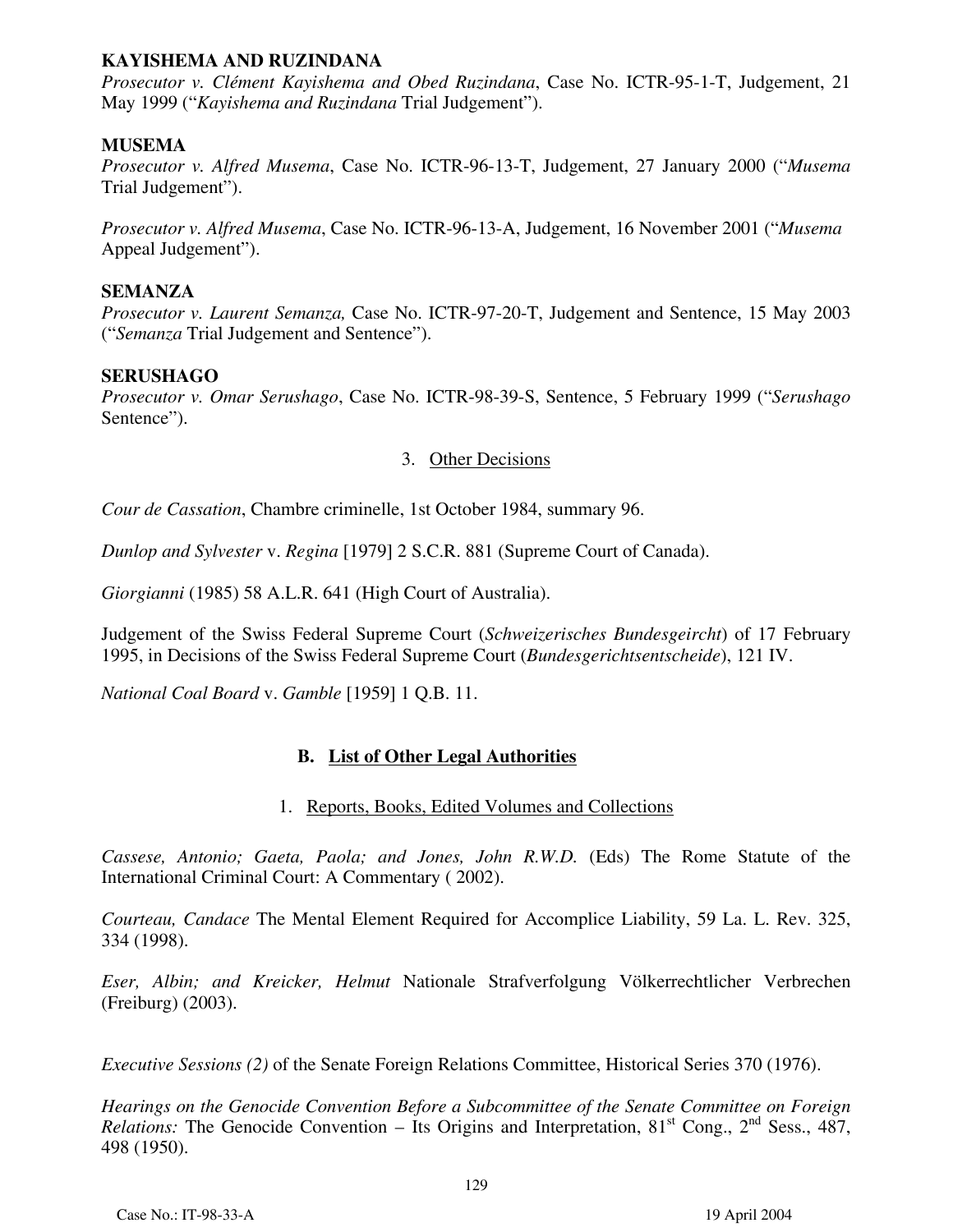*Official Report*, Fifth Series, Parliamentary debates, Commons 1968-69, Vol. 777, 3 - 14 February 1969.

*Report of the Preparatory Commission* for the International Criminal Court, 6 July 2000, PCNICC/2000/INF/3/Add.2.

*Report of the Committee on Foreign Relations*, Genocide Convention, U.S. Senate, 18 July 1981.

*Report of the International Law Commission* on the Work of Its Forty-Eighth Session, 6 May – 26 July 1996.

*Robinson, Nehemiah*, The Genocide Convention, Institute of Jewish Affairs (1949).

*Schabas, William A,* Genocide in International Law, Cambridge University Press (2000).

*Werle, Gerhard & Jessberger, Florian* International Criminal Justice is coming Home: The new German Code of Crimes against International Law, Criminal Law Forum 13, (2002)

*Whitaker, Benjamin*, Revised and Updated Report on the Question of the Prevention and Punishment of the Crime of Genocide, U.N. Doc. E/CN.4/Sub.2/1985/6.

### **C. List of Abbreviations**

According to Rule 2(B), of the Rules of Procedure and Evidence, the masculine shall include the feminine and the singular the plural, and vice-versa.

| 28 <sup>th</sup> Division | The military unit of the ABiH that was present in the Srebrenica enclave at<br>the time the events took place                                                                                                                                                                                                                               |
|---------------------------|---------------------------------------------------------------------------------------------------------------------------------------------------------------------------------------------------------------------------------------------------------------------------------------------------------------------------------------------|
| ABiH                      | Army of Bosnia and Herzegovina                                                                                                                                                                                                                                                                                                              |
| <b>ACHR</b>               | American Convention of Human Rights of 22 November 1969                                                                                                                                                                                                                                                                                     |
| <b>ARK</b>                | Autonomous Region of Bosanska Krajina                                                                                                                                                                                                                                                                                                       |
| AT                        | Transcript page from hearings before the Appeals Chamber. All transcript<br>page numbers referred to are from the unofficial, uncorrected version of the<br>transcript, unless not specified otherwise. Minor differences may therefore<br>exist between the pagination therein and that of the final transcript released to<br>the public. |
| <b>BiH</b>                | Bosnia and Herzegovina                                                                                                                                                                                                                                                                                                                      |
| <b>Butler Report</b>      | The Testimony of Richard Butler pursuant to the Order of the Appeals<br>Chamber granting the Appellant's Oral Rule 115 Motion, 24 November 2003<br>("Butler Report").                                                                                                                                                                       |
| D                         | Denotes a Defence Exhibit (Exh.D)                                                                                                                                                                                                                                                                                                           |
| Defence                   | <b>Counsel for Radislav Krstić</b>                                                                                                                                                                                                                                                                                                          |
|                           | 130                                                                                                                                                                                                                                                                                                                                         |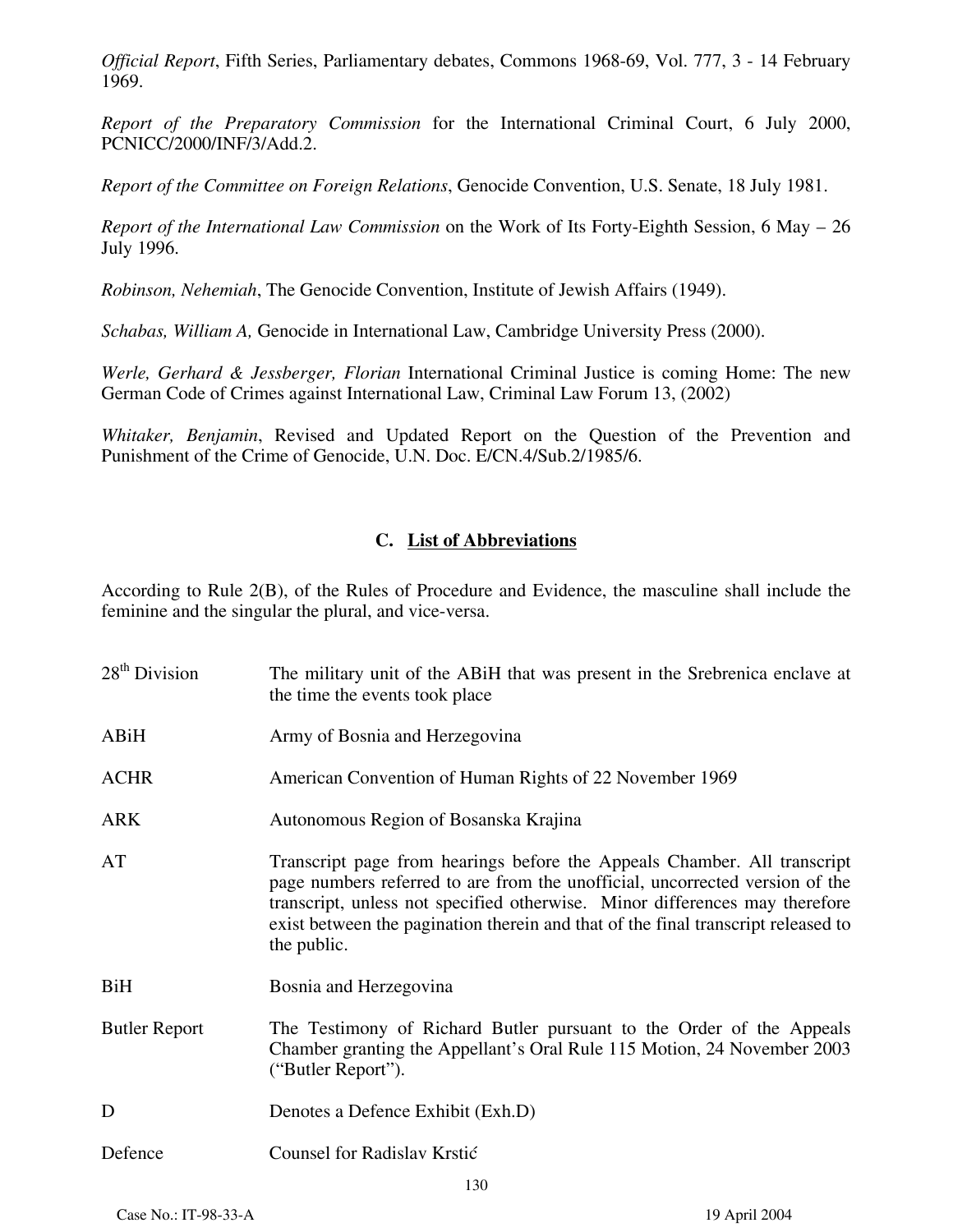| Dutch-bat           | The battalion of UNPROFOR troops from the Netherlands stationed in the<br>Srebrenica enclave from January 1995.                                                                                                                                                                                                                                                                |
|---------------------|--------------------------------------------------------------------------------------------------------------------------------------------------------------------------------------------------------------------------------------------------------------------------------------------------------------------------------------------------------------------------------|
| <b>ECHR</b>         | European Convention for the Protection of Human Rights and Fundamental<br>Freedoms of 4 November 1959 (European Convention on Human Rights)                                                                                                                                                                                                                                    |
| Exh.                | Exhibit                                                                                                                                                                                                                                                                                                                                                                        |
| Federation          | The Federation of Bosnia and Herzegovina, being one of the entities of BiH                                                                                                                                                                                                                                                                                                     |
| <b>FRY</b>          | Federal Republic of Yugoslavia (now: Serbia and Montenegro)                                                                                                                                                                                                                                                                                                                    |
|                     | Genocide Convention Convention on the Prevention and Punishment of the Crime of Genocide of 9<br>December 1948                                                                                                                                                                                                                                                                 |
| <b>ICC</b>          | <b>International Criminal Court</b>                                                                                                                                                                                                                                                                                                                                            |
| <b>ICC</b> Statute  | (Rome) Statute of the International Criminal Court, of 17 July 1998,<br>UN Doc. A/CONF.183/9                                                                                                                                                                                                                                                                                   |
| <b>ICTR</b>         | International Criminal Tribunal for the Prosecution of Persons Responsible<br>for Genocide and Other Serious Violations of International Humanitarian<br>Law Committed in the Territory of Rwanda and Rwandan Citizens<br>responsible for genocide and other such violations committed in the territory<br>of neighbouring States, between 1 January 1994 and 31 December 1994 |
| <b>ICTR Rules</b>   | Rules of Procedure and Evidence of the International Criminal Tribunal for<br>Rwanda, in force                                                                                                                                                                                                                                                                                 |
| <b>ICTR Statute</b> | Statute of the International Criminal Tribunal for Rwanda, established by<br>Security Council Resolution 955                                                                                                                                                                                                                                                                   |
| <b>ICTY</b>         | International Tribunal for the Prosecution of Persons Responsible for Serious<br>Violations of International Humanitarian Law Committed in the Territory of<br>the Former Yugoslavia since 1991                                                                                                                                                                                |
| <b>IKM</b>          | Serbo-Croatian acronym for <i>istureno komandno mesto</i> , the equivalent of<br>'Forward Command Post'                                                                                                                                                                                                                                                                        |
| Indictment          | Amended Indictment by the Prosecutor of The Tribunal Against Radislav<br>Krstić, 27 October 1999.                                                                                                                                                                                                                                                                              |
| <b>MUP</b>          | Ministry of the Interior of the Republika Srpska                                                                                                                                                                                                                                                                                                                               |
| OTP/Prosecution     | Office of the Prosecutor                                                                                                                                                                                                                                                                                                                                                       |
| p.<br>pp.           | Page<br>Pages                                                                                                                                                                                                                                                                                                                                                                  |
| para.<br>paras.     | Paragraph<br>Paragraphs                                                                                                                                                                                                                                                                                                                                                        |
| Rules               | Rules of Procedure and Evidence of the ICTY in force<br>131                                                                                                                                                                                                                                                                                                                    |